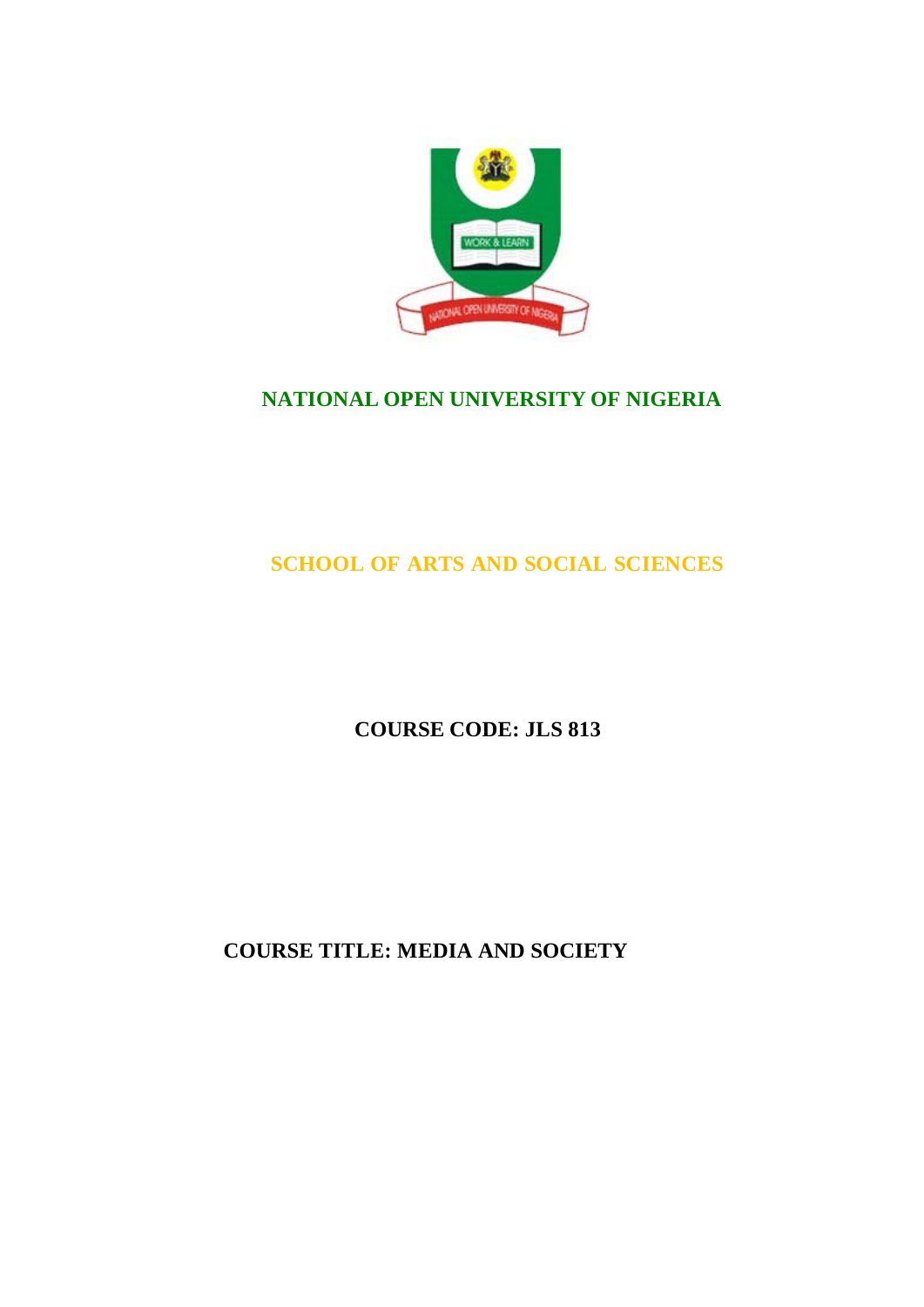# **COURSE GUIDE**

## **JLS 813 MEDIA AND SOCIETY**

| Course Developer/Writer   | Andrew Asan Ate<br>Igbinedion University, Okada<br><b>Benin City</b>                      |
|---------------------------|-------------------------------------------------------------------------------------------|
| <b>Course Editor</b>      | Mr. Oloruntola Sunday<br>Department of Mass Communication<br>University of Lagos<br>Akoka |
| Programme Leader          | Christine I. Ofulue Ph.D<br>National Open University of Nigeria<br>Victoria Island, Lagos |
| <b>Course Coordinator</b> | Chidinma H. Onwubere<br>National Open University of Nigeria<br>Victoria Island, Lagos     |

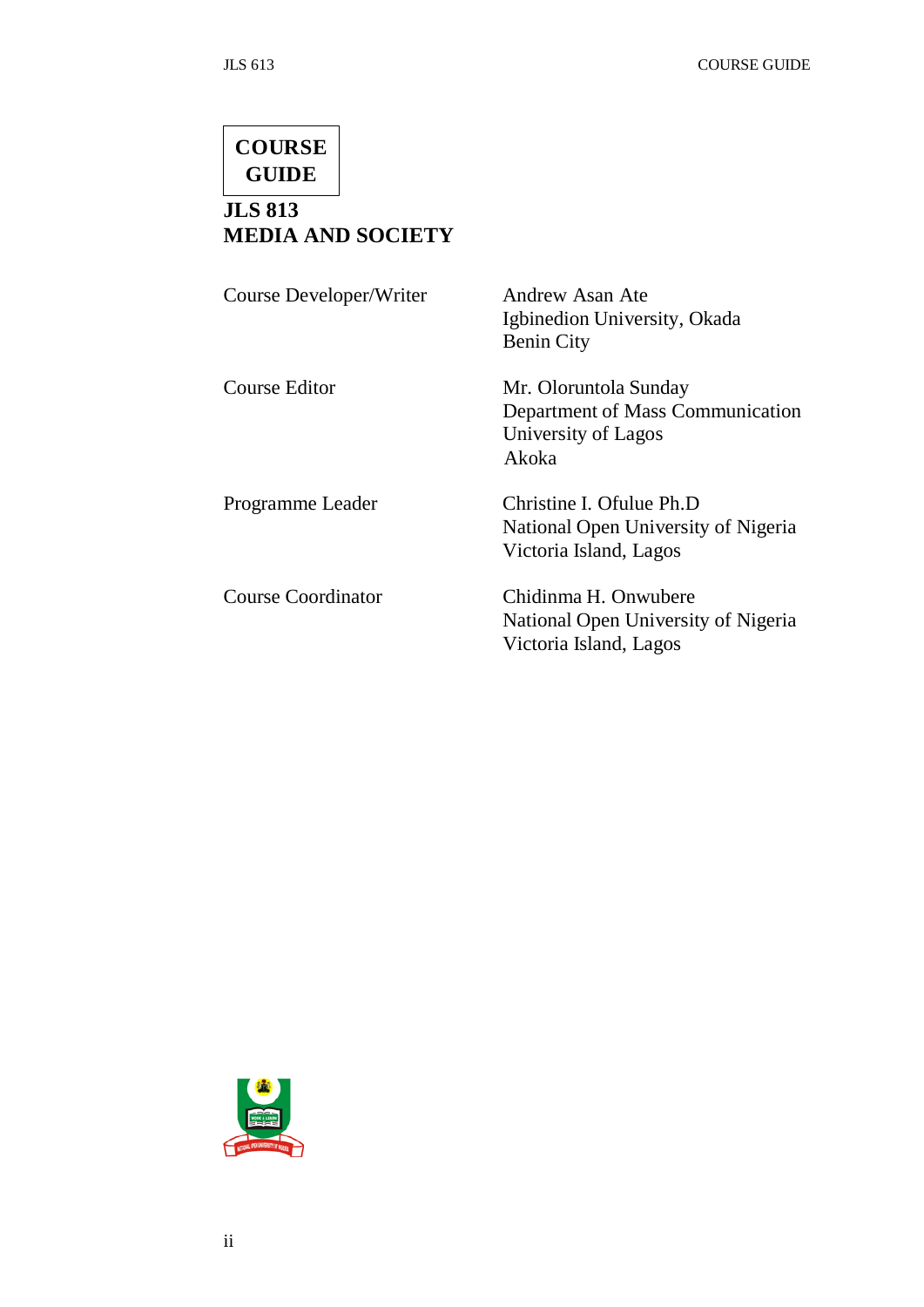## **NATIONAL OPEN UNIVERSITY OF NIGERIA**

National Open University of Nigeria Headquarters 14/16 Ahmadu Bello Way Victoria Island Lagos

Abuja Office National Open University of Nigeria 5, Dar Es Salaam Street, Off Aminu Kano Crescent Wuse II, Abuja Nigeria

e-mail: [centralinfo@nou.edu.ng](mailto:centralinfo@nou.edu.ng) URL: [www.nou.edu.ng](http://www.nou.edu.ng/)

Published by National Open University of Nigeria

Printed 2008

ISBN:

All Rights Reserved

Printed by: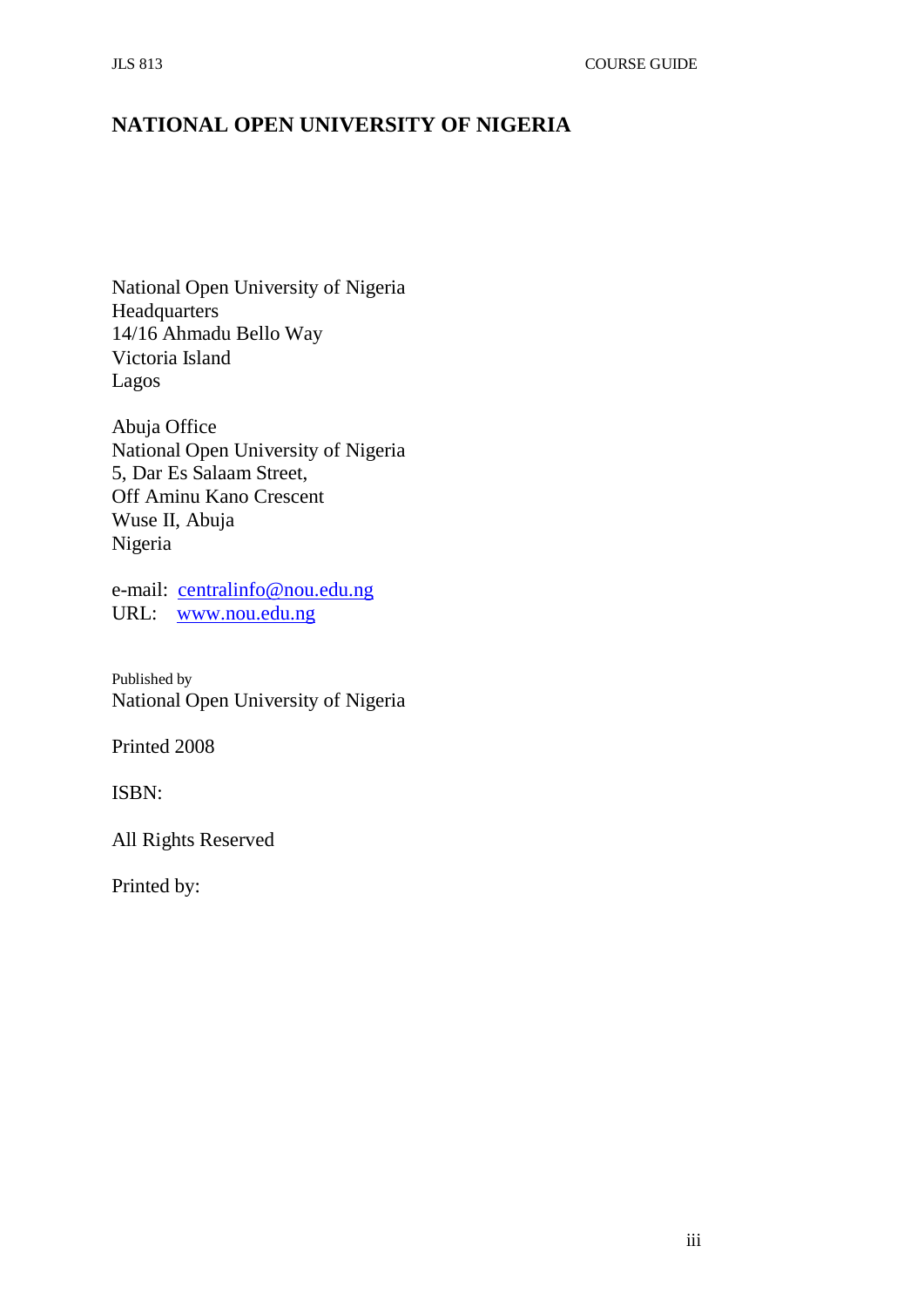## **CONTENTS PAGE**

| 1                           |
|-----------------------------|
|                             |
| $\mathcal{D}_{\mathcal{L}}$ |
| 2                           |
| 2                           |
| 3                           |
| 4                           |
| 4                           |
| 4                           |
| 5                           |
| 5                           |
| 5                           |
| 6                           |
|                             |
| 8                           |
| 9                           |
|                             |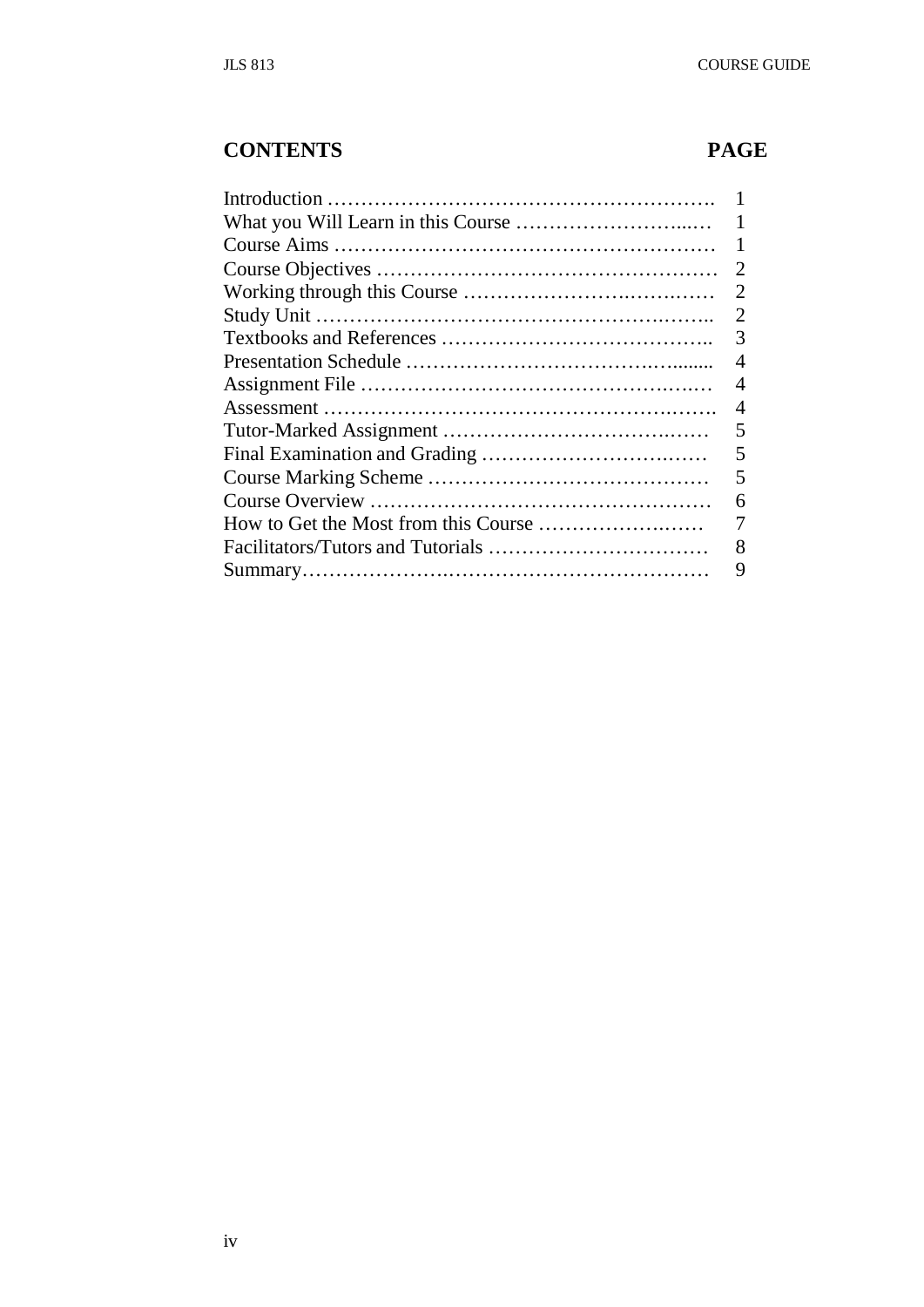#### **Introduction**

**JLS 813** is a one-semester 3-credit unit course. It is designed to drill Journalism or Mass Communication students on the relationships between the mass media and the society.

The course will also highlight the theories of the mass media from the global perspective and point out those theories that are relevant in the Nigerian environment.

The course takes into account the professional and academic needs of post-graduate students of Journalism and Mass Communication.

The course has a guide which serves as a compass towards effective use of the course materials as contained in the course units. There is also provision for tutor-marked assignments which should not be handled with levity by students.

#### **What You Will Learn in this Course**

The overall aim of JLS 813: **Media and Society** is to examine the mass media as elements of cultural and social processes. It pays particular attention to sociological concepts, themes and problems. It provides the strategies for understanding mass communication and its relationship with major social institutions. Focus is on the issues of sociology and professionalism of mass communicators, mass media contents, cultural imperialism and media dependency, internal dynamics and control of the mass media organizations and mass communication politics. The role of communication in development is examined critically.

The meaning of communication and its process will be examined in this course. The students will also study the mass media, functions of the mass media and theories of the press.

Concepts like press freedom, press censorship, society and culture would also be examined in the course.

The course will equip students to be better informed on topics like social change, Nigerian social structure, globalization and the media, among other issues.

#### **Course Aims**

The major aim of this course is to explore the relationship between the media and the society. The roles of the mass media as an agent of socialization would be discussed. Also, the role of the mass communicator as a social engineer in his society would be examined.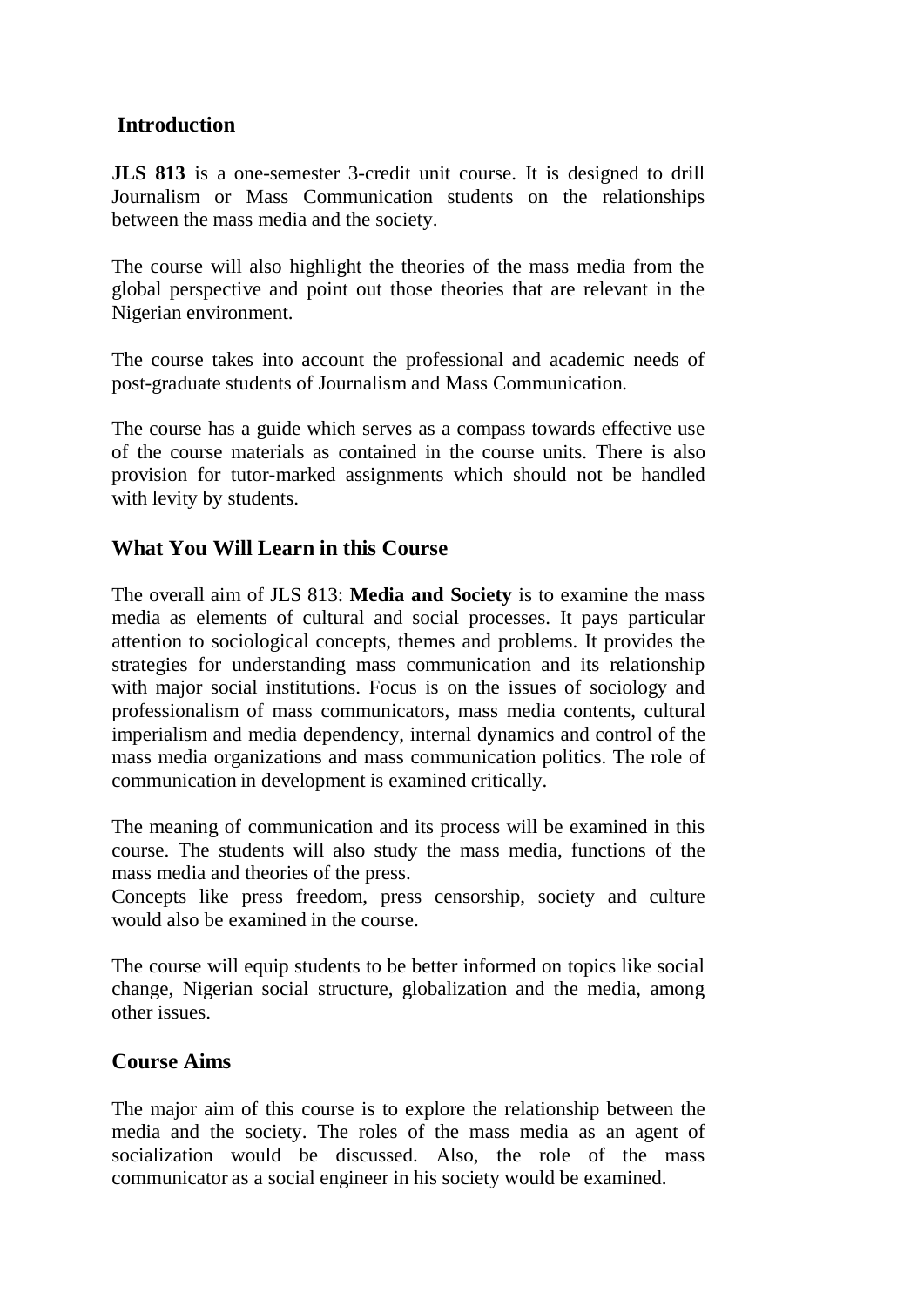#### **Course Objectives**

At the end of the course, you should be able to:

discuss the dynamics of society vis-à-vis the role of the mass media identify the types, theories, power and limitations of the mass media in society.

#### **Working through this Course**

To effectively harness and retain the rich information in this course, the student is expected to read the recommended texts and other materials provided by the National Open University of Nigeria (NOUN).

The self assessment exercise spelt out in each unit must be taken seriously. Students are expected from time to time to submit assignments for on-ward and periodic assessment. There will be an examination at the end of this course. Stated below are the components of the course and what you should do.

#### **Course Materials**

Major components of the course are:

- 1. Course Guide
- 2. Study units
- 3. Textbooks
- 4. Assignment File
- 5. Presentation

In addition, you must obtain the materials. Obtain your copies. They are provided by NOUN. In some cases, you may be required to obtain your copies from the bookshop. In case you have any problem in obtaining your materials, you may contact your tutor.

#### **Study Units**

There are twenty-one study units in this course. These are:

#### **Module 1**

| <b>Module 2</b> |                                                      |
|-----------------|------------------------------------------------------|
| Unit 5          | Theories of the Mass Media                           |
| Unit 4          | Functions of the Mass Media                          |
| Unit 3          | The Mass Media – Classification and Characteristics  |
| Unit 2          | <b>Traditional and Modern Means of Communication</b> |
| Unit 1          | The Communication Process                            |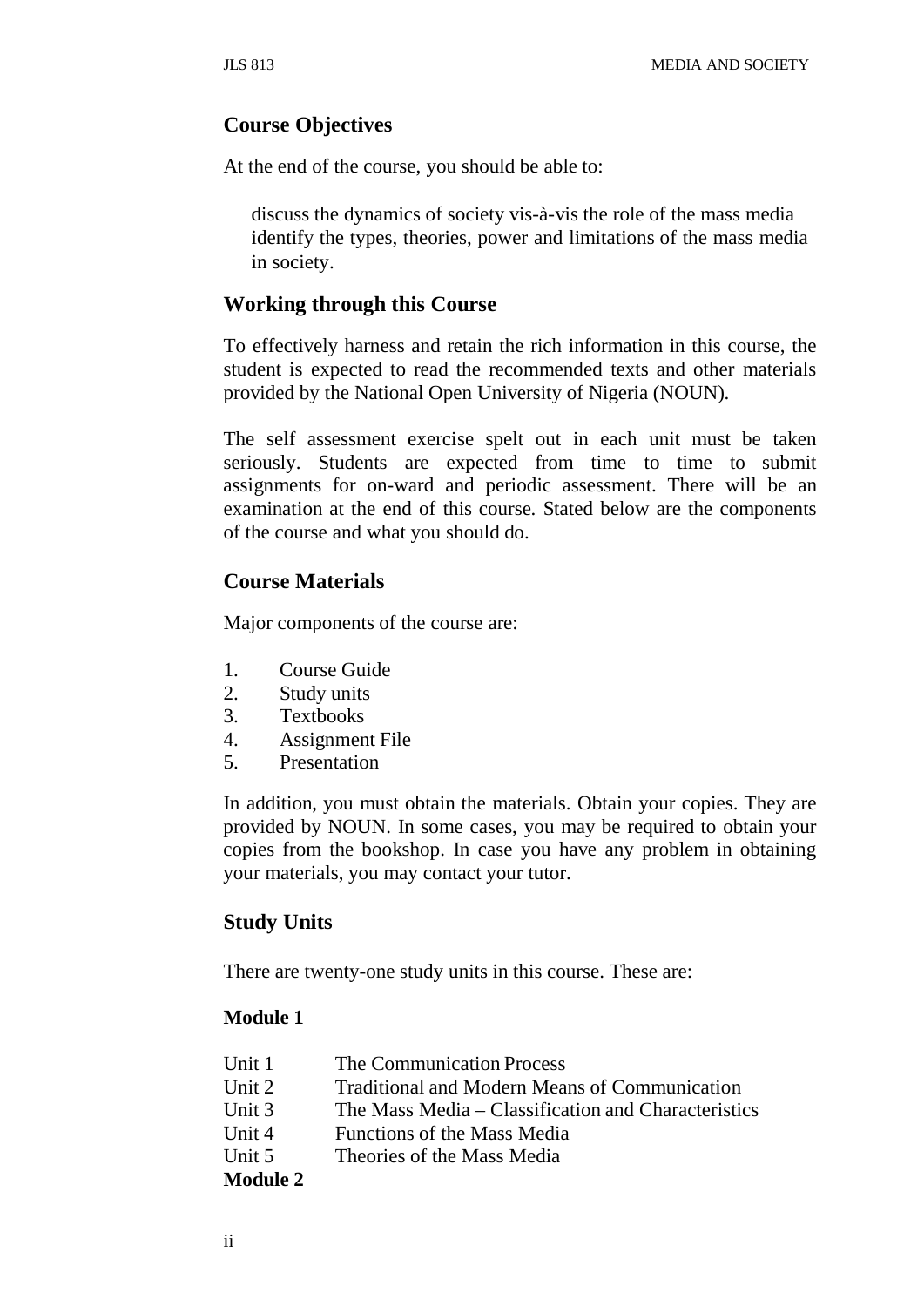| Unit 1 | Nigerian Society: Overview of the Mass Media |
|--------|----------------------------------------------|
| Unit 2 | Media Ownership and Control                  |
| Unit 3 | Press Freedom in Nigeria                     |
| Unit 4 | The Nigerian Press Council                   |
| Unit 5 | The Nigerian Social Structure                |

#### **Module 3**

| Unit 1 | Culture and the Mass Media                |
|--------|-------------------------------------------|
| Unit 2 | Social Change and the Mass Media          |
| Unit 3 | Cultural Imperialism and Media Dependency |
| Unit 4 | Globalisation and the Media               |
| Unit 5 | Technology and the Media                  |

#### **Module 4**

| Unit 1 | Social Institutions and the Mass Media |
|--------|----------------------------------------|
| Unit 2 | Social Effects of the Mass Media       |
| Unit 3 | Mass Media and the Economy             |
| Unit 4 | <b>Mass Media and Governance</b>       |
| Unit 5 | Media Ethics in Nigeria                |
| Unit 6 | <b>Mass Media and Development</b>      |

Each unit is accompanied by a number of self-tests which are drawn from the materials you have already gone through. The tests are designed to keep you abreast of what you have has studied from the course materials. If properly utilized, the excellent combination of selftests with tutor-marked assignments will in no small measure lead to the achievement of the holistic objectives of the course.

### **Textbooks and References**

Daramola, I (2005). *Mass Media and Society.* Lagos: Rothan Press. Okoro, N and Agbo, B (2003). *Writing for the Media Society.* Nsukka: Prize Publishers.

Onwuejeogwu, M.A (1992). *The Social Anthropology of Africa: An Introduction.* Ibadan: Heineman Educational Books.

Giddens, A (1989). *Sociology.* Cambridge: Polity Press.

Egbon, M (2005). *Democratic Journalism in Two Worlds: A Comparative Study of Press Freedom in the American and the Nigerian Mass Media.* Zaria: Tamaza Publishing Company.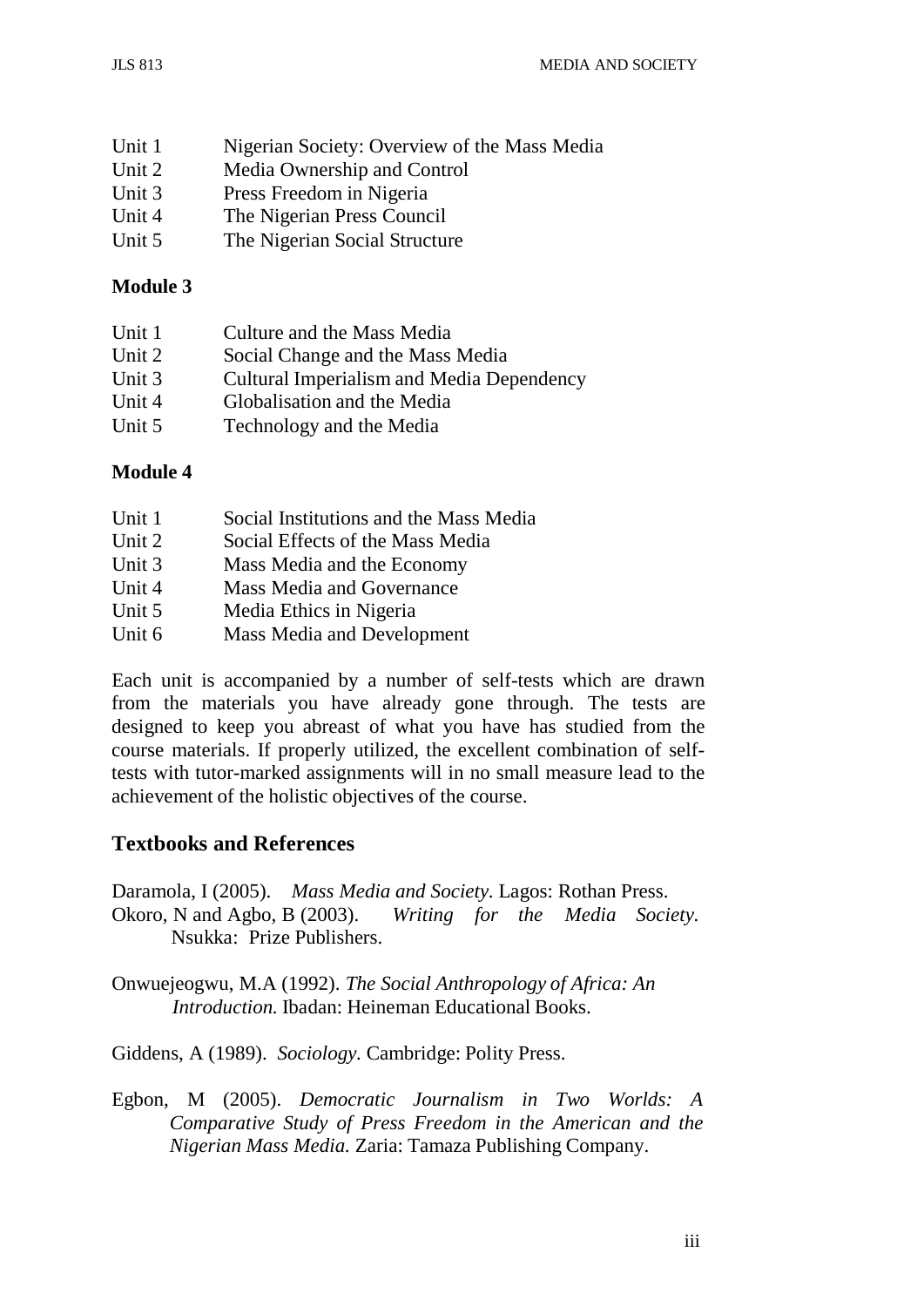- Okolocha, C.F, Nwanunobi, C.O and Igbo, E.U.M (1999). *Introduction to Sociology.* Lagos: Acquitas Consortium.
- Daramola, I (2003). *Introduction to Mass Communication.* 2nd edition. Lagos: Rothan Press.
- Haralambos, M and Holborn, M (1995). *Sociology Themes and Perspectives* 4<sup>th</sup> edition. London: Harper Collins Publishers.

#### **Presentation Schedule**

The presentation schedule included in your course materials gives you the important dates for the completion of tutor-marked assignments and attending tutorials. Remember, you are required to submit all your assignments by the due dates. You should guard against falling behind in your work.

#### **Assignment File**

In the Assignment File, you will get the details of the work you are expected to submit to your tutor for marking. The marks you obtain for these assignments will count towards the final mark you obtain in this course.

Further information on the assignment will be found in the Assignment File itself and later in this course guide in the section on assessment.

#### **Assessment**

There are two aspects to the assessment of the course. First are the tutormarked assignments; second, there is a written examination.

In tackling the assignments, you are expected to apply information and knowledge acquired during this course.

The assignments must be submitted to your tutor for formal assessment in accordance with the deadlines stated in the Assignment File. The work you submit to your tutor for assessment will count for 30 per cent of your total course mark.

At the end of the course, you will need to sit for a final three-hour examination. This will count for 70 per cent of your total course mark.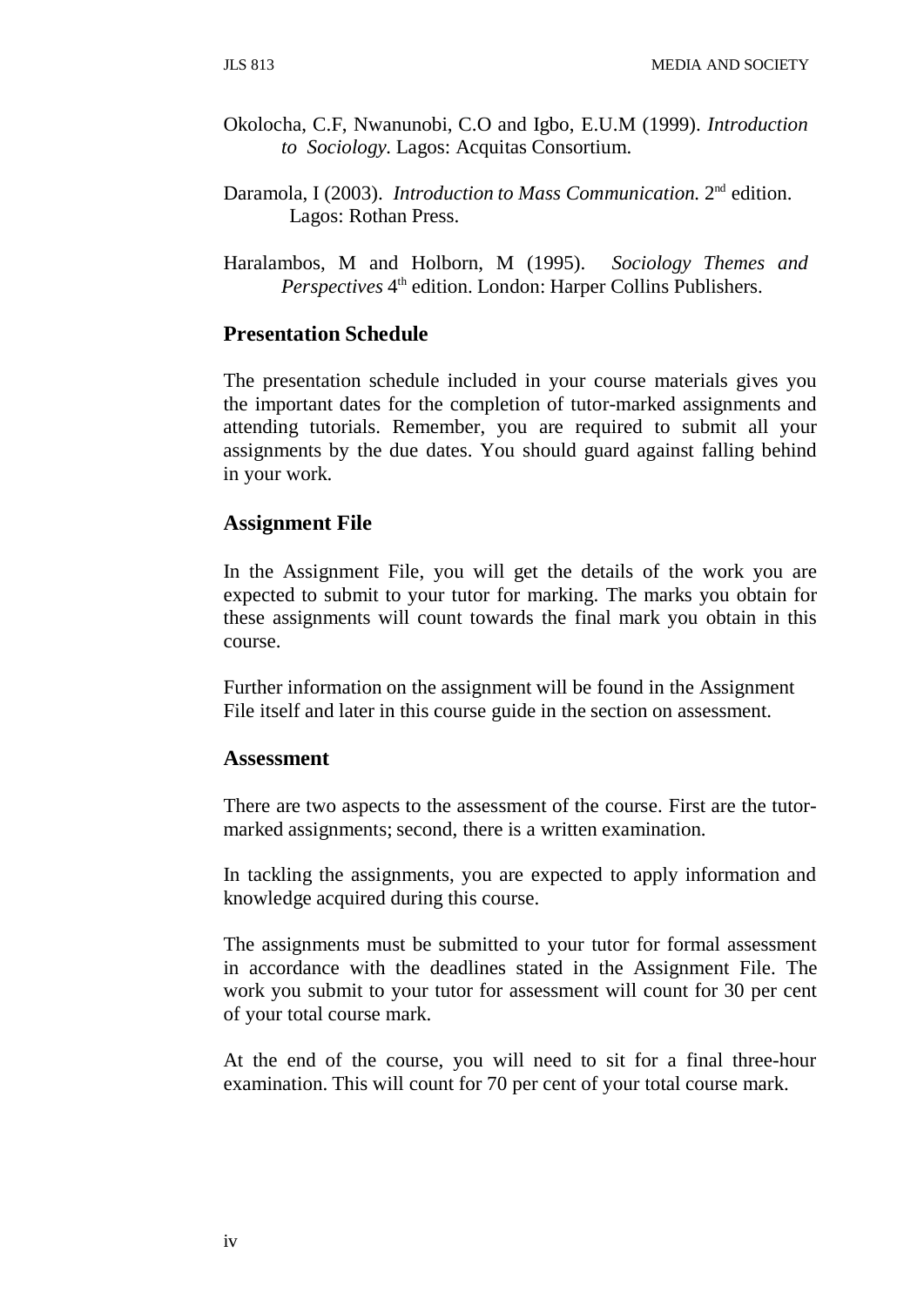### **Tutor-Marked Assignment**

There are fifteen tutor-marked assignments in this course. You need to submit all the assignments. The best four (i.e. the highest four of the fifteen marks) will be counted. The total marks for the best four (4) assignments will be 30 per cent of your total course mark.

Assignment questions for the units in this course are contained in the Assignment File. You should be able to complete your assignments from the information and materials contained in your textbooks, reading and study units. However, you are advised to use other references to broaden your viewpoint and provide a deeper understanding of the subject.

When you have completed each assignment, send it, together with TMA (tutor-marked assignment) form to your tutor. Make sure that each assignment reaches your tutor on or before the deadline given in the Assignment File. If, however, you cannot complete your work on time, contact your tutor before the assignment is due to discuss the possibility of an extension.

### **Final Examination and Grading**

The final examination of JLS 813 will be of three hours' duration and have a value of 70% of the total course grade. The examination will consist of questions which reflect the type of self-testing, practice exercises and tutor-marked problems you have come across. All areas of the course will be assessed.

You are advised to revise the entire course after studying the last unit before you sit for the examination. You will find it useful to review your tutor-marked assignments and the comments of your tutor on them before the final examination.

#### **Course Marking Scheme**

| <b>Assessment</b>        | <b>Marks</b>                              |
|--------------------------|-------------------------------------------|
| Assignments 1-21         | 21 assignments, best five marks of twenty |
|                          | count $@10\%$ (on the averages) = 50% of  |
|                          | course marks                              |
| <b>Final Examination</b> | 50% of overall course marks               |
| Total                    | 100% of course marks                      |

This table shows how the actual course is broken down.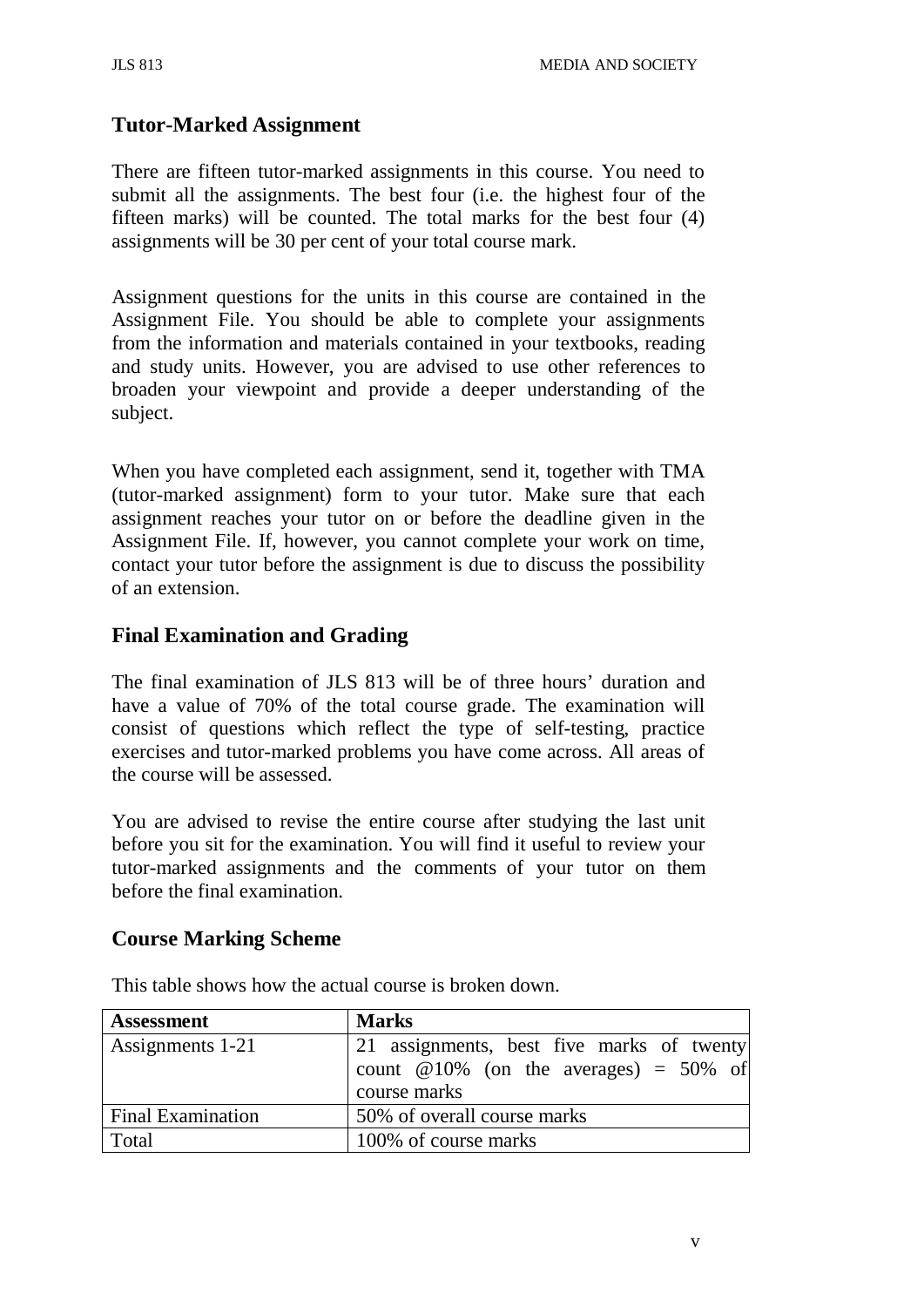## **Course Overview**

This table brings together the units, the number of weeks you should take to complete them, and the assignments that follow them.

| Unit           | <b>Title of work</b>             | Week's          | <b>Assessment</b> |
|----------------|----------------------------------|-----------------|-------------------|
|                |                                  | <b>Activity</b> | (end of unit)     |
|                | Course Guide                     |                 |                   |
|                | <b>Module 1</b>                  |                 |                   |
| $\mathbf{1}$   | The Communication Process        | $\mathbf{1}$    | Assessment 1      |
| 2              | Traditional and Modern Means     | 2               | Assessment 2      |
|                | of Communication                 |                 |                   |
| 3              | Mass Media - Classification and  | 3               | Assessment 3      |
|                | Characteristics                  |                 |                   |
| 4              | Functions of the Mass Media      | 4               | Assessment 4      |
| 5              | Theories of the Mass Media       | 5               | Assessment 5      |
|                | <b>Module 2</b>                  |                 |                   |
| $\mathbf{1}$   | Nigerian Society: Overview of    | 6               | Assessment 6      |
|                | the Mass Media                   |                 |                   |
| 2.             | Media Ownership and Control      | 7               | Assessment 7      |
| 3              | Press Freedom in Nigeria         | 8               | Assessment 8      |
| $\overline{4}$ | The Nigerian Press Council       | 9               | Assessment 9      |
| 5              | The Nigerian Social Structure    | 10              | Assessment 10     |
|                | <b>Module 3</b>                  |                 |                   |
| $\mathbf{1}$   | Culture and the Mass Media       | 11              | Assessment 11     |
| $\overline{2}$ | Social Change and the Mass       | 12              | Assessment 12     |
|                | Media                            |                 |                   |
| 3              | Cultural Imperialism and Media   | 13              | Assessment 13     |
|                | Dependency                       |                 |                   |
| 4              | Globalisation and the Media      | 14              | Assessment 14     |
| 5              | Technology and the Media         | 15              | Assessment 15     |
|                | <b>Module 4</b>                  |                 |                   |
| $\mathbf{1}$   | Social Institutions and the Mass | 16              | Assessment 16     |
|                | Media                            |                 |                   |
| $\overline{2}$ | Social Effects of the Mass Media | 17              | Assessment 17     |
| 3              | Mass Media and Economy           | 18              | Assessment 18     |
| 4              | Media and Governance             | 19              | Assessment 19     |
| 5              | Media Ethics in Nigeria          | 20              | Assessment 20     |
| 6              | Mass Media and Development       | 21              | Assessment 21     |
| 22             | Revision                         | 22              |                   |
| 23             | Examination                      | 23              |                   |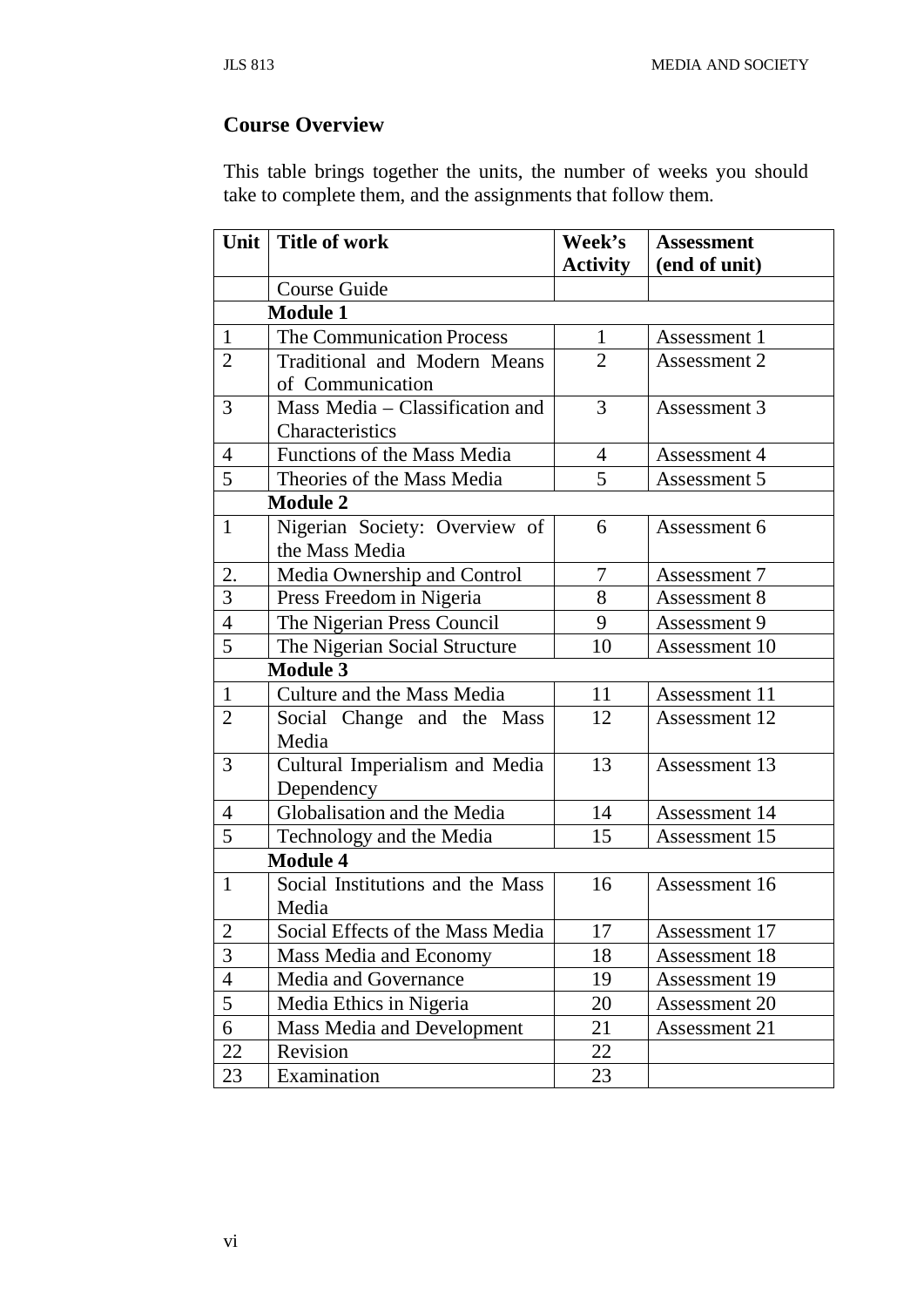#### **How to Get the Most from this Course**

In distance learning the study units replace the university lecturer. This is one of the great advantages of distance learning; you can read and work through specially designed study materials at your own pace, and at a time and place that suit you best. Think of it as reading the lecture instead of listening to a lecturer. In the same way that a lecturer might set you some reading to do, the study units tell you when to read your set books or other materials. Just as a lecturer might give you an inclass exercise, your study units provide exercises for you to do at appropriate points.

Each of the study units follows a common format. The first item is an introduction to the subject matter of the unit and how a particular unit is integrated with the other units and the course as a whole. Next is a set of learning objectives. These objectives helps you to understand what you should be able to do on completion of the unit. You should use these objectives to guide your study. When you have finished the units you must go back and check whether or not you have achieved the objectives. If you make a habit of doing this, you will significantly improve your chances of passing the course.

The main body of the unit guides you through the required reading from other sources. This will usually be either from your set books or from other materials.

#### **Reading Section**

Remember that your tutor's job is to help you. When you need help, don't hesitate to call and ask your tutor to provide it.

- 1. Read this Course Guide thoroughly
- 2. Organize a study schedule. Refer to the 'Course Overview' for more details. Note the time you are expected to spend on each unit and how the assignments relate to the units. Whatever method you chose to use, you should fashion out your own convenient schedule for working on each unit.
- 3. Once you have created your own study schedule, do everything you can to stick to it. The major reason that students fail is that they get behind with their course work. If you get into difficulties with your schedule, please let your tutor know before it is too late for help.
- 4. Turn to Unit 1 and read the introduction and the objectives for the unit.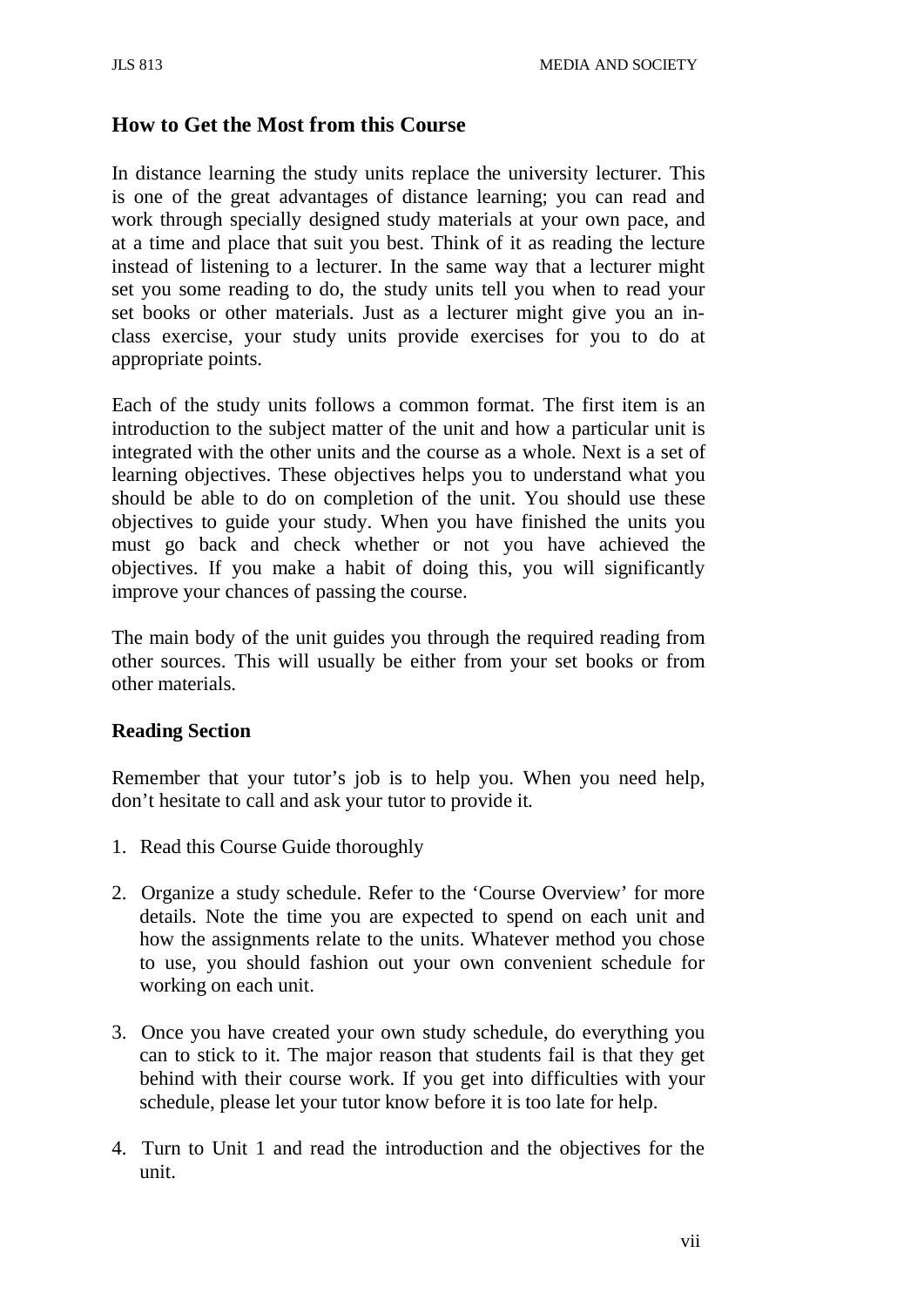- 5. Assemble the study materials. Information about what you need for a unit is given in the 'Overview' at the beginning of each unit. You will almost always need both the study unit you are working on and one of your set books on your desk at the same time.
- 6. Work through the unit. The content of the unit itself has been arranged to provide a sequence for you to follow. As you work through the unit you will be instructed to read sections from your set books or other articles. Use the unit to guide your reading.
- 7. Review the objectives for each study unit to confirm that you have achieved them. If you feel unsure about any of the objectives, review the study material or consult your tutor.
- 8. When you are confident that you have achieved a unit's objectives, you can then start on the next unit. Proceed unit by unit through the course and try to pace your study so that you keep yourself on schedule.
- 9. When you have submitted an assignment to your tutor for marking, do not wait for its return before starting on the next unit. Keep to your schedule. When the assignment is returned, pay particular attention to your tutor's comments, both on the tutor-marked assignment form and also on what is written on the assignment. Consult your tutor as soon as possible if you have any questions or problems.
- 10. After completing the unit, review the course and prepare yourself for the final examination. Check that you have achieved the unit objectives (listed at the beginning of each unit) and the course objectives (listed in this Course Guide).

#### **Facilitators/Tutors and Tutorials**

There are 12 hours of tutorials provided in support of this course. You will be notified of the dates, times and location of these tutorials, together with the name and phone number of your tutor, as soon as you are allocated tutorial group.

Your tutor will mark and comment on your assignments, keep a close watch on your progress and on any difficulties you might encounter and provide assistance to you during the course. You must mail your tutormarked assignments to your tutor well before the due date (at least two working days are required). They will be marked by your tutor and returned to you as soon as possible.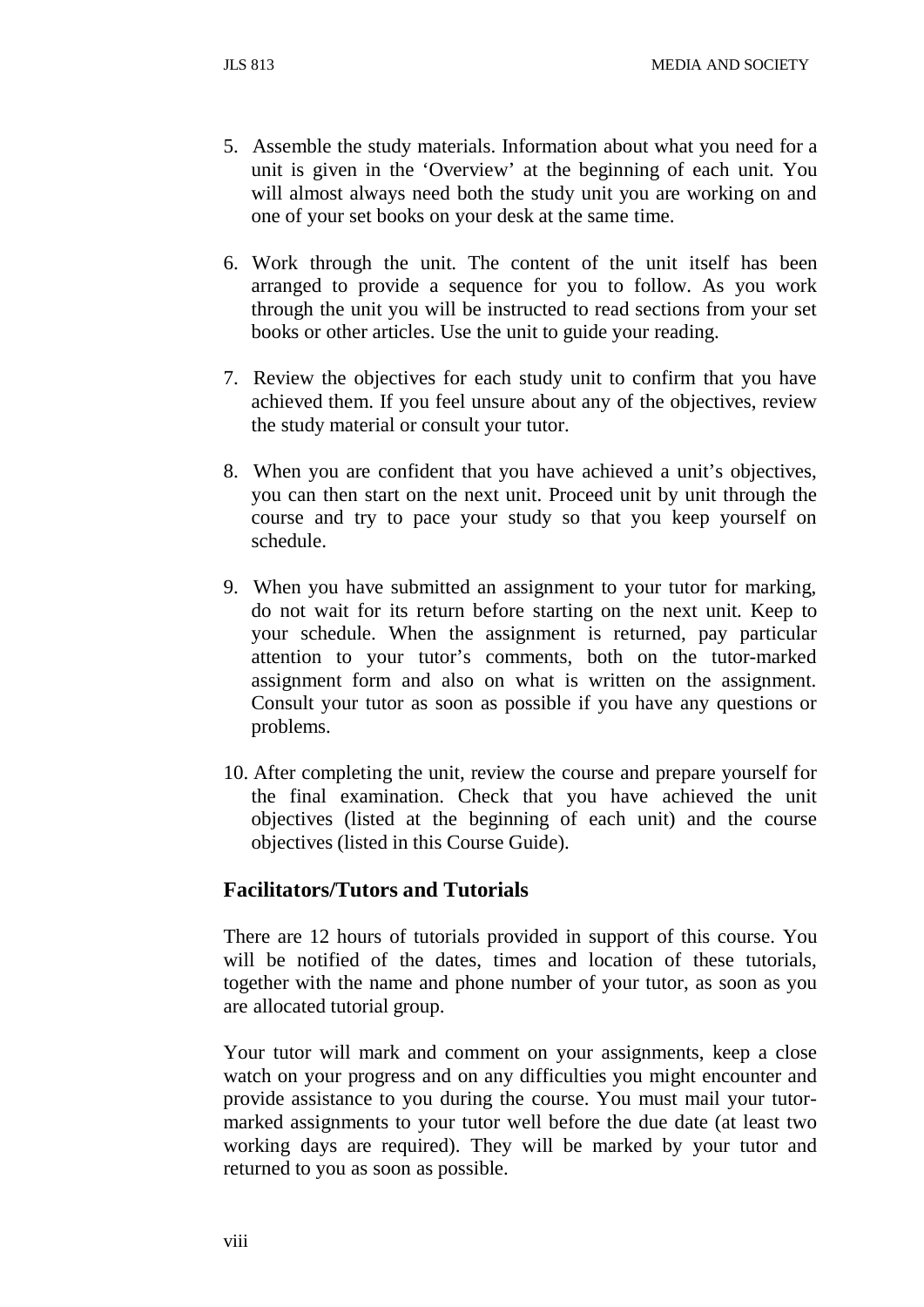Do not hesitate to contact your tutor by telephone, e-mail, or discussion board if you need help. The following might be circumstances in which you would find help necessary.

#### **Contact your tutor if:**

You do not understand any part of the study units or the assigned readings,

You have difficulty with the self-tests or exercises,

You have a question or problem with an assignment, with your tutor's comments on an assignment or with the grading of an assignment.

You should try your best to attend the tutorials. This is the only chance to have face to face contact with tutor and to ask questions which are answered instantly. You can raise any problem encountered in the course of your study. To gain the maximum benefit from course tutorials, prepare a question list before attending them. You will learn a lot from participating in discussions actively.

#### **Summary**

**JLS** 813 is packaged to introduce you to the basic concepts of the mass media and society.

Upon completion of the course, you will be able to answer the following questions among others:

What is communication? What are the mass media? What are the functions of the mass media in a society? What is society? What is culture? What is the connection between technology and the media?

Good Luck!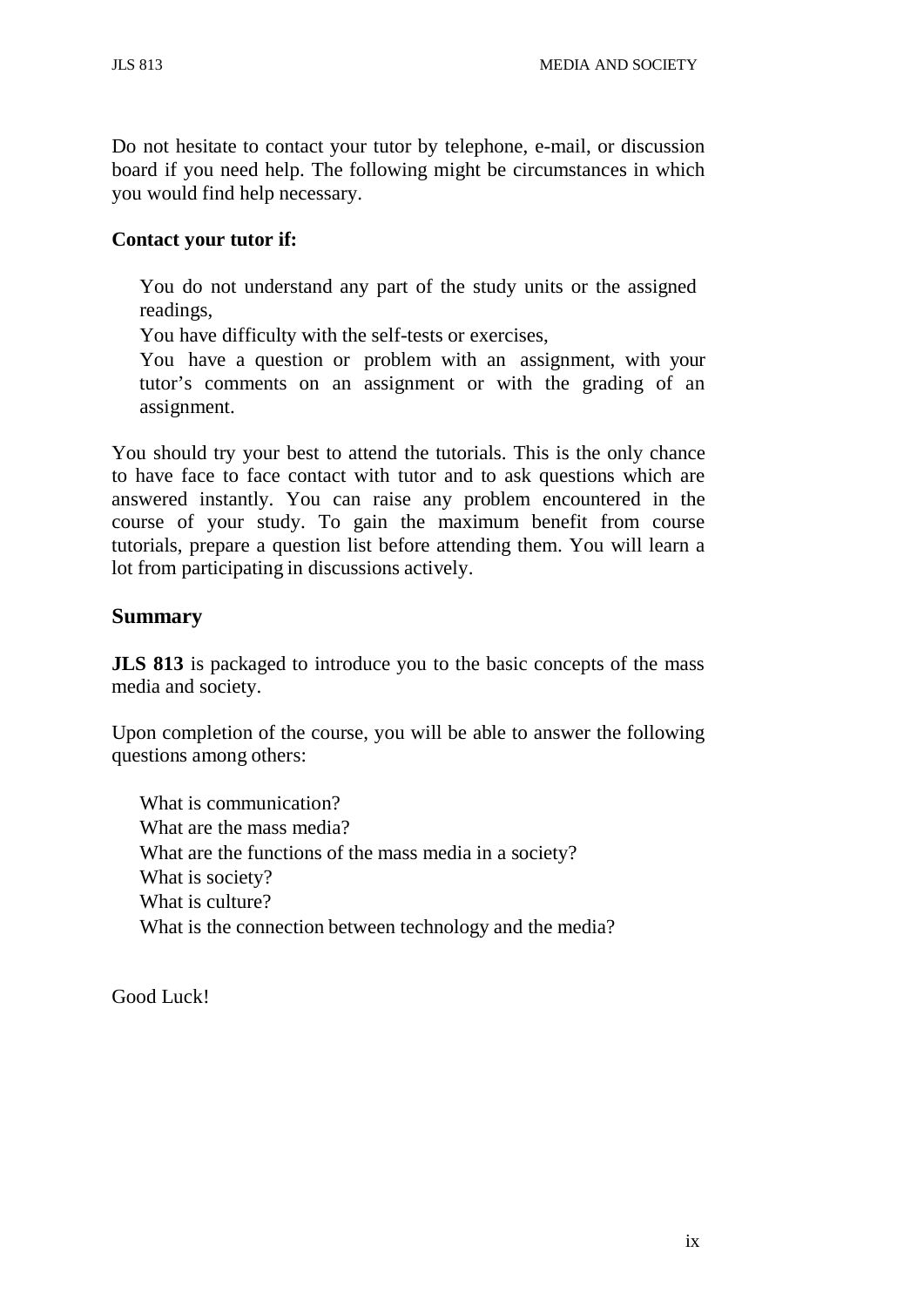# **MAIN COURSE**

Course Code JLS 813

Course Title Media and Society

Course Developer/Writer Andrew Asan Ate

Igbinedion University, Okada Benin City Course Editor Mr. Oloruntola Sunday Department of Mass Communication University of Lagos Akoka Programme Leader Christine I. Ofulue Ph.D National Open University of Nigeria Victoria Island, Lagos

Course Coordinator Chidinma H. Onwubere National Open University of Nigeria Victoria Island, Lagos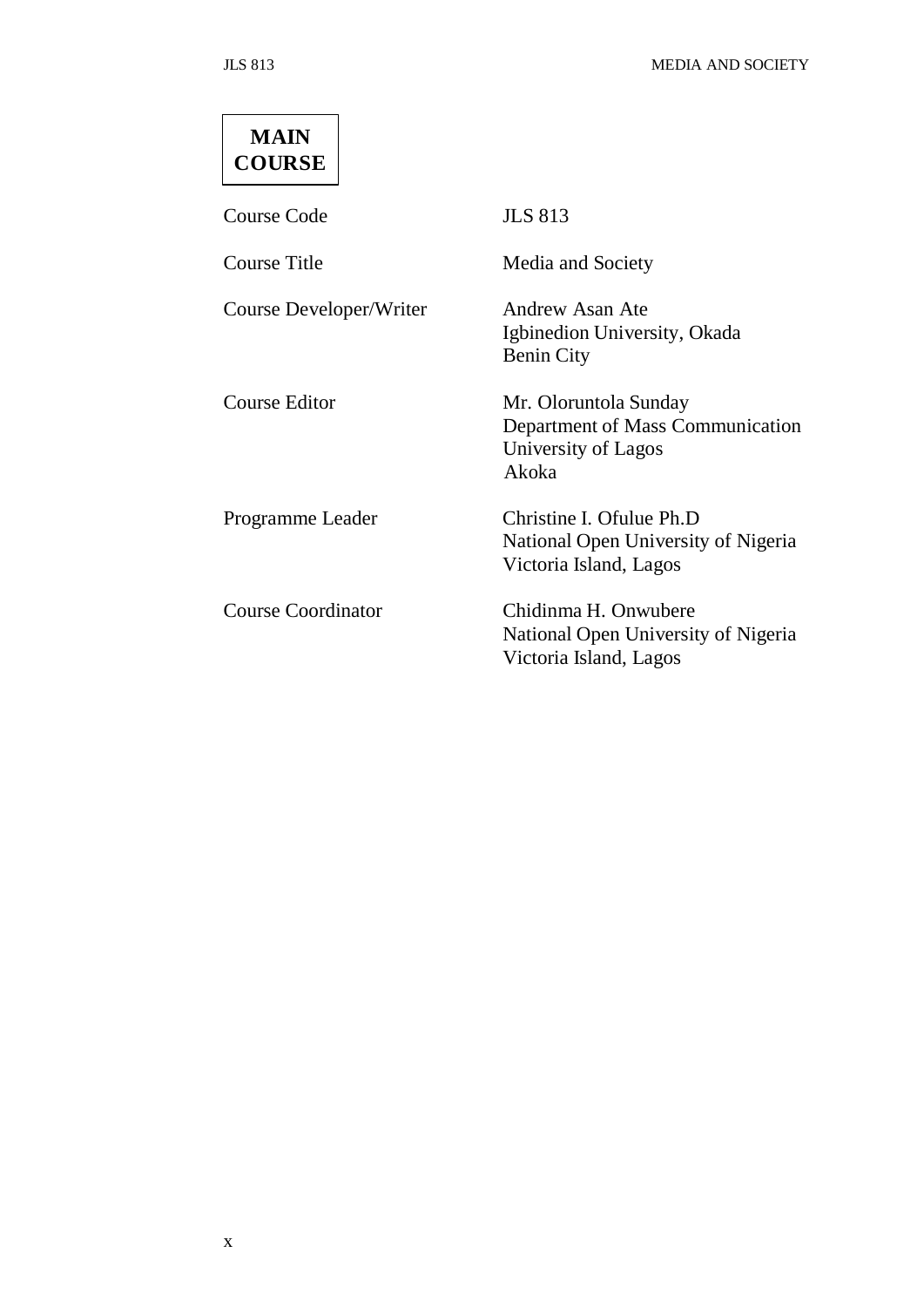

## **NATIONAL OPEN UNIVERSITY OF NIGERIA**

National Open University of Nigeria **Headquarters** 14/16 Ahmadu Bello Way Victoria Island Lagos

Abuja Office National Open University of Nigeria 5, Dar Es Salaam Street, Off Aminu Kano Crescent Wuse II, Abuja Nigeria

e-mail: [centralinfo@nou.edu.ng](mailto:centralinfo@nou.edu.ng) URL: [www.nou.edu.ng](http://www.nou.edu.ng/)

Published by National Open University of Nigeria

Printed 2008

ISBN:

All Rights Reserved

Printed by: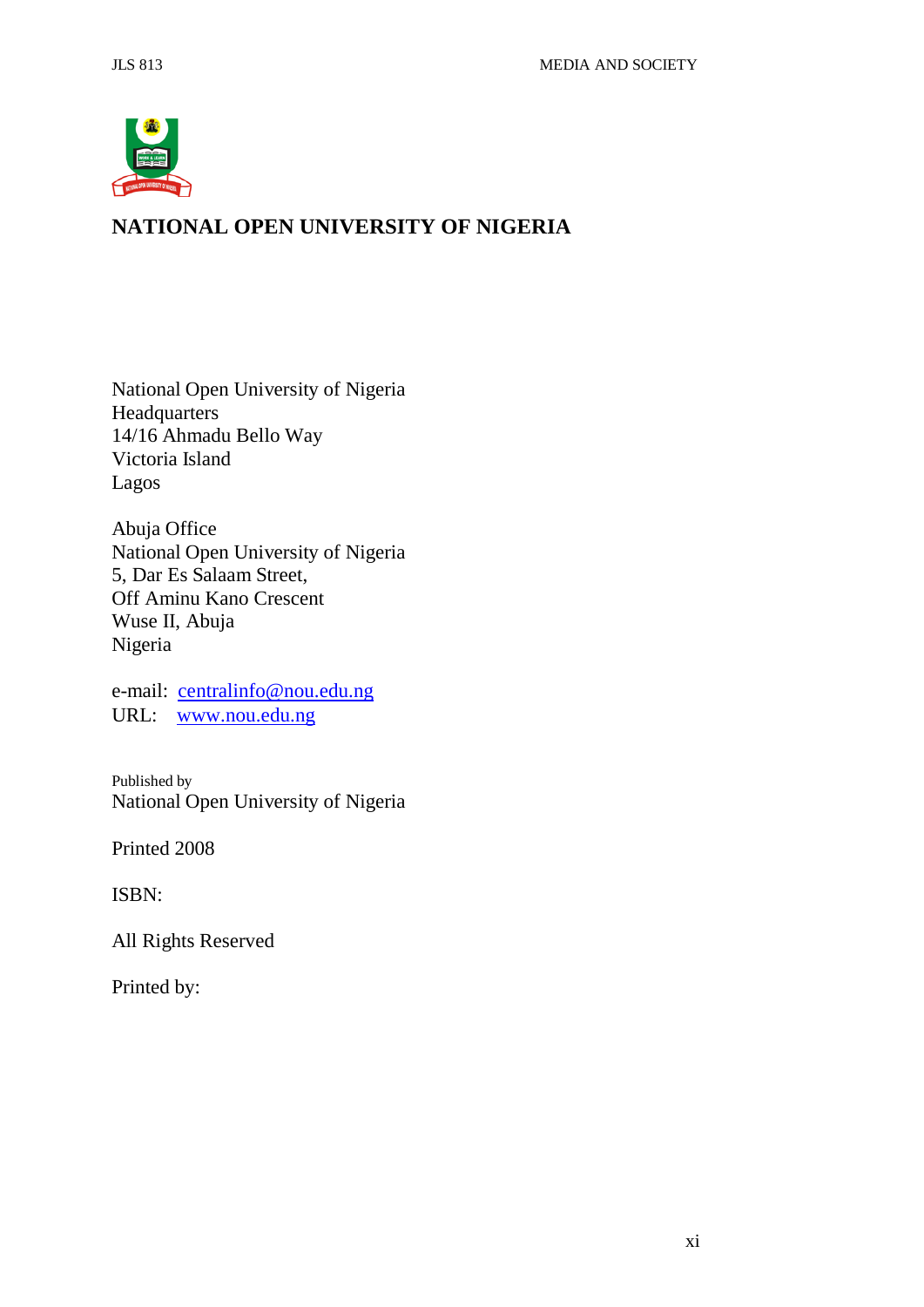## **CONTENTS PAGE**

| <b>Module 1</b> |                                              | 1            |
|-----------------|----------------------------------------------|--------------|
| Unit 1          | The Communication Process                    | $\mathbf{1}$ |
| Unit 2          | <b>Traditional and Modern Means of</b>       |              |
|                 |                                              | 8            |
| Unit 3          | The Mass Media – Classifications and         |              |
|                 |                                              | 12           |
| Unit 4          | Functions of the Mass Media                  | 19           |
| Unit 5          | Theories of the Mass Media                   | 23           |
| <b>Module 2</b> |                                              | 28           |
| Unit 1          | Overview of the Mass Media in Nigerian       |              |
|                 |                                              | 28           |
| Unit 2          | Media Ownership and Control                  | 32           |
| Unit 3          |                                              | 36           |
| Unit 4          | The Nigerian Press Council                   | 41           |
| Unit 5          | The Nigerian Social Structure                | 49           |
| <b>Module 3</b> |                                              | 55           |
| Unit 1          | Culture and the Mass Media                   | 55           |
| Unit 2          | Social Change and the Mass Media  59         |              |
| Unit 3          | Cultural Imperialism and Media Dependency 66 |              |
| Unit 4          | Globalisation and the Media                  | 69           |
| Unit 5          |                                              | 73           |
| <b>Module 4</b> |                                              | 76           |
| Unit 1          | Social Institutions and the Mass Media       | 76           |
| Unit 2          | Social Effects of the Mass Media             | 80           |
| Unit 3          | Mass Media and Economy                       | 84           |
| Unit 4          | Media and Governance                         | 88           |
| Unit 5          |                                              | 91           |
| Unit 6          | Mass Media and Development                   | 97           |
|                 |                                              |              |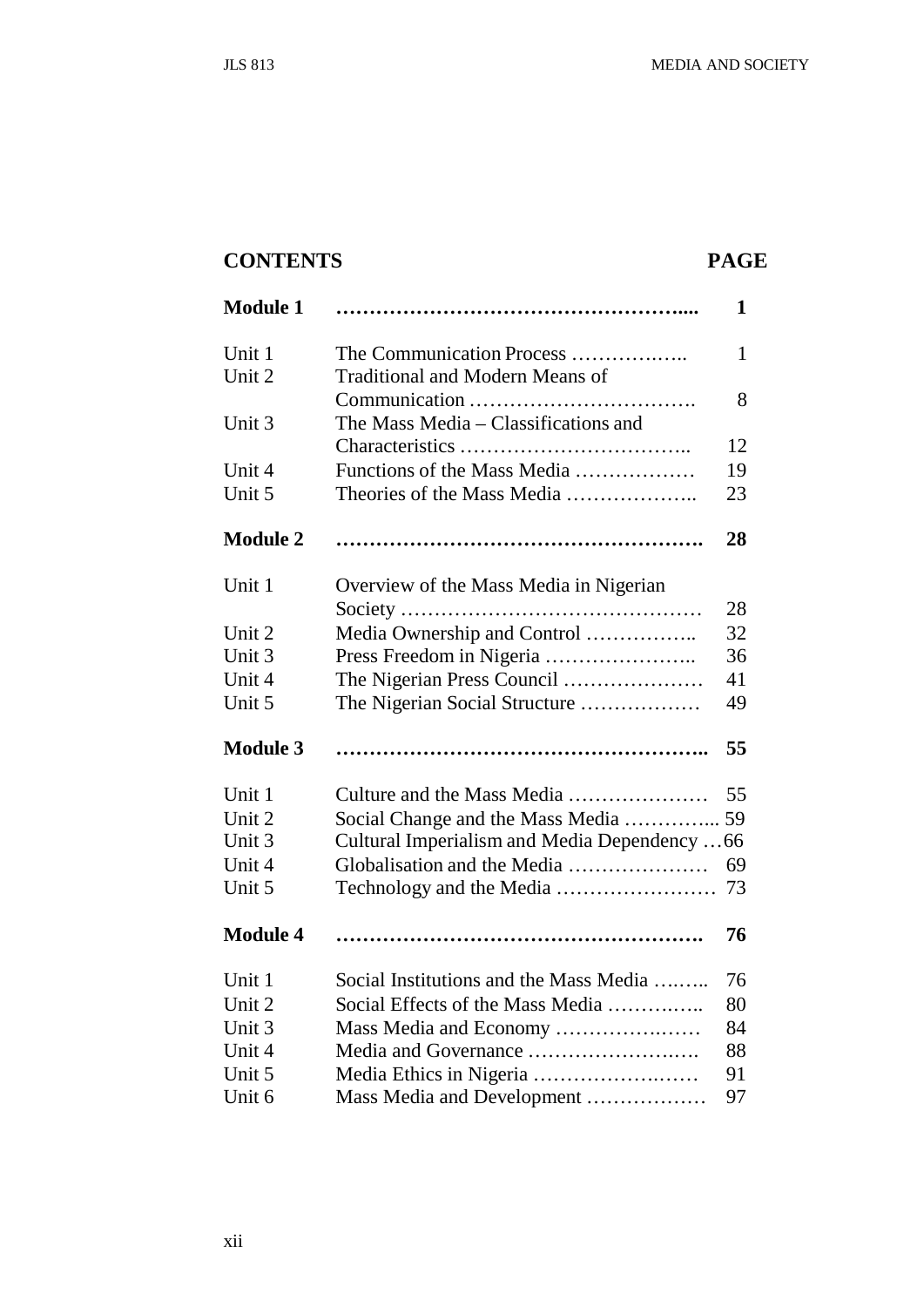## **MODULE 1**

- Unit 1 The Communication Process
- Unit 2 Traditional and Modern Means of Communication<br>Unit 3 The Mass Media Classifications and Characterist
- The Mass Media Classifications and Characteristics
- Unit 4 Functions of the Mass Media
- Unit 5 Theories of the Mass Media

## **UNIT 1 THE PROCESS OF COMMUNICATION**

## **CONTENTS**

- 1.0 Introduction
- 2.0 Objectives
- 3.0 Main Content
	- 3.1 Definitions of Communication
	- 3.2 Types of Communication
	- 3.3 The Process of Communication
- 4.0 Conclusion
- 5.0 Summary
- 6.0 Tutor-Marked Assignment
- 7.0 References/Further Readings

## **1.0 INTRODUCTION**

Communication which is the process of transferring thoughts, ideas, facts, feelings, etc from one person to another is very important in human existence. Without communication, life will be meaningless and human interaction would be impossible. This unit takes a look at the concept of communication with particular emphasis on its meaning, types and process.

## **2.0 OBJECTIVES**

At the end of this unit, you should be able to:

define communication discuss types of communication outline the process of communication.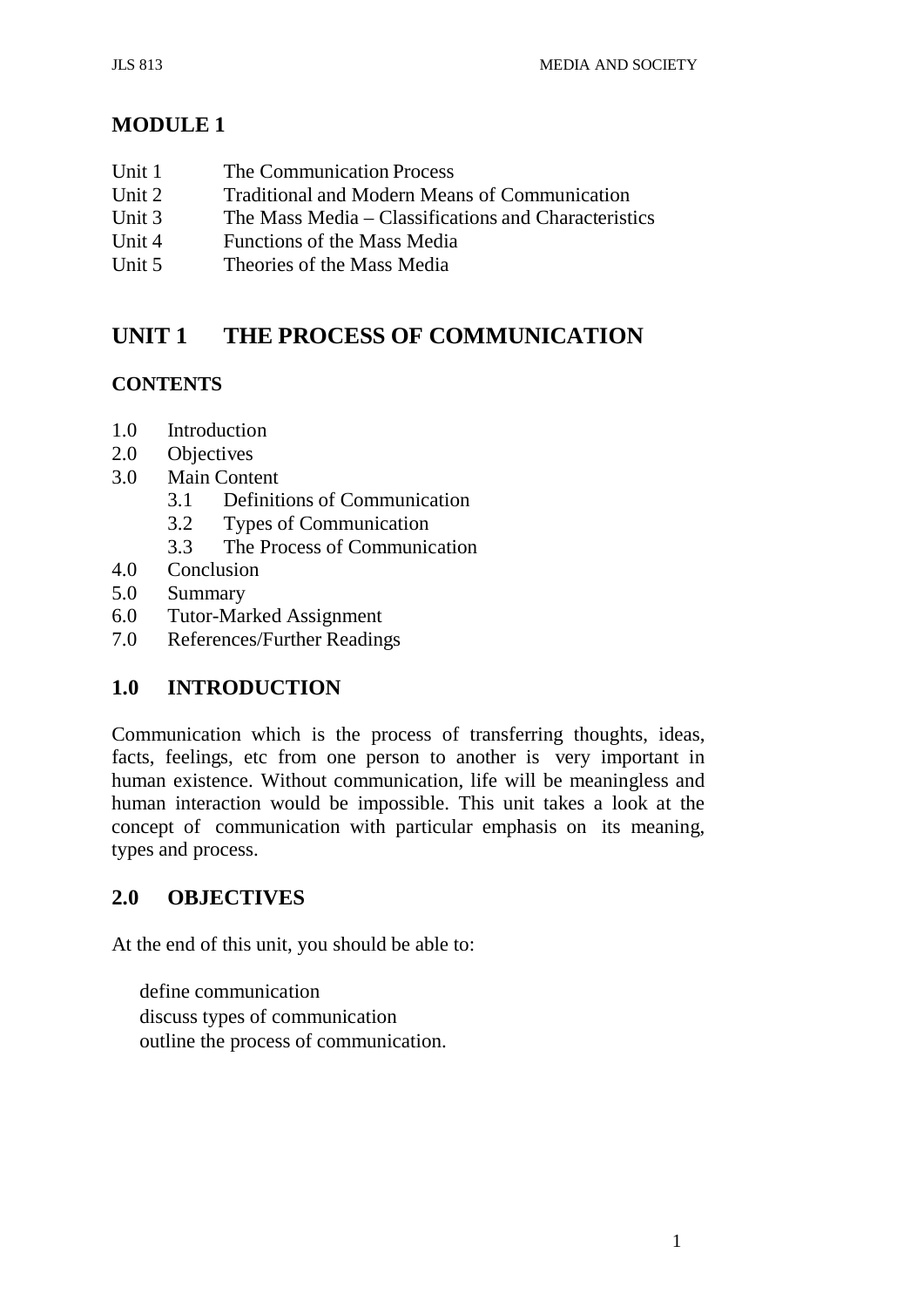## **3.1 MAIN CONTENT**

#### **3.2 Definitions of Communications**

Communication as a concept parades a lot of definitions. But before we take a look at various definitions of communication, it is important for us to trace the origin of the term.

The term communication is derived from the latin word, *communicare*  meaning to share and from the French word *communis* meaning *common*. (Akalugo, 2003).

The importance of communication cannot be overemphasized. Sybil *etal*  (1989:2) observed that communication "serves as an instrument of social interaction. It helps us to understand ourselves, to keep in touch with other people, to understand situations. It is a means by which power is acquired, exercised and sustained. It is the medium through which relationships are established, extended and maintained…"

Let us consider the following definitions of communication by some experts:

- 1. Communication is any means by which a thought is transferred from one person to another (Chappel & Read 1984:1).
- 2. Communication is the process by which one person (or a group) shares and imparts information to another person (or group) so that both people (or group) clearly understand one another. (Udall, R & Udall , S 1979:5).
- 3. Communication is not just the giving of information, it is the giving of understandable information and receiving and understanding the message. Communication is the transferring of a message to another party so that it can be understood and acted upon. (Eyre, E.C 1983:7).
- 4. The communication process involves all acts of transmitting messages to channels which link people to the languages and symbolic codes which are used to transmit messages, the means by which messages are received and stored, and the rules, customs, and conventions which define and regulate human relationships and events. (Ugboajah, F 1985:2).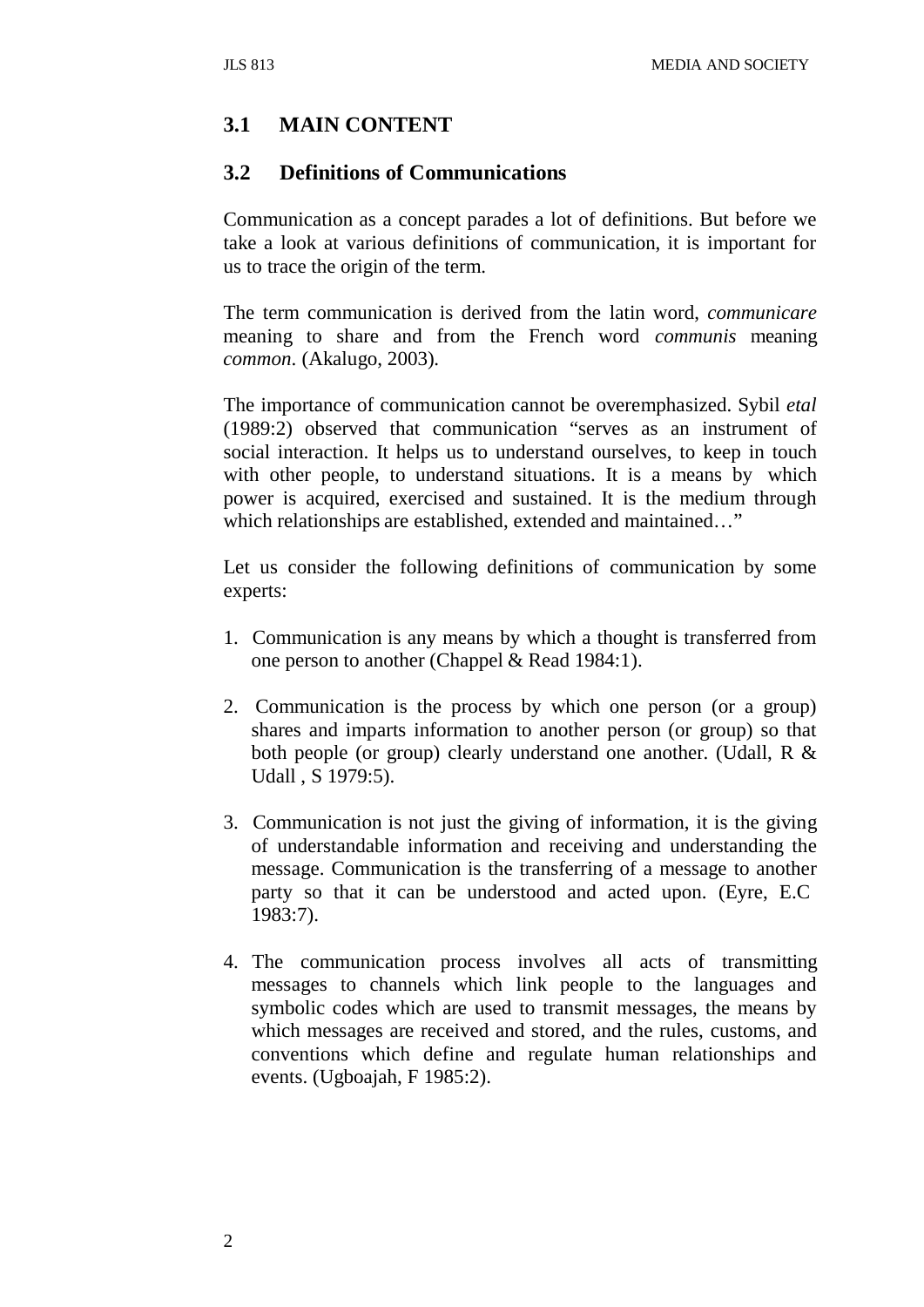From the above definitions, one can see a common thread running through them. From the definitions, communication is viewed as:

- (a) A process of transmitting thought
- (b) The sharing and imparting of information
- (c) The giving of understandable information and receiving and understanding of the message
- (d) The transmitting of messages and the linking of people
- (e) The conveying of ideas, feelings and attitudes
- (f) The creating and exchanging of messages within a network of interdependent relationships.

#### **SELF ASSESSMENT EXERCISE 1**

Define communication.

## **3.3 Types of Communication**

Human communication falls into two broad categories – verbal and nonverbal.

**Verbal communication** is a kind of communication which is done through the use of words. It can take place in an oral form or written form.

**Non-verbal communication** on the other hand is a form of communication which is carried out without speech. It comprises of the following:

- (i) Tactile communication e.g. touching, kissing etc
- (ii) Sign e.g. Road traffic signs; boy scout signs, etc
- (iii) Object e.g. uniform, crown, artworks, etc.
- (iv) Action e.g. boxing, football, etc.
- (v) Genetic factor communication e.g. skin colour, shape of head, body proportion, etc.

Communication can also be:

- 1. Intrapersonal communication
- 2. Interpersonal communication
- 3. Group communication
- 4. Mass communication

Intrapersonal communication is the process of transfer of information which takes place within an individual e.g soliloquy. (Soola, 1998).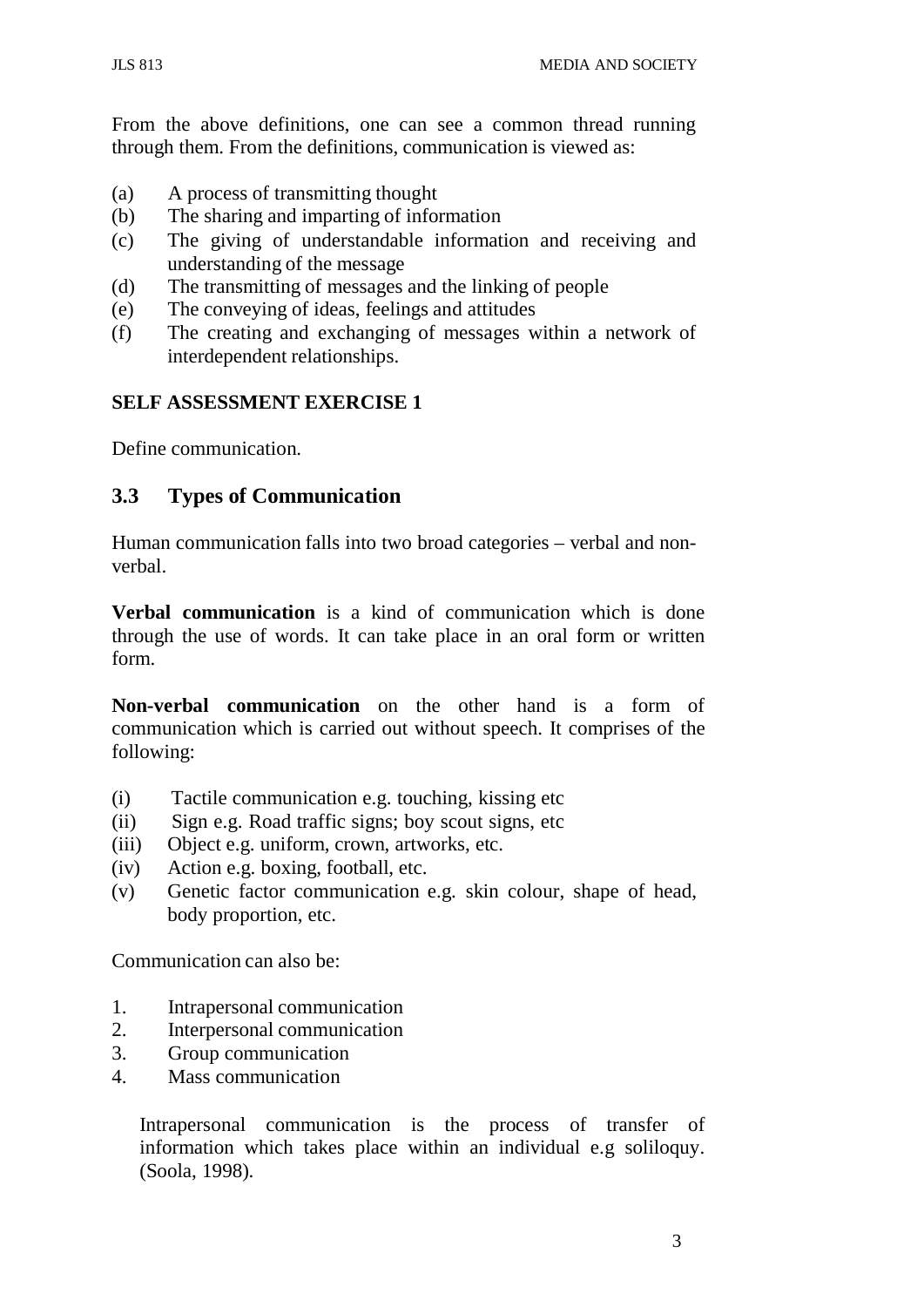Inter-personal communication is also known as face-to-face communication. Under this communication, the exchange of ideas, opinions, information, is between two people. Here, the sender shares his ideas or information with the receiver unlike intrapersonal communication where the communicator keeps his ideas to himself. E.g GSM discussion or telephone conversation. (Akalugo, 2003).

Group communication; when three or more people come together with a view to achieving a specific goal, a group is formed. Their coming together may be by design or by accident but so long as there is exchange of ideas and information among the group, you have group communication. Group communication takes place in churches, offices, schools, clubs, etc where a group share ideas with one another for the attainment of group goals. (Sybil, *e tal,* 1990).

Mass communication is the process of transmitting information, ideas, attitudes, values, beliefs through a communication device to a relatively large, heterogeneous and anonymous audience simultaneously. In mass communication, modern communication gadgets are used in putting across a message through channels like radio, television, newspapers, magazines, etc. (Sambe, 2004).

Mass communication is unique because its message is often general and targeted at a very large audience, who are anonymous in nature and heterogeneous in composition and posture.

Under mass communication, there is low degree of feedback and low level of interaction. The message is rapid and transient in nature as it is meant to be consumed immediately.

#### **SELF ASSESSMENT EXERCISE 2**

Briefly discuss four types of communication you know.

#### **3.4 Process of Communication**

A process according to Longman Dictionary of Contemporary English is "a series of actions that someone takes in order to achieve a particular result". The communication process involves the following:

- (1) Transmitter
- (2) Design the message
- (3) Select the medium
- (4) Receiver
- (5) Design the response
- (6) Select the medium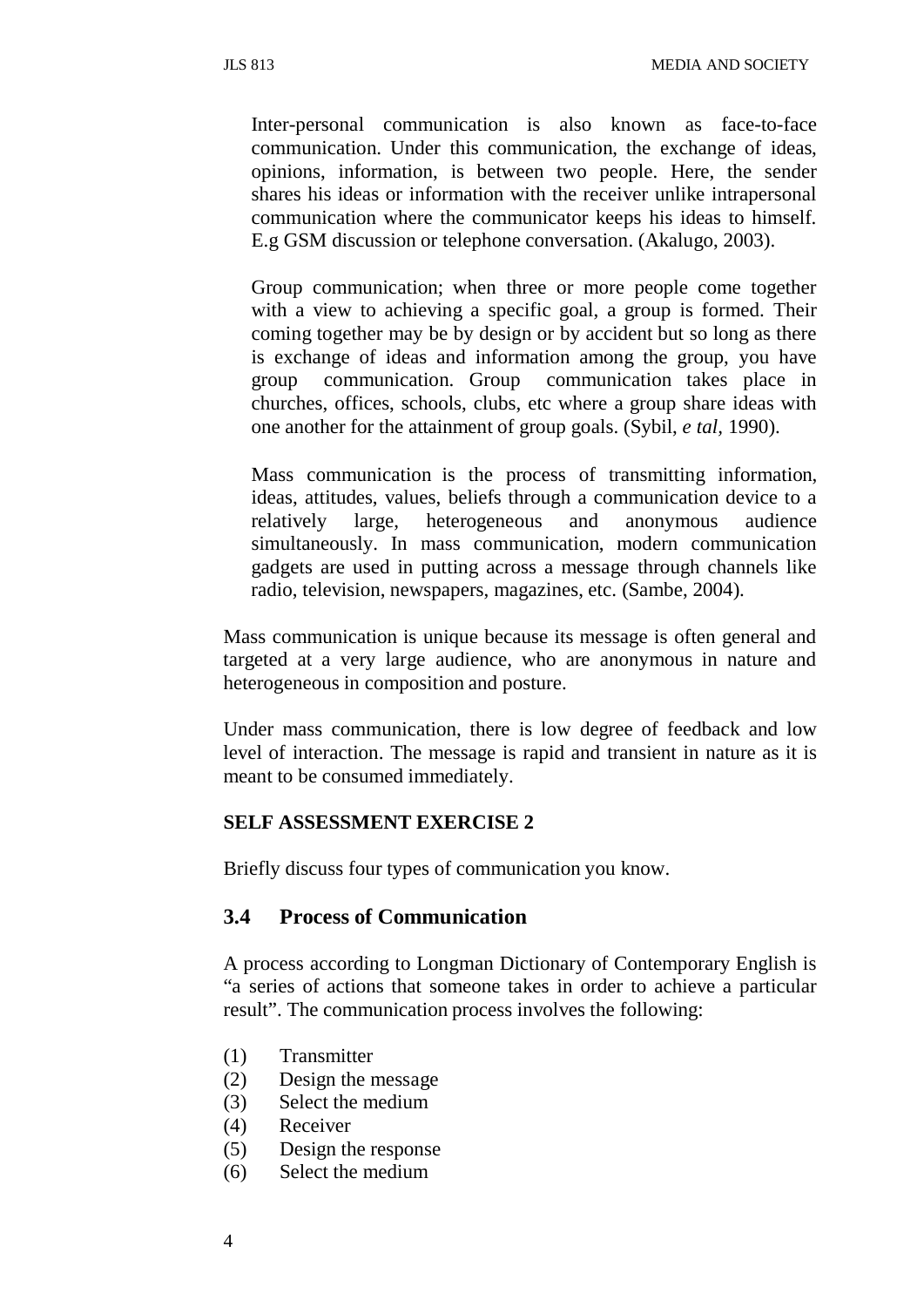#### (7) Feedback

#### **The Process of Communication**



#### **Transmitter**

This is also known as the source, the encoder, the communicator or the sender. The transmitter is the initiator of the communication encounter. According to Soola, O (1998:14), the "source or sender of the message, ideas or information may be an individual, a group or an organization. We can thus talk about intrapersonal, interpersonal, intra-organizational and inter-organizational communication".

#### **Design the Message**

After the sender decides to share his ideas, feelings and information with someone else, he will choose which symbols to use to put across his message to the receiver. Writing, speaking, gesturing, etc are some of the means the communicator can reach out to the intended receiver. Designing of the message is the stimulus for transmission.

#### **Select the Medium**

The communicator chooses appropriate channel to carefully and timely convey his information to the receiver. Soola, O (1998:14) explains the rationale for choice of medium. According to him, "your choice of a medium must be based on your understanding of the audience. Of particular relevance in this regard is whether the receiver is educated or not; whether or not he can read and write, as well as his level of understanding of the language of communication. Other factors to consider include the physical distance separating the source from the receiver, as well as the nature of the message…"

#### **Receiver**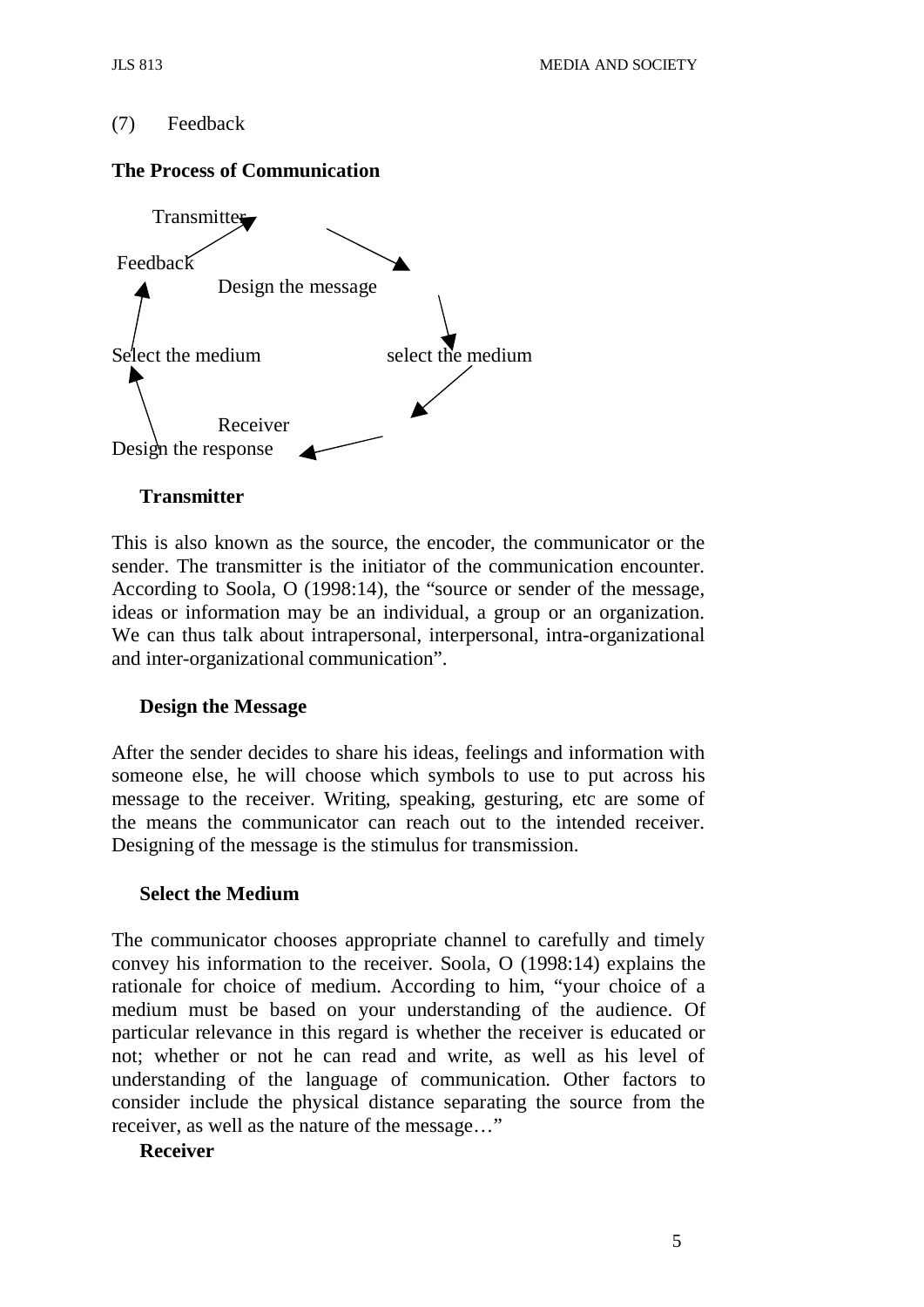The receiver is the decoder of the message. The receiver needs to pay much attention in other to receive the message with clear understanding. There must be perceptive listening on the side of the receiver.

#### **Design the Response**

At this stage, the receiver organizes and responds to the stimulus having got the message interpreted by his central nervous system.

#### **Select the Medium**

At this stage, the receiver has to select a method of sending his reply to the source. The decoder who receives the message must participate in the communication exchange. He will have to respond through an appropriate medium.

#### **Feedback**

This is the reaction or reply to the message. Feedback is the last but important part of the communication process. Sybil *et al* (1990:10) stated that feedback helps to show whether or not:

- (i) communication has taken place
- (ii) the decoder of the message has understood
- (iii) the decoder is prepared and willing to partake in the communication process, and
- (iv) he encoder has adequately formulated and sent his message

#### **SELF ASSESSMENT EXERCISE 3**

Outline the process of communication.

#### **4.0 CONCLUSION**

We have discussed in this unit that communication is a powerful force for human interactions and that there are different types of communication. Irrespective of whatever form or type of communication, there must be a process in the exchange of ideas from the encoder to the decoder.

#### **5.0 SUMMARY**

This unit explained the meaning of communication, discussed types of communication, as well as the process of communication.

#### **6.0 TUTOR-MARKED ASSIGNMENT**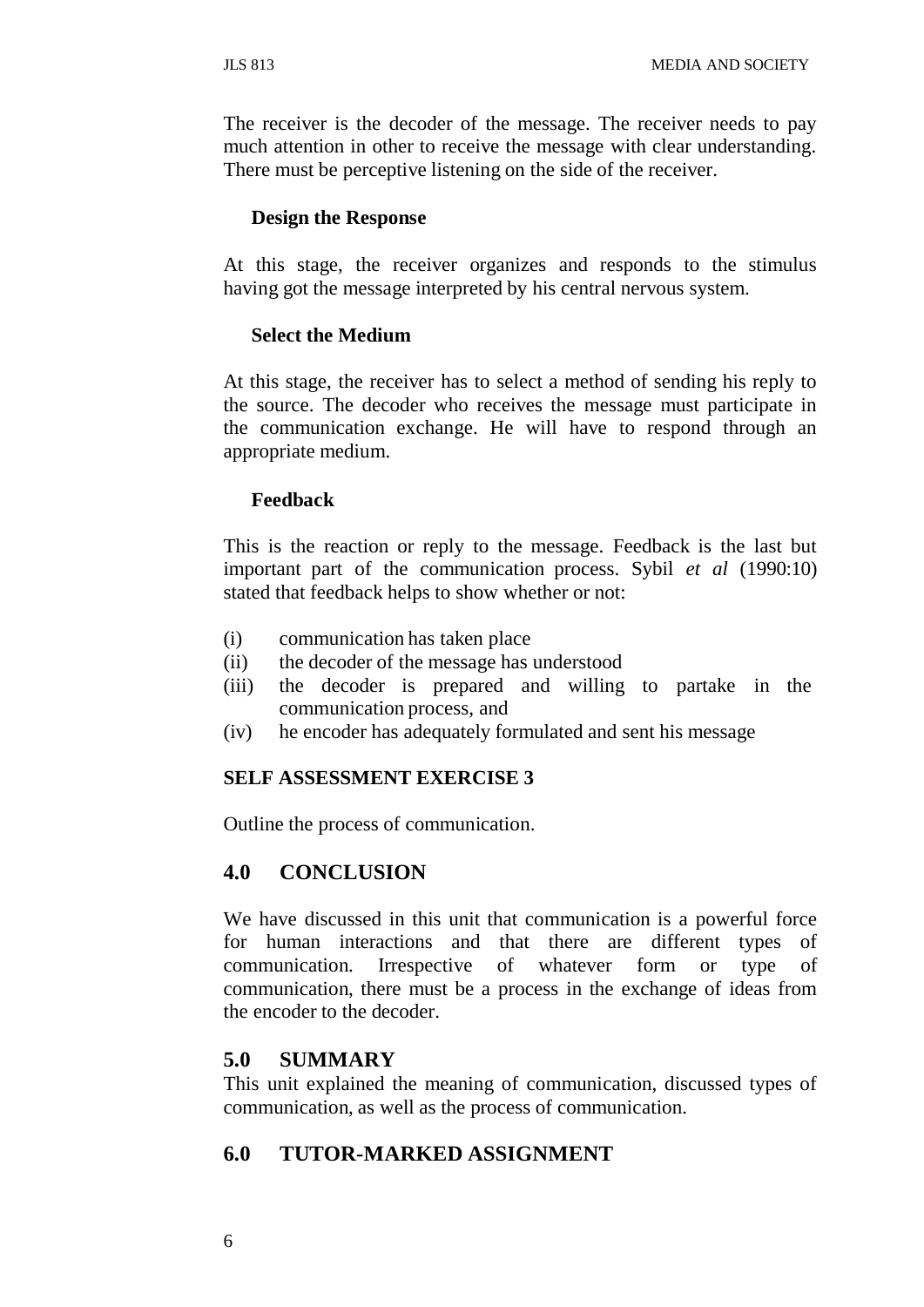List and explain the key elements in the communication process.

#### **7.0 REFERENCES/FURTHER READINGS**

- Sybil, J, Ode, I and Soola, O (1990).*Introduction to Communication for Business and Organisations.* Ibadan: Spectrum Books.
- Soola, O (1998). *Modern Business Communications.* Ibadan: Kraft Books.

*Longman Dictionary of Contemporary English.* (New Edition).

## **UNIT 2 TRADITIONAL AND MODERN MEANS OF COMMUNICATION**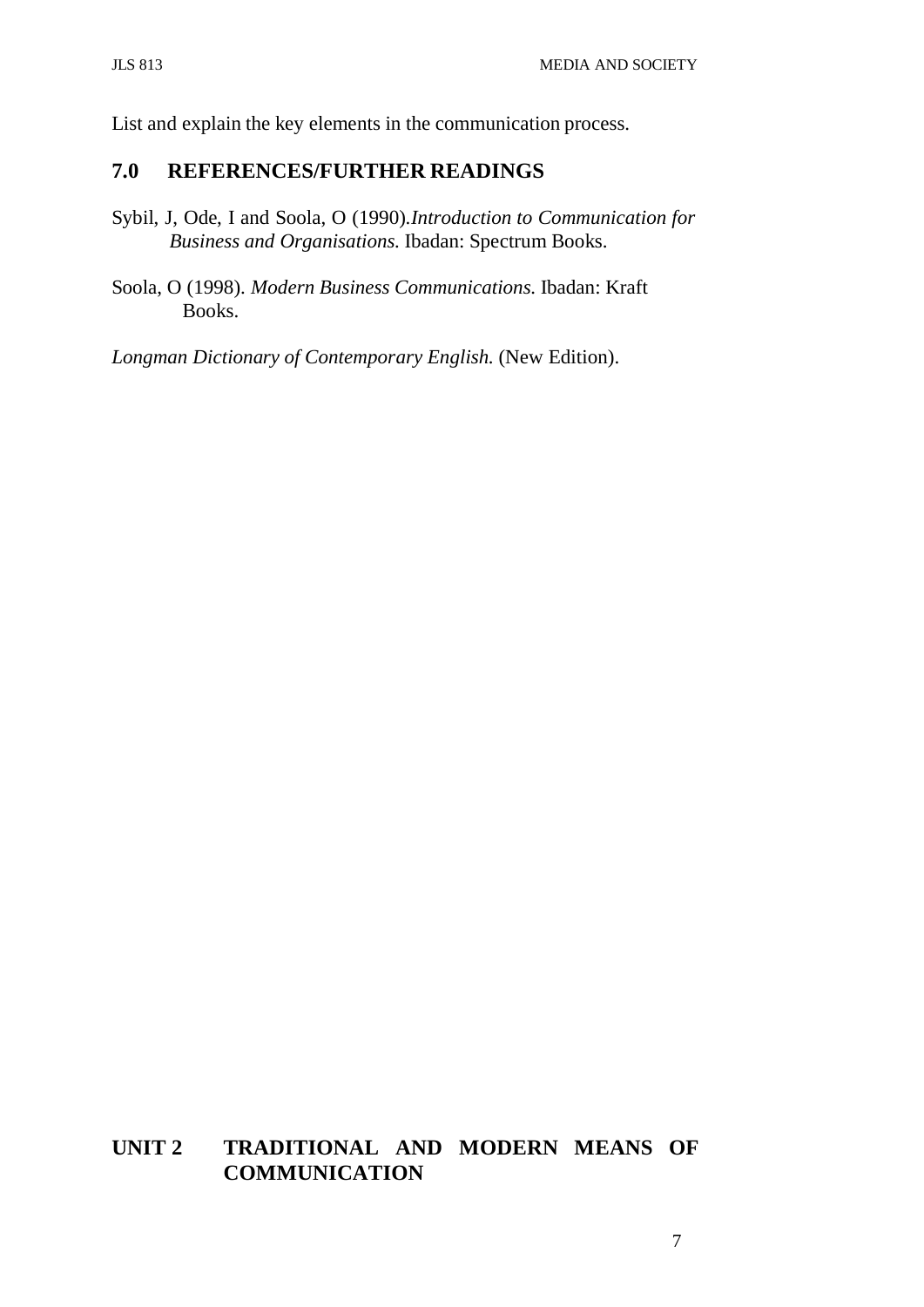#### **CONTENTS**

- 1.0 Introduction
- 2.0 Objectives
- 3.0 Main Content
	- 3.1 Meaning and Forms of African Communication Systems
	- 3.2 Modern Communication
	- 3.3 Relationship between Traditional and Modern Systems of Communication
- 4.0 Conclusion
- 5.0 Summary
- 6.0 Tutor-Marked Assignment
- 7.0 References/Further Readings

#### **1.0 INTRODUCTION**

Before the introduction of modern means of communication in Africa, Africans had a solid communication super-structure in place known as traditional or trado-communication. Through traditional communication, Africans in different rural settings were mobilized to participate in the affairs of their locality. However, as the society became large and complex, traditional communication systems could not adequately take care of the communication needs of the people and therefore, the modern man media was put in place to reach out to the relatively large, heterogeneous and anonymous audience simultaneously. That marked the era of the mass media or modern man communication.

#### **2.0 OBJECTIVES**

At the end of this unit, you should be able to:

outline forms of African Communication System discuss the advantages of modern means of communication establish the relationship between traditional and modern means of communication in Nigeria.

### **3.1 MAIN CONTENT**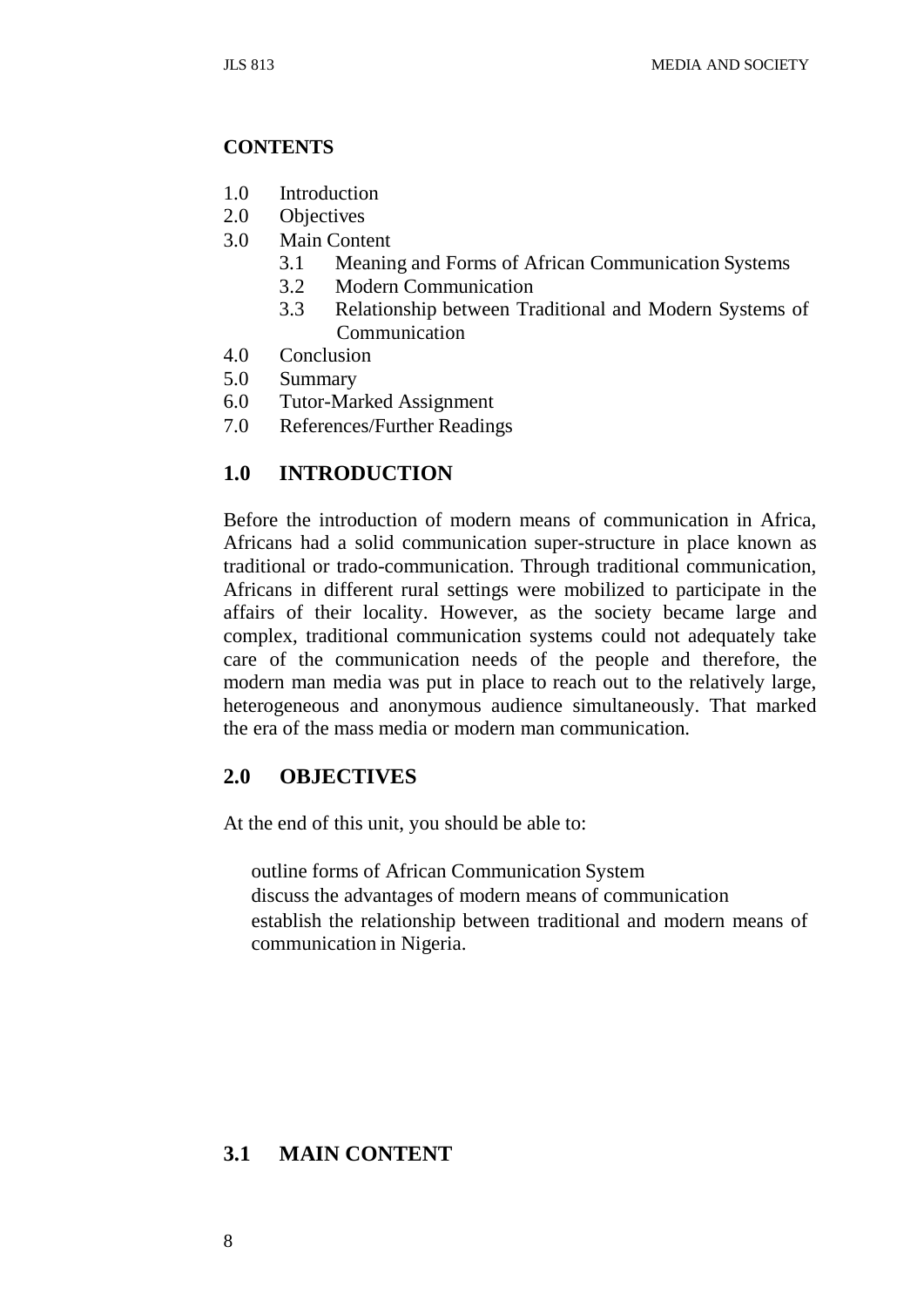## **3.2 Meaning and Forms of African Communication Systems**

Traditional communication is a system of communication whereby information is disseminated through local channels of communication to members of the society. It is also known as folk media or tradocommunication.

Below are modes or forms of African communication system.

- 1. The town crier or gongman
- 2. The Horman
- 3. The minstrel
- 4. The story teller
- 5. Traditional leaders
- 6. Social groups

African communication system by way of strengths, reinforces and promotes a sense of nationality and nationhood in Africa; forms the basis for diffusion network; avoids empty waste in information dissemination and is simple and less costly.

Critics of trado-communication see its communication process as been tiresome and tedious in nature. It is also been criticized on the ground that the communication system is limited to a group of people who speak the same language or dialect.

#### **SELF ASSESSMENT EXERCISE 1**

Outline the modes of African traditional communication system.

#### **3.3 Modern Man Communication**

This has to do with communication through the mass media. The mass media refers to communicating with large number of people without direct contact. They include TV, Radio, newspapers, magazines, comics, books, films and advertising bill boards. (Haralambos, M *et al* 1986:28).

Conventionally, the mass media inform, entertain and educate the people. They are the major source of information and ideas in modern society. They shape people's attitude and direct their behaviour to a greater extent. They are the instrument of social control.

Apart from the mass media, other tools of informatics and computopia like telephones, walkie-talkie, the internet, satellite to mention only a few are useful channels of communication in modern society. By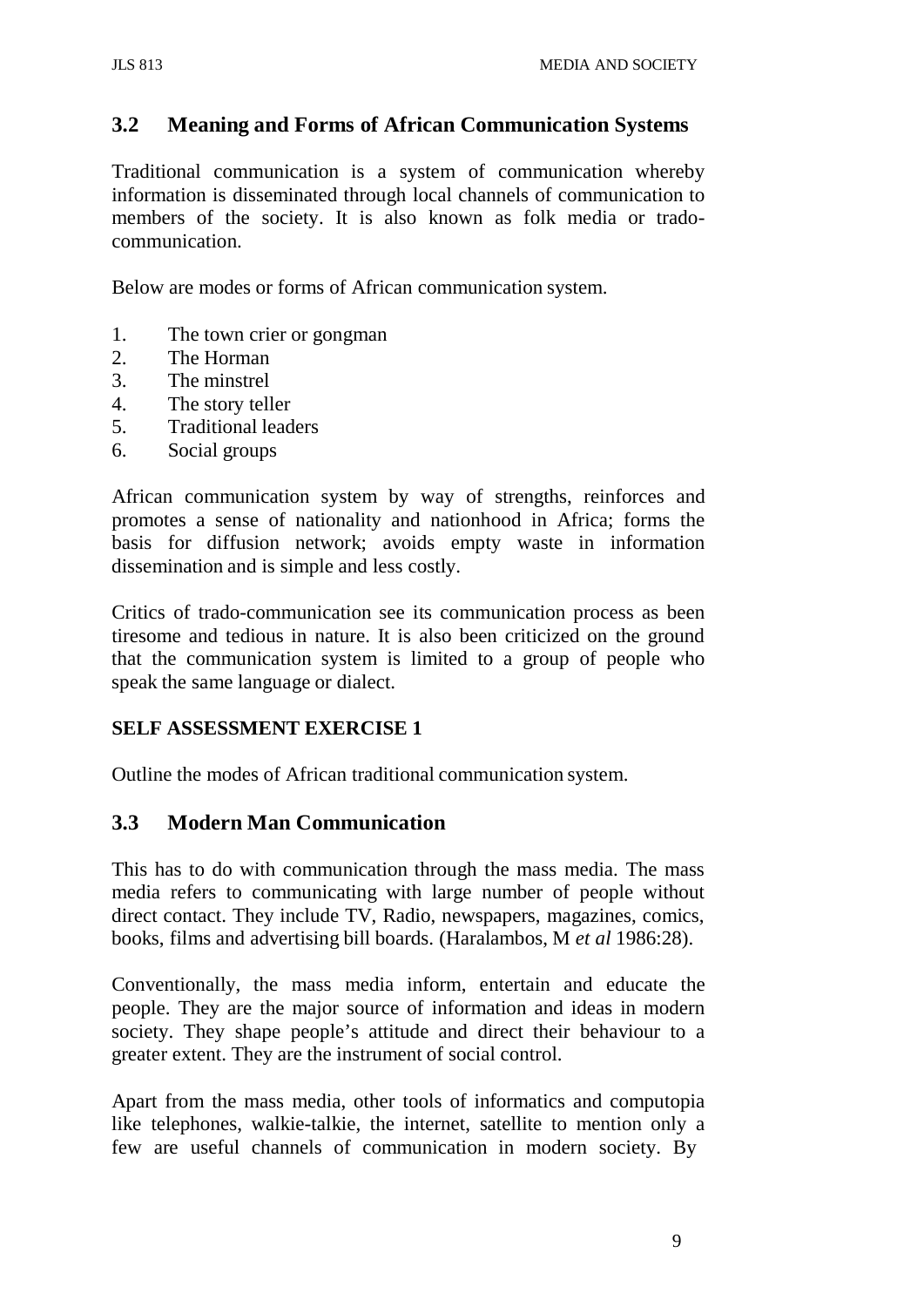extension, these tools of informatics facilitate the process of mass communication.

Modern means of communication is faster and attends to a large number of people irrespective of distance almost simultaneously.

#### **SELF ASSESSMENT EXERCISE 2**

Discuss the modern man means of communication.

#### **3.4 Relationship Between Traditional and Modern Systems of Communication**

Both traditional and modern man communication are systems of communication. The former is simple while the latter is complex and sophisticated. Trado-communication serves as off-shoot of modern mass media.

The mass media can address the communication needs of diverse audience within a short period. They preserve and refine the trado modes of communication with a view to addressing the entertainment and education needs of the people. The mass media can initiate social change in the society using any of the forms of traditional communication in a globalised manner.

The mass media overcome the challenges of trado-communication by opening 24-hour vistas of communication to anonymous, heterogeneous and large audience across national frontiers.

Both the trado-communication and the mass media can re-engineer the society depending on how they are used. The mass media are wider in concept, sophisticated in the process and dynamic in operations. The reverse is almost the case in traditional communication.

#### **SELF ASSESSMENT EXERCISE 3**

Discuss the relationship between trado-media and the mass media.

#### **4.0 CONCLUSION**

This unit established the fact that the mass media are off-shoot of traditional communication even though they are complex and sophisticated in technology and have a wider reach than tradocommunication.

#### **5.0 SUMMARY**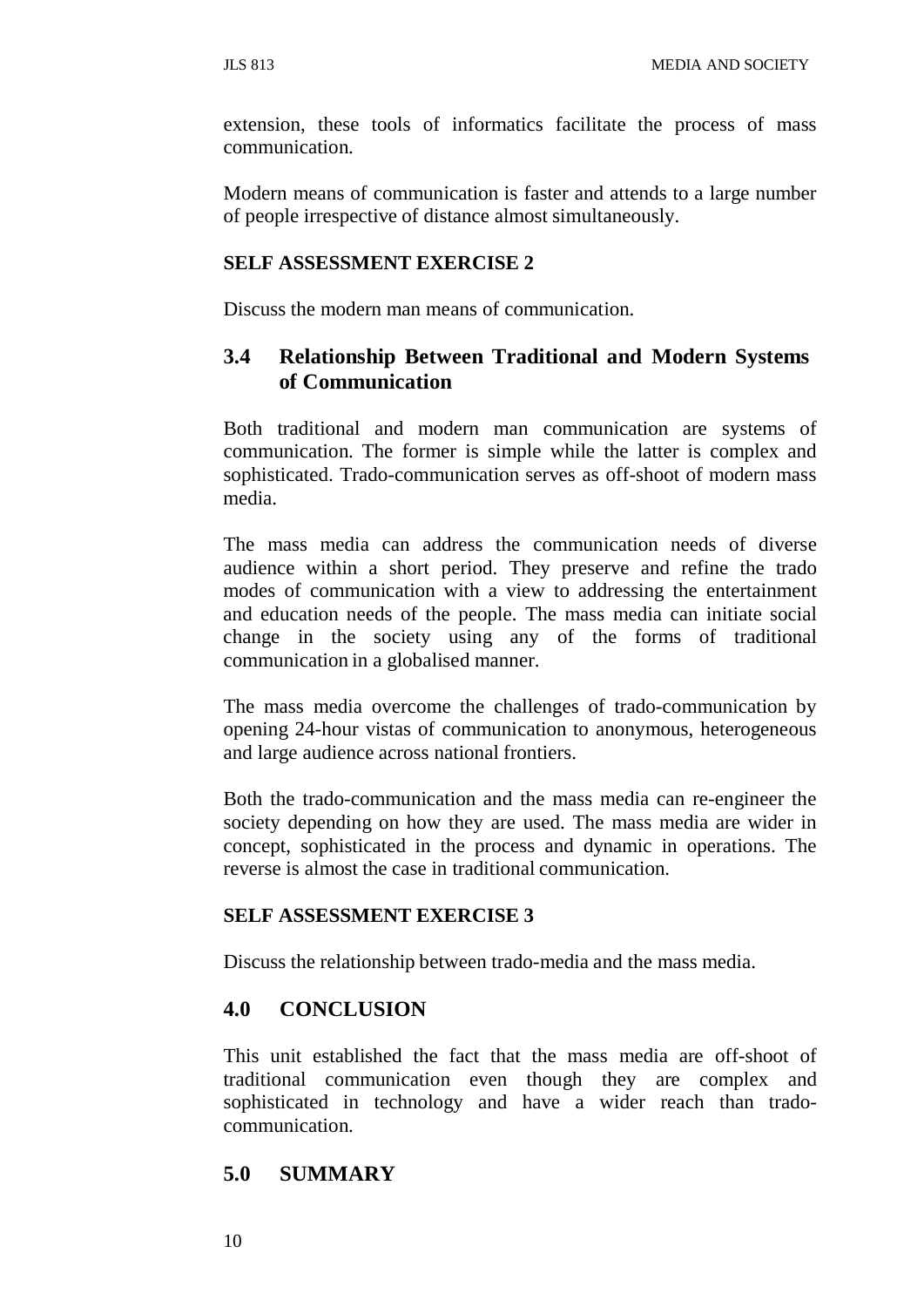In this unit, we discussed the meaning and modes of African traditional communication. We also examined the concept of modern communication and established its relationship with the folk media.

#### **6.0 TUTOR-MARKED ASSIGNMENT**

Compare and contrast African trado-communication with the mass media.

#### **7.0 REFERENCES/FURTHER READINGS**

- Ate, A.A (2006). "African Communication Systems" Lecture Monograph.
- Haralambos, M, Holborn, M. and Heald, R. (1986). *Sociology: A New Approach*. Lancashire: Canseway Press.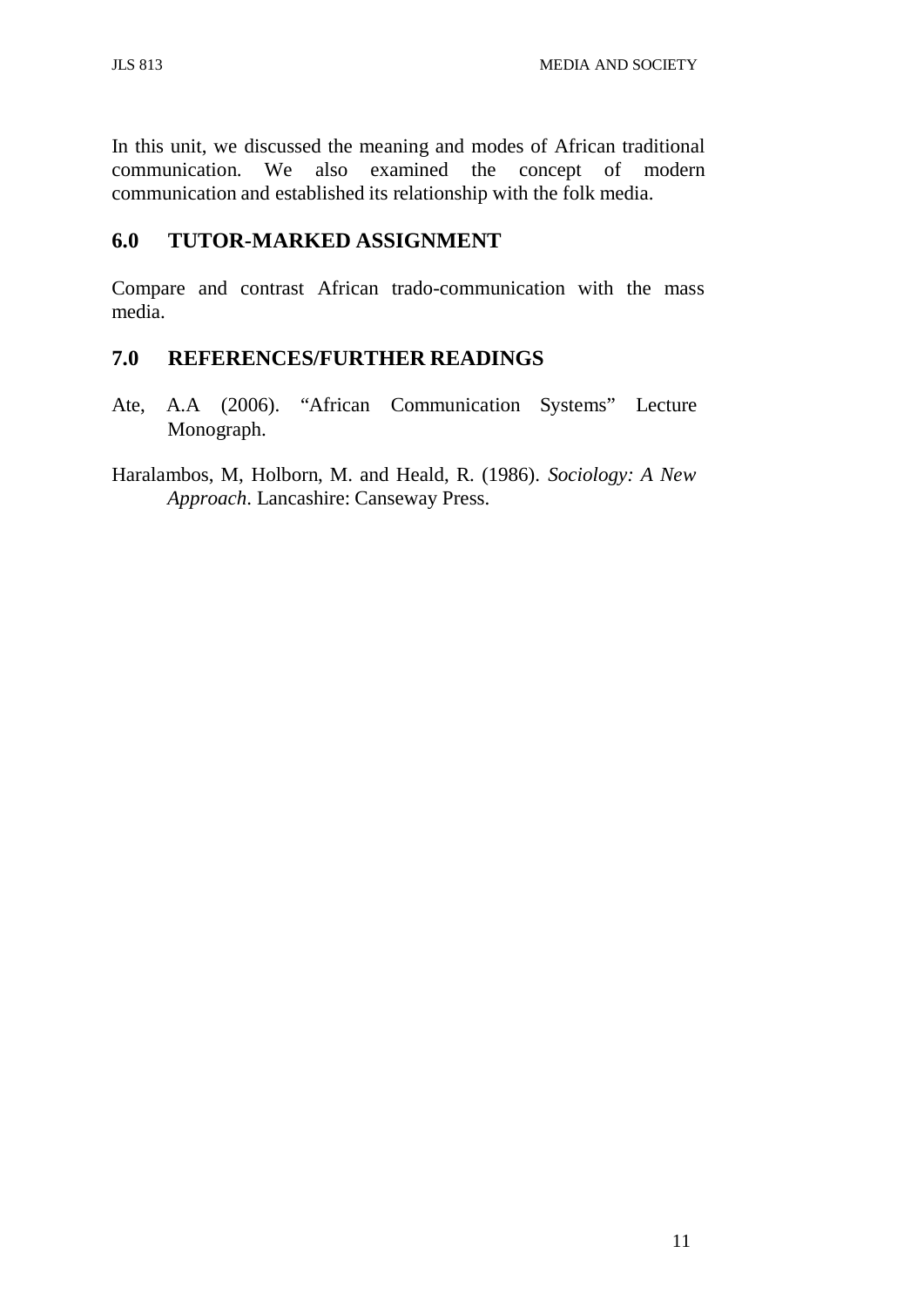#### **UNIT 3 THE MASS MEDIA – CLASSIFICATION AND CHARACTERISTICS**

#### **CONTENTS**

- 1.0 Introduction
- 2.0 Objectives
- 3.0 Main Content
	- 3.1 Meaning of the Mass Media
	- 3.2 Classification of the Mass Media
		- 3.2.1 The Print Media
		- 3.2.2 The Electronic Media
	- 3.3 Differences between Print and Electronic Media
	- 3.4 Characteristics of the Mass Media
- 4.0 Conclusion
- 5.0 Summary
- 6.0 Tutor-Marked Assignment
- 7.0 References/Further Readings

#### **1.0 INTRODUCTION**

In this unit, we shall take a look at the mass media, its various classifications and characteristics. This will enable the student to appreciate the nitty-gritty surrounding the general operations of the mass media.

#### **2.0 OBJECTIVES**

On successful completion of this unit, you should be able to:

define the mass media know the various classes of the mass media know the characteristics of the various classes of the mass media.

#### **3.0 MAIN CONTENT**

#### **3.1 What is the Mass Media?**

The term mass media according to McQuail (2000) is shortened to describe means of communication that operates on a large scale, reaching and involving virtually everyone in a society to a greater or lesser degree. Media is plural of medium, which means a channel or vehicle through which something is carried or transmitted. In other words, mass media are channels of communication in a modern society, primarily the print and the electronic media. McQuail further describes the mass media as the organized means for communicating openly and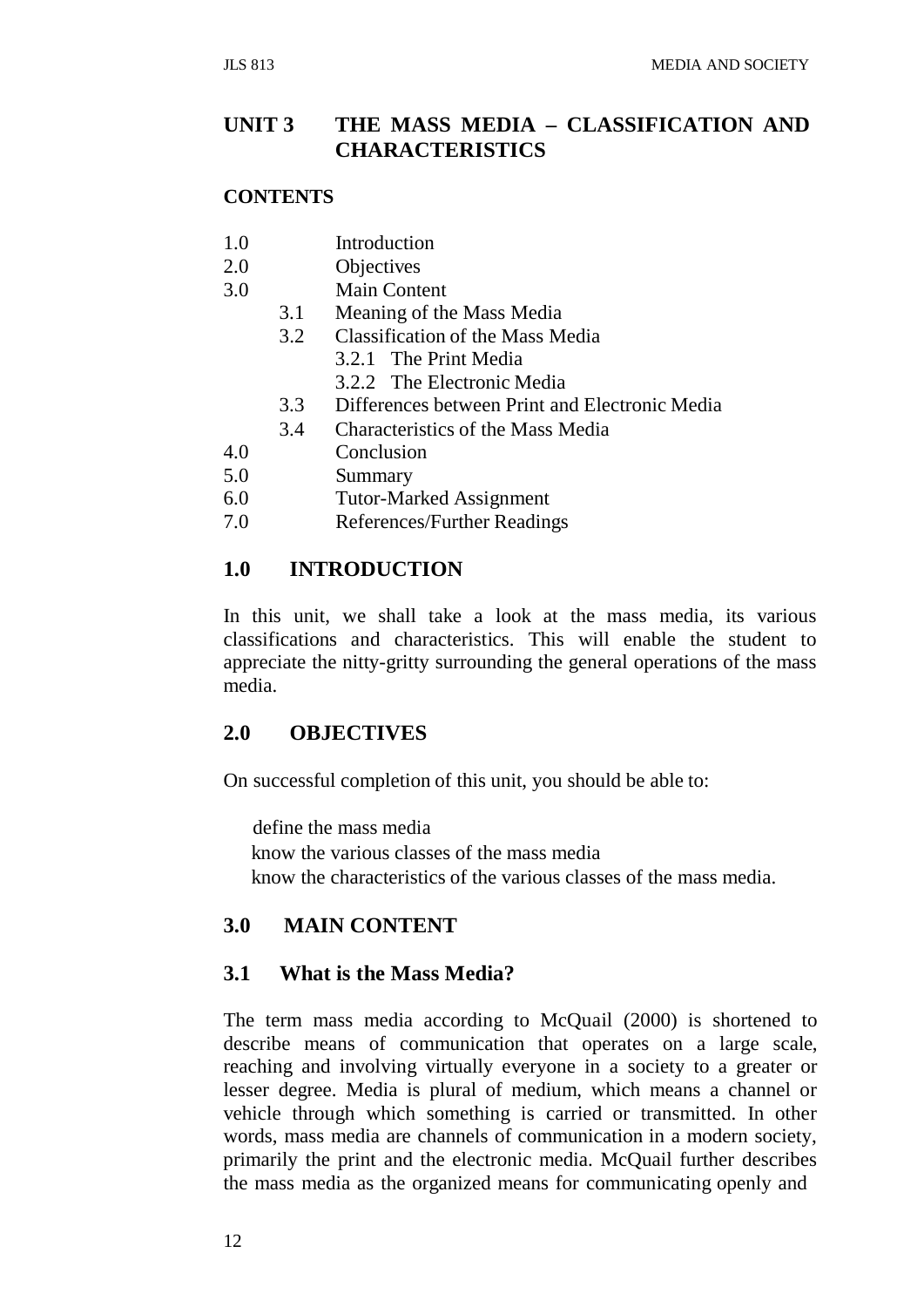at a distance to many receivers within a short space of time. The mass media are impersonal communication sources that reach large audiences. The primary function of the mass media system is to provide information to several millions of people. The mass media are extremely influential. Each of the media is presumed to affect perceptions and behaviour in a distinctive way. They can affect the society and vice versa. The mass media are the uniquely modern means of public communication and much of their importance lies in the fact that they are a major cause of whatever modes of perception, thought, public discourse, and political action. Because of their size and the large number of people they reach, the mass media have tremendous impact on society. Murphy (1977) sums up societal impacts of the media in different ways as oil, glue and dynamite.

As oil, Murphy asserts that media of communication keep the world running smoothly by helping individuals adjust to the reality of lives. They keep society on and healthy by suggesting solutions that are socially acceptable.

As glue, social cohesion is maintained by communication. Murphy contends that the media gives all of us including strangers something to talk about by setting agenda of discussion. And that over the years, communication builds up and reinforces the fabrics that hold a society together.

Murphy also describes the mass media as dynamites that can rip the society apart. A good example of this is the propaganda campaigns that preceded the Russian Revolution in 1917 and Hitler's rise to the German Chancellorship in 1933. Similarly, the mass media particularly the newspapers and magazines played a tremendous role in the struggle for Nigeria's independence in 1960.

#### **SELF ASSESSMENT EXERCISE 1**

Explain the term mass media.

### **3.2 Classification of the Mass Media**

The mass media can be broadly classified into two –the print media and the electronic media. The classification is carried out according to the mechanism involved in the process of conveying messages.

### **3.2.1 The Print Media**

The print media have a mechanism that depends on printing items of information. These include newspapers, magazines, books, pamphlets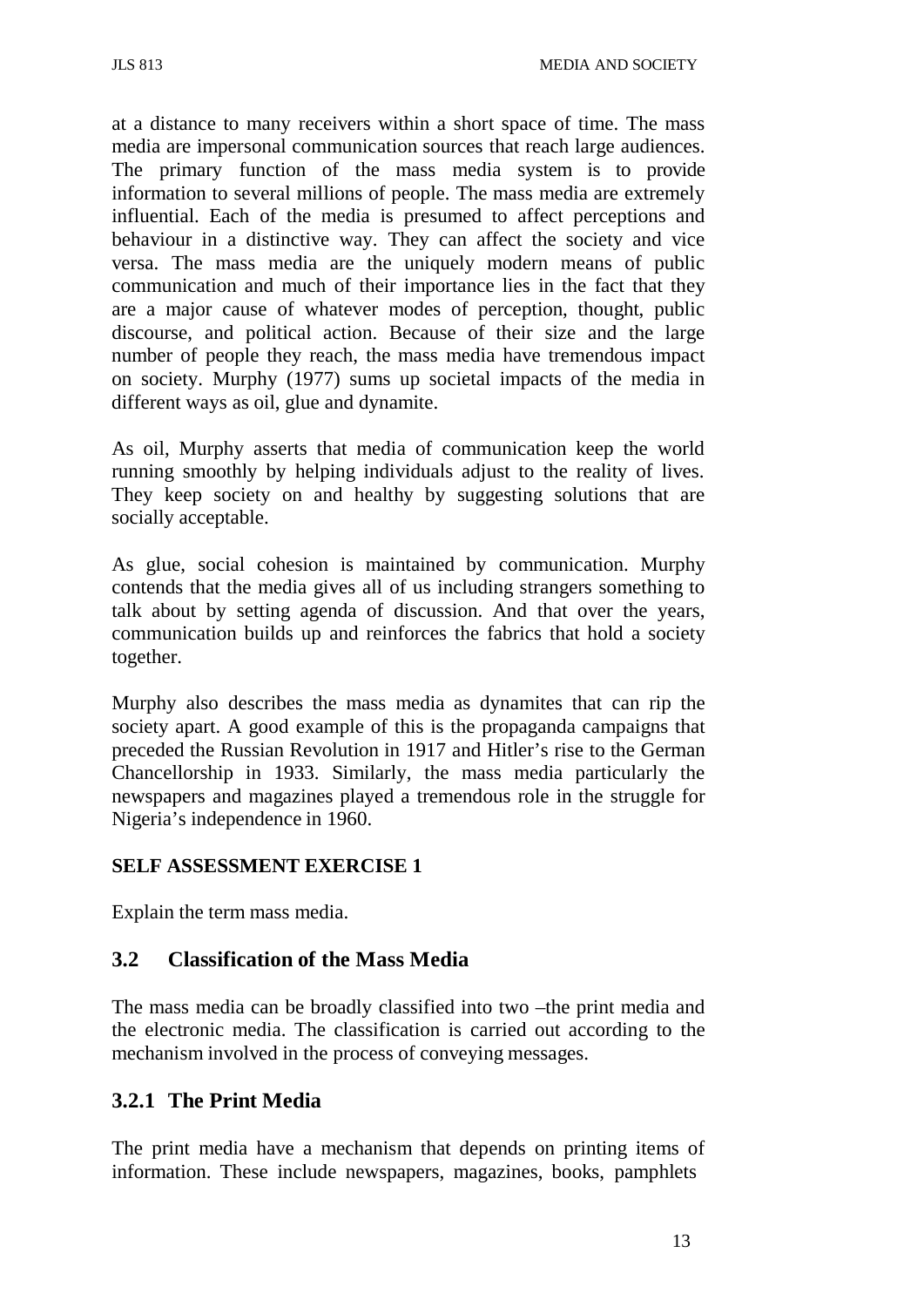and comics that carry messages to the populace by appealing to their sense of sight.

One common thing about the print media is that they involve the pressing of ink on paper using plates and blocks, and special machines. The print media includes books, newspapers and magazines. Books are the oldest medium of mass communication whereas the newspapers are the first popular mass medium. For the purpose of this course, more emphasis would be placed on newspapers and magazines.

#### **(a) Newspaper**

A newspaper in terms of format can be categorized into two:

- i. Tabloid
- ii. Standard size

Tabloid is the common newspaper that is found in Nigeria. *The Sun, Nigerian Tribune, The Hope* and most state owned newspapers are tabloids. The standard size is large and takes two size of a tabloid. It is usually found in the U.S, Britain and other advance countries of the world. In Nigeria, *This Day,* is a good example of the standard size newspapers.

#### **(b) Magazines**

There are many types of magazines, namely:

#### **i. General Interest Magazine**

This is also known as mass magazine. It focuses on the activities of the masses. General interest magazines contain more credible stories than fiction. The nature of such magazine is large circulation particularly in diversified or heterogeneous society.

#### **ii. Specialized Magazine**

This is designed for specialized people, written in specialized language and directed at specialized group of people. Examples of specialized magazine include, Nigerian Medical Journal, Pharmaceutical Journal, etc.

#### **iii. Literary or Class Magazine**

This type of magazine is usually written in a very literary style for highly educated or sophisticated members of the society. The content is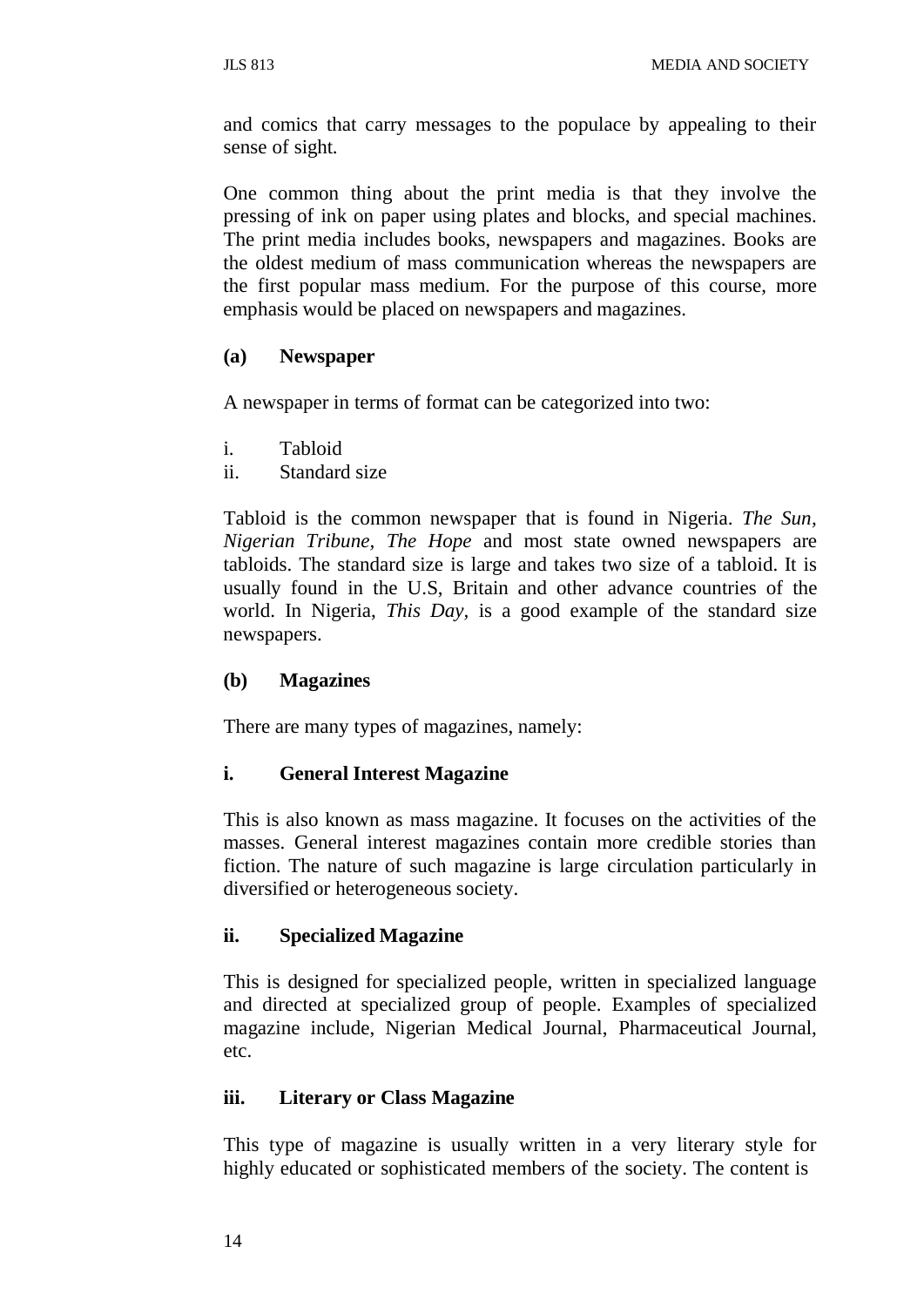usually on literature, arts, agriculture etc. Examples are *Readers Digest, The Economist, Awake, Africa Today,* etc.

#### **iv. Junk (Soft Sell) Magazine**

These magazines are designed for general public but are usually designed in low quality. They are very unreliable in terms of concrete and accurate information. They thrive on rumour and have more pictures than stories. Here, you have magazines like *Ecomium, Hints, Ovation,*  etc whose stock in trade is sensational or yellow journalism.

## **3.2.2 The Electronic Media**

The electronic media use devices that can transform or change sound or light waves into electrical signals, which are reconverted to things that can be heard or seen on radio or television. The electronic media technique can be divided into production, transmission and reception. The electronic media according to Daramola (2003) include:

- i. Radio and audio recordings that appeal to the sense of sound
- ii. Television, motion pictures and video recordings that appeal to both sense of sound and that of sight.

There is a marked difference in the technologies of radio and television particularly with reference to receiver-transmitter relationships or both. While the radio receiver is built to detect and amplify signals, television receiver goes beyond that. It must also carry out the precisely timed scanning sequence in exact synchronism with the camera. The transmitter and receiver of the television must operate on the same line and field frequencies.(Daramola, 2003 ).

The broadcast media are the most powerful in the world today for affecting the minds, emotions and even the actions of mankind. No wonder, a one time American critic, William Rivers once described the broadcast media as great "mentioners." (Akpede, 1994). This means they have the power to build and destroy an individual or an institution as the case may be.

### **SELF ASSESSMENT EXERCISE 2**

Explain the various classifications of the mass media.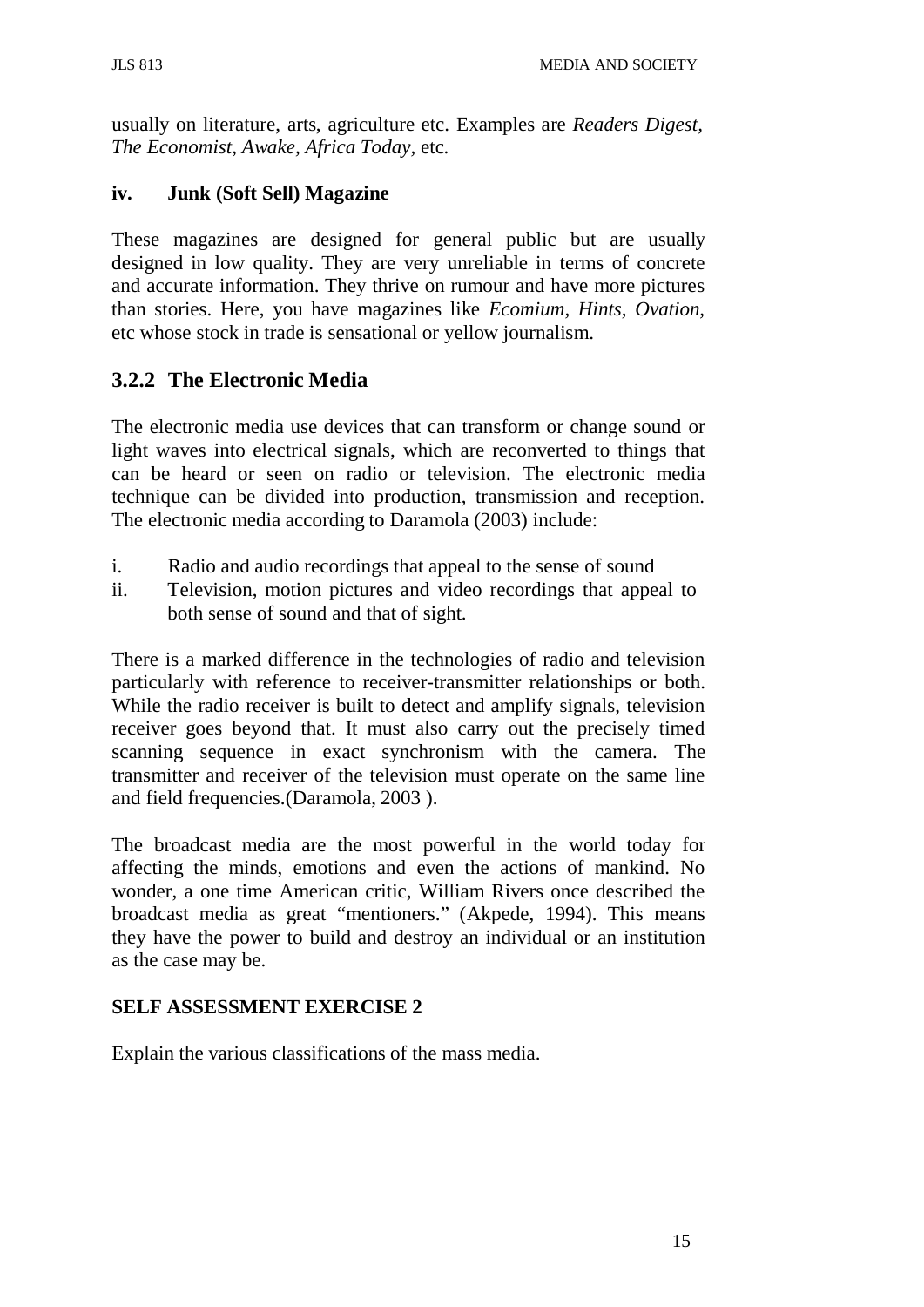#### **3.3 Differences Between Print and Electronic Media**

According to Daramola (2003:99), broadcast media differ from print media in the following ways:

- i. Print media appeal to the eye while broadcast appeal to both the eye and ear.
- ii. Print is always in written form, while broadcast is always in oral form.
- iii. Broadcast news are forgotten easily and cannot be kept as reference work while the print media serve that purpose.
- iv. Print media is more detailed than broadcast media.
- v. Print media is more permanent than broadcast media which is very ephemeral

#### **SELF ASSESSMENT EXERCISE 3**

Differentiate between print and electronic media.

### **3.4 Characteristics of the Mass Media**

Weaver (1973), cited in Daramola (2000) identified five major characteristics of the mass media. These are:

- 1. The first characteristic derives from the name, mass media which implies that media is designed for, distributed to and consumed by mass audiences. The mass audiences are very large, either in terms of number or proportion of total population and the audience exist in large, heterogeneous societies either industrial or transitional societies.
- 2. The second characteristic of the mass media is that they are big businesses, employing millions of people and making billions of naira as the case may be as profit.
- 3. One other characteristic of the mass media is that they are sole disseminators of news (defined as factual, current and verifiable information about recent events). The mass media also disseminate other sorts of information –fictional stories, political advocacy, and strictly utilitarian information like recipes.
- 4. The mass media are also characterized by speed with which they gather information and frequency with which they distribute it. Media producing organizations are continuously gathering information and are in instantaneous communication with their sources of information. The speed and rhythm of this ongoing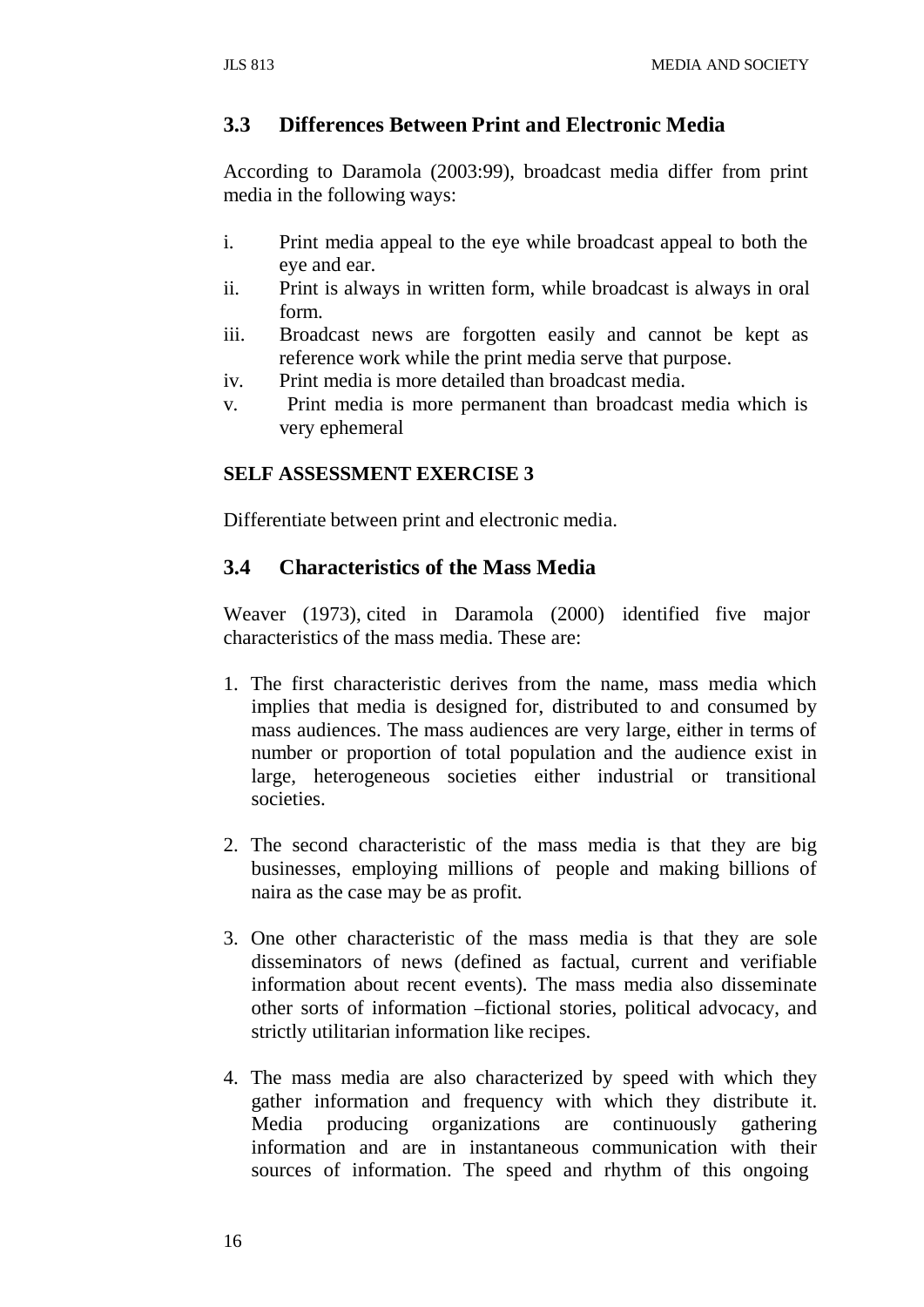process of gathering and distributing information, especially news, sharply differentiate mass media from other media and exert enormous influence on the character of their messages.

5. The fifth characteristic of the mass media is that they are all twentieth-century phenomena. In other words, they all developed and attained maturity during roughly the same period, in response to the same circumstances and in pursuit of the same purposes.

#### **SELF ASSESSMENT EXERCISE 4**

Outline the various characteristics of the mass media.

### **4.0 CONCLUSION**

The mass media are vehicles or the means by which information or messages are conveyed from source to receivers –the heterogeneous, large and anonymous audience.

The mass media are 'organisations' that distribute cultural products or messages that affect and reflect the culture of society. They provide information simultaneously to large, heterogeneous audiences.

#### **5.0 SUMMARY**

In this unit so far, you have learnt that:

Mass media are the various means or channels by which information or messages are disseminated to heterogeneous public.

Mass media are classified into print and electronic media.

The mass media form the political, cultural and economic part of any society.

## **6.0 TUTOR-MARKED ASSIGNMENT**

Discuss the significance of the mass media in our modern-day society.

### **7.0 REFERENCES/FURTHER READINGS**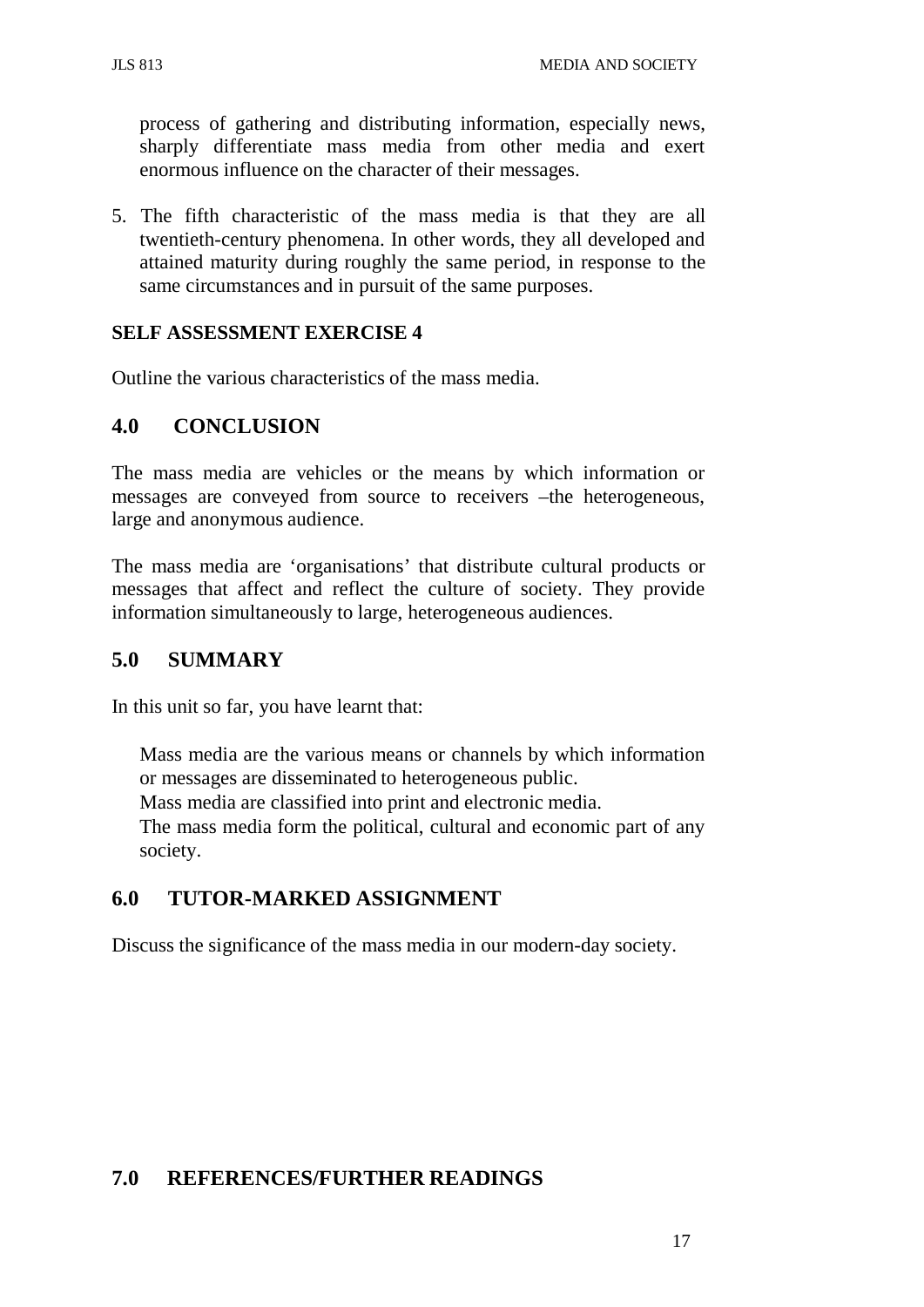Akpede, D (1994). "Radio and TV Production." Lecture Monograph.

- Daramola, I (2003). *Introduction to Mass Communication*. Lagos: Rothan Press.
- McQuail, D (2000). *Mass Communication Theory*. 4<sup>th</sup> edition. London: Sage Publication.
- Murphy, D.R (1977). *Mass Communication and Human Interactions*. U.S.A: Houghton Miftlin Company.

#### **UNIT 4 FUNCTIONS OF THE MASS MEDIA**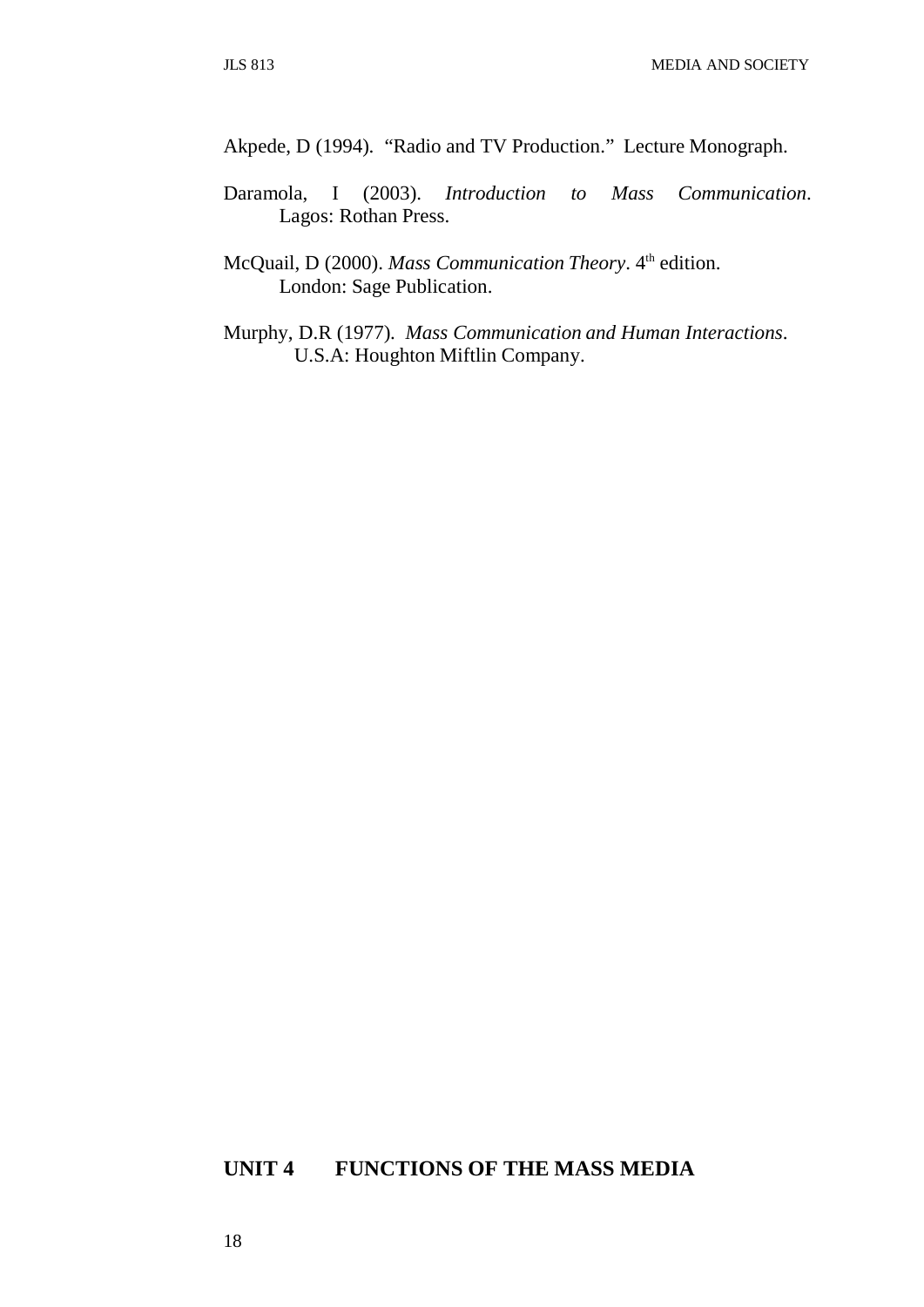#### **CONTENTS**

- 1.0 Introduction
- 2.0 Objectives
- 3.0 Main Content
	- 3.1 Traditional or conventional functions of the mass media
	- 3.2 Other functions of the mass media
- 4.0 Conclusion
- 5.0 Summary
- 6.0 Tutor-Marked Assignment
- 7.0 References/Further Readings

#### **1.0 INTRODUCTION**

In this unit, we shall take a look at the traditional or conventional functions of the mass media as well as other functions of the mass media. This will enable the student to understand and appreciate in deeper perspective the functions of the mass media in the society.

#### **2.0 OBJECTIVES**

On successful completion of this unit, you should be able to:

know the traditional or conventional functions of the mass media understand other functions of the mass media.

#### **3.0 MAIN CONTENT**

### **3.1 Traditional/Conventional Functions of the Mass Media**

The mass media perform some traditional or conventional functions which include:

#### **1. Information**

This is the first and primary function of the mass media. Information dissemination is creating awareness on the part of the people. Communication experts believe that people could be informed of what is happening or what has happened. The role of information as the pivot in the growth and development of societies cannot be over emphasized. No wonder there has been systematically studied by sociologists, anthropologists and political scientists. Their study proves that information can indeed lead to social change in the society.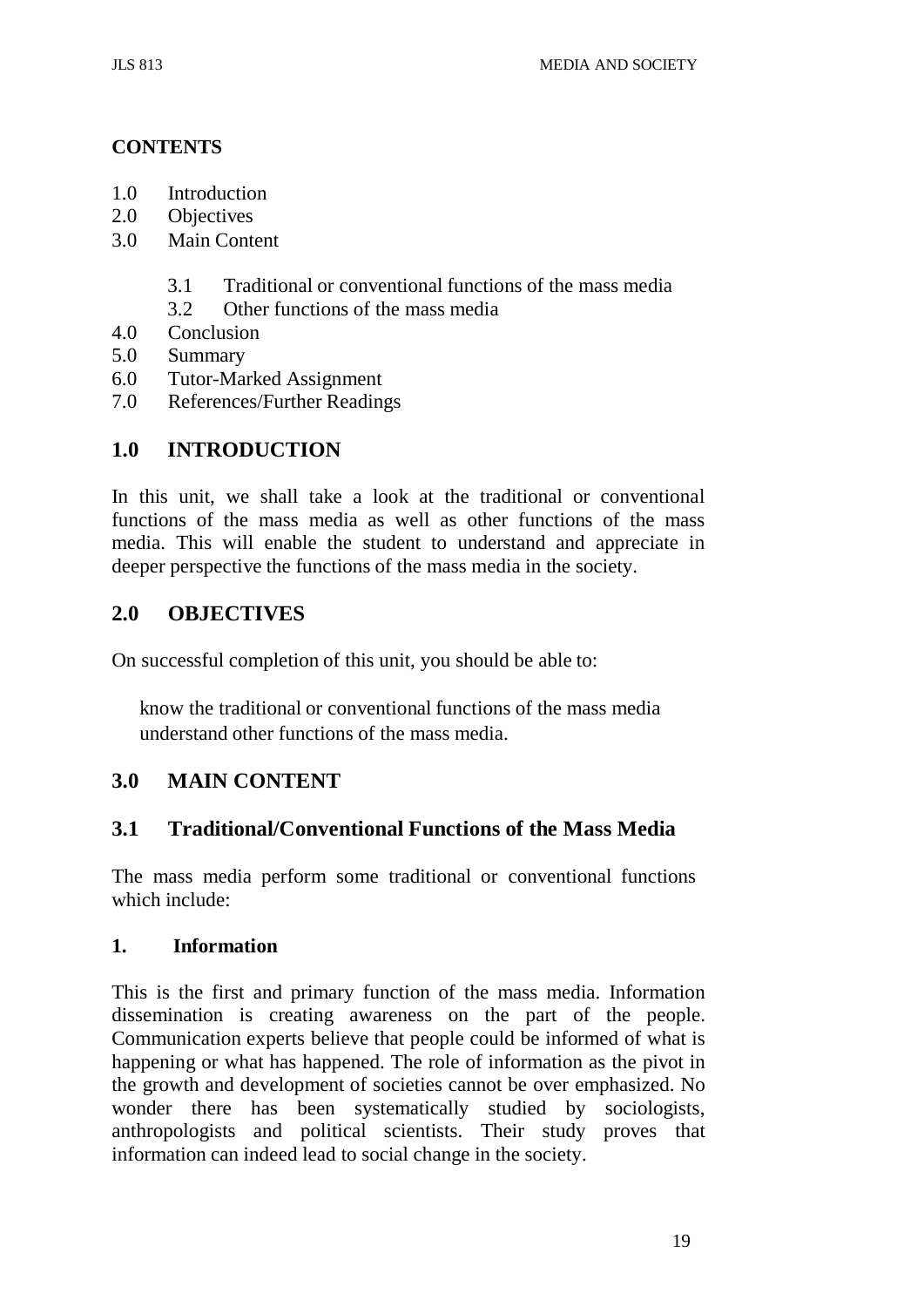The mass media provide information to the entire society on daily basis. Such information comes through news on radio, television, newspaper and magazines. The news raises the awareness of listeners as in the case of radio, viewers (television) and readers (newspapers and magazines).

#### **2. Education**

The education function of the mass media is meant to teach the people by imparting knowledge with a view to broaden the horizon of members of the society. Through different programmes like "Who wants to be a millionaire?", "Super story", etc, members of the public can develop themselves mentally and morally. Through the education via the mass media, people can discover themselves and the potentials in their environment and harness such potentials for the holistic development of the society. It can be said therefore, that the mass media is a school of its own. Through it, a lot of people have been delivered from the bondage of ignorance and illiteracy and it has the power to introduce light in the life of the audience.

#### **3. Entertainment**

Another important function of the mass media is entertainment. The media can make the people laugh and forget their sorrows. Entertainment through the media can come in different forms - sports, drama, motion pictures, short stories, crosswords, puzzles and cartoons. All these forms of entertainment are by-product of the mass media.

#### **SELF ASSESSMENT EXERCISE 1**

Discuss the traditional functions of the mass media.

### **3.2 Other Functions of the Mass Media**

Apart from the traditional or conventional functions of the mass media, i.e. to inform, educate and entertain, the mass media also perform other numerous functions. Harrold Lasswell in Sambe (2004) identifies the following functions of the mass media:

#### **1. Surveillance**

This means keeping close watch over someone or something. In the context of mass communication, surveillance means that the mass media is to inform and provide information to the society by keeping watch on the activities of government and correcting uncomplimentary occurrences. Lasswell describe the surveillance role of the media as the "watchman function". The surveillance function often corresponds to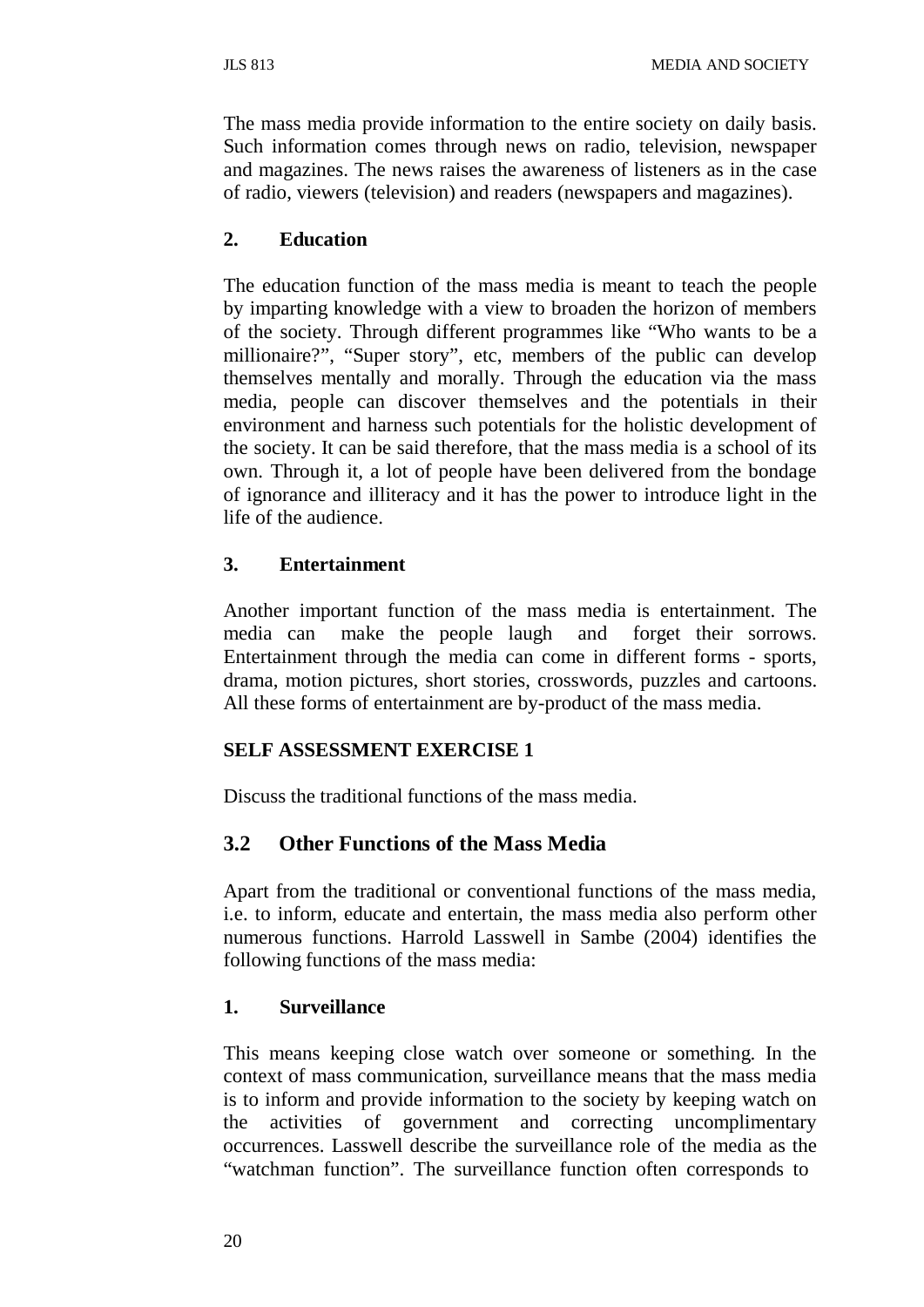what is generally called news handling. This includes the collection and distribution of information about events in the environment, both outside and within any particular society.

## **2. Transmission of Cultural Heritage**

This function of the mass media focuses on the transmission of knowledge, values and social norms from one generation to another or from members of a group to newcomers.

The existence of a community depends on the ability of its members to share common values and to agree on what constitute acceptable behaviours. Also, the continued existence of the society depends on the ability of its members to transmit the values and norms of the society from one generation to another. This can be done through songs and preservation of certain artifacts.

People's way of life in terms of dressing can also be preserved by the mass media. The same thing is applicable to certain cultural festivals which can be preserved for the sake of posterity by the mass media.

## **3. Status Conferral**

Another function of the mass media is the bestowal of prestige on people who attempt to remain well informed about events in their community. In Nigeria, for instance, being well informed about what is going on in government and society generally is a source of prestige. People who are well connected are looked upon as opinion leaders. The function of status conferral comes from being the subject of news reports. The mass media have the power to make instant celebrities of hitherto unknown persons either for good or bad.

The electronic media, most especially, have conferral effect on the audience. People or organizations that are featured in the media tend to acquire some level of importance above the ordinary. (Sambe, 2004).

## **4. Interpretation and Prescription of News**

The chief function of interpretation and prescription is to prevent such undesirable consequences of the mass communication of news. The selection, evaluation and interpretation of news – focusing on what is most important in the environment, according to Sambe (Op cit) tend to prevent over stimulation and over mobilization of the population.

Like surveillance, he observed that the activities of news interpretation and presentation for behaviour, when performed as mass communication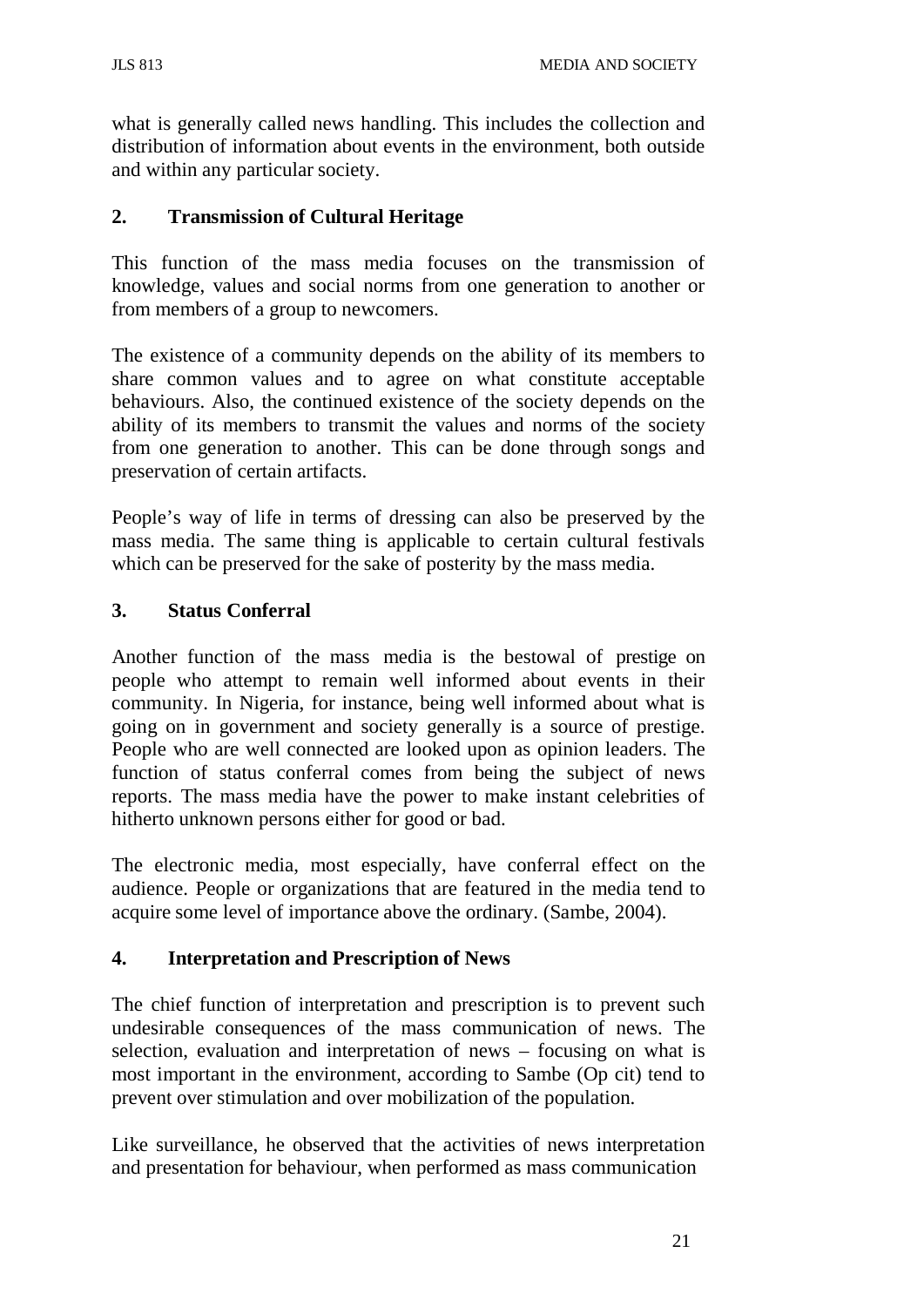can also be dysfunctional both at the societal and individual level. On the societal level, experts believe that some activities can impede social change and enhance social disorder in a society. At the individual level, the dysfunctional role of the mass media is believed to create panic among individual members of the society.

Another important function of the mass media in modern society is the agenda setting function. The agenda setting function of the mass media presupposes the fact that the media can lead members of the public in taking very sensitive decisions on issues of public significance be it politics, economic and social standings. The agenda setting function of the media is predicated on the fact that the mass media can influence a thinking of members of the public through its court of public opinion.

#### **SELF ASSESSMENT EXERCISE 2**

Outline other functions of the mass media.

## **4.0 CONCLUSION**

It is an established fact that the role of the media cannot be underestimated in any society. The media keeps the fabrics that hold the society together and links all the agents of socialization through its diverse functions.

## **5.0 SUMMARY**

In this unit, we have discussed the conventional functions of the mass media as well as other functions.

## **6.0 TUTOR-MARKED ASSIGNMENT**

Account for the desirability and inevitability of the mass media in the society.

#### **7.0 REFERENCES /FURTHER READINGS**

- Daramola, I (2003). *Introduction to Mass Communication.* 2nd edition. Lagos: Rothan Press.
- Sambe, J.A (2004). "Introduction to Mass Communication."Lecture Monograph.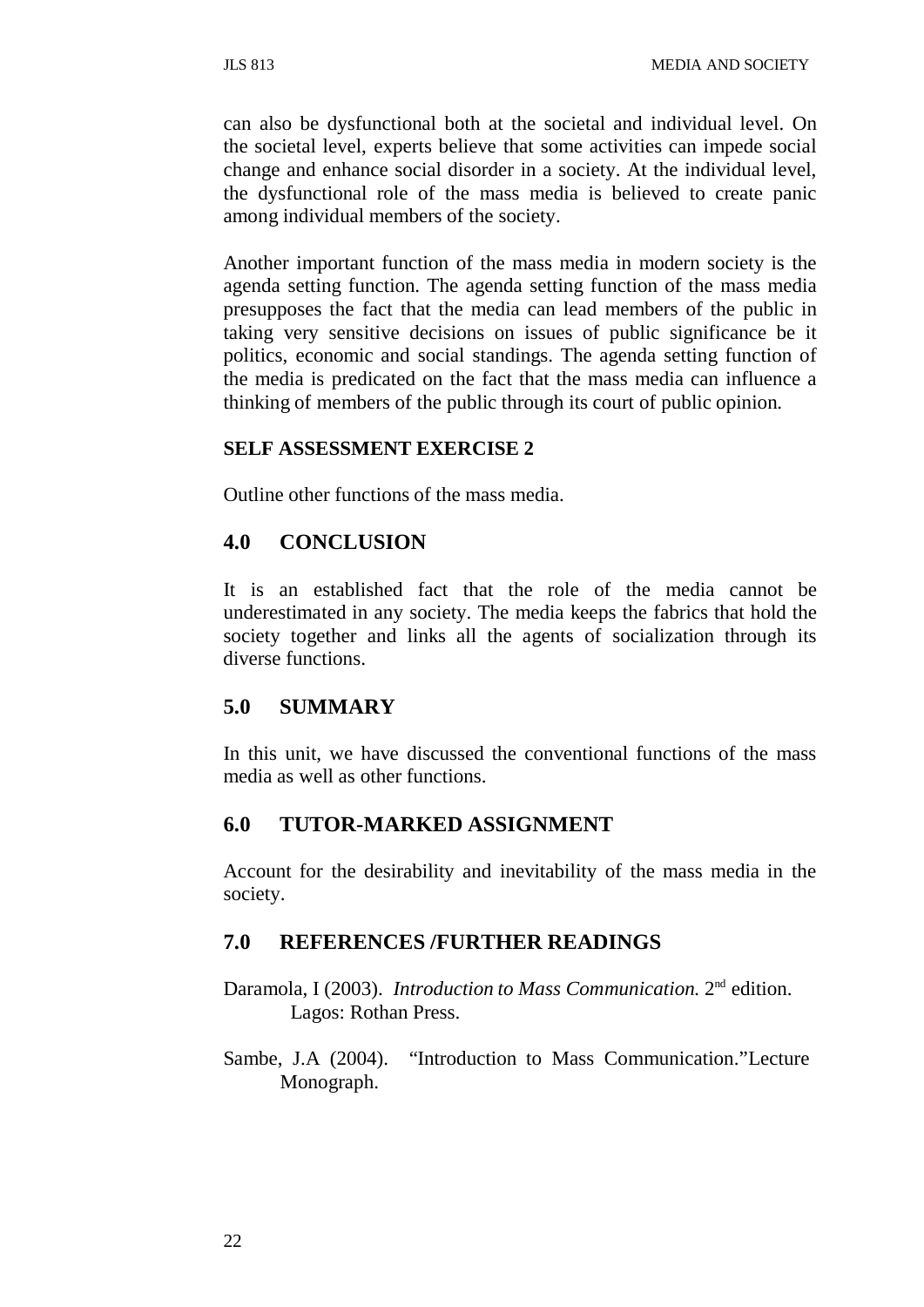# **UNIT 5 THEORIES OF THE MASS MEDIA**

## **CONTENTS**

- 1.0 Introduction
- 2.0 Objectives
- 3.0 Main Content
	- 3.1 Concept of a Theory
	- 3.2 Characteristics of a Theory
	- 3.3 Why do we study Theories
	- 3.4 Normative Theories
- 4.0 Conclusion
- 5.0 Summary
- 6.0 Tutor-Marked Assignment
- 7.0 References/Further Readings

# **1.0 INTRODUCTION**

For a forensic analysis of the mass media in the social environment, it is important to understand the theories of the mass media that operate in the social environment. To a large extent, the theories of the mass media define the operation of the media in the society. This unit therefore, examines closely the concept of theory, its characteristics and relevance as well as the various types of theories.

## **2.0 OBJECTIVES**

At the end of this unit, you should be able to:

define a theory

explain the characteristics and relevance of theory to the society explain the different types of theories of the mass media define the kind of theories of the mass media that we operate in Nigeria.

## **3.0 MAIN CONTENT**

## **3.1 The Concept of Theory**

A theory is a way of explaining the ordering and occurrence of different events in the society. Wilbur Schramm (1963 cited in Folarin 1998) define theory as a "crop-detector" which enables us to separate scientific statements from unscientific ones. To Mclean (1972), theory is our understanding of the ways in which things work.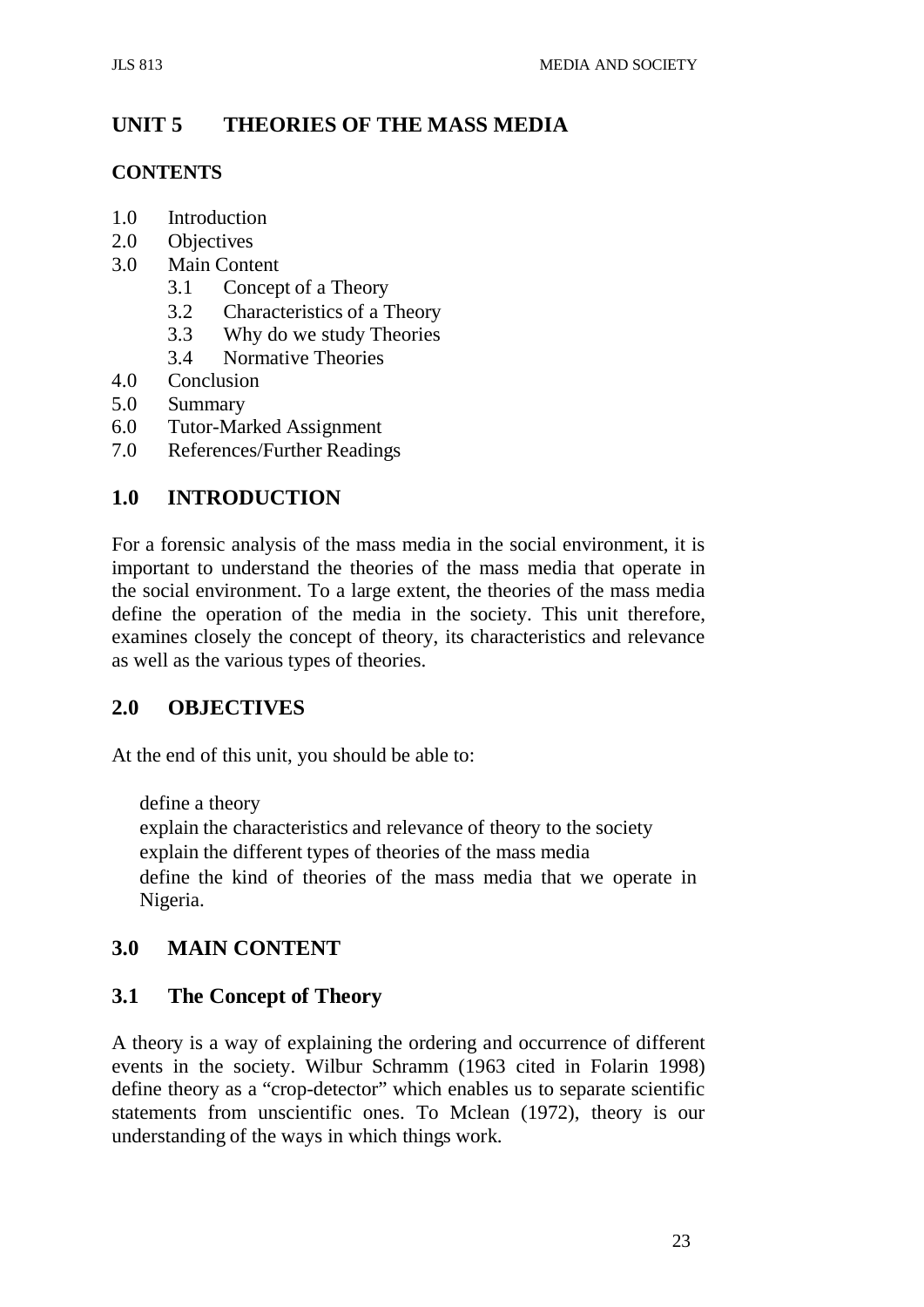All the above definitions stress the intellectual rigour involved in the formulation of a theory.

#### **SELF ASSESSMENT EXERCISE 1**

Define a theory.

## **3.2 Characteristics of a Theory**

- i. Intellectual rigour: To ensure that theories are testable, verifiable and systematic, they usually involve much intellectual rigour.
- ii. Datedness: Theories are always a step behind reality; because new facts continue to emerge as theory is being evolved.
- iii. Dynamism: Theories are subject to change in the light of new facts, so they are dynamic, not static.
- iv. Economy: A good theory accounts for many pertinent cases with a few statements and with few exceptions if any.

#### **SELF ASSESSMENT EXERCISE 2**

Outline the basic features of a theory.

### **3.3 Why Do We Study Theories**

- i. Because they help us in managing reality "there is nothing so practical as a good theory" says Kurt Lewin (1958). Good theories, according to him enable us to put facts in perspective and to predict what will happen, even before the events we are theorizing about happen.
- ii. A good theoretical background may make all the difference between a competently executed research project and a pedestrian one or a sound scientific statement and an unsound one.

From the inception of mass media, people theorized about the process of mass media, about the use which individuals, groups, corporate bodies make of mass media, about the effects which the mass media have on the individuals and society at large.

#### **SELF ASSESSMENT EXERCISE 3**

Account for the importance of the study of a theory.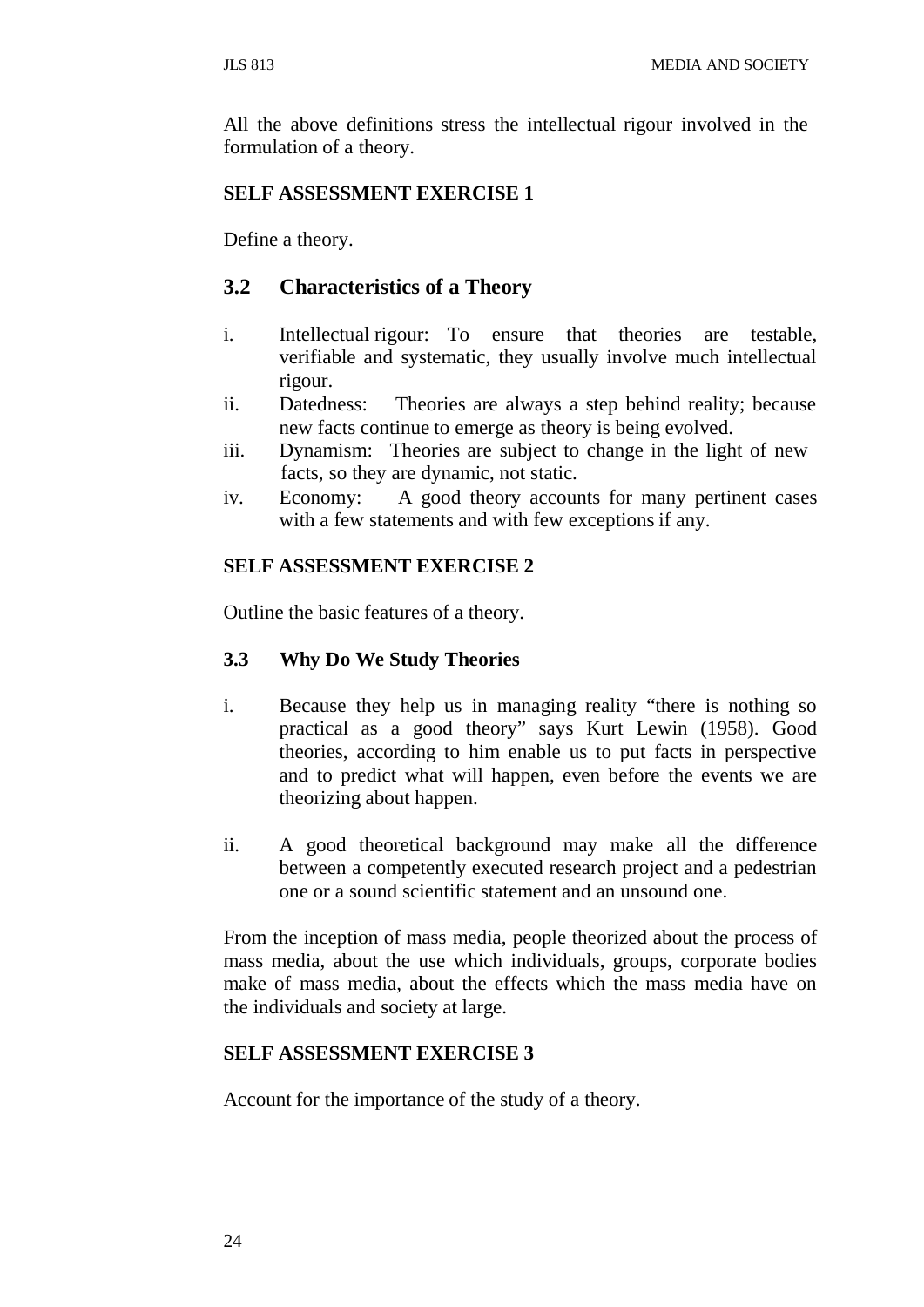## **3.4 Normative Theories**

The basic assumption of Normative theories is that the media tend to assume the form and coloration of the society in which it operates. The well known four theories are, Authoritarian, Libertarian (or free press), Soviet Communist and Social Responsibility theories. McQuail (2000) also draws attention to two other emergent normative theories, namely, Democratic- Participant Media Theory and Development Media Theory, thus bringing the number of Normative theories recognized in the literature to six. These will be scanned as follows:

## **Authoritarian Media Theory**

Dates from the  $16<sup>th</sup>$  century, the theory describes a situation in which the mass media are subordinated to state power. Whether the media ownership is private or public, they are expected to service the government or its functionaries and are forbidden to criticize government or its functionaries.

The instruments of authoritarian control of the media are many and varied. They include heavy taxation, repressive legislation and direct or subtle state control of staffing. Others are suspension of publication, and rough treatment of journalists which were the hallmark of Babangida and Abacha regimes in Nigeria.

## **Libertarian Theory (Free Press)**

The Libertarian theory or free press theory believes that an individual should be free to publish what he or she likes and to hold and express opinions freely. It is based on the concept of "free market place of ideas" which held that good ideas would inevitably drive out bad ones if both were guaranteed free expression.

The theory does not however obliterate the laws of defamation, sedition, obscenity and invasion of privacy. It believes that human beings including journalists are rational and have the ability to differentiate between right and wrong. The theory exists mainly to check on governments or its functionaries and therefore must ideally be free from government control.

The clearest expression of the libertarian principle can be found in the first amendment to the American Constitution, which upholds on freedom of speech or of the press. This is a good example of the theory at work.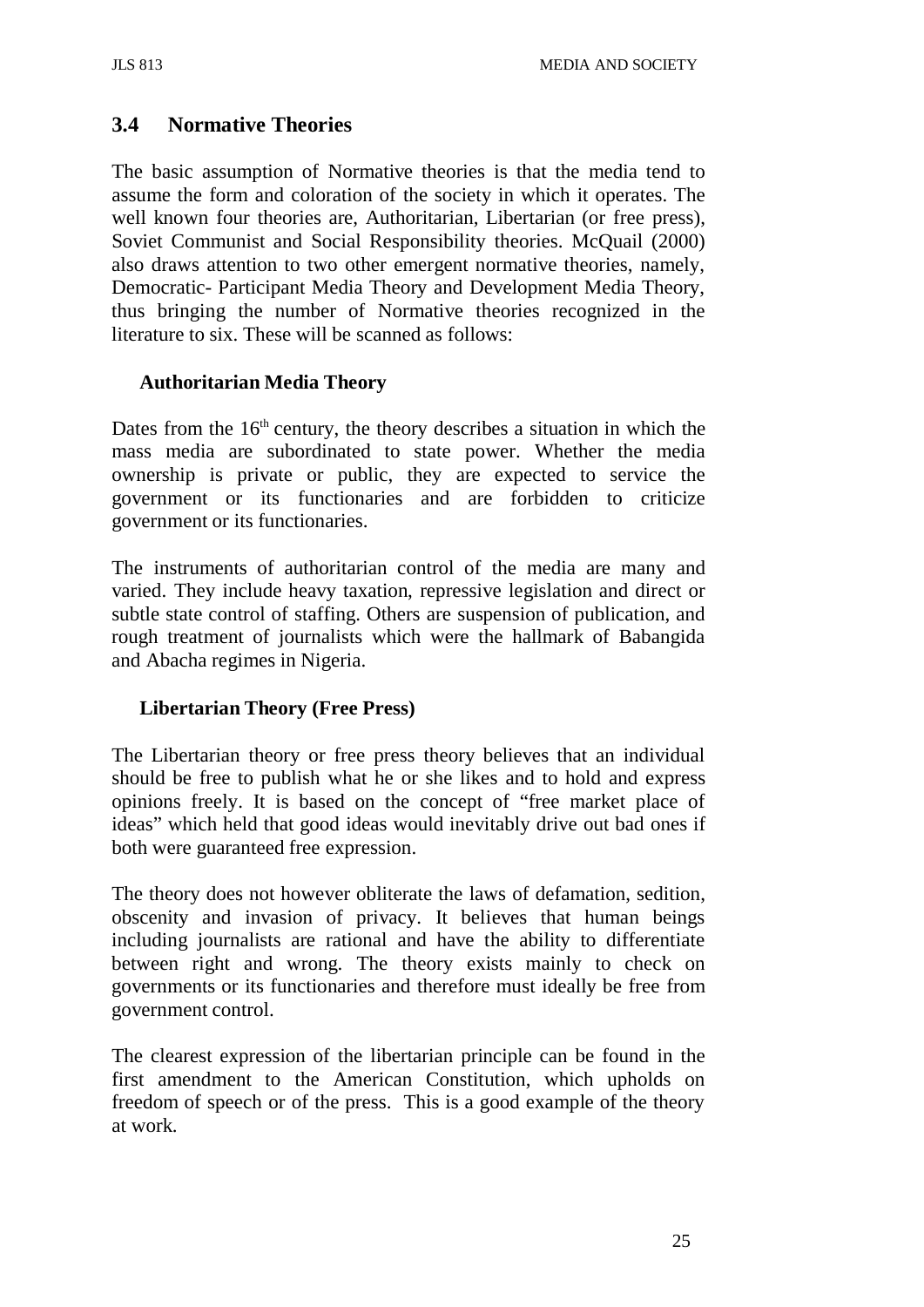#### **Democratic Participant Theory**

The main thrust of this theory as enunciated by McQuail lies on the insistence that the existing bureaucracy and professional hegemony in media system should be done away with so as to ensure easy access to the media by allowing potential users and consumers.

Conclusively, it insists that previous media theories have failed to deliver the expected results and therefore calls for grassroot participation in the control of the mass media.

#### **Social Responsibility Theory**

The social responsibility theory can be aptly described as a child of the industrial revolution. The industrial revolution and the emerging multimedia society provided the conducive environment for the development of a theory that is based on the assumption that while the press should be free, it must nonetheless be responsible. This theory places emphasis on the moral and social responsibilities of people, who, and institutions which operate the mass media.

The main theme of the message therefore is "In Public Interest". It holds the position that one has the right to print, but he does not have the right to libel. It admits no censorship, but depends solely on the maturity of proprietors, editors and reporters.

The main difference to the libertarian theory of the mass media lies in the demand for social responsibility which, if need be, can be enforced on the media by other institutions when it acts contrary to the laid down principles of social responsibility.

#### **Development Media Theory**

Development media theory was put forward as a means of paying for the imbalance in development and information flow of the Third World Countries and a solution to the technological problems facing them. The Third World Countries are bedeviled by problems that make the development of mass media system difficult. Some of these problems are the absence of communication infrastructure, the professional skill, the production and cultural resources and the available audience.

The major tenets of Development Media Theory as enunciated by McQuail are:

Media must accept and carry out positive development tasks in line with naturally established policy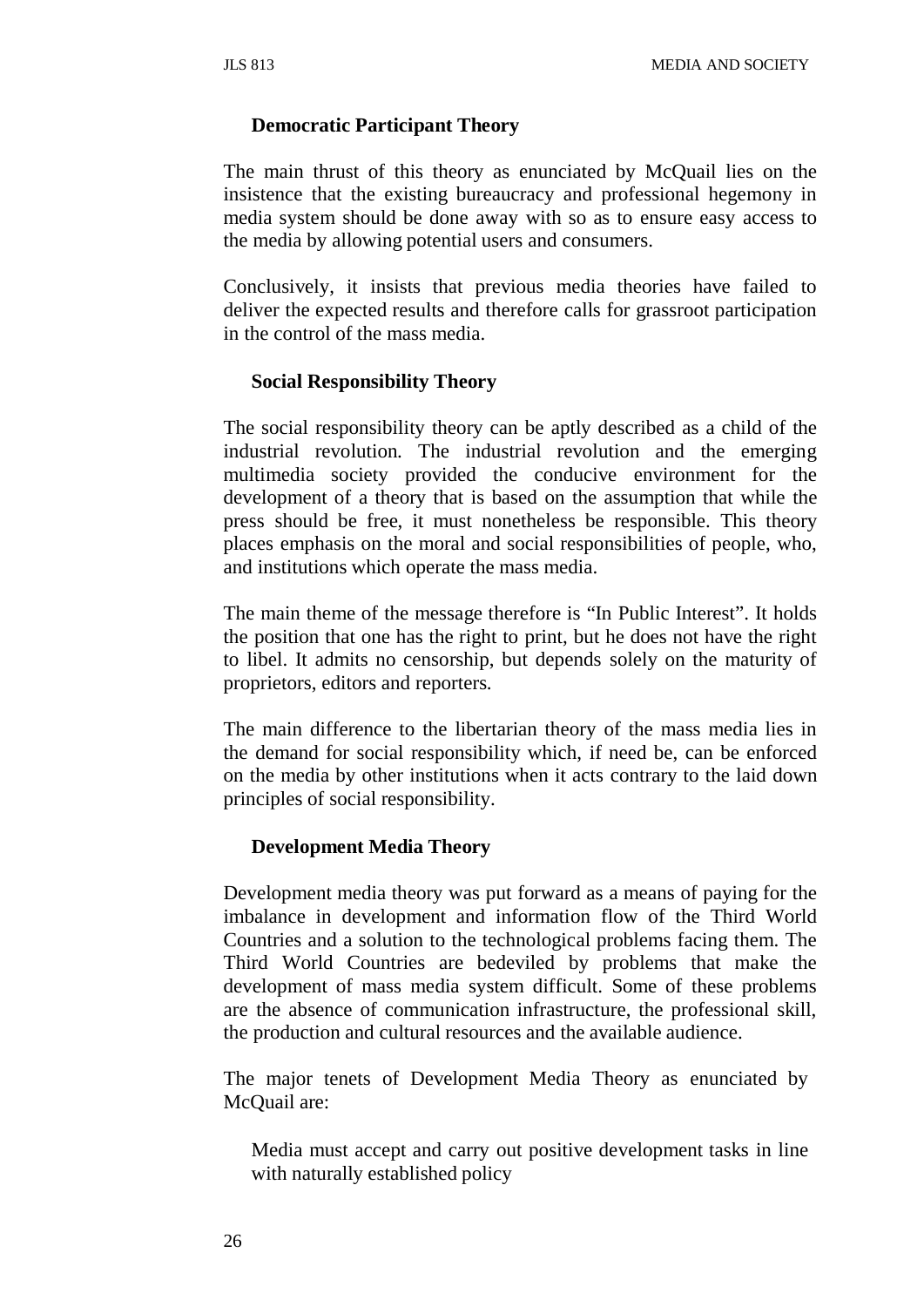Freedom of the media should be open to economic priorities and development needs of the society

Media should give priority in the content to the national culture and language

Journalists and other media workers have responsibilities as well as freedom in their information gathering and dissemination tasks.

In the interest of development, the state has a right to intervene or restrict media operation.

## **SELF ASSESSMENT EXERCISE 4**

List six normative theory you know.

# **4.0 CONCLUSION**

It is necessary to state here that in practical term, it is difficult to see a country operating one theory to the exclusion of others. For example, you have elements of social responsibility theory which can be seen in countries where libertarian theory operates. In Nigeria for instance, we have elements of social responsibility and authoritarian media theories in our mass media atmosphere. This is what Folarin (1998) described as a little bit to the left and a little bit to the right.

## **5.0 SUMMARY**

In this unit, we have x-rayed the meaning of a theory, its importance and types of normative theories of the media.

## **6.0 TUTOR-MARKED ASSIGNMENT**

Explain the difference between authoritarian and libertarian theories of the mass media.

## **7.0 REFERENCES/FURTHER READINGS**

- Daramola, I (2003). *Introduction to Mass Communication*. Lagos: Rothans Press.
- Folarin, B (1998). *Theories of Mass Communication: An Introductory Text*. Ibadan: Sterlin-Horden Publishers.
- McQuail, D (2000). *Mass Communication Theory*. 4<sup>th</sup> edition. London, Englewood Cliff, N.J: Prentice Hall.

## **MODULE 2**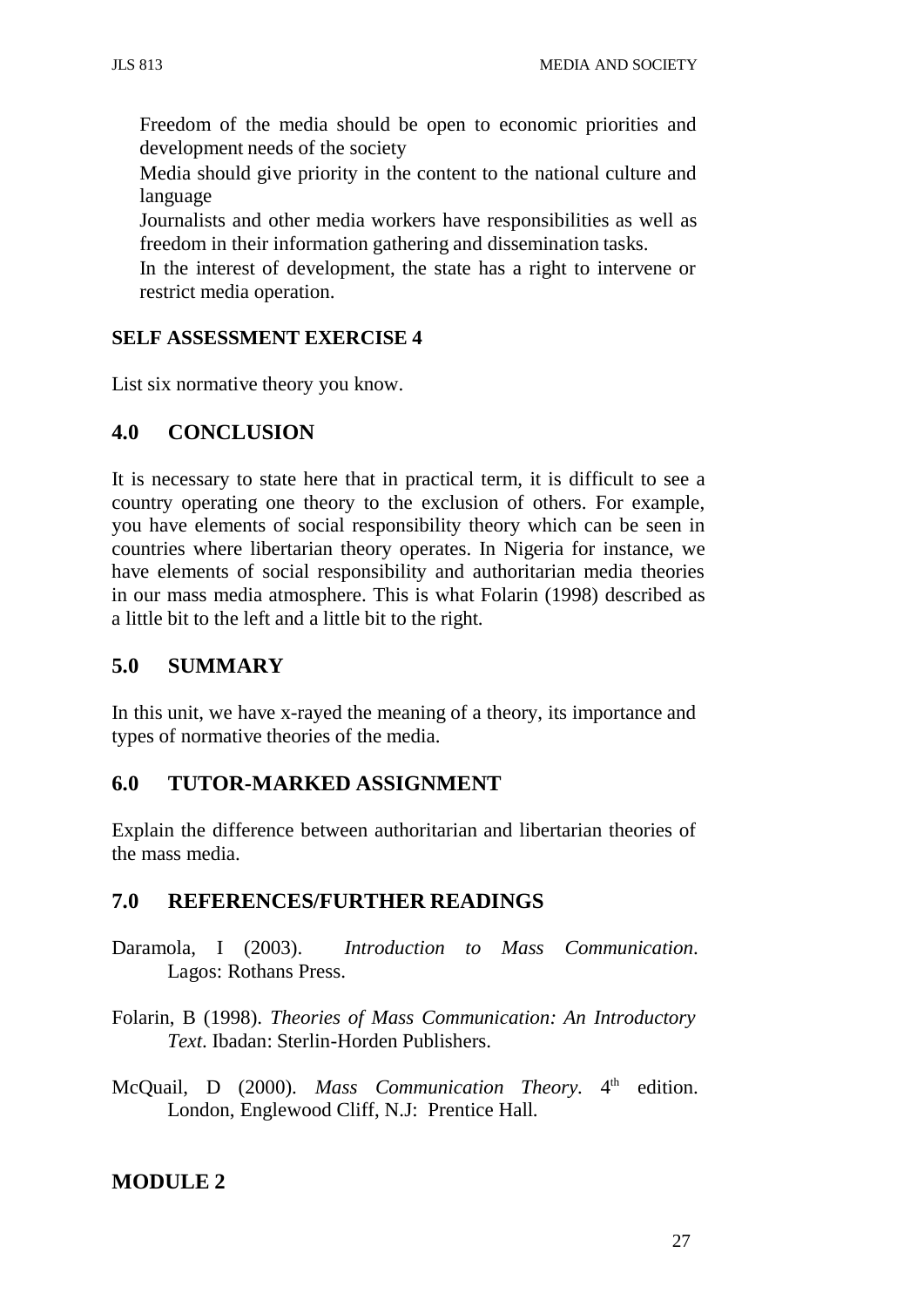| Unit 1 | Overview of the Mass Media in Nigerian |
|--------|----------------------------------------|
|        | Society                                |
| Unit 2 | Media Ownership and Control            |
| Unit 3 | Press Freedom in Nigeria Unit          |
|        | The Nigerian Press Council             |
| Unit 5 | The Nigerian Social Structure          |

## **UNIT 1 NIGERIAN SOCIETY: OVERVIEW OF THE MASS MEDIA**

### **CONTENTS**

- 1.0 Introduction
- 2.0 Objectives
- 3.0 Main Content
	- 3.1 The Nigerian Society
	- 3.2 Overview of the Mass Media
- 4.0 Conclusion<br>5.0 Summary
- **Summary**
- 6.0 Tutor-Marked Assignment
- 7.0 References/Further Readings

## **1.0 INTRODUCTION**

The mass media is a by-product of the society. The nature of the society determines to a large extent the kind of media systems the society will have. In this unit, we shall trace the stages of the development of the mass media in the Nigerian society.

## **2.0 OBJECTIVES**

At the end of the unit, you should be able to:

understand the Nigerian society give an overview of the mass media in Nigeria.

## **3.0 MAIN CONTENT**

## **3.1 The Nigerian Society**

The term society can be defined as the network of social interaction. Daramola (2005:1) sees society as the "web of social relationship." It is the "whole complex scheme" or "whole tissue" of social relationships. A sociologist, George Simmel in Daramola (2005:2) defines society as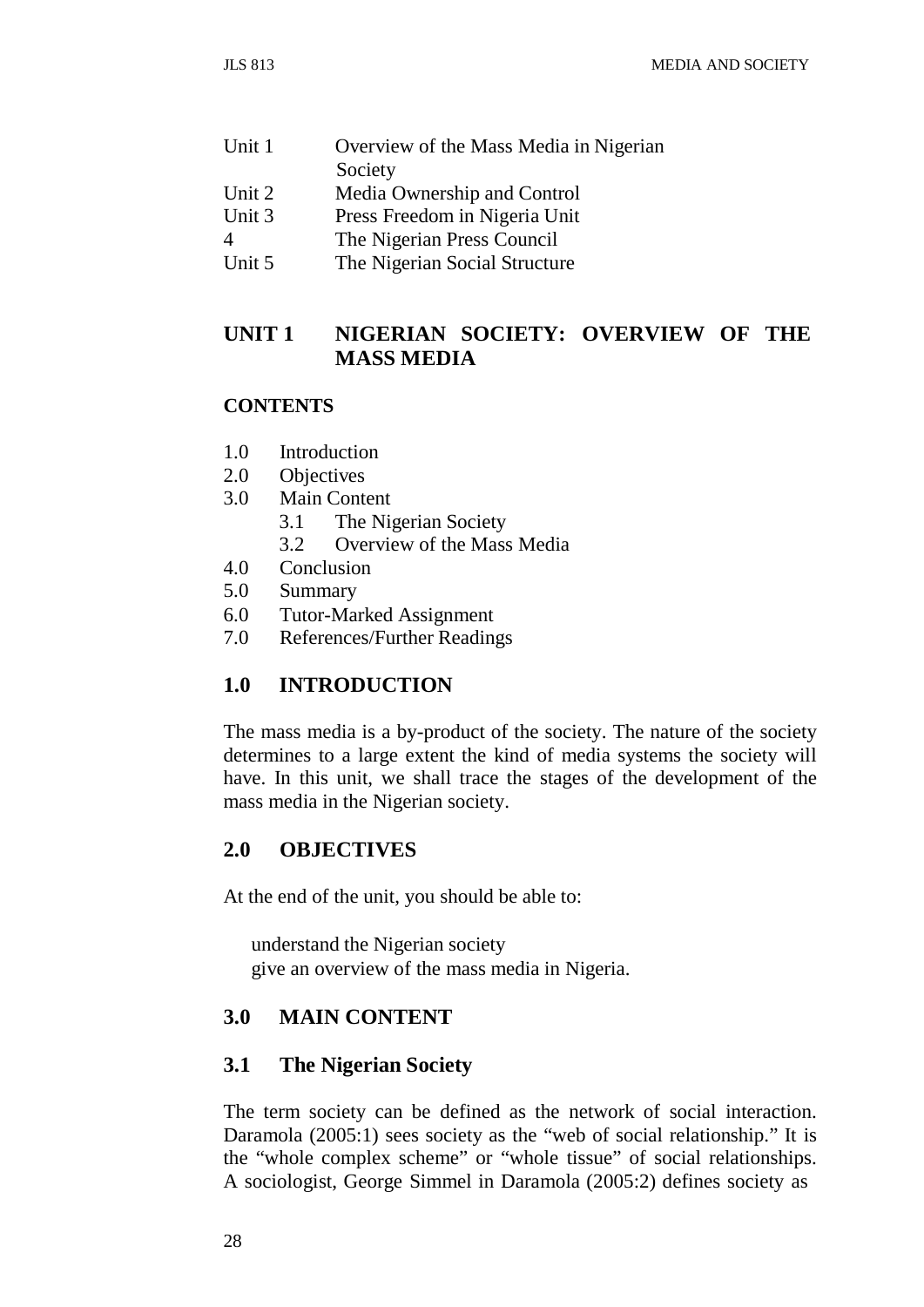"a number of individuals connected by interactions." Equally, an anthropologist, Ralph Linton in Daramola (op Cit) sees society as any group of people who have lived and worked together long enough to think of themselves as a social unit with well defined limits.

Nigeria has up to 250 tribes and there is diversity in terms of culture in the country. The economic, social, political and religious activities in the country among different tribes or sub-groups reflect the diversity of the Nigerian society. Commenting on the effects of ethnic chauvinism on the Nigerian press, Umechukwu (2001:139) wondered:

*… why did the press sink into a low ethnic ebb? Ethnicity is so entrenched in the Nigerian psyche that the political stratification cannot be anything but ethnic; economic and cultural activities in the country cannot be anything but based on ethnic principles.*

It is important to stress that within the context of our cultural diversities, the mass media and other stakeholders have been trying to define national unity and national interest. It is also important to state that despite our heterogeneity as Nigerians, we share so many things in common.

## **SELF ASSESSMENT EXERCISE 1**

Define society.

## **3.2 Overview of Nigerian Mass Media**

An overview of the Nigerian press can be appreciated through the following eras:

Colonial era (1800-1949) Pre-independence era (1950s-early 1960s) Post-independence era (1960-2000) The present era (2000 to date)

## **The Colonial Era**

This era marked the introduction of the press in Africa by the missionaries. Newspapers were precisely established in Africa by the missionaries for the purpose of spreading gospel among the people. That is why some people believe that the Nigerian press was borne and natured in the waters of colonialism.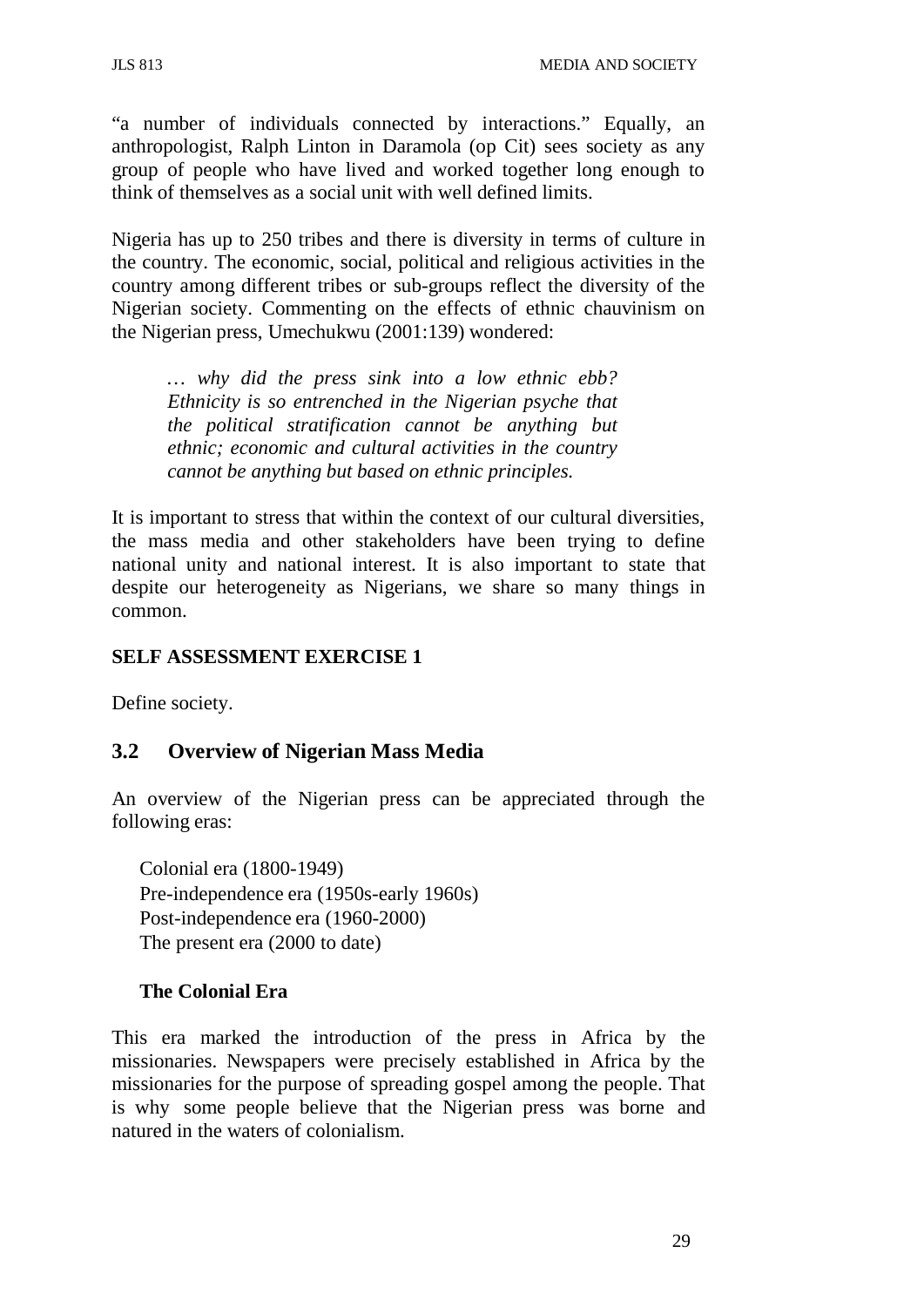The Nigerian press according to Daramola (2006:78) had "its debut in Rev. Henry Townsend's newspaper *Iwe Irohin fun awon are Egba ati Yoruba,* which began publication in 1859."

#### **The Pre-independence Era**

This period featured the growth of political awareness by Africans as they demand for independence and self governance. Indigenous newspapers sprang up at this era and waged a dogged war against sociopolitical and economic injustices of the colonialists. During this period, newspapers such as, the *Nigerian Pioneer* established in 1914 by Kitoyi Ajasa and Ernest Ikoli's *African Messenger* established in 1921 came on board.

## **The Post-independence Era**

During this period, communication and media research received a tremendous improvement. The leaders advocate for development journalism while lots of legal barriers were mounted against the press. There was a sudden shift from national aspirations to regional politics. Daramola (2006:89) describes this scenario:

*From 1959 to 1966, the press took regional and ethnic posture. This was as earlier stated due to struggle for power by the nationalists who now formed the bulk of local politicians… Since no press operates independenct of the society on which it operates, the regional politics of the post independent Nigeria ultimately gave rise to regional government establishing regional newspapers: radio and television were meant to champion their parochial interests on national issues.*

## **The Present Era**

The press at this era performs well in terms of improvements in the training of professionals and communication research. There is a remarkable improvement in both broadcasting and the print media. That notwithstanding, the press is still inhibited by endogenous and exogenous problems like economic challenges, technological impotency, censorship and social mishaps.

A renowned communication scholar, Ralph Akinfeleye (2007) captured the progress of this era thus: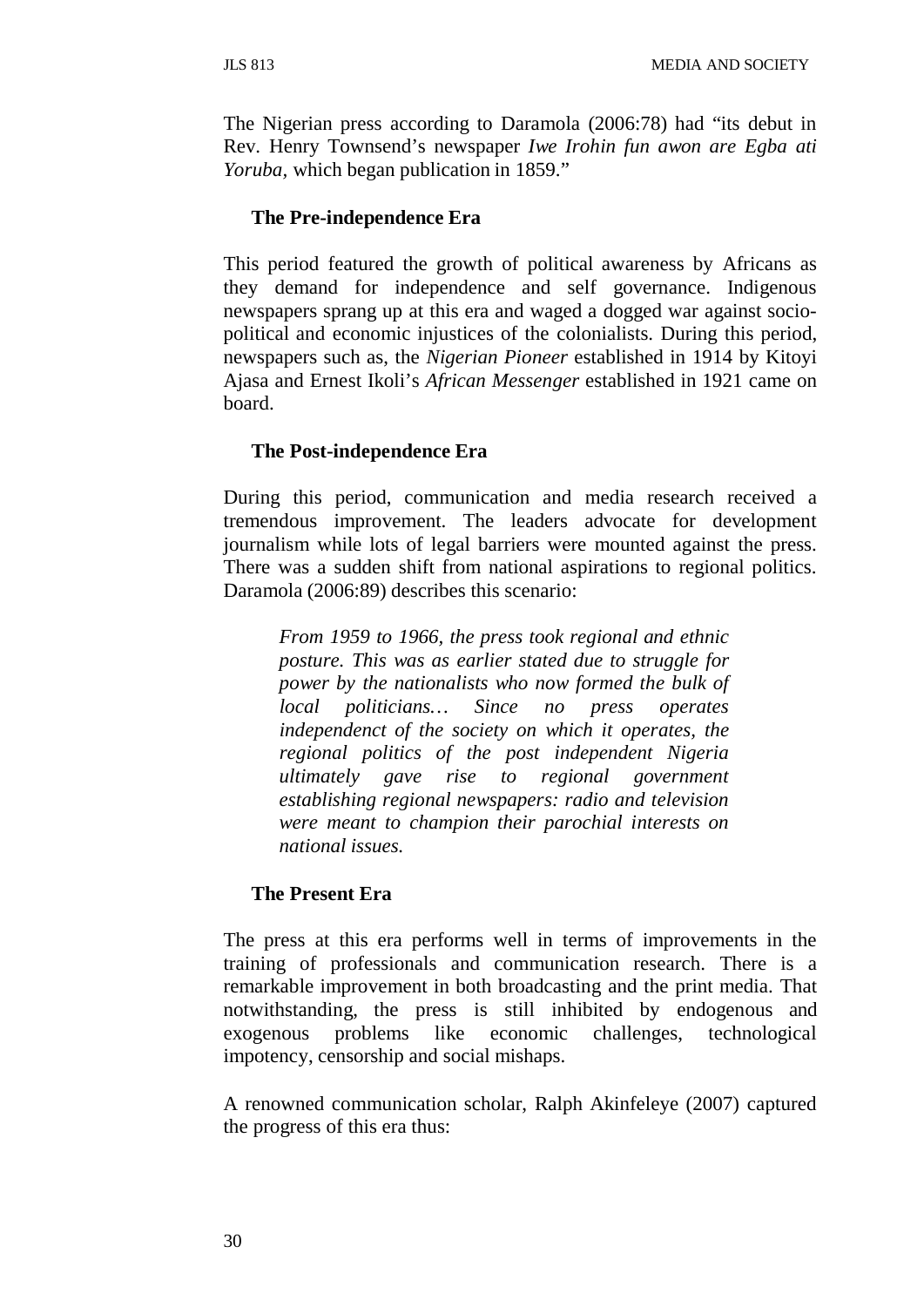*The number of Nigerian Journalism/Mass Communication institutions continues to increase at a very high rate in the same way that the number of Nigerian journalists continues to increase. For example, in 1999, there were only fifteen (15) accredited Journalism institutions in Nigeria at both the University and Polytechnic levels. But today, 2007, my latest research findings on this reveal that there are fifty-eight (58) Journalism institutions in Nigeria. And that Nigeria is being serviced by three hundred and fifty (350) radio and television stations; a number considered by media researchers too low for a population of over 140 million people.*

### **SELF ASSESSMENT EXERCISE 2**

Briefly give an overview of the mass media in Nigeria.

## **4.0 CONCLUSION**

This unit establishes the fact that the Nigerian mass media over the years have been influenced by socio-political, economic and others factors in the course of their operations. In spite of the challenges, a lot of progress have been made in different areas of the Nigerian mass media.

## **5.0 SUMMARY**

In this unit, we have explained the stages in which the Nigerian media has gone through in its match to professionalism.

## **6.0 TUTOR-MARKED ASSIGNMENT**

Discuss the mass media in the context of the Nigerian society.

## **7.0 REFERENCES/FURTHER READINGS**

- Akinfeleye, R (2007). "UNESCO Model Curricula for Journalism Education for Developing Countries: The Challenge for Nigerian Journalism Education and Training." A seminar paper presented at the Nigerian Press Council's workshop held in Lagos on October 3, 2007.
- Daramola, I (2006). *History and Development of Mass Media in Nigeria*. Lagos: Rothan Press.
- Umechukwu, P (2001).*Mass Media and Nigerian Society.* Enugu: Thompson Printing and Publication Company.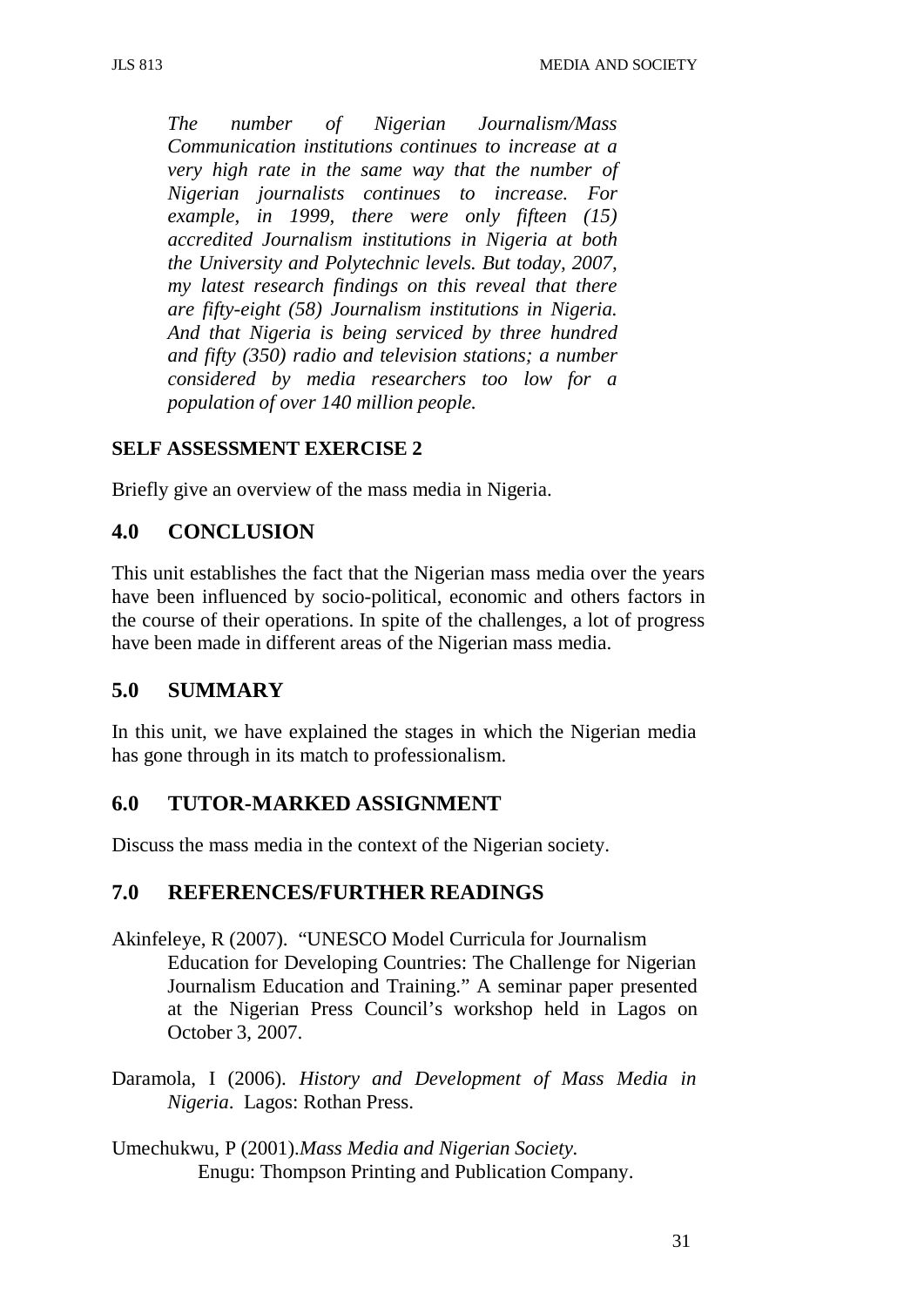## **UNIT 2 MEDIA OWNERSHIP AND CONTROL**

#### **CONTENTS**

- 1.0 Introduction
- 2.0 Objectives
- 3.0 Main Content
	- 3.1 Patterns of Media Ownership
	- 3.2 Methods of Exercising Control over The Media
- 4.0 Conclusion
- 5.0 Summary
- 6.0 Tutor-Marked Assignment
- 7.0 References/Further Readings

### **1.0 INTRODUCTION**

Herbert Altschull (1984) insisted that an independent press can not exist and that "the news are agents of the people who exercise political and economic control" (cited in Lamidi *et al* 2008). No matter the benevolence of the government, no matter the democratic principles of the society and no matter the advancement of any society, the mass media are usually subjected to some form of control from those who hold and operate the apparatus of power.

In Nigeria, the base of authoritarianism was however pronounced by direct government control and monopoly of the radio and television stations until 1992 when private broadcasting stations were licensed for the first time. This development marked a new era in the broadcast media ownership. This concept and other issues relating to patterns of control over the media will be the focal point of this unit.

### **2.0 OBJECTIVES**

After studying this unit, you should be able to:

explain the different types of media ownership explain the indirect control of the media, and explain the reasons behind media control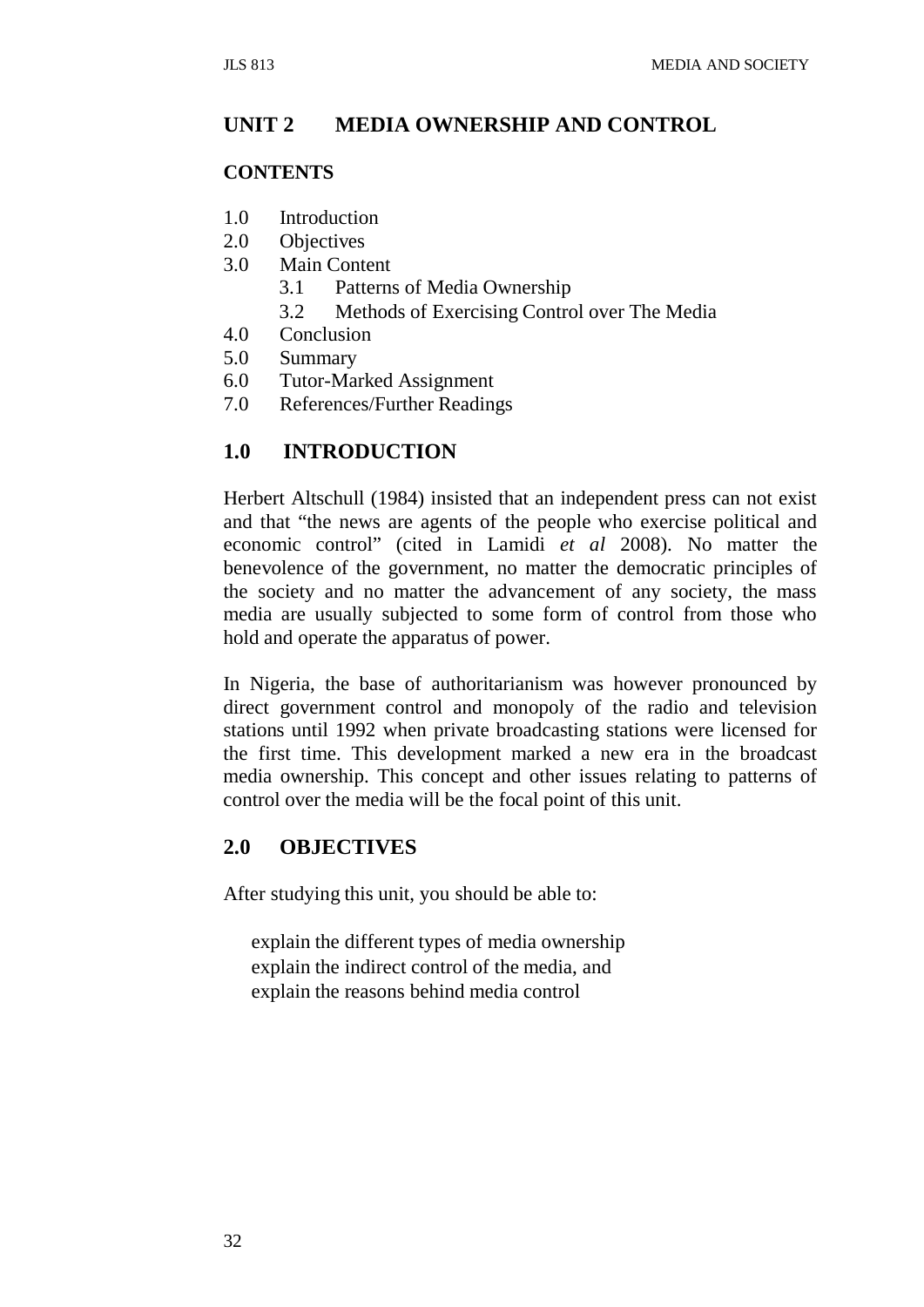# **3.0 MAIN CONTENT**

## **3.1 Patterns of Media Ownership**

## **i. Government Ownership**

This refers to public ownership of the mass media (both print and electronic). Government for political reasons, owns the media especially radio and television. This kind of ownership could be operational in both civilian and military regimes. Media are set up, staffed and controlled by government because of the fear that such media houses could be used to cause trouble if left in the hands of private businessmen. This is a common scenario in Africa with the exception of Nigeria which liberalised the broadcast industry in 1992 by allowing private individuals to own radio and television stations. Prior to 1992, only state and federal governments own broadcasting stations. This type of ownership is common in Nigeria and in some African countries.

## **ii. Private Ownership**

This refers to the private ownership of the media (both print and electronic). This type of ownership is common in the Europe, America and Nigeria.

## **iii. Joint Government and Private Ownership**

This is a rather joint venture between the government and private businessmen. This is very common in Canada.

## **iv. Public Ownership**

This refers to media operated on behalf of the public by charter and are supposedly "autonomous" or independent to a great extent. The British Broadcasting Corporation, and NHK are two typical examples of public media.

Many media organisations in various countries bear the title public corporation; but they are so only in name and not in fact, considering their obvious subservience to government.

## **v. User Ownership**

This is the initiative of the audience e.g fan clubs coming with their radio and television stations. This type of ownership is not common in this part of the world but it can be found in America.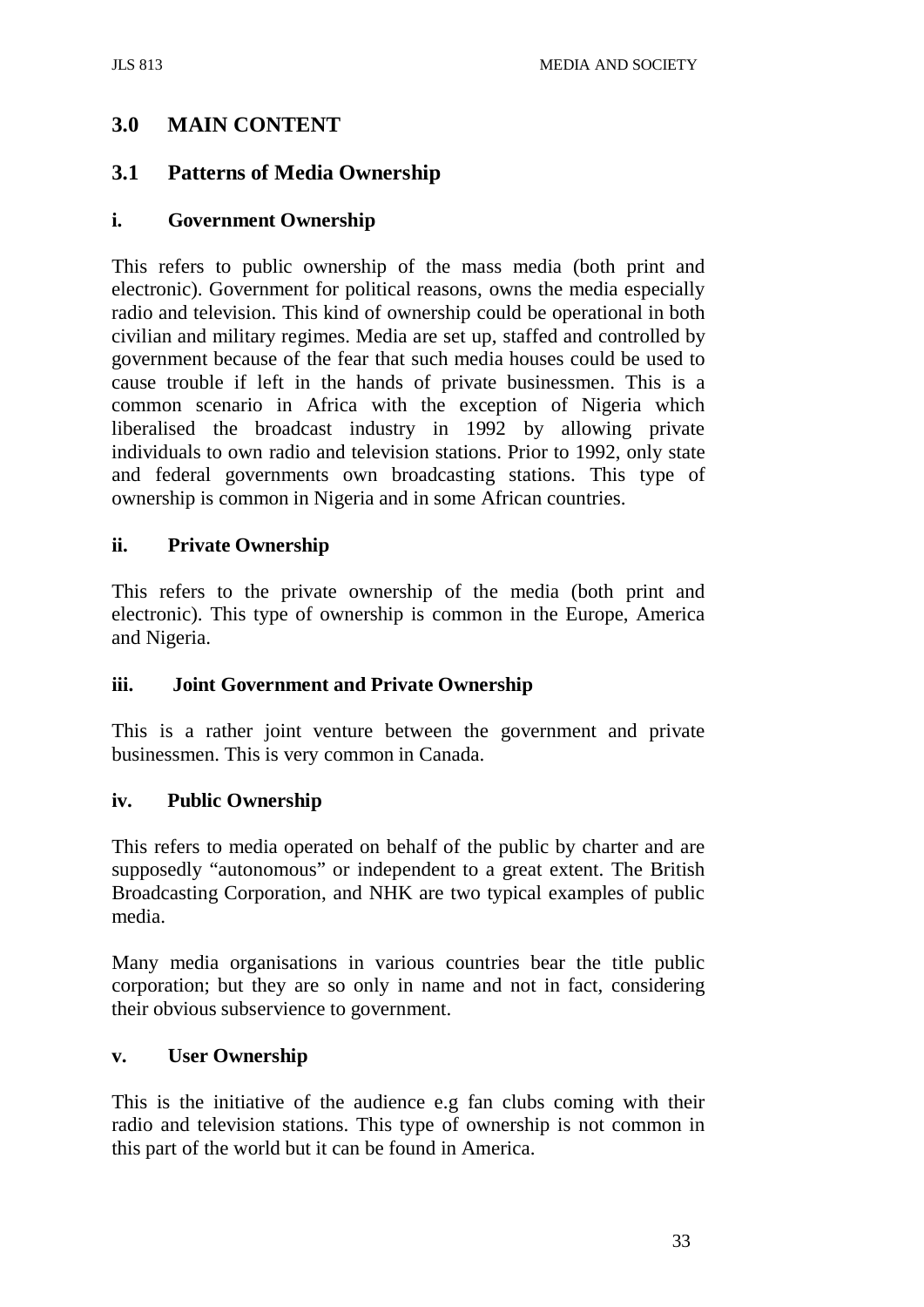### **SELF ASSESSMENT EXERCISE 1**

List and briefly discuss the patterns of media ownership.

## **3.2 Methods of Exercising Control over the Media**

There are several ways by which those who wield political power can control mass media in any society. This can be through the arsenals of authoritarian control such as repressive legislation, heavy taxation, direct or indirect control of essential production inputs, rough treatment of media workers, issuing of death threat and in some extreme cases assassination of media workers (e.g Dele Giwa), censorship and closure of media houses (e.g *The Punch, Daily Concord*, OGBC, Abeokuta during the Abacha regime).

Another method of exercising control over the broadcast media is through the indirect control of the media structures. These structures include:

**i.** Management **Structure**: It is the ownership structure that determines management of any media organisation. In a situation of government ownership, the government is usually structured to reflect government's thinking and interest.

- ii. **Finance:** The financing of the media is dependent on the ownership. In developing countries like Nigeria, government sends subvention to its media houses, even when such media establishment still source funds from other sources. Therefore, in a situation of government ownership, government can exercise the power at its disposal to put financial pressure on such media organisations with a view to forcing them to conform to the policies and philosophy of the proprietor.
- iii. **Production**: The production structure refers to the technological equipment used for production. They are very expensive but African countries do not have the capacity to produce their own technology. They can only acquire the media equipment from developed countries.

The exercise of political power can affect a country's media structure if such a country breach international laws and is subsequently ostracized. Such ostracism could lead to refusal of the developed countries to trade with the offending country. During the regime of General Sanni Abacha, Nigeria was given a pariah status with an indefinite suspension by the Commonwealth of Nations after the execution of Ken Saro-Wiwa and eight other Ogonis.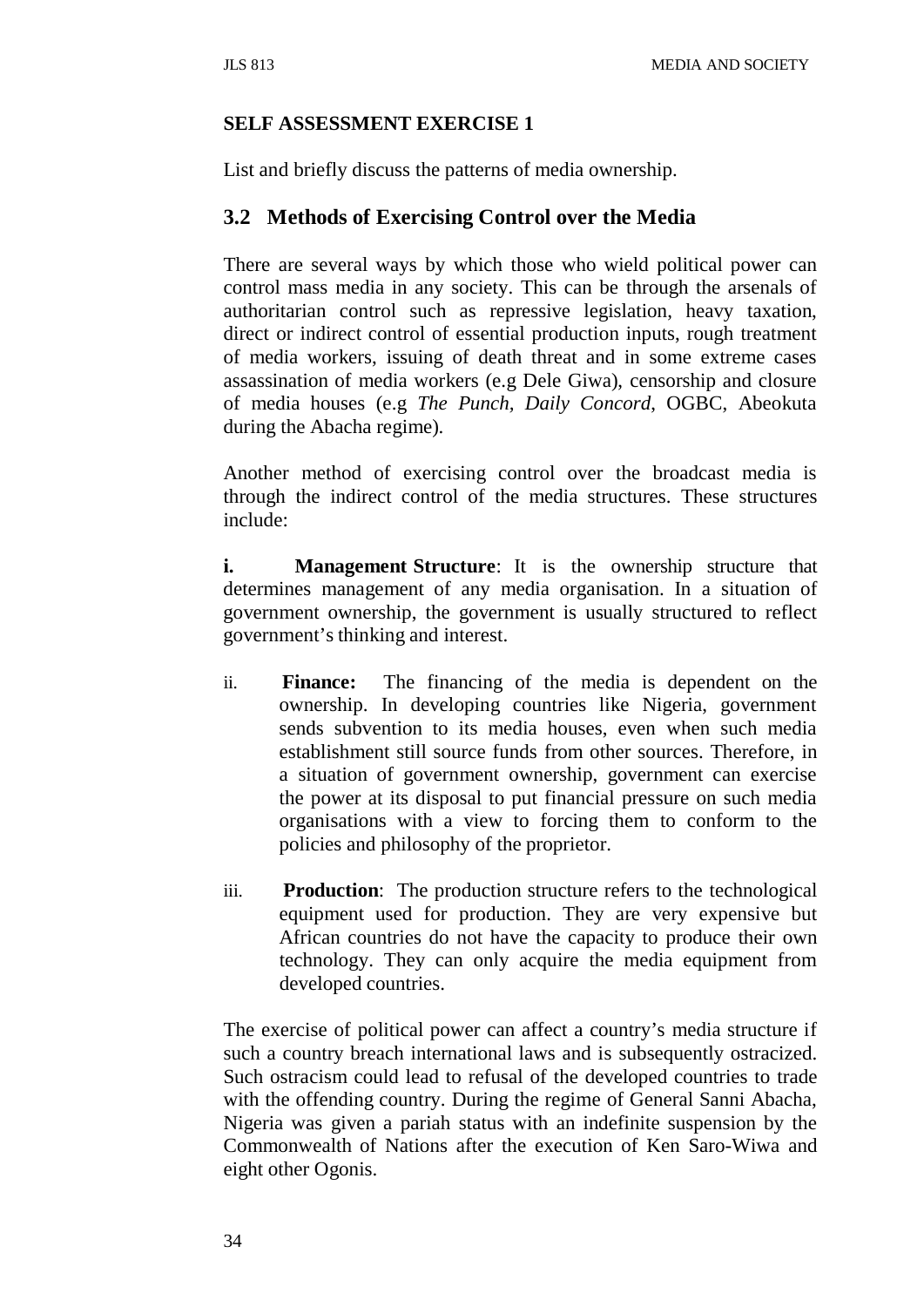iv. **Distribution:** This is more prevalent in the broadcast media industry. The distribution of broadcast signals is determined by the cost of materials for distribution and geographical factors.

However, unlike developed countries where channels and frequencies are allocated on the basis of needs, distribution of channels in a country like Nigeria is carried out at times on the basis of political exigency. This has left the private and state government owned media at a disadvantage as regards area of coverage. The stronger channels VHF for television and SW (short wave) bands are reserved for federal government owned stations. The weak ones in terms of coverage such as UHF channels on television and mostly FM (frequency modulation) band on radio are allocated to state government and privately owned stations.

## **SELF ASSESSMENT EXERCISE 2**

Outline measures of media control.

## **4.0 CONCLUSION**

Just as we have stated in the introduction, no matter the benevolence of the government and no matter the democratic principles, there is no country in the world where the media enjoy absolute freedom without any form of control. What is different, however, is that the degree of freedom enjoyed by the media varies from one country to the other. Besides, the type of government in place also determines the degree of freedom enjoyed by the media. For instance, in Nigeria, there is less control of the civilian government on the media in comparison to military regime.

## **5.0 SUMMARY**

In this unit, we have examined patterns of media ownership and methods of exercising control on the media.

## **6.0 TUTOR-MARKED ASSIGNMENT**

List and discuss four types of media ownership known to you.

## **7.0 REFERENCES/FURTHER READINGS**

Babatunde, F (1999). *Foundation of Broadcasting*, Abeokuta: Link Publications.

Lamidi, I.K and Adedowole, F.I (2008). *Radio and Television Production: A Basic Text.* Akure: Alabi-Eyo & Co.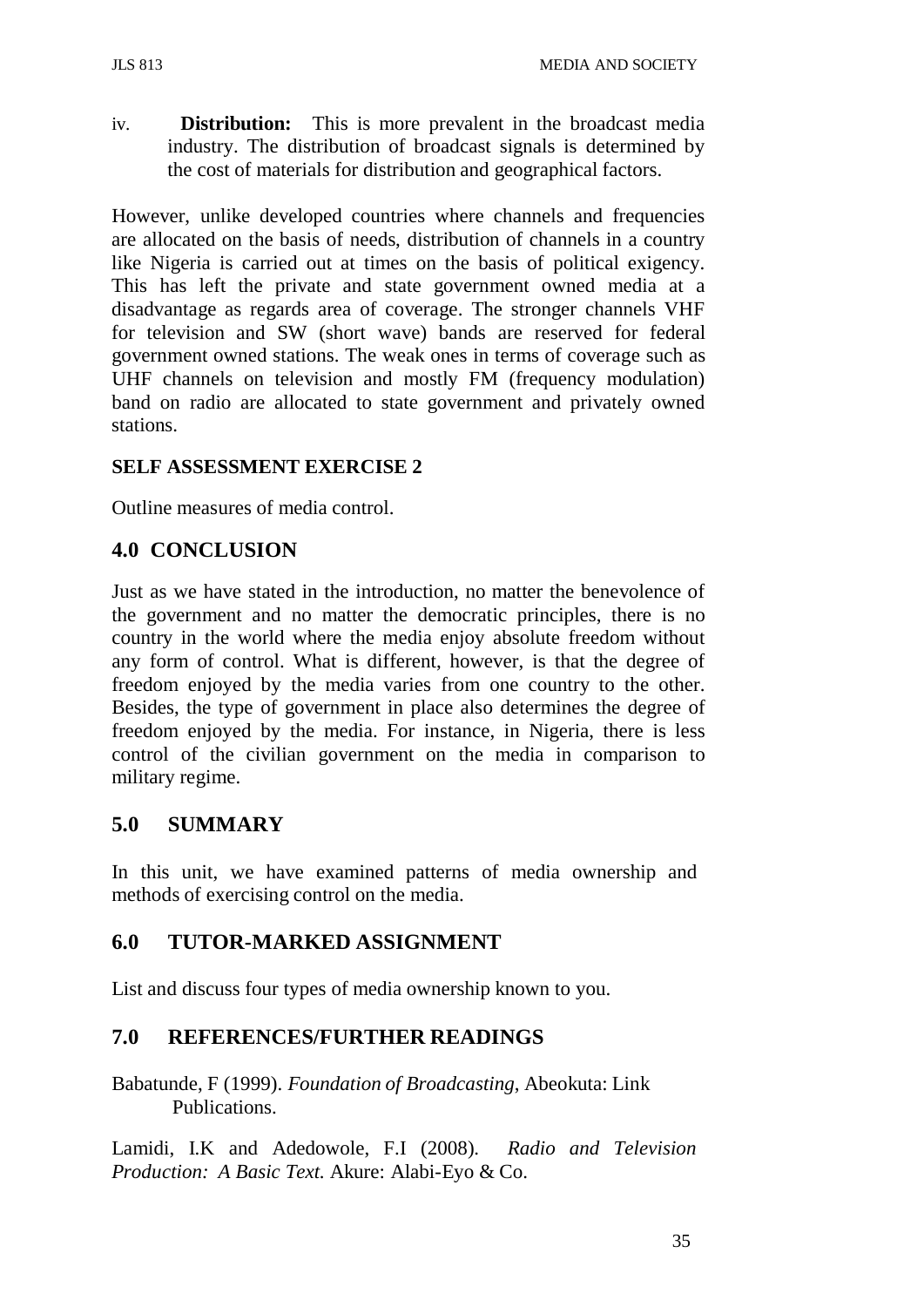## **UNIT 3 PRESS FREEDOM IN NIGERIA**

#### **CONTENTS**

- 1.0 Introduction
- 2.0 Objectives
- 3.0 Main Content
	- 3.1 Meaning of Press Freedom
	- 3.2 Constitutional Guarantees of Press Freedom
	- 3.3 Limits to Press Freedom
- 4.0 Conclusion
- 5.0 Summary
- 6.0 Tutor-Marked Assignment
- 7.0 References/Further Readings

### **1.0 INTRODUCTION**

There is a general notion that press freedom is hard to define. While others look at it as "the right to communicate ideas, opinions and information through the printed word without governmental restraint," the difficulty actually lies in defining the word "press" itself. Is the word, "press" made up of newspapers, magazines, journals or does it include broadcasting and other forms of communication yet dreamt of? Another dilemma in demystifying the concept of press freedom is in the degree of freedom sought or implied in the concept. That notwithstanding, we shall attempt to deal with the concept of press freedom in this unit with particular emphasis on Nigeria.

### **2.0 OBJECTIVES**

At the end of this unit, you should be able to:

define press freedom outline constitutional guarantees for press freedom appreciate limits to press freedom in Nigeria.

## **3.0 MAIN CONTENT**

#### **3.1 Definition of Press Freedom**

Press freedom is practically the same thing with freedom of expression which many people believe is the mother of all freedoms. Press freedom connotes a free flow of information and the rights to disseminate information.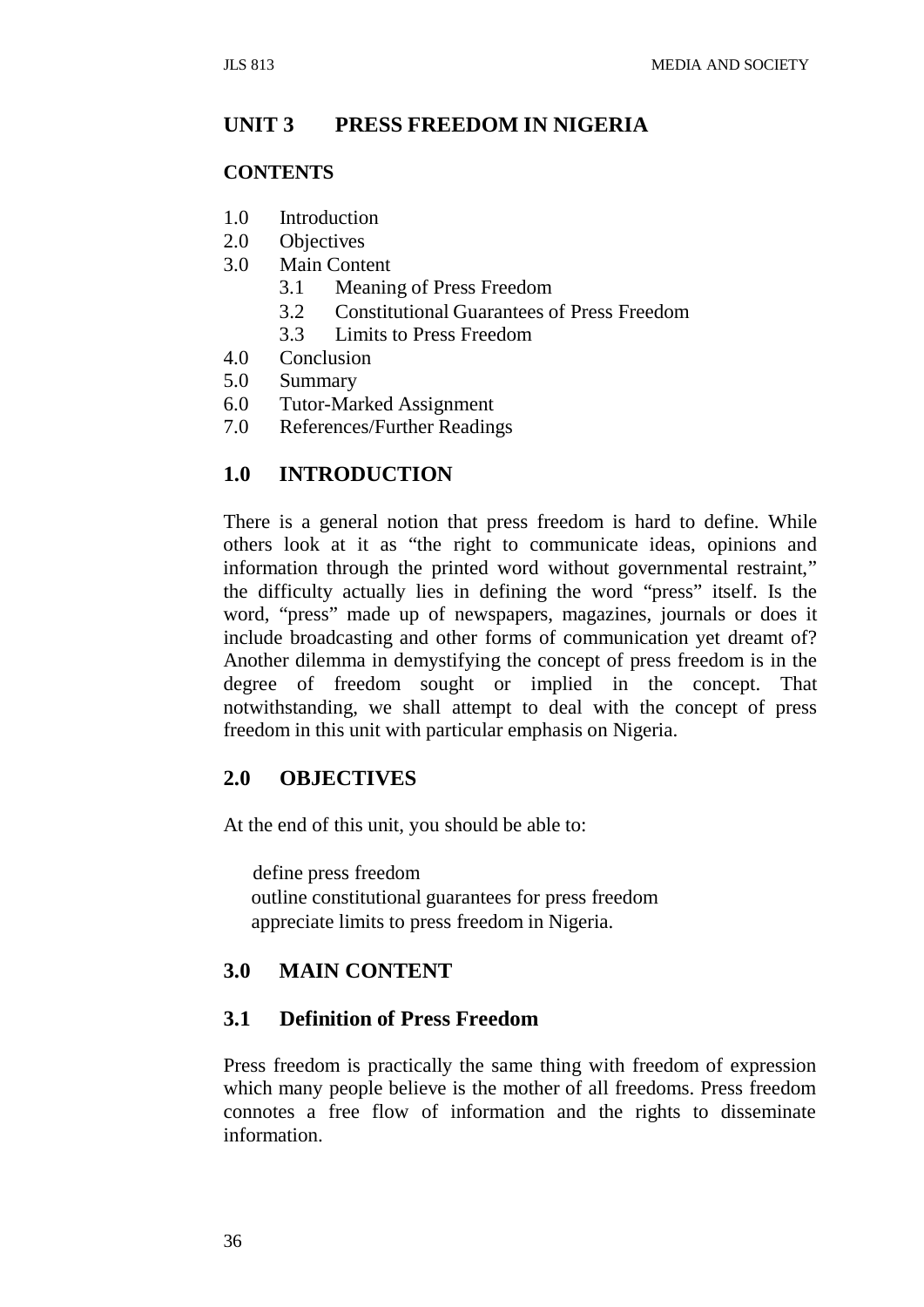### **SELF ASSESSMENT EXERCISE 1**

Define Press freedom.

### **3.2 Constitutional Guarantees for Press Freedom**

The 1960 constitution provided under Section 24 for freedom of expression, including freedom to hold opinions and to receive and impart ideas and information without interference. (Momoh, 2004:62).

Momoh also observed:

Section 24 of the 1960 constitution became Section 25 of the Republican Constitution of 1963 and formed the major part of Section 38 of the 1989 Constitution, Section 40 of the 1995 draft constitution, and Section 39 of the 1999 Constitution.

Let us examine Section 39 of the 1999 constitution of the Federal Republic of Nigeria in full in order to appreciate constitutional guarantees for press freedom in Nigeria. It states as follows:

- (1) Every person shall be entitled to freedom of expression, including freedom to hold opinions and to receive and impart ideas and information without interference.
- (2) Without prejudice to the generality of subsection (1) of this section, every person shall be entitled to own, establish and operate any medium for the dissemination of information and opinions:

Provided that no person, other than the Government of the Federation or of a state or any other person or body authorized by the President on the fulfillment of conditions laid down by an Act of the National Assembly, shall own, establish or operate a television or wireless broadcasting station for any purpose whatsoever.

#### **SELF ASSESSMENT EXERCISE 2**

Highlight the constitutional guarantees for press freedom in Nigeria.

## **3.3 Limits to Press Freedom in Nigeria**

There is no absolute press freedom anywhere in the world. Nigeria which professes to have one of the freest press in Africa has a lot of limitations to press freedom. Sunday (2006:115) argued that press freedom is limited in the overall interest of the society by: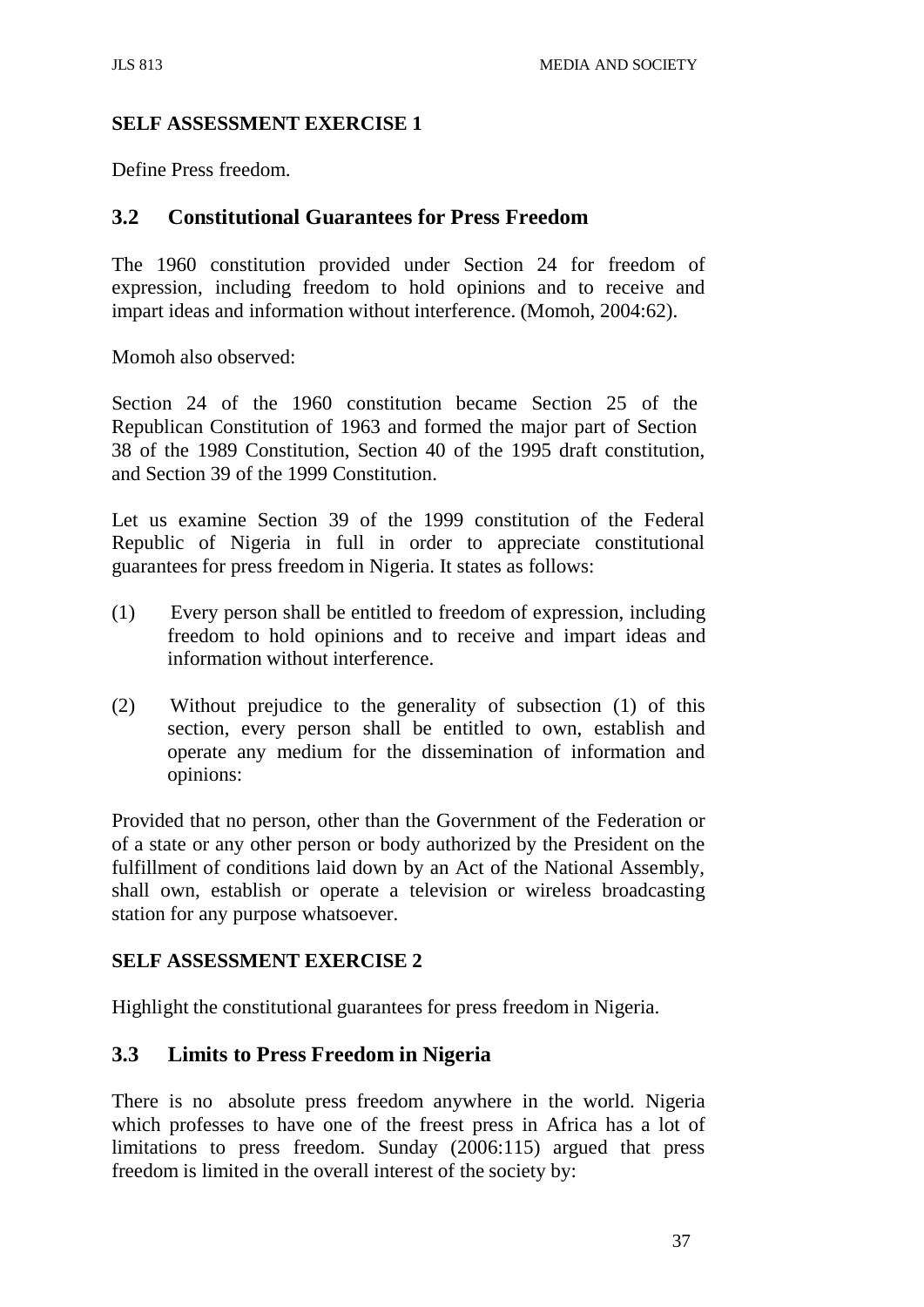The constitution The legislature The courts The government

It is contradictory to discover that the same constitution which guarantees press freedom takes away the same freedom it gives to media men. The 1999 constitution for instance, has given conditions for expression of freedom. According to this statute book, expression of freedom is subject to any law that is reasonably justifiable in a democratic society.

Section 39(3) of the 1999 constitution states as follows:

- (3) Nothing in this section shall invalidate any law that is reasonably justifiable in a democratic society-
- (a) For the purpose of preventing the disclosure, of information received in confidence, maintaining the authority and independence of courts or regulating telephony, wireless broadcasting, television or the exhibition of cinematograph film; or
- (b) Imposing restrictions upon persons holding office under the Government of the Federation or of a State, members of the armed forces of the Federation or members of the Nigeria Police Force or other Government security services or agencies established by law.

Let us examine other limitations on the laws empowering the mediapress freedom as chronicled by Momoh (2007:13-14):

Section 45(1) of the constitution provides as follows:

*"Nothing in sections 37,38,39,40 and 41 of the constitution shall invalidate any law that is reasonably justifiable in a democratic society:*

- *(a) in the interest of defence, public safety, public order, public morality or public health; or*
- *(b) for the purpose of protecting the rights and freedom of other persons."*
- 2. The section that affects the media is section 39 which we already know guarantees freedom of expression and freedom to own, establish and operate a medium for imparting information, ideas and opinions to those who are willing to receive them. It is when we look at details of the limitations on the exercise of the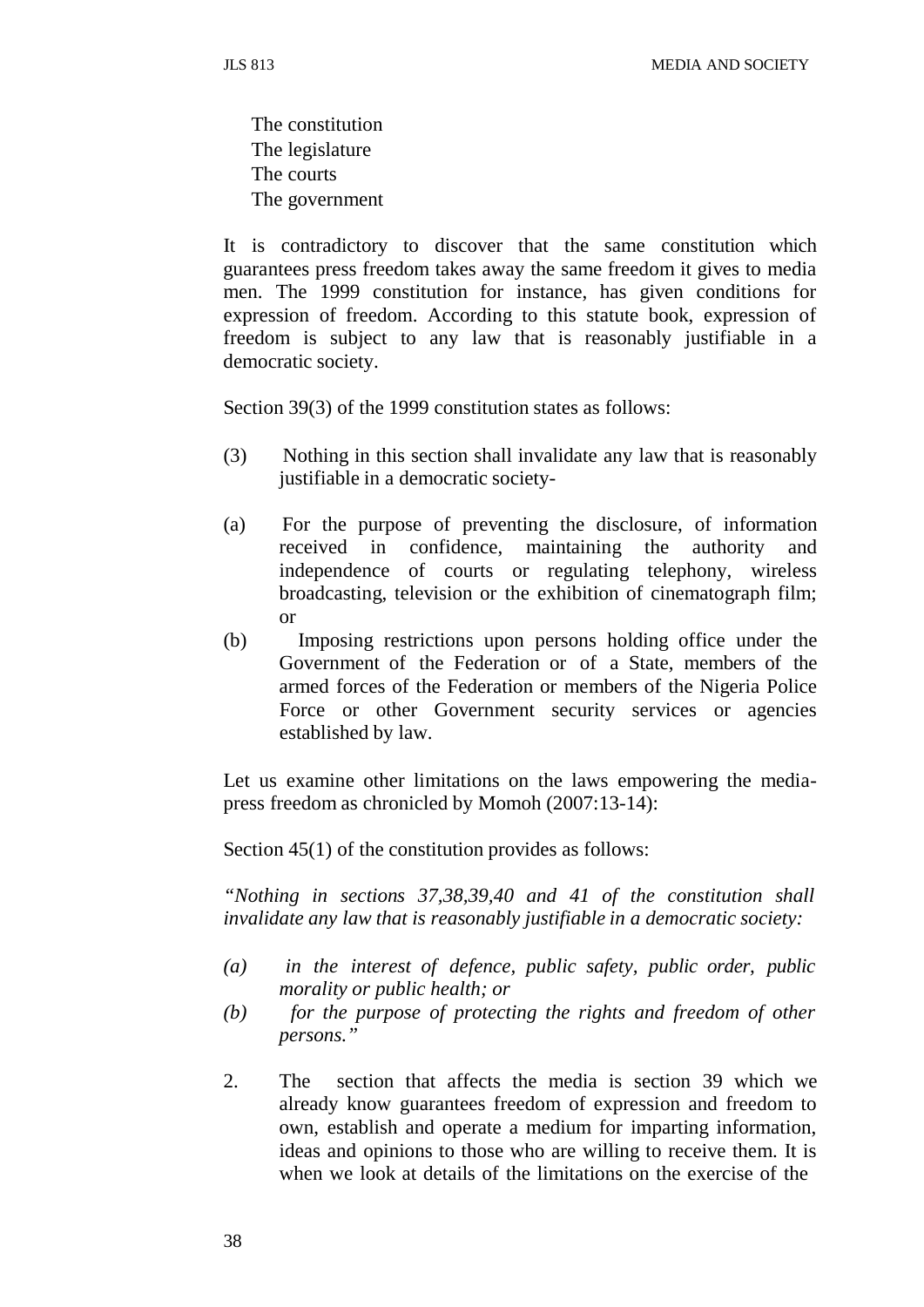JLS 813 MEDIA AND SOCIETY

freedom under section 39 we discover that media practitioners need to be more serious in investigating the mines that litter the road taken.

- 3. The media must therefore look at the various laws that have been promulgated in the interest of defence, public order, public morality or public health, and for the protection of the reputation of others. We will here look at the Criminal Code to point to the extent which the polity has gone in protecting itself against interests that may be opposed to public good.
- 4. Part 2 of chapters 2-10, for example, deals with offences against public order. They include:
- (a) Treason and certain other offences (secs 37-49)
- (b) Sedition and the importation of seditious or undesirable publications (secs 50-60). These include power to prohibit importation of publication (sec 58); publication of false news with intent to cause fear and alarm to public (59); and defamation of persons exercising sovereign authority over a state (sec 60).
- (c) Offences against the Executive or Legislative power (sec 61)
- (d) Unlawful societies (sec 62-68)
- (e) Unlawful assemblies (sec 69-88A) especially section 88A which deals with provoking breach of the peace by offensive publication.
- (f) Offences against the administration of law and justice, and against public authority (sec 89-97) especially section 97 dealing with disclosure of official secrets.
- (g) Corruption and abuse of office (sec 98-111). These provisions have been reinforced with the setting up of the Economic and Financial Crime Commission and the ICPC.
- (h) Offences relating to the administration of justice (secs 113-133)
- 5. There are also provisions for punishing offences against public morality (secs 214-233A); and public health (secs 243-251).
- 6. The greatest danger the media faces today is coping with the protection which the laws give to those whose reputation has been called to question. Many media house do not fully appreciate the cost which neglect of this protection can cause the organisation in terms of payment of damages.

## **SELF ASSESSMENT EXERCISE 3**

Outline the limitation of press freedom in Nigeria.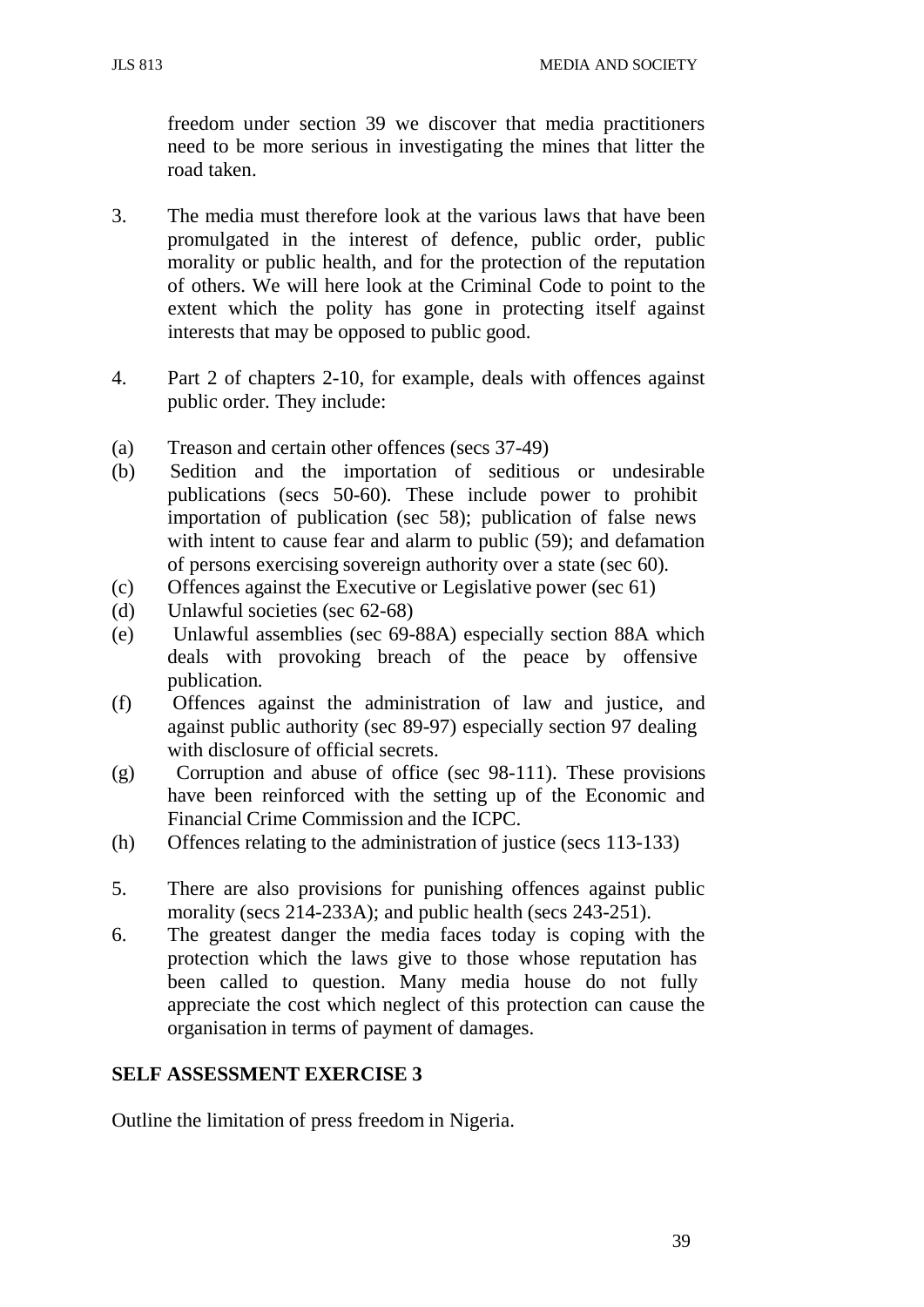## **4.0 CONCLUSION**

In this unit, you have discovered that there are constitutional guarantees for press freedom in Nigeria. The statute book also showcased limitations against press freedom.

## **5.0 SUMMARY**

In this unit, we appraised the concept of press freedom, from the perspective of definition, constitutional guarantees and limitations.

## **6.0 TUTOR-MARKED ASSIGNMENT**

Define press freedom and examine its limitations in the Nigerian constitution.

### **7.0REFERENCES/FURTHER READINGS**

- Egbon, M (2001). *Democratic Journalism in Two Worlds: A Comparative Study of Press Freedom in the American and the Nigerian Mass Media*. Zaria: Tamaza Press.
- Momoh, T (2002). *Nigerian Media Laws.*Lagos: Efua Media Associates Ltd.
- Momoh, T (2007). "Journalism Training of Relevance."Unpublished Seminar Paper Presented at the Nigerian Press Council's Workshop on October 6, 2007 in Lagos.
- Sunday, O (2006). JLS 605: News Reporting. Lagos: National Open University of Nigeria.

*The 1999 Constitution of the Federal Republic of Nigeria*.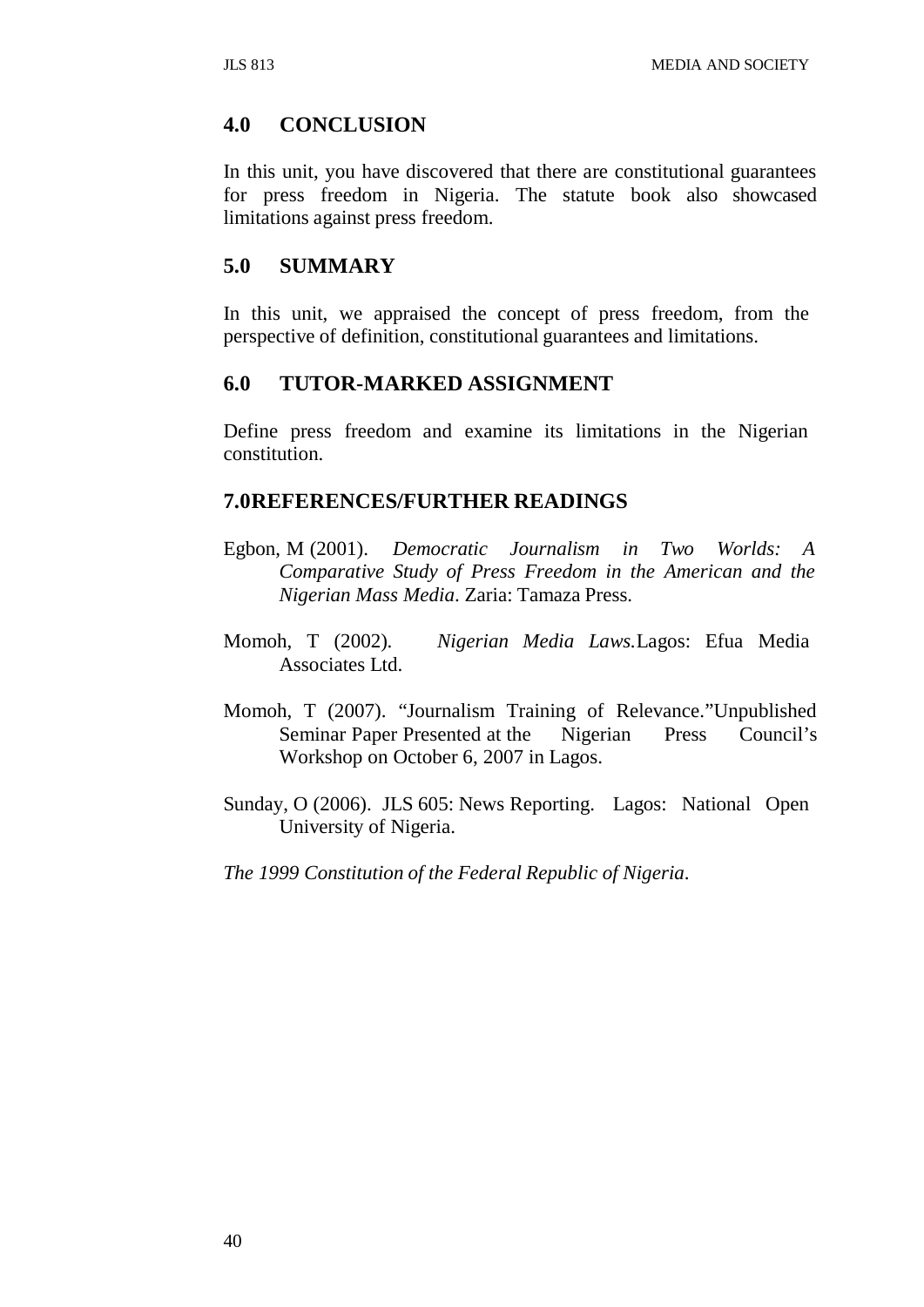# **UNIT 4 THE NIGERIAN PRESS COUNCIL**

## **CONTENTS**

- 1.0 Introduction
- 2.0 Objectives
- 3.0 Main Content
	- 3.1 Definition of Press Council
	- 3.2 Reasons for setting up press councils
	- 3.3 The Nigerian Press Council and its functions
- 4.0 Conclusion
- 5.0 Summary
- 6.0 Tutor-Marked Assignment
- 7.0 References/Further Readings

## **1.0 INTRODUCTION**

One of the ways of ensuring that journalists perform their social responsibility function effectively is through strict adherence to ethical standards of their profession. The press council ensures that journalists operate within the professional dictates as it monitors and regulates the practice of the journalism profession. In this unit, we shall take a look at the Nigerian Press Council.

## **2.0 OBJECTIVES**

At the end of this unit, you should be able to:

define press council outline reasons for establishment of press councils discuss the structure and functions of the Nigerian press council.

## **3.0 MAIN CONTENT**

## **3.1 Definition of Press Council**

Press councils by way of definition are self regulatory bodies which enforce moral sanctions in the practice of journalism profession. According to Daramola (2005:239), "a press council is mainly to investigate and rule on public complaint and against the press to make it more responsible, and also to fend-off restrictive government regulations and interference". Duyile (2005:80) describes press councils as journalists' court of honour.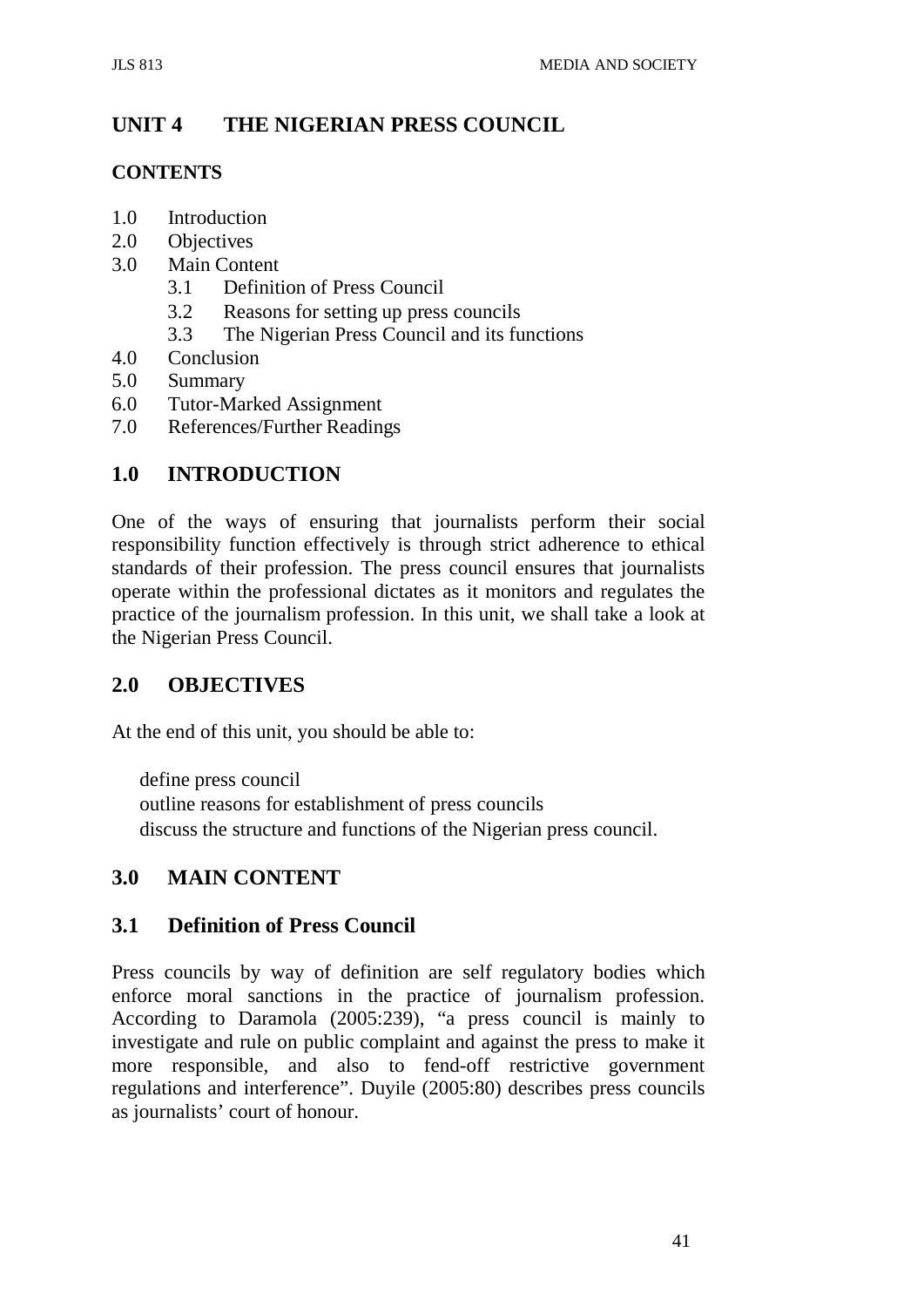#### **SELF ASSESSMENT EXERCISE 1**

What is press council?

### **3.2 Reasons for Establishment of Press Councils**

Press councils are desirable and inevitable in the practice of journalism anywhere in the world. The major reason for putting in place press councils is to maintain the character of the press in accordance with the highest professional and commercial standards.

Another cardinal reason for setting up press councils is to ensure the freedom of press in the belief that such preservation is crucial to the existence and independence of the press and vital to the society that the press serves. (Daramola 2005: 239).

#### **SELF ASSESSMENT EXERCISE 2**

Outline two major reasons for the establishment of press councils.

### **3.3 Structure and Functions of the Nigerian Press Council**

The Nigerian Press Council was established as an autonomous body in 1992 by Decree No. 85. The Decree was amended by Act No.60 of 1999 by the Federal Government. The major objective of its establishment was to defend and protect people against unfair treatment by the press and the press against unfair attacks and harassment by the government and other power structures.

The Nigerian Press Council as observed by Daramola (2005:241) was: Inaugurated on December 29, 1992 with 17 members comprising the chairman, four representatives of Nigeria Union of Journalists (NUJ), two representatives each of Newspaper Proprietors Association of Nigeria (NPAN), Nigerian Guilds of Editors (NGE), Broadcasting Organisation of Nigeria (BON) and the public.

The law made it mandatory for one member representing the country to be a woman. Other members are a representative of the Federal Ministry of Information; News Agency of Nigeria (NAN); Journalism training institutions and the executive secretary of the Press Council.

It is important for us at this juncture to take a look at the functions of Nigerian Press Council as chronicled by Daramola (Op cit).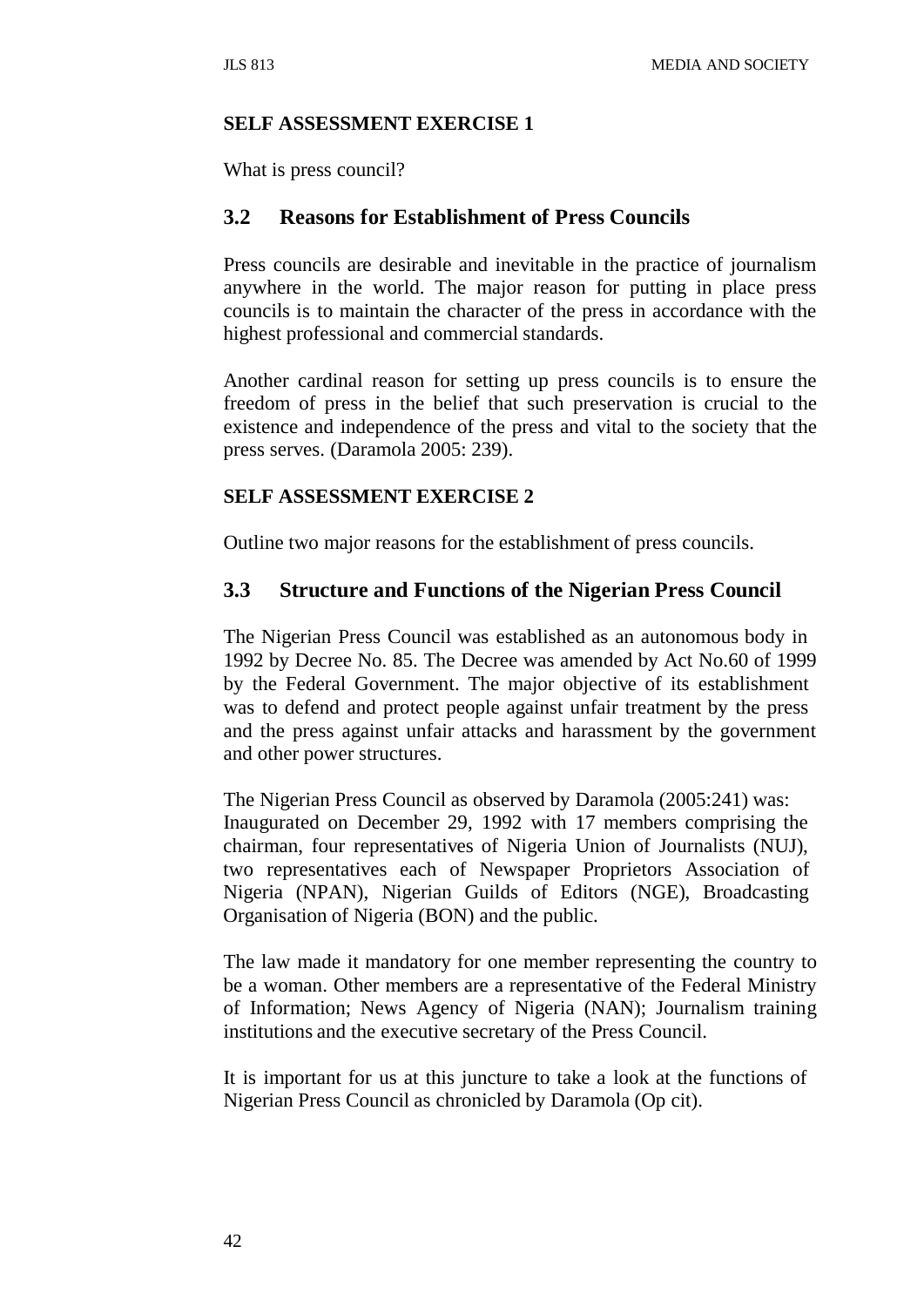## **Functions**

The council is to among other things, perform the following functions:

- i. Enquire into complaints about the press and the conduct of any person or organisation towards the press;
- ii. Research into contemporary press development and engage in updating press documentations;
- iii. Review developments likely to restrict the flow of information and advice on measures aimed at remedying such developments;
- iv. Ensure the protection of the rights and privileges of journalists in the lawful performance and maintenance of high professional standards by the Nigerian Press;
- v. Foster the achievement and maintenance of high professional standard by the Nigerian Press Council.

The Council works through four Committees. These are:

- i. The Complaint Committee
- ii. Research and Documentation Committee
- iii. Registration and Disciplinary Committee
- iv. Rights and Privilege Committee

## **The Complaint Committee**

The Complaint Committee vets, investigates and deals with complaints brought before the Council. In the treatment of complaints, the Committee observes strictly the Council's procedure. The Complaints Committee in the consideration of complaints before the Council lays emphasis on what it regards to be the public interest. Through its recommendations on adjudication it provides normative interpretation of the Code of Conduct of the NUJ to give the press board guidelines in its operation. These include stressing that the public is entitled to news and comment presented fairly and honestly with respect to privacy and sensibilities of the individual. The committee also emphasizes the obligation of the press to take all reasonable steps to ensure the truth of its statements.

## **Rights of Complaints**

Any member of the public is entitled to lodge complaints against any medium of the mass media, provided the complaint is one of unethical conduct. One can complain if:

i. Anything unethical is published in respect of him in any medium of information in Nigeria. The media is defined under Press, and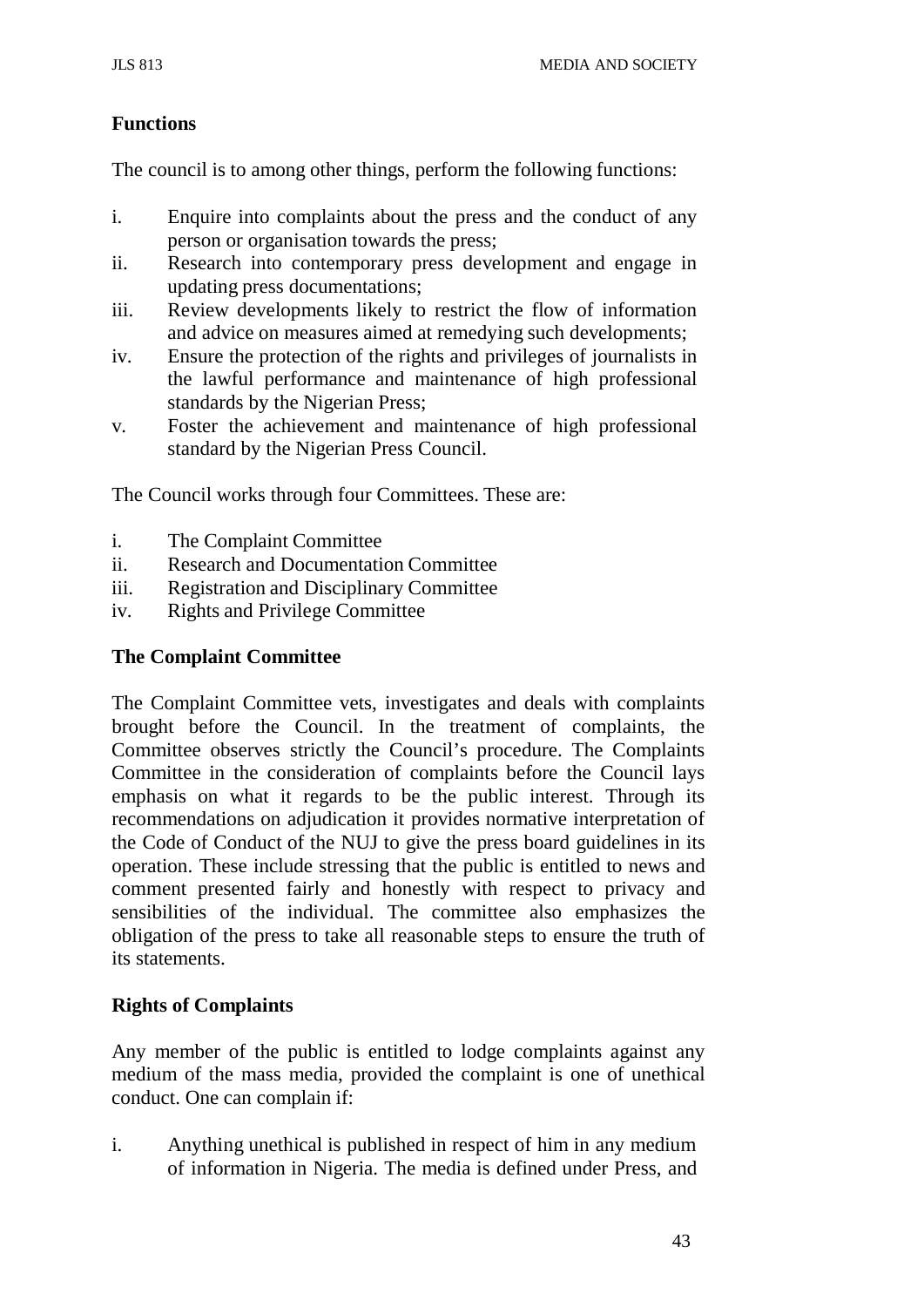include radio, television, wire services, newspapers, magazines and such other channel of communication involved in the collection and dissemination of information.

- ii. Anything considered objectionable is done in respect of him by any journalist in his capacity as a journalist. A journalist is one who is engage in the collection, processing and dissemination of information for use in the Press and has been accredited by the Nigeria Union of Journalist.
- iii. Anything done against the journalist that is capable of limiting the preservation of the freedom of the press guaranteed by the constitution of the Federal Republic of Nigeria.
- iv. What is done and complained about is not in accordance with the Code of Conduct of the Nigeria Union of Journalists.

### **Focus of Complainants**

A person can complain only when he is satisfied that he has drawn the attention of the medium concerned to what he deems objectionable and he is not satisfied with the way the matter was handled by the medium. The medium may have failed to react to his complaint or informed him that it was not liable. If the grouse has to do with a broadcast, it is advised that the complaint be directed to the station's director of news and/or programmes. One should be in no doubt about the publication he is complaining about, when the publication was made, what harm it did and what he wants done. The complaints must be written. The Committee entertains no verbal complaints. One has to state clearly what one's own grouse is; the steps he had taken to effect redress; and that the Press Council should look into the matter.

#### **Processing Reports of Complaints**

Within 48 hours of the receipt of the complaint, the office of the Executive Secretary will make a preliminary report to the Complaints Committee to keep it fully informed, as well as set in motion the following administrative steps for the resolution of the complaint.

- i. Acknowledge receipt of the complaint.
- ii. Refer the complaint to the Legal Department of the Nigerian Press Council for interpretation and confirmation that the complaint falls within the Council's jurisdiction. If the advice is negative, the Secretary will write to the complainant to say the complaint is not within the Council's jurisdiction. If yes, the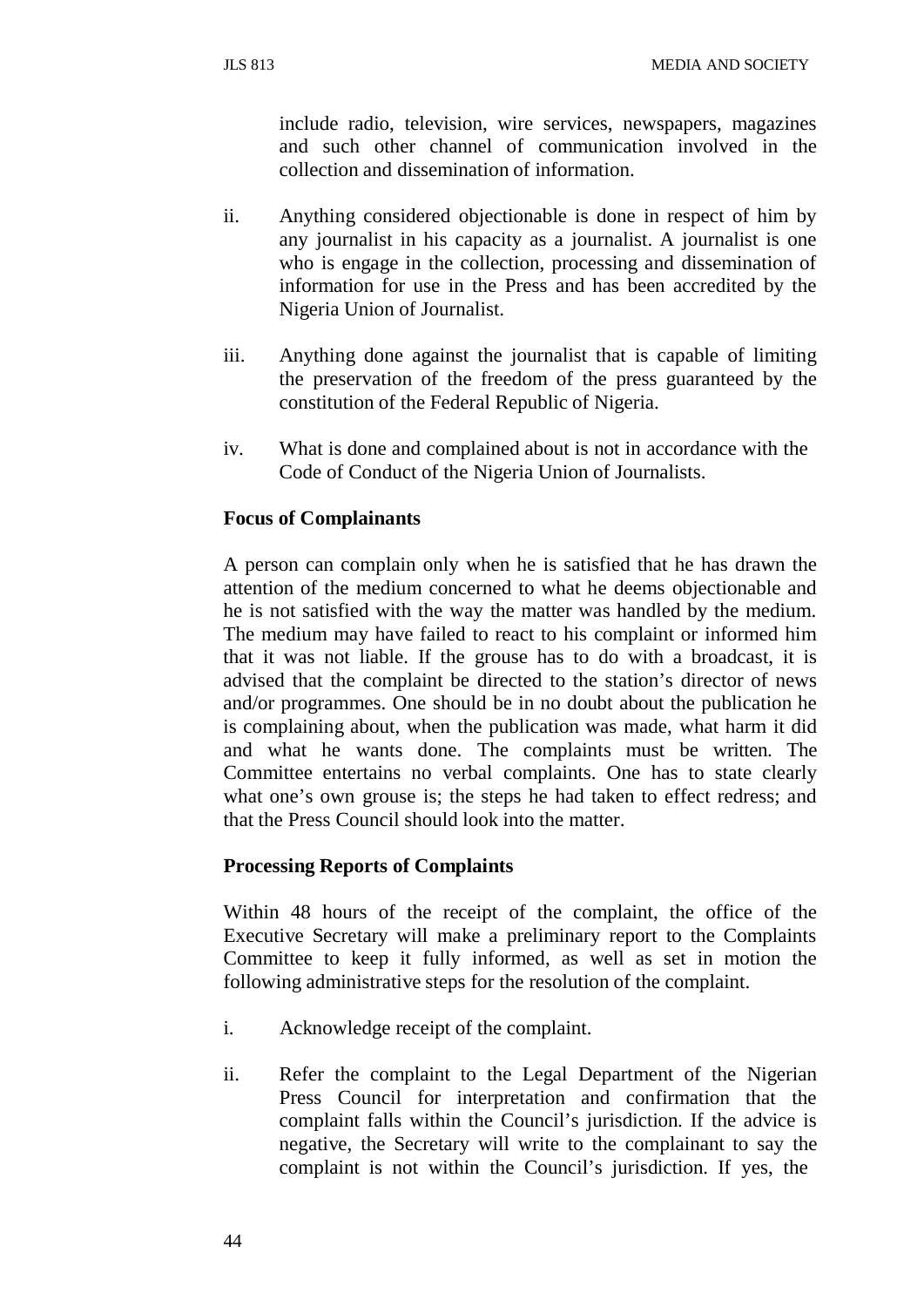Secretary will write to the complainant to supply documented details if not already submitted.

- iii. The Secretary will then write to inform the defendant about the complaint and invite him to comment in writing.
- iv. With necessary preliminary investigations now completed, the Secretary will lay all available facts of the case with documents if any, before the Complaints Committee for adjudication.

## **Handling of Complaints by the Committee**

The Complaints Committee will meet as often as the need arises while the Press Council itself will meet every quarter.

- i. The Complaint Committee handles the matter by inviting both sides and witness as provided for in the Nigerian Press Council Decree. In this regard, attention is drawn to section 9 (1) and (10) of the Decree, with particular reference to the powers of the Council to summon any person in Nigeria to attend any meeting of the Council to give evidence and to examine him as a witness and in the case of journalist, without prejudice to the provisions of the Code of Conduct; as well as the power of the Chairman to issue summons etc.
- ii. The Complaints Committee will lay its findings and conclusions before the Council for consideration. The Press Council will take a decision and announce its findings.
- iii. The Complaints Committee will handle matters that have to do with publication in newspapers or magazines and broadcast on radio or television.

## **Rights and Privileges Committee**

The council through its Rights and Privileges Committee from time to time holds discussion with and advises government on developments, which might limit the press in its performance. The Committee also prepares position papers on laws and developments adjudged as capable or impeding the performance of the press and issue press releases that advise and give general guidelines to the press. The Council, since its inception, has written three position papers on the Newspapers Registration Decree No. 43 of 1993, Newspapers, etc (Proscription and Prohibition from Circulation) Decree No. 48 of 1993 and on the provision for the information of a National Mass Media Communication in the Draft Constitution which was abrogated by the General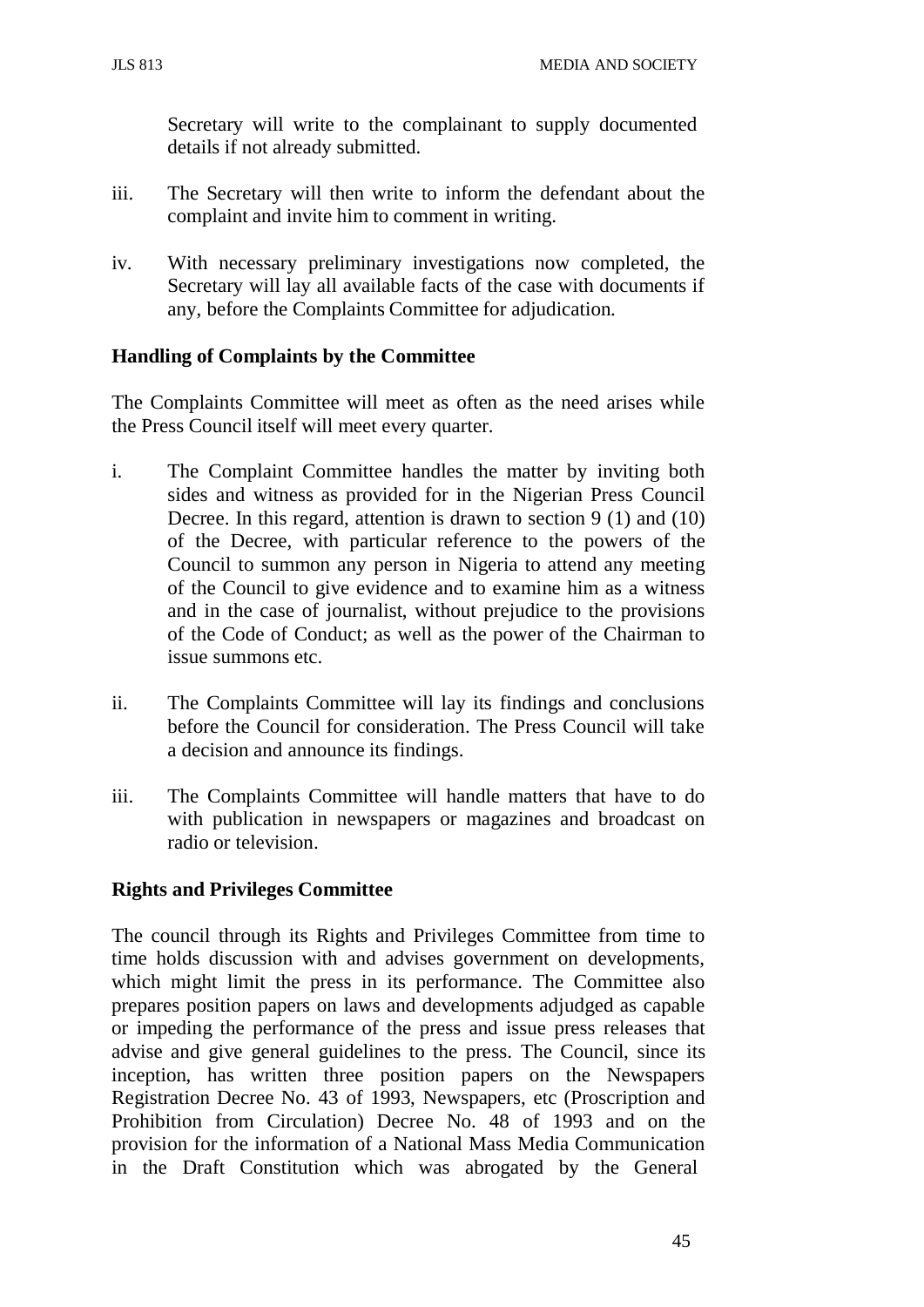Abdulsalam Abubakar military administration in favour of the suspended 1979 constitution in April, 1999.

## **Registration and Disciplinary Committee**

The Nigerian Press Council is required by Section of its enabling law to maintain a register of accredited journalists submitted to it by the Nigeria Union of Journalists. The Union registers any person as a journalist if such a person has acquired the stipulated training qualifications and experience spelt out in Section 17 of the Decree. Section 18 of the Decree makes it an offence for any person not duly registered to hold himself out as a registered journalist. It is the duty of the Registration and Disciplinary Committee to vet the register submitted to the Council to ensure that it conforms to the provisions in Section 17.

### **Research and Documentation Committee**

The Research and Documentation Committee undertakes on behalf of the Council an important aspect of its function in relation to training of journalists. Sections 20-21 empower the Council to accredit as well as carry out visitations to journalism training institutions to keep itself informed of the course content and qualifications in such institutions. The visit is expected to ascertain the following:

- i. The adequacy of instructions given to persons attending approved course of training.
- ii. The adequacy or otherwise of examination offered in that institution.
- iii. Any other matter relating to the institution or examination on which the Council may, if it thinks fit, withdraw any approval given in respect of the course content, qualification or institution. The Committee also organizes workshops and seminars for practicing journalists on important developments in the Press. The Committee also oversees the production of the council's journal and other publications. The emphasis has been to foster the development of enabling conditions for the press to flourish and carry out its responsibilities to society; respect the diversity of opinions and ideas as well as respect for due process.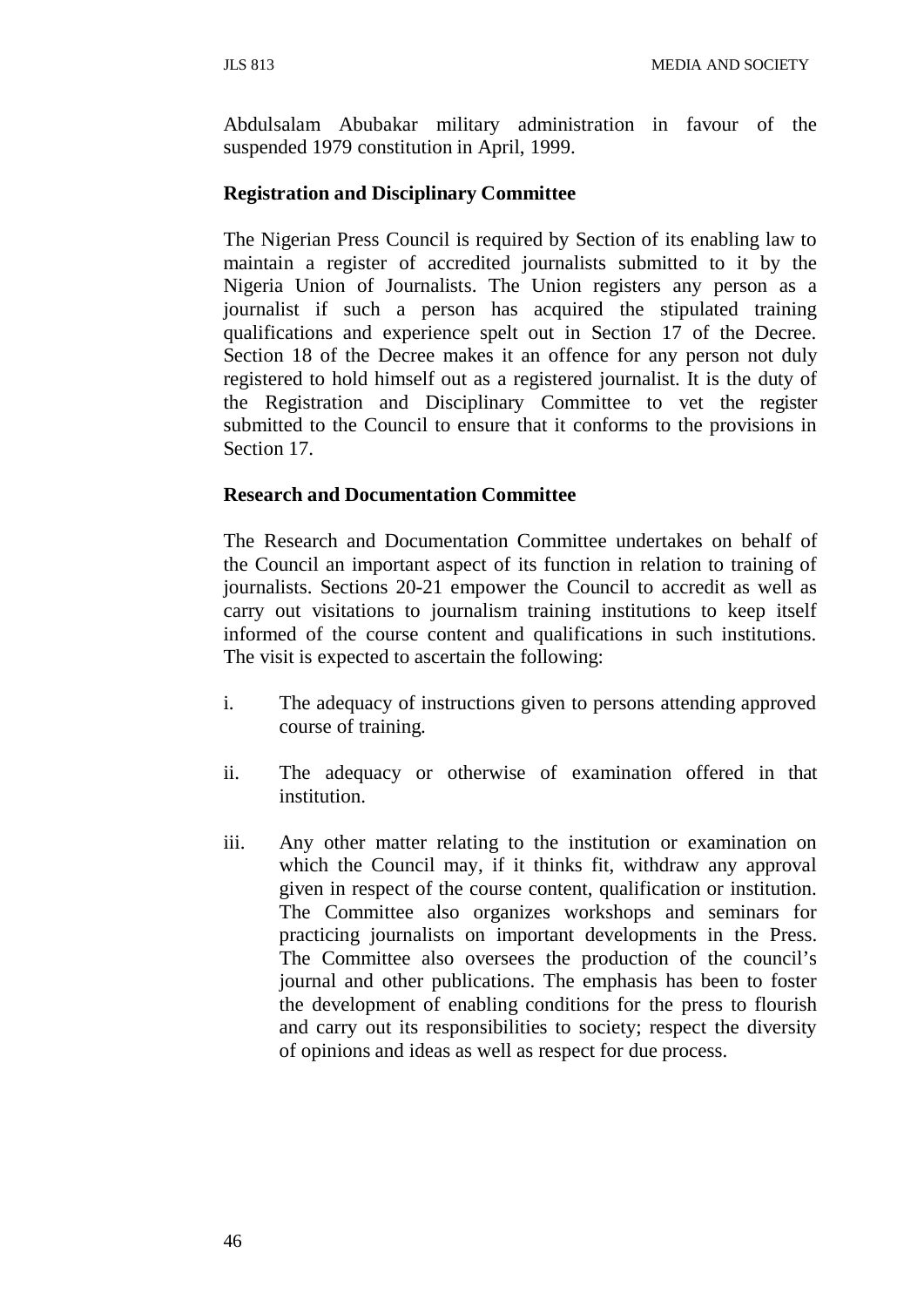## **Registration**

The Nigerian Press Council is required to maintain a register of accredited journalists submitted to it by the Nigeria Union of Journalists.

### **Offences**

Any person who is not a registered journalist but holds himself out to practice, as one is guilty of an offence under the Nigerian Press Council Decree.

### **Findings of the Council**

The Council may find the medium complained against liable or not liable and where appropriate it will direct the medium or cause the person concerned to publish, in such manner as the Council may direct, a suitable apology or correction and may in addition reprimand the journalist or person concerned in the matter. If the journalist has to be further disciplined, like the removal of name from the register, a recommendation will be sent to the Nigeria Union of Journalists, which is responsible for accreditation of journalists. The Council may in addition cause to be published in the Press, and in such other manner as the Council may deem fit, the name of any journalist or person reprimanded by the council.

The Council shall produce its own journal to publish its activities and the result of its findings on adjudications and such other matters relating to development of the mass media in Nigeria.

#### **SELF ASSESSMENT EXERCISE 3**

Outline the functions of Nigerian Press Council.

## **4.0 CONCLUSION**

It has been established that the Nigerian Press Council protects and defends the press against undue attacks or persecution from outside forces. The council also ensures that journalist perform their constitutional duties without overstepping their boundaries. With this intermediary role, the Nigerian Press Council is indeed a court of honour for journalists.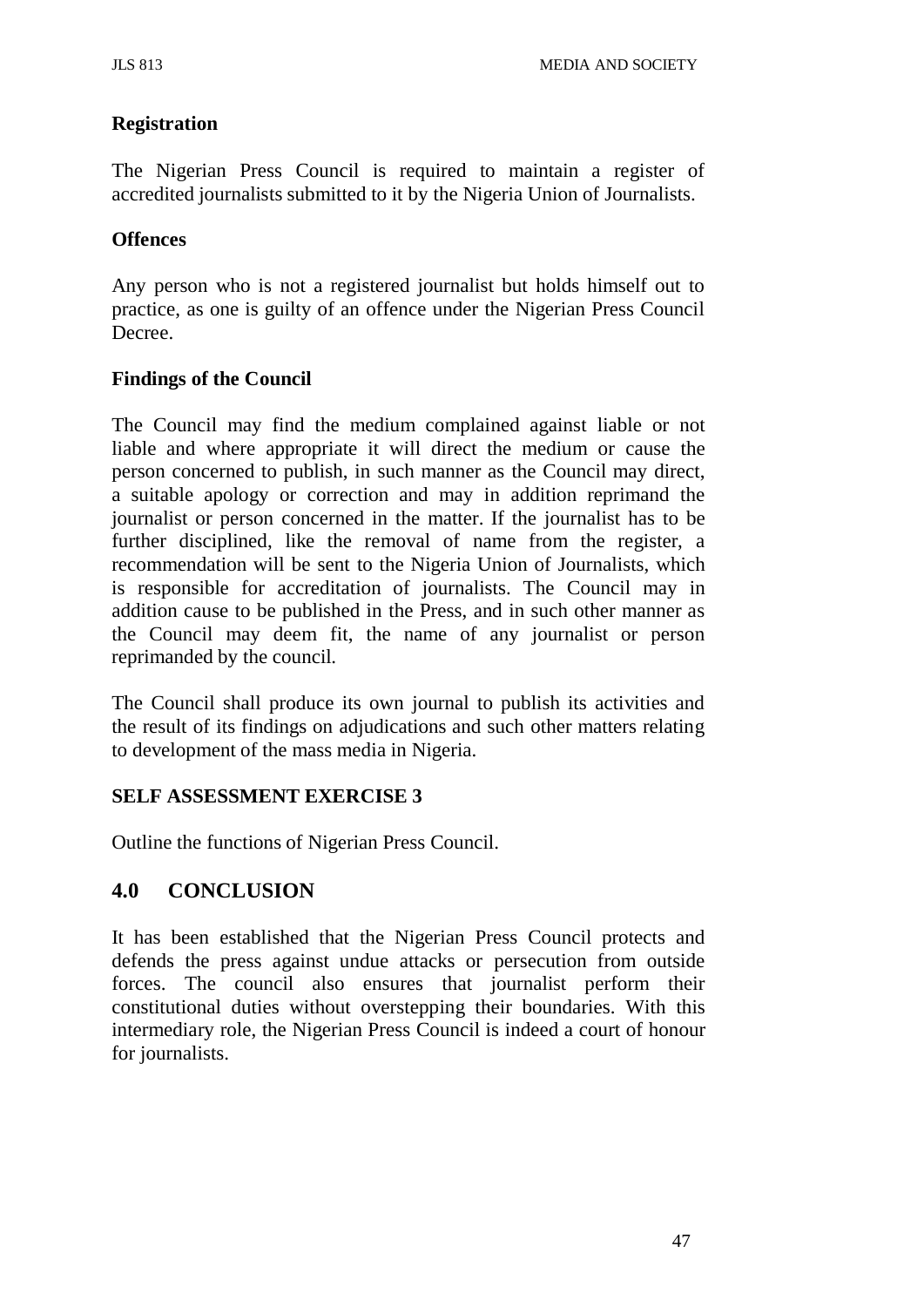## **5.0 SUMMARY**

In this unit, we considered the definitions of Press Councils and reasons for their establishment. we also discussed the structure and functions of the Nigerian Press Council.

## **6.0 TUTOR-MARKED ASSIGNMENT**

Discuss the structure and functions of the Nigerian Press Council.

### **7.0 REFERENCES/FURTHER READINGS**

Daramola, I (2005). *Mass Media and Society*.Lagos; Rothan Press.

Duyile, D (2005). *Writing for the Media: A Manual for African Journalists*. 2nd edition. Lagos; Gong Communication.

Nigerian Press Council (2008). "Nigerian Press Council Guidelines for Accreditation of Professional Programmes in Journalism and Mass Communication in Nigerian Tertiary Institutions."Lagos: Nigerian Press Council.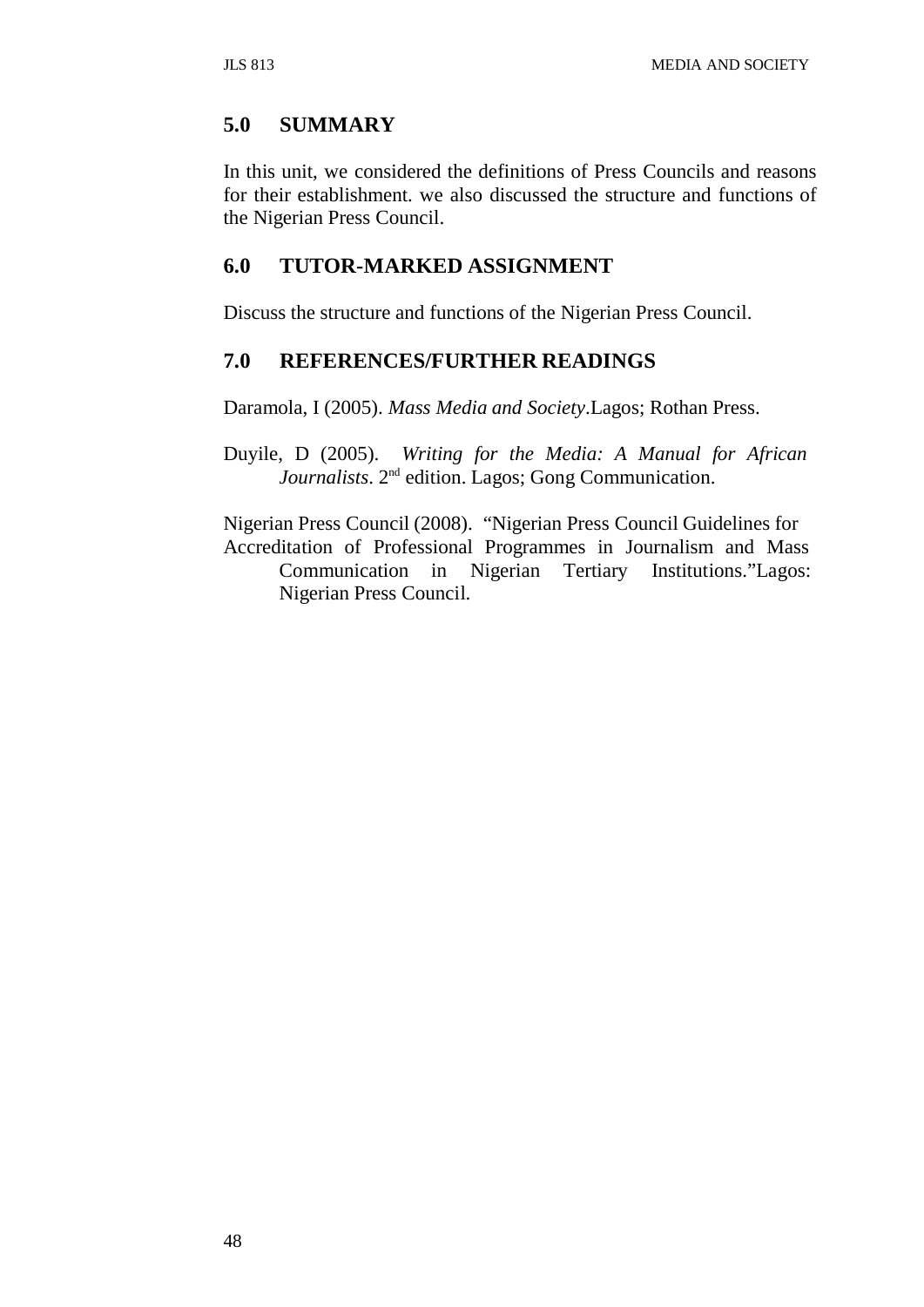# **UNIT 5 THE NIGERIAN SOCIAL STRUCTURE**

### **CONTENTS**

- 0.0 Introduction
- 1.0 Objectives
- 2.0 Main Content
	- 2.1 Definition of Social Structure
	- 2.2 Importance of Social Structure
	- 2.3Class Classification and Patterns of Interaction
- 4.0 Conclusion
- 5.0 Summary
- 6.0 Tutor-Marked Assignment
- 7.0 References/Further Readings

## **1.0 INTRODUCTION**

There is a general saying in Africa that all fingers are not equal. This saying is applicable to social interactions among members of the society. The rate at which people in the society have access to the means of production differs and hence the need to discuss different classes or stratification in our society. This unit takes a look at the meaning of social structure, its importance, as well as class classification in contemporary Nigeria.

## **2.0 OBJECTIVES**

At the end of this unit, you should be to:

define social structure explain the importance of social structure outline the class structure of contemporary Nigeria.

## **3.0 MAIN CONTENT**

## **3.1 Definition of Social Structure**

Social structure or social stratification is the name under which sociologists study inequality in society, that is, the unequal distribution of goods and services, rights and obligations, power and prestige. (Littlejohn, 1972:9).

The concept of inequality has to do with unequal distribution of goods and services, power and prestige, rights and obligations among members of the society. The concept of social structure has to do with the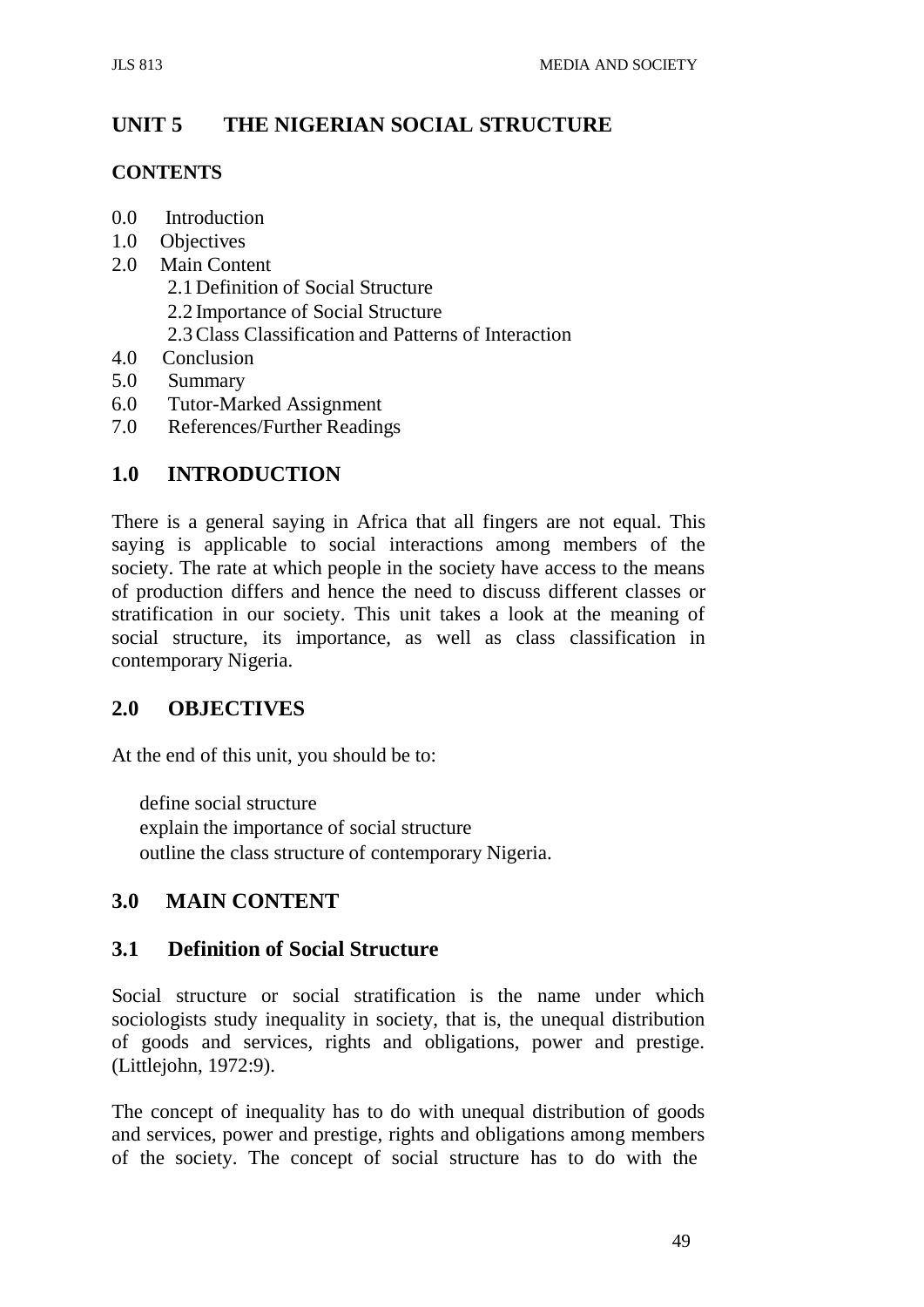rankings of people either from high to low depending on their access to the means of production. (Littlejohn, 1972; Okolocha, C.F *et al* 1999).

As a social engineer of the society, the mass communicator is expected to be conversant with the social structure of his/her country and that of other countries. This development would place the communicator in a better position to understand the conflicts and patterns of interaction between the upper and the lower class in the society.

### **SELF ASSESSMENT EXERCISE 1**

Define social structure.

## **3.2 Importance of Social Structure**

The importance of social structure can be appreciated from different perspectives. To a journalist, the study of social structure would enable him/her to effectively his conferral role to the society. To policy makers, such understanding would enable them to plan and initiate policies for different categories in the society.

Every society, according to Okolocha, *et al* (1999:201), has "a system of ranking people either as 'high' or 'low' or as 'superior' or 'inferior.' They observed that those who are ranked high or superior enjoy special privileges which elude those who are ranked as either low or inferior.

On a general note, social structure enables sociologists appreciate a person's position in respect of mode of production. It helps us to identify people at the upper class, middle class and lower class.

#### **SELF ASSESSMENT EXERCISE 2**

Outline the importance of social structure in the study of society.

## **3.3 Class Structure in Contemporary Nigeria**

Basically, the contemporary class structure of Nigeria has the bourgeoisie on top of the ladder followed by petty bourgeoisie, the proletariat, the peasantry and the lumpens at the lower ebb.

Unom cited in Ate (2000) gives a graphic analysis of class characterization and patterns of interaction among members of the Nigerian society.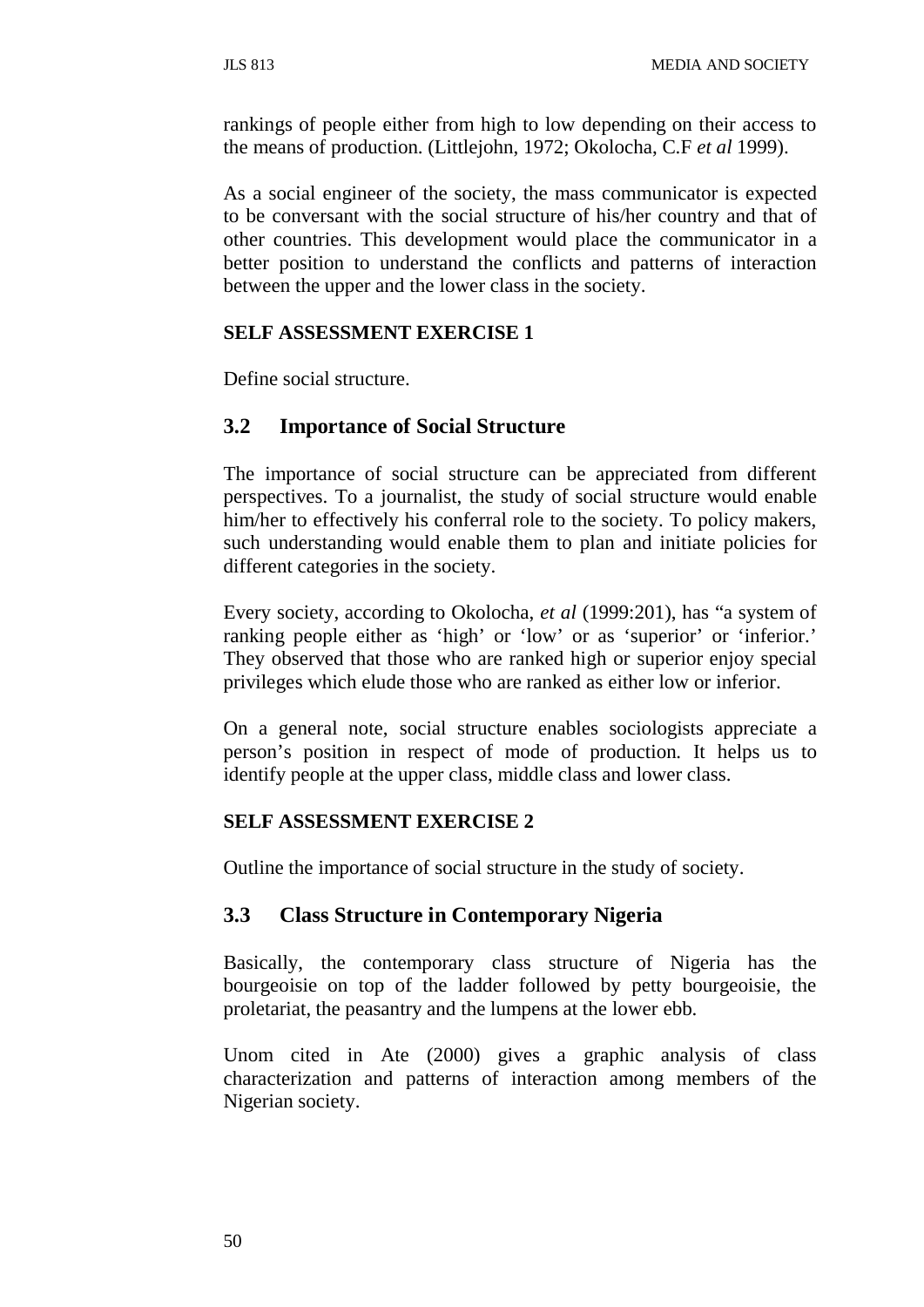# **SOCIAL/CLASS STRUCTURE OF CONTEMPORARY NIGERIA**

| <b>CLASS</b>          | <b>CHARACTERISATIO</b>                                                                                                                                                                                                                                                  | <b>PATTERN</b><br>OF                                                                                                                                                                                                                                                                                                                                                                                                                                                                                                                                                                                                                                                                                                                                                                                                                                                                                                                                                                                                                                                                                           |
|-----------------------|-------------------------------------------------------------------------------------------------------------------------------------------------------------------------------------------------------------------------------------------------------------------------|----------------------------------------------------------------------------------------------------------------------------------------------------------------------------------------------------------------------------------------------------------------------------------------------------------------------------------------------------------------------------------------------------------------------------------------------------------------------------------------------------------------------------------------------------------------------------------------------------------------------------------------------------------------------------------------------------------------------------------------------------------------------------------------------------------------------------------------------------------------------------------------------------------------------------------------------------------------------------------------------------------------------------------------------------------------------------------------------------------------|
|                       | N                                                                                                                                                                                                                                                                       | <b>INTERACTION(CLASS</b>                                                                                                                                                                                                                                                                                                                                                                                                                                                                                                                                                                                                                                                                                                                                                                                                                                                                                                                                                                                                                                                                                       |
|                       |                                                                                                                                                                                                                                                                         | <b>RELATIONS</b> )                                                                                                                                                                                                                                                                                                                                                                                                                                                                                                                                                                                                                                                                                                                                                                                                                                                                                                                                                                                                                                                                                             |
| Bourgeoisie           | generals<br>carved<br>out<br>monopolistic advantage to competition<br>Major source of income<br>companies<br>investments. Live mostly military versus civilian<br>political and economic Muslims factions)<br>rural presence<br>strategic purposes.                     | Compradors of foreign Focus their attention on the<br>capital, indigenous state as the main source of<br>professionals, bureaucrats, capital accumulation since<br>and career the neo-colonial economy<br>politicians who have, leaves little room elsewhere<br>mostly via the state, for easy resources. This<br>accumulated capital and relationship to the state is all<br>enough important, hence the fierce<br>among<br>become a bourgeoisie. themselves to control power.<br>include state contracts as Relate with the poorer classes<br>well as profits, interest as patrons to supplicants. The<br>and rents from estates, bourgeoisie (ethnic-based<br>and other factions criss-cross with<br>as<br>in the urban centers of well as Christians versus<br>to<br>activity but maintain a manipulate particularistic<br>for interests and sentiments (e.g)<br>they often use ethnicity and<br>religion) among the poor<br>classes to maintain political<br>and social pre-eminence.<br>Have intensified the<br>exploitation and oppression<br>of the poor classes mainly<br>through the instrumentation |
|                       |                                                                                                                                                                                                                                                                         | of the state.                                                                                                                                                                                                                                                                                                                                                                                                                                                                                                                                                                                                                                                                                                                                                                                                                                                                                                                                                                                                                                                                                                  |
| Petty-<br>bourgeoisie | Craftsmen or artisans and<br>petty traders found mainly<br>also<br>in the urban but<br>significantly in the rural<br>who<br>small<br>are<br>areas<br>with<br>little<br>operators<br>capital, restricted<br>skills<br>and limited schooling.<br>Unemployment (including) | They are resentful of the<br>monopolization of the state<br>patronage, credit and other<br>business opportunities by the<br>organized private sector (i.e<br>the bourgeoisie) and<br>the<br>formal economy which is<br>only for those with education<br>and formal skills. However,<br>wage increase in the formal                                                                                                                                                                                                                                                                                                                                                                                                                                                                                                                                                                                                                                                                                                                                                                                             |
|                       | graduate unemployment)                                                                                                                                                                                                                                                  | economy has also benefited                                                                                                                                                                                                                                                                                                                                                                                                                                                                                                                                                                                                                                                                                                                                                                                                                                                                                                                                                                                                                                                                                     |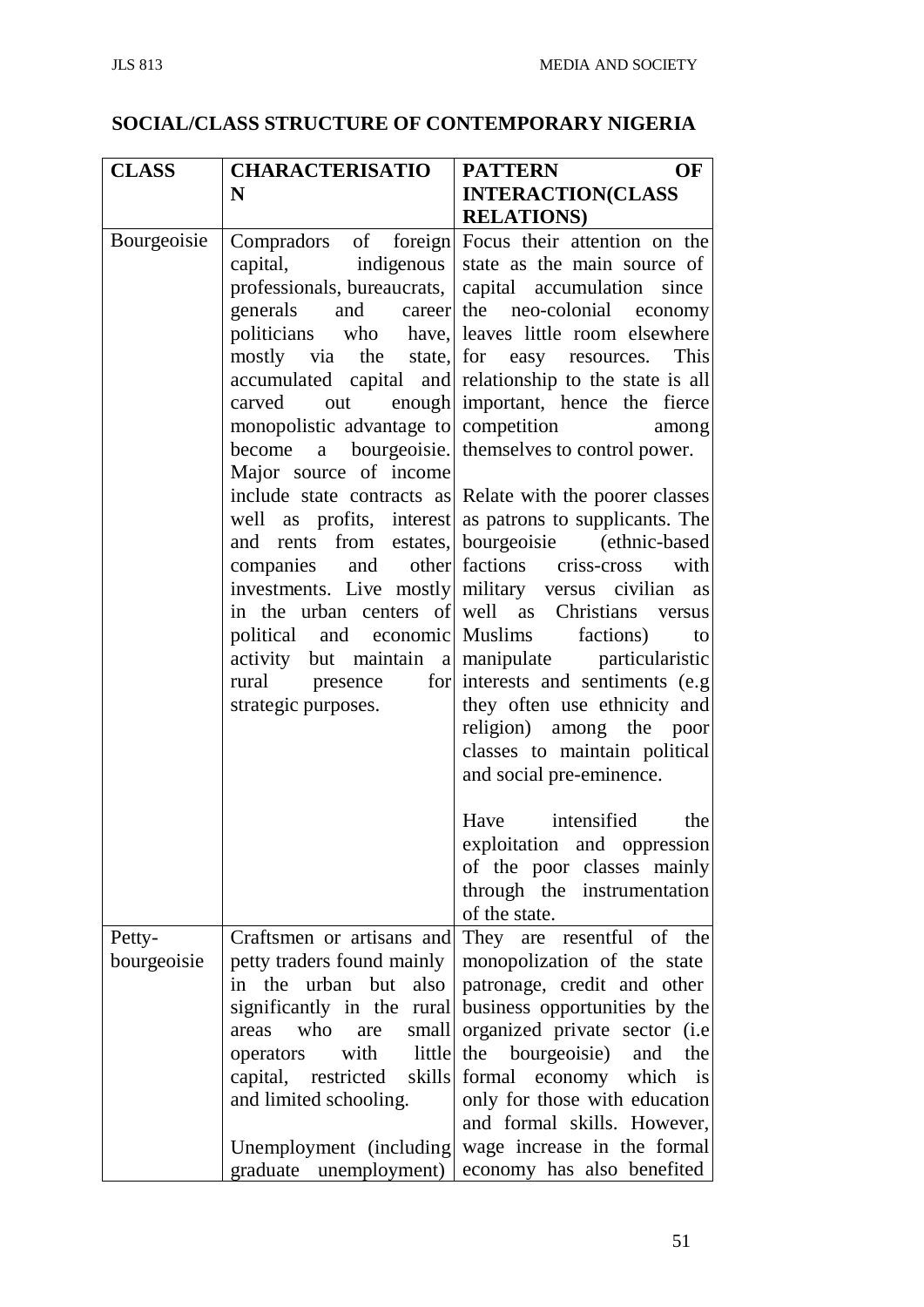|             |                             | has expanded their ranks some of them, especially in  |  |  |
|-------------|-----------------------------|-------------------------------------------------------|--|--|
|             | areas like<br>in            | tailoring, urban commercial centers-                  |  |  |
|             |                             | hairdressing, catering, but not most of them. They    |  |  |
|             |                             | trading etc. Lacks of have followed 'tricksters'      |  |  |
|             |                             | capital restrict them to popular leaders in hope of a |  |  |
|             | using their labour of       | of<br>the<br>share<br>resources                       |  |  |
|             | hiring<br>relatives,        | appropriated by bourgeoisies.                         |  |  |
|             | apprentices and lumpen-     | Alternatively,<br>they have                           |  |  |
|             | proletarians.               | sought<br>individual                                  |  |  |
|             |                             | advancement<br>through                                |  |  |
|             |                             | relations of clientage. Since                         |  |  |
|             |                             | they are unorganized and                              |  |  |
|             |                             | lack resources to articulate                          |  |  |
|             |                             | enforce their<br>and<br>own                           |  |  |
|             |                             | demands of their own accord,                          |  |  |
|             |                             | they have to rely on workers                          |  |  |
|             |                             | to do it for them.                                    |  |  |
| Proletariat | Industrial<br>and clerical  | Class consciousness<br>and                            |  |  |
|             | employees in the formal     | action is expressed mostly                            |  |  |
|             | sectors of the economy.     | through collective bargaining                         |  |  |
|             | Found mainly in the urban   | and militancy over wages and                          |  |  |
|             | centers; their chief source | working conditions. Public                            |  |  |
|             | of income being wages       | sector workers set the pace,                          |  |  |
|             |                             | wage agitation,<br>but<br>1n                          |  |  |
|             |                             | workers in industrial<br>and                          |  |  |
|             |                             | organized private sector,                             |  |  |
|             |                             | where wages are in a smaller                          |  |  |
|             |                             | proportion of costs, generally                        |  |  |
|             |                             | earn higher incomes than the                          |  |  |
|             |                             | public<br>Levantine                                   |  |  |
|             |                             | and                                                   |  |  |
|             |                             | business workers. Individual                          |  |  |
|             |                             | workers seek clientage and                            |  |  |
|             |                             | from<br>patronage<br>top                              |  |  |
|             |                             | bureaucrats to<br>secure                              |  |  |
|             |                             | promotion, advantageous                               |  |  |
|             |                             | postings e.t.c. All are keen on                       |  |  |
|             |                             | maintaining and improving                             |  |  |
|             |                             | their earning to meet the                             |  |  |
|             |                             | current needs and for later                           |  |  |
|             |                             | entry into the private sector.                        |  |  |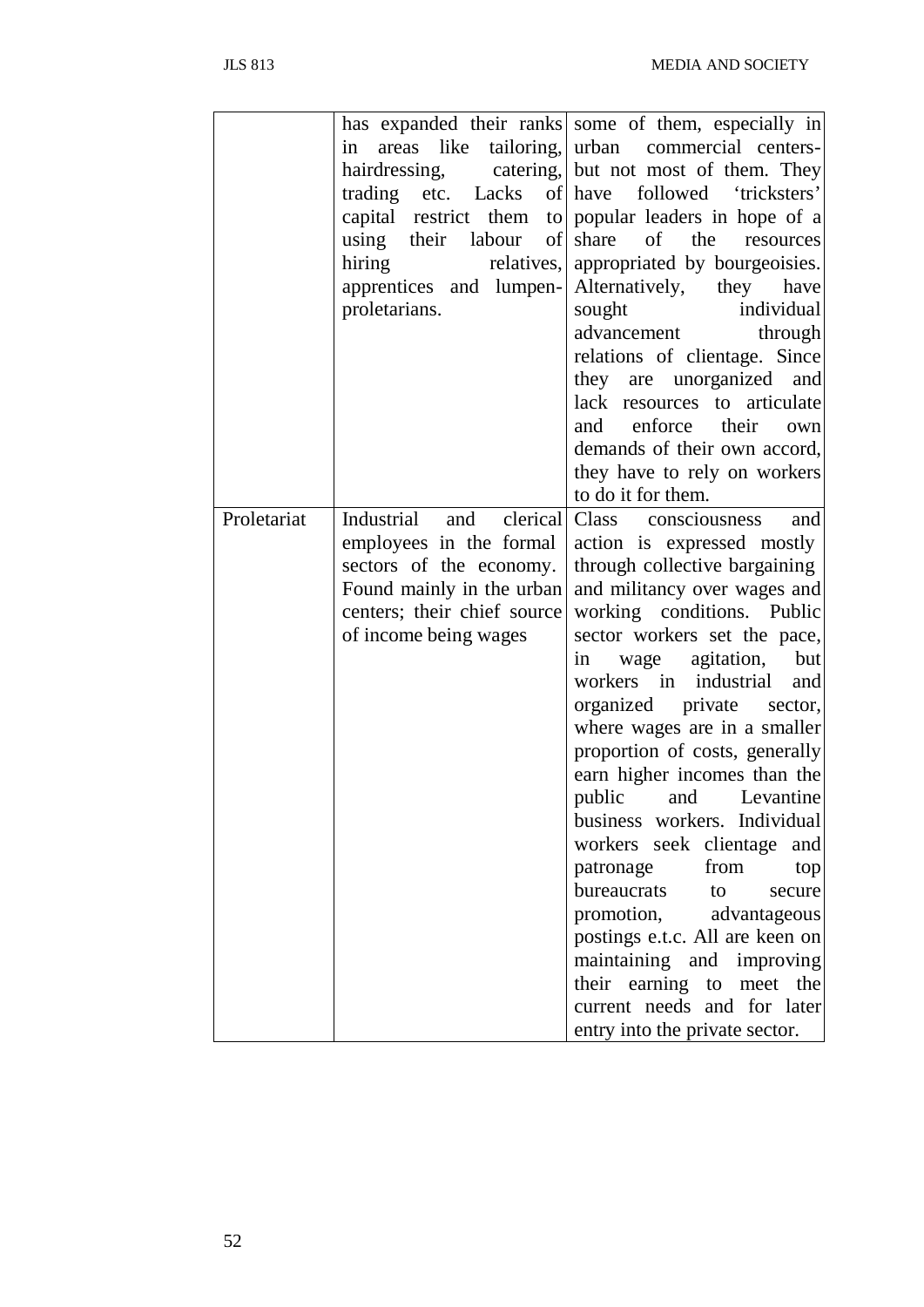| Peasantry |                           | Small-holding farmers Peasant, like the other poor        |
|-----------|---------------------------|-----------------------------------------------------------|
|           |                           | who normally work in the classes, simultaneously envy     |
|           |                           | farm themselves assisted and resent the bourgeoisie,      |
|           |                           | by relatives and, where who are seen as models of         |
|           |                           | possible a few hands hired success as well as selfish and |
|           |                           | for specific tasks on a ruthless gluttons. The farmers    |
|           |                           | temporary basis. They live proudly identify with          |
|           |                           | in backward villages or successful' relatives in the      |
|           |                           | even isolated and remote urban centers and look up to     |
|           |                           | homesteads. Main source them for assistance with farm     |
|           |                           | of income is seasonal inputs, sponsorships, credits       |
|           |                           | earnings from sales of and even social amenities.         |
|           |                           | farm produce. They are The lack of these things is at     |
|           |                           | mostly illiterates and the same time blamed on the        |
|           | unorganized.              | universal avarice and                                     |
|           |                           |                                                           |
|           |                           | nepotism of powerful and                                  |
|           |                           | rich people collaborating to                              |
|           |                           | short-change the poor.                                    |
|           |                           | also<br>The<br>peasant                                    |
|           |                           |                                                           |
|           |                           | simultaneously identify with                              |
|           |                           | and envy urban workers who                                |
|           |                           | are seen as 'aspiring' or                                 |
|           |                           | 'struggling' kinsmen when                                 |
|           |                           | they relate well with relatives                           |
|           |                           | or as greedy aspirants to                                 |
|           |                           | bourgeoisie status when they                              |
|           |                           | keep aloof or compete with                                |
|           |                           | the peasants as "absentee                                 |
|           |                           | farmers"                                                  |
| The       |                           | Unemployed, barely Depend on the aid from                 |
| lumpens   | skilled employees of the  | working kinsmen and friends                               |
|           | petty-bourgeoisies,       | who are usually only slightly                             |
|           | beggars, peddlers tramps, | off.<br>better<br>Eventually                              |
|           | domestic employees, petty | hostility develops between                                |
|           | criminals, prostitutes,   | them and their hosts as they                              |
|           | without stable or assured | fail to find stable<br>work.                              |
|           | income. Found mainly in   |                                                           |
|           |                           | Desperation and or greed<br>them to offer<br>leads        |
|           | the poor slums of the     |                                                           |
|           | commercial centers.       | themselves into the hands of                              |
|           |                           | the bourgeoisie as thugs,                                 |
|           |                           | guards, objects of<br>fun,                                |
|           |                           | servants etc for some income                              |
|           |                           | the hope of<br>for<br>$\mathbf a$                         |
|           |                           | breakthrough. Sometimes                                   |
|           |                           | frustration turns them against                            |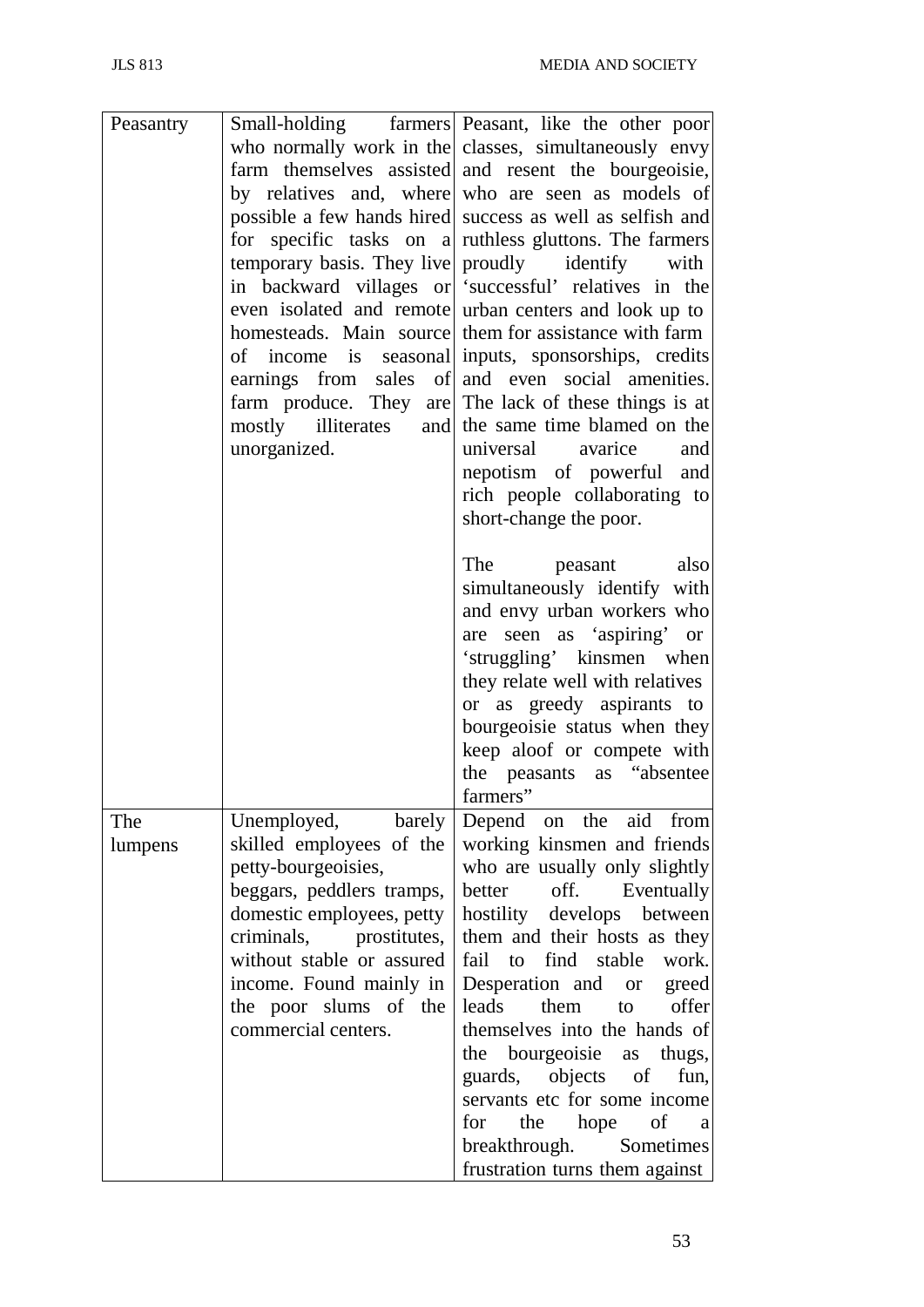|  |                 | the more successful classes. |  |
|--|-----------------|------------------------------|--|
|  |                 | They are regarded as enemies |  |
|  | of the society. |                              |  |

#### **SELF ASSESSMENT EXERCISE 3**

Examine the relationship between the petty bourgeoisie and the proletariats.

## **4.0 CONCLUSION**

It has been established in this unit that the study of social structure is very crucial to all stakeholders in the development of the society – journalists, sociologists, policy makers, etc.

## **5.0 SUMMARY**

In this unit, we examined the meaning and importance of social structure. We also took a microscopic scrutiny of the social structure of contemporary Nigeria.

## **6.0 TUTOR-MARKED ASSIGNMENT**

Discuss the classes in the contemporary Nigerian social structure and the nature of interactions.

## **7.0 REFERENCES/FURTHER READINGS**

- Ate, A.A (2000). "Economics of Mass Media Reporting". Lecture Monograph.
- Joseph, M (1990). *Sociology for Everyone*. 2nd edition. Oxford: Polity Press.

Littlejohn, J (1972). *Social Stratification.* Allen & Unwin.

Okolocha, C.F, Nwanunobi, C.O and Igbo, E.U.M (1999). *Introductory Sociology*. Lagos: Acquitas Consortium.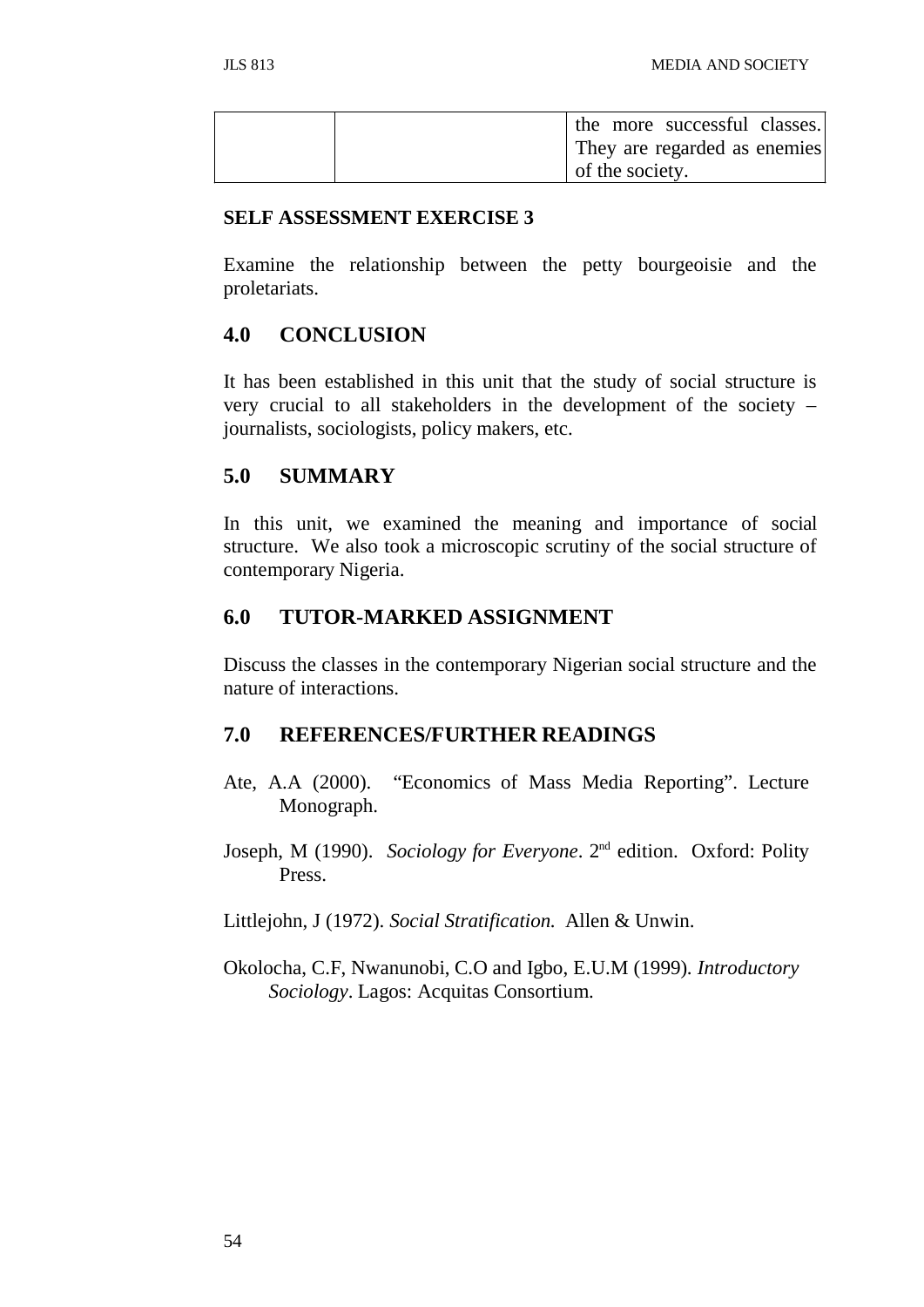# **MODULE 3**

- Unit 1 Culture and the Mass Media
- Unit 2 Social Change and the Mass Media<br>Unit 3 Cultural Imperialism and Media Dep
- Cultural Imperialism and Media Dependency
- Unit 4 Globalisation and the Media
- Unit 5 Technology and the Media

# **UNIT 1 CULTURE AND THE MASS MEDIA**

## **CONTENTS**

- 1.0 Introduction
- 2.0 Objectives
- 3.0 Main Content
	- 3.1 Meaning of a Culture
	- 3.2 Components of Culture
	- 3.3 Culture and the Mass Media
- 4.0 Conclusion
- 5.0 Summary
- 6.0 Tutor-Marked Assignment
- 7.0 References/Further Readings

# **1.0 INTRODUCTION**

Culture, which is the totality of a person's way of life plays an important role in the society. In fact, people's world views are greatly influenced by cultural variables. In this unit, we shall examine the concept of culture and its relationship with the mass media.

## **2.0 OBJECTIVES**

At the end of this unit, you should be able to:

define culture outline the components of culture state the relationship between culture and the mass media.

# **3.0 MAIN CONTENT**

## **3.1 Meaning of Culture**

Culture is simply the totality of people's way of life. Sanderson (1988) defines culture as the total life ways characteristic of members of society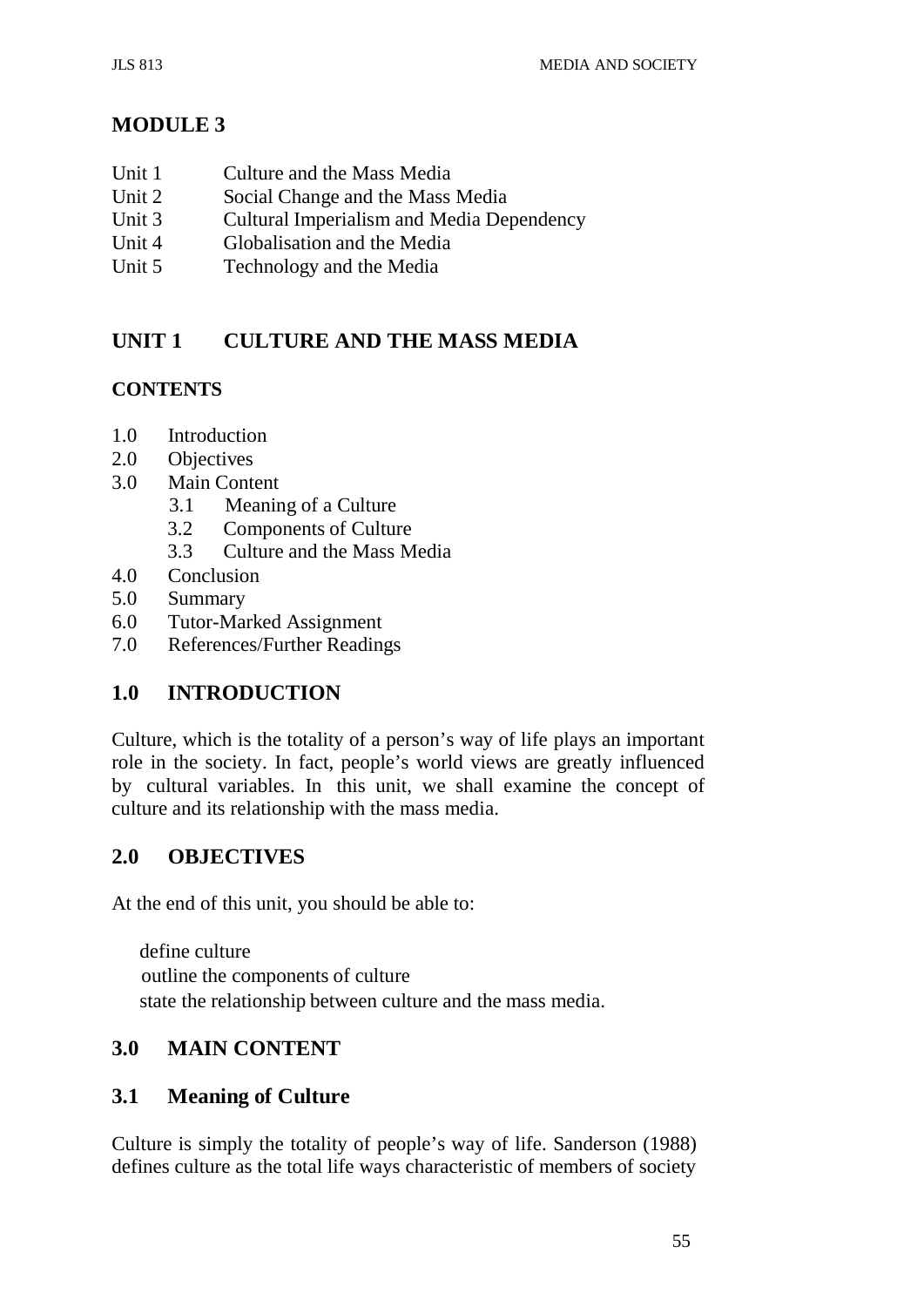including tools, knowledge and patterned ways of thinking and acting that are learned and shared and are not the direct product of biological inheritance".

Rodney (1976:41) argues that culture embraces what people ate, and what they wore, the way they talked, the manner in which they treated their dead and greeted the new born.

Culture is the way and manner people socialize and go about their businesses. One of the popular definitions of culture endorsed by E.B Taylor and many Anthropologists and Sociologists is that culture is the complex whole of man's acquisitions of knowledge, morals, beliefs, art, custom, technology, etc which are shared and transmitted from generation. (Otite and Ogionwo, 1979:26).

With regards to Nigerian culture, Ate (2007:10) observed that the way Nigerians cook, speak, dance, sing and dress speak volumes of their culture. He maintains that culture encompasses values, mores, attitudes and people's belief system. By way of features, culture is symbolic. It is learned, shared and integrated.

## **SELF ASSESSMENT EXERCISE 1**

Define culture in your own way.

## **3.2 Components of Culture**

Basically, culture has two components. These are material and nonmaterial culture. Material culture has within its fold all the artifacts of the society e.g tools fashioned by man, shelter, clothing, weapons, etc.

Non-material culture according to sociologists consists of ideas behind the making and transformation of material objects for the use of man. These include norms, values, belief system to mention only a few. Because non-material aspects of culture are mental creations, they are also referred to as psychological aspects of culture. (Okolocha *et al*, 1999:136).

## **SELF ASSESSMENT Exercise 2**

X-ray the components of culture.

## **3.3 Culture and the Mass Media**

One of the functions of the mass media as identified by Harold Laswell in Sambe (1994) is preservation of cultural heritage from one generation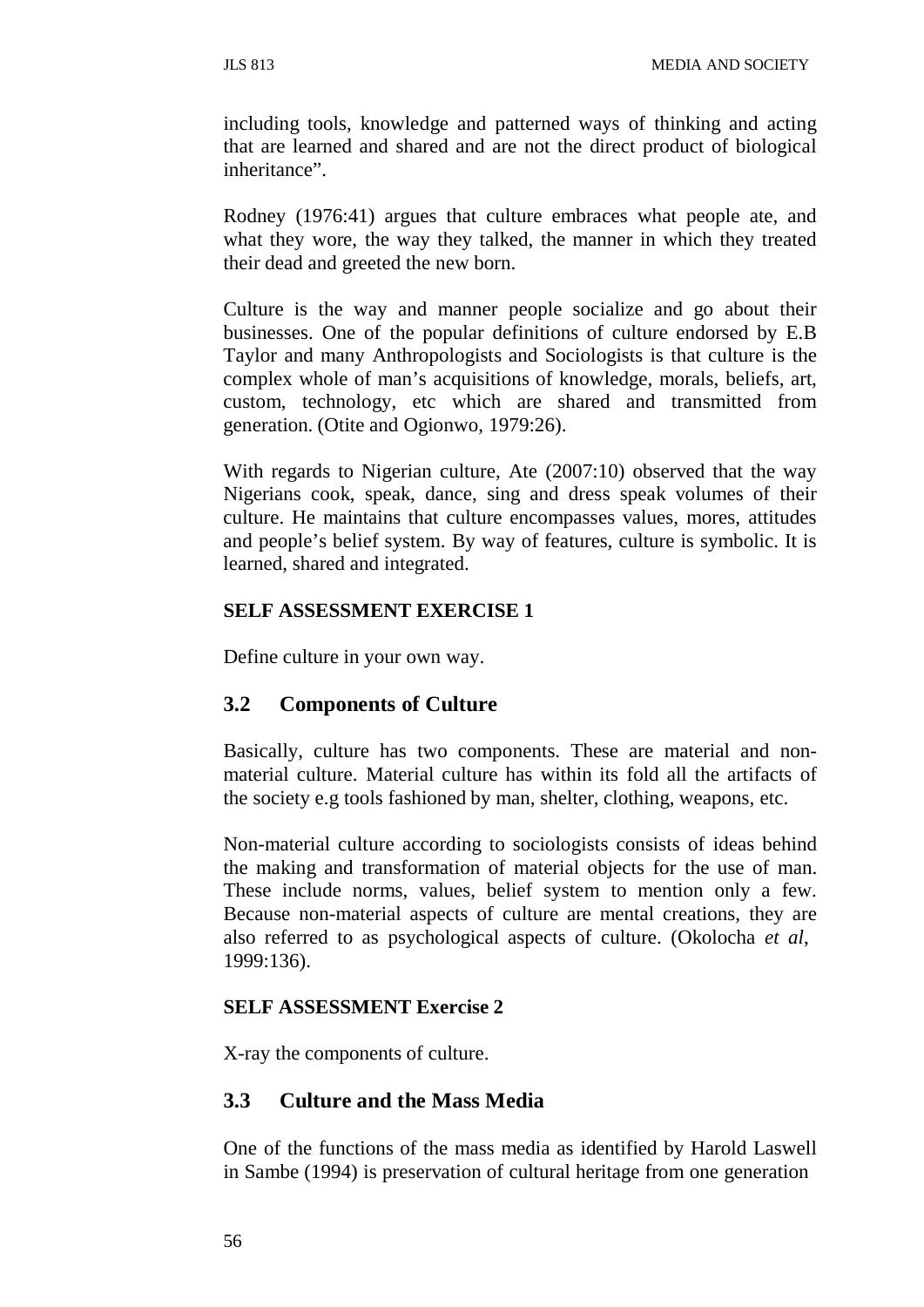to another. Based on that role, the mass media can be described as a preservative institution for all aspects of culture, whether material or non-material.

Culture, as earlier noted in this unit from the perspective of characteristics is learned, shared, integrated and symbolic. It is crucial to state that the mass media – Radio, TV, newspapers and magazines make the learning, sharing and integration of culture possible among people of diverse backgrounds irrespective of distance, race, sex and other variables.

The mass media also convey meanings in form of symbols to the relatively large, heterogeneous and anonymous audience simultaneously. In today's complex and large society, the mass media remains one of the fundamental tools to facilitate cultural and social change. Through the mass media, Africans are conversant with western customs, traditions and values and vice versa.

With the use of satellite broadcasting, the entire universe has become a global village and learning of people's way of life is been carried out on a daily basis. In the course of transmitting culture to other parts of the globe, the westerners who had the technology and buoyant economy often super-impose their cultures on developing nations or third world countries. This takes us to a very crucial issue of cultural imperialism by the media which shall be discussed later in the course of our study.

### **SELF ASSESSMENT EXERCISE 3**

Discuss the relationship between culture and the mass media

# **4.0 CONCLUSION**

It has been established in this unit that the mass media outlets are transmitters of culture from one place to another. It has also been discovered that the media as an institution preserves cultural heritage for the sake of posterity.

### **5.0 SUMMARY**

This unit delves into the meaning and components of culture. It also explains the relationship between culture and the mass media.

# **6.0 TUTOR-MARKED ASSIGNMENT**

Define culture and establish its relationship with the mass media.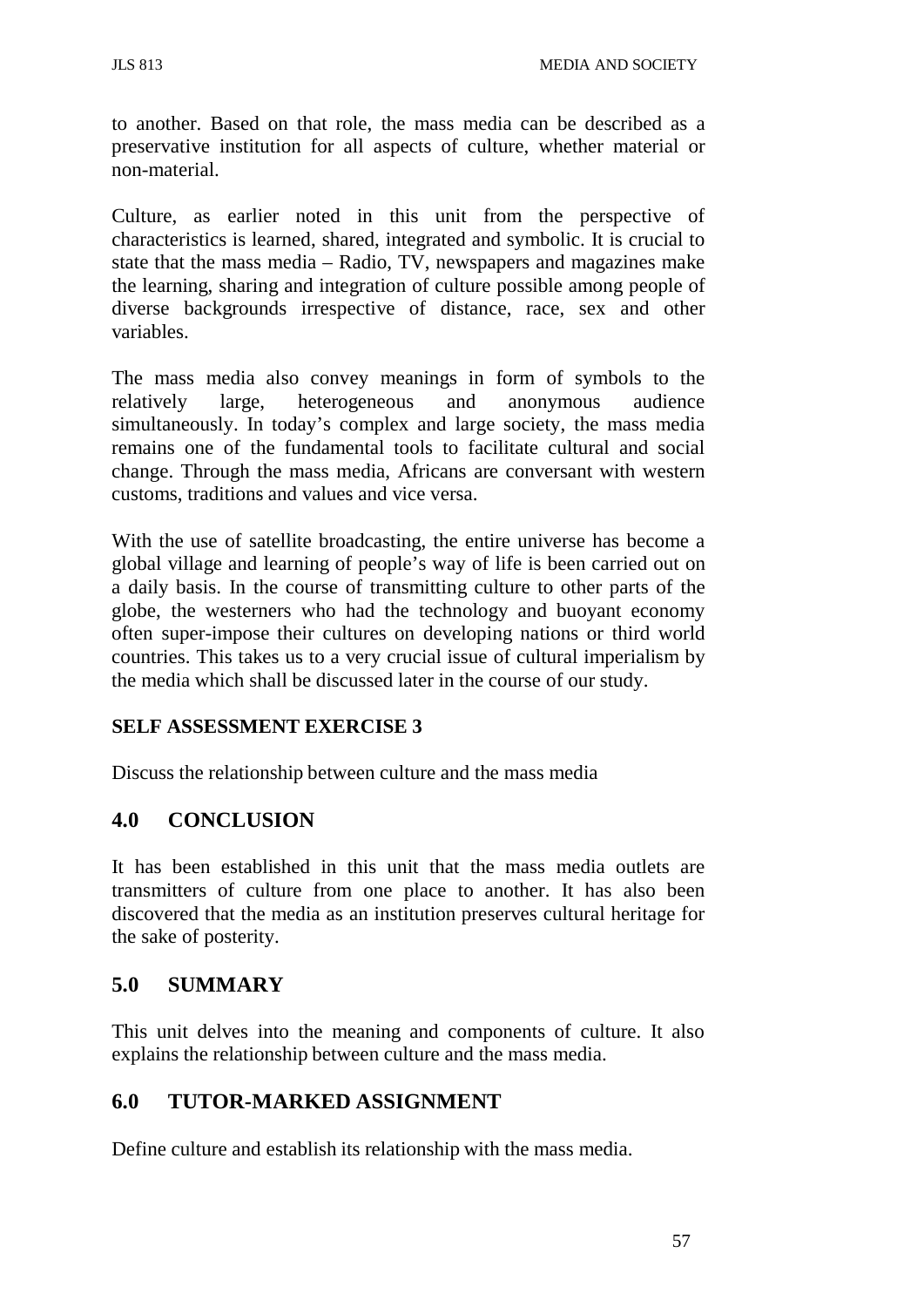#### **7.0 REFERENCES/FURTHER READINGS**

- Ate, A.A (2007). "Satellite Broadcasting and Effects on Nigerian Culture". Unpublished Work.
- Laswell, H in Sambe, J.A (1994). "Introduction to Mass Communication." Lecture Monograph.
- Okolocha, C.F Nwanunobi, C.O and Igbo, E.U.M (1999). *Introductory Sociology*. Lagos: Acquitas.
- Otite, O and Ogionwo, W (1971). *Introduction to Sociological Studies*. Ibadan: Heinemann.
- Rodney, W (1976). *How Europe Underdeveloped Africa*. Dares Salaam: Tanzania Pub. House.
	- Sanderson, S.K (1988). *Macrosociology: An Introduction to Human Societies*. New York: Harper and Row.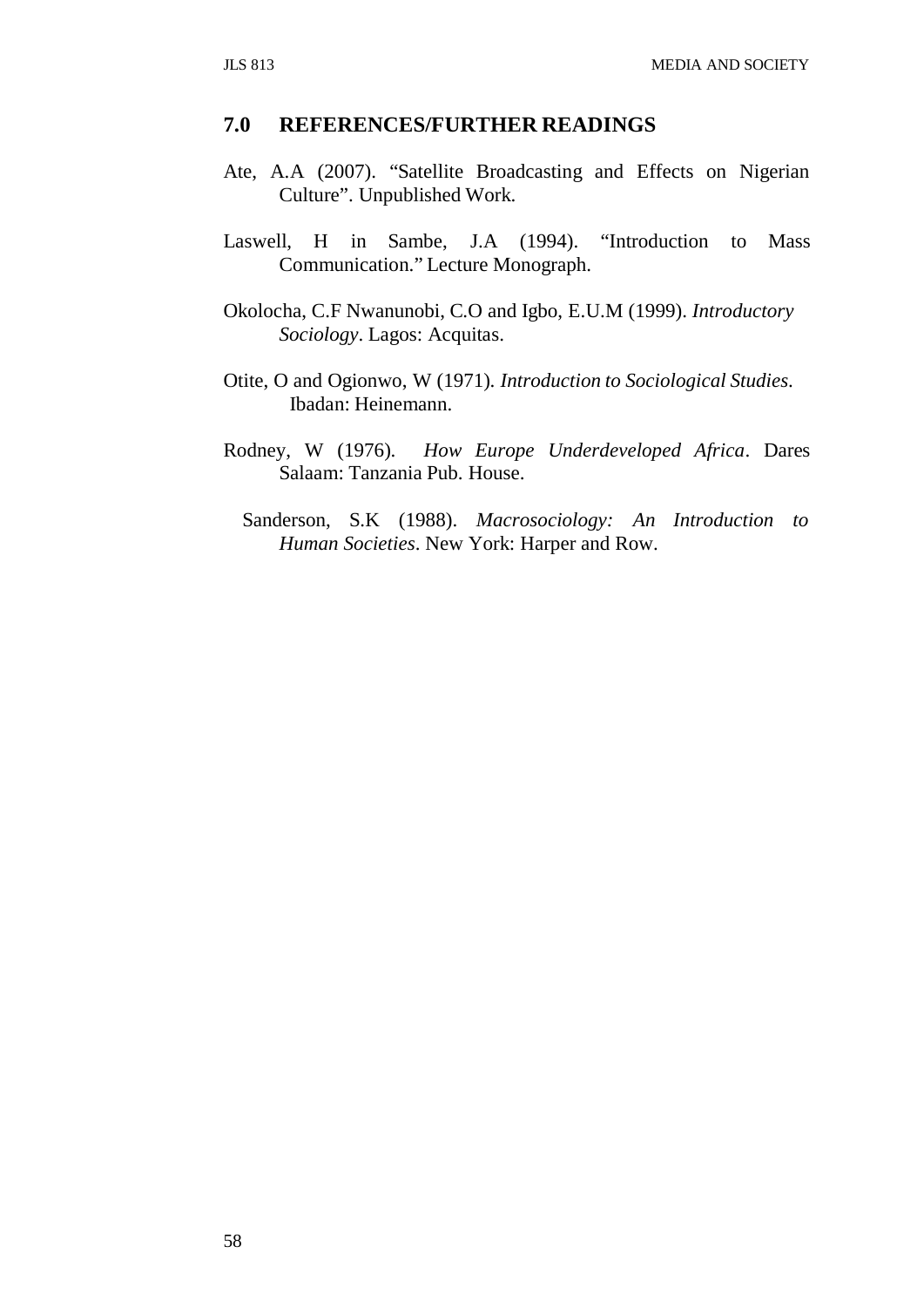# **UNIT 2 SOCIAL CHANGE AND THE MASS MEDIA**

#### **CONTENTS**

- 1.0 Introduction
- 2.0 Objectives
- 3.0 Main Content
	- 3.1 Meaning of Social Change
	- 3.2 Approaches to Social Change
	- 3.3 Obstacles to Social Change
	- 3.4 What is Mass Media?
	- 3.5 The Mass Media and Social Change
- 4.0 Conclusion
- 5.0 Summary
- 6.0 Tutor-Marked Assignment
- 7.0 References/Further Readings

### **1.0 INTRODUCTION**

Nothing is permanent except change. Change is inevitable. It is ubiquitous. Change can be gradual or sudden. It can be passionate or dispassionate. With change, traditional societies can metamorphose into modern ones. Change according to Ate, (2007) is:

*Very costly. There can be no change within a system without a cost. We live in a world that is subject to dramatic transformation in different spheres of life. There will be no transfiguration or change of any kind in any society where people are reluctant to get out of theirage-long beliefs or world views. Most people followed more or less the same way of life as their parents due to their inability to change.*

Change can alter the course of history; societies have moved from simple to complex courtesy of change. Due to the forces of change, humanity has recorded the collapsed monsters like colonialism and slavery to mention only a few. Change can take place within a social organisation or a cultural setting.

This unit addresses the concept of change from the social perspective using the media as a potent tool.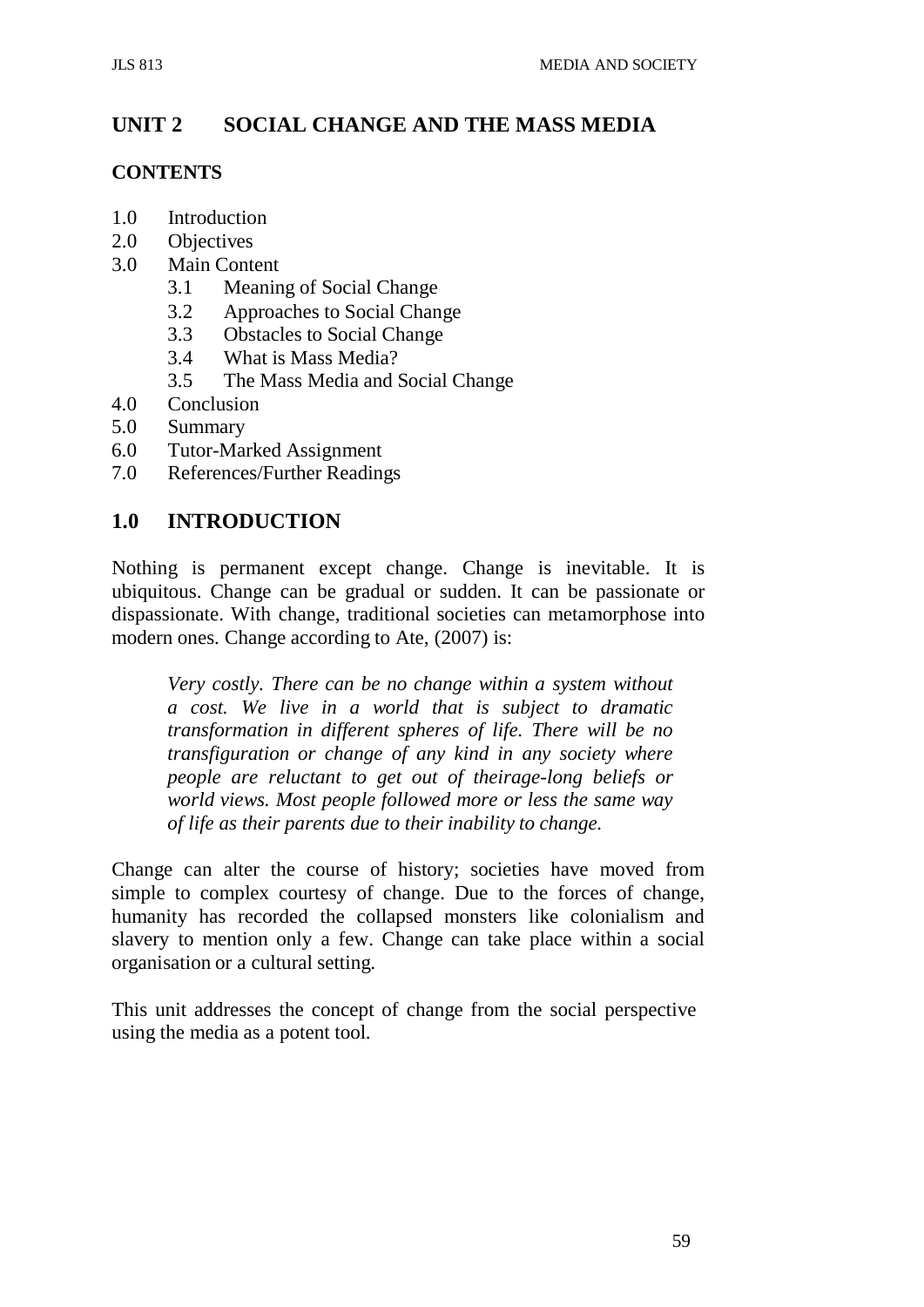### **2.0 OBJECTIVES**

At the end of this unit, you should be able to:

define social change outline the approaches to social change discuss obstacles to social change define the mass media establish the relationship between social change and the mass media.

## **3.0 MAIN CONTENT**

### **3.1 Meaning of Social Change**

Before we define social change, it is very important for us to take a look at the concept of cultural change. Culture has to do with a people's way of life. It is the totality of people's way of life –the way they dress, eat, weep, laugh, bury the dead, etc. Culture includes the material things like tools, artifacts, etc and the non-material elements like mores, customs, values, attitudes etc.

Cultural change is the modifications of the body of knowledge of people and their tools. Swanson cited in Okolocha *et al* (1999) defines cultural change as a difference occurring over time and being initiated by factors outside the structure. Okolocha (Op cit) looked at social change as the modifications in the mode of interactions of members of a society. Social change, they argued, may be planned or may evolve naturally.

Some sociologists believe that cultural changes often lead to social change. Okolocha et al (1999:218) confirm this assertion:

*The penetration of capitalist system of production into Africa, and Nigeria in particular, transformed social relationships within the traditional extended family. Before the advent of capitalist system of production in Nigeria, the extended family provided social, economic, security against harsh realities of living for its less fortunate members. This commonly quoted practice of being our brother's keepers' best illustrates this point. With the capitalist system of production, this practice appears to have lost its meaning as people struggle to fend for themselves, upholding the capitalist principle of individualism rather than the erstwhile communism. This is a good example of how cultural change can lead to social change or a modification of people's behaviour patterns.*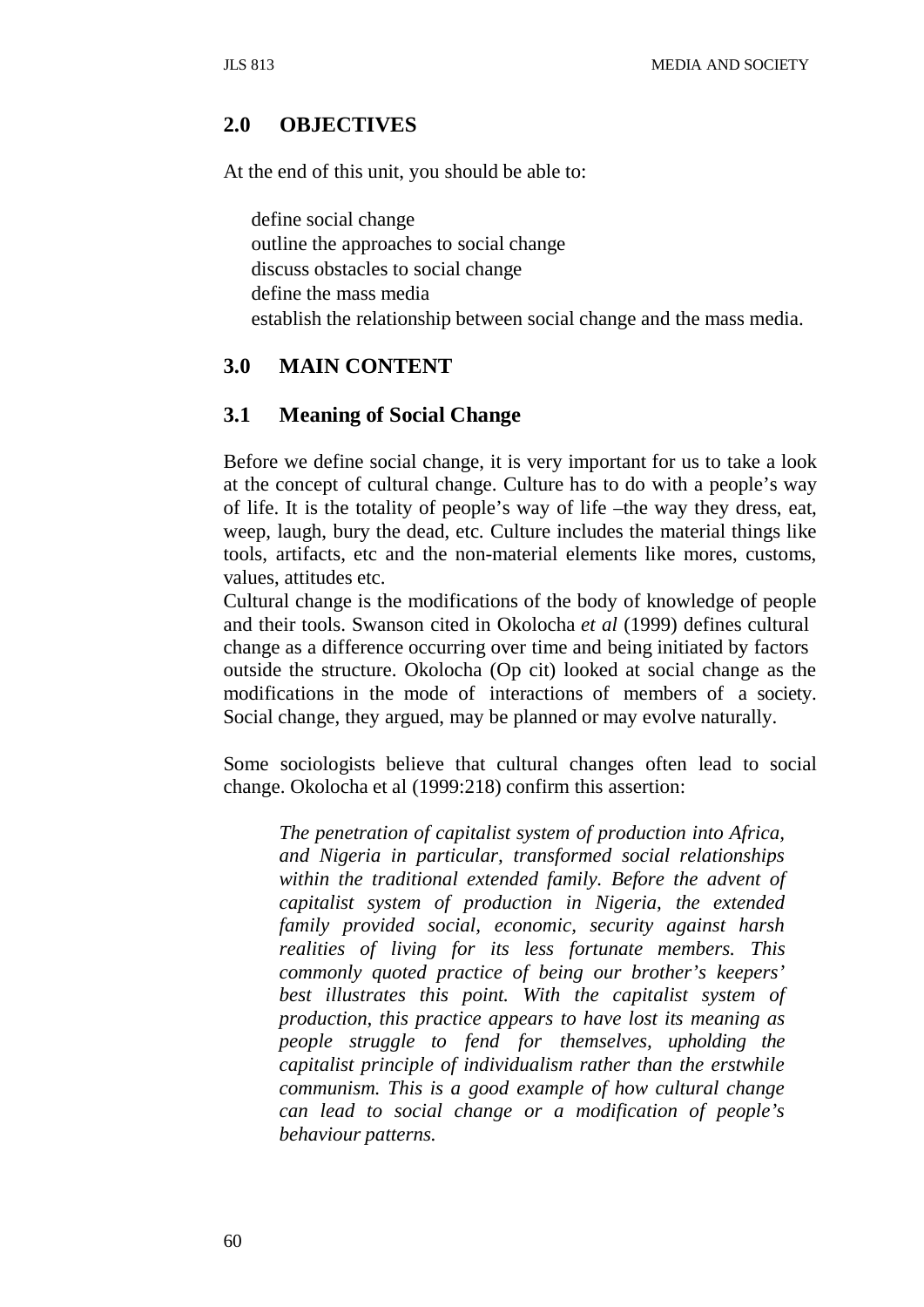Social change in the words of Moore cited in Osawe (2007:5) is the "significant alteration of social structure (i.e of patterns of social action and interaction including consequences and manifestation of structure embodied in the norms (rules of conducts, values and cultural products and symbols)."

The definition above has taken into cognizance social and cultural changes. Talking about social change in modern world, Giddens (1997:519) observed that we live in a world subject to dramatic and continuous transformation. He identified the increasing involvement of different societies within the global system as a dimension or direction of change.

Looking at globalization as an instrument of social change, Giddens (1997:519) asserted that the "globalization of social life both influences and is influenced by changing patterns of urbanization". He analysed from a deeper perspective the social, political and economic change from eighteen century to the present day.

Lending his voice on the concept of social change, Osawe (2007) observes:

*In whatever way we may define social change, what is important is that the restructuring or mutation is seen to have occurred in social relationship between members of the community, group or the society at large and that culture has been influenced by such restructuring or mutation. This could be at the macro or micro institutional… personal levels.*

#### **SELF ASSESSMENT EXERCISE 1**

Define the term social change.

# **3.2 Approaches to Social Change**

Basically, there are two major approaches to social change. These are Evolutionary approach and Revolutionary approach.

### **Evolutionary Approach**

This is a process by which organism develops naturally from a simple to complex organism overtime. (Okolocha, *et al* 1999:219). A good example of the above approach is Charles Darwin's theory of human evolution.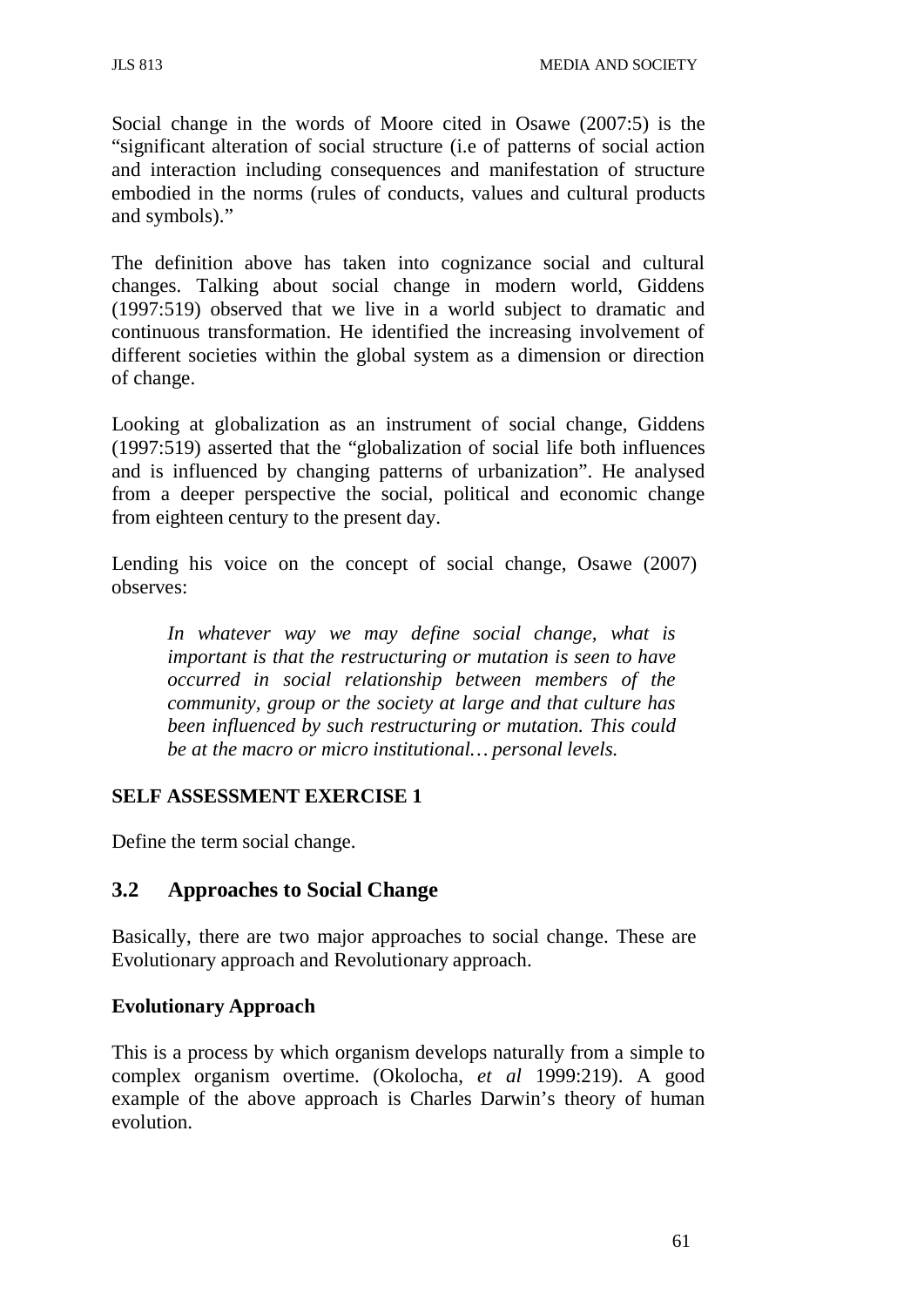### **Revolutionary Approach**

These are intensive and drastic changes or alterations of the patterns of social organisations. These changes may be political, economic or even cultural depending on the nature of the revolution.

Revolutions which is defined by the Longman's Dictionary of Contemporary English as "a complete change in ways of thinking, methods of working" could be violent or non violent. Okolocha *et al*  (1999:220) outline examples of violent and non violent revolutions.

Violent Revolution: French Revolution (1789), the Russian Revolution (1917) and the Chinese Revolution (1949). Non-Violent Revolution: Industrial Revolution in Western Europe.

It is important to point out at this juncture that social change can be triggered by an innovation. Ryan cited in (Okolocha *et al* 1999: 221) defines innovation as something novel if it differs markedly from its earlier version.

Innovation may come in form of an invention which has been captured by Okolocha (Op cit) as the "production of something new out of existing stock of knowledge in form of a discovery which is mere unveiling of something already in existence whose presence has not been recognized by the people or members of the society."

#### **SELF ASSESSMENT EXERCISE 2**

Outline the approaches to social change.

# **3.3 Obstacles to Social Change**

Communication scholars and sociologists have identified different reasons as to why people resist change. Ate (2007) outlines the following reasons:

- 1. Inferiority complex
- 2. Inability to tamper with your comfort zone
- 3. Inability to embrace new concepts
- 4. Procrastination
- 5. Fear of breaking one's tradition and societal norms, and
- 6. Inability to set priorities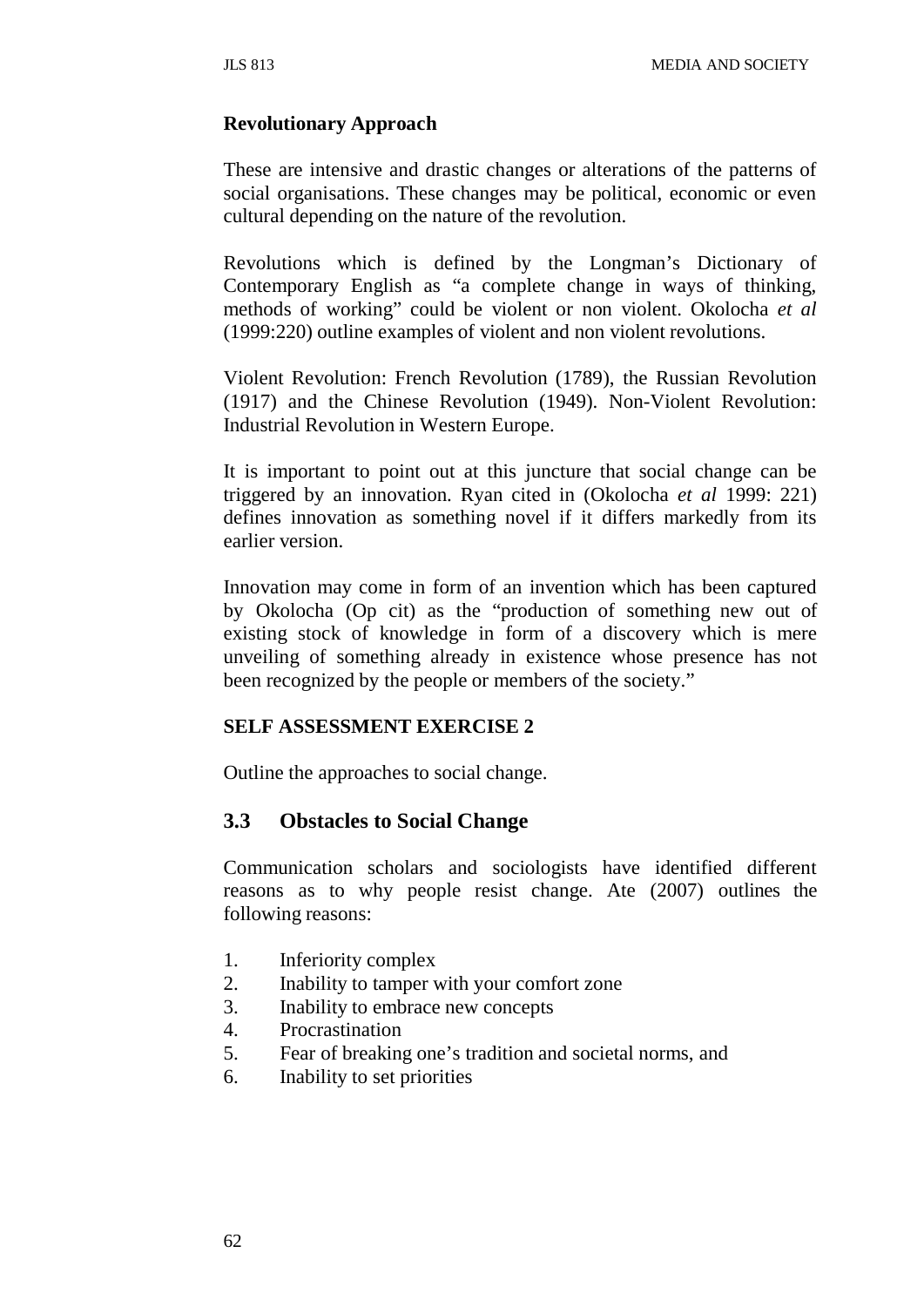In harmony with the above, Okolocha *et al* (1999: 224-227) identifies the following factors as to why people resist innovations:

- 1. Fear of the unknown
- 2. Tradition
- 3. Vested interest
- 4. Aesthetic values
- 5. Moral sentiments, ignorance and superstition

### **SELF ASSESSMENT EXERCISE 3**

What are the obstacles to social change?

### **3.4 What is Mass Media?**

Mass communication is a process of transmission of information, cultures, opinions, attitudes, etc, to a relatively large, heterogeneous and anonymous audience simultaneously (Sambe, 2004). Bitner, (1977:9) observes that "for mass communication to exist, we need an intermediate transmitter of information, a mass medium…" In other words, the above assertions by Bitner implies that without the machines that serve as paths or ways of transmission of messages to a large people, communication would otherwise be limited to two people, or a group of people in a face-to-face setting. Invariably, what this mean is that, mass communication can not take place without a mass medium.

However, drawing from Defleur *et al* (1981:239) mass media could be defined as "devices for moving messages across distances or time to accomplish mass communication". The term mass media is often applied to the technical devices through which information, ideas and attitudes are transmitted to many people in their different locations.

A simple way to classify the mass media is to group them under **print**  and **electronic** media. The print media are such media as books, newspapers, magazines, pamphlets, etc that carries a message to the masses by appealing to their sense of sight through printed word. The electronic media on the other hand comprises all the mass media which rely on electric power to get their messages to their audiences. These include radio and audio recordings that appeal to the sense of sound as well as television and cinema that appeal to both the sense of sound and that of sight.

#### **SELF ASSESSMENT EXERCISE 4**

Define the mass media.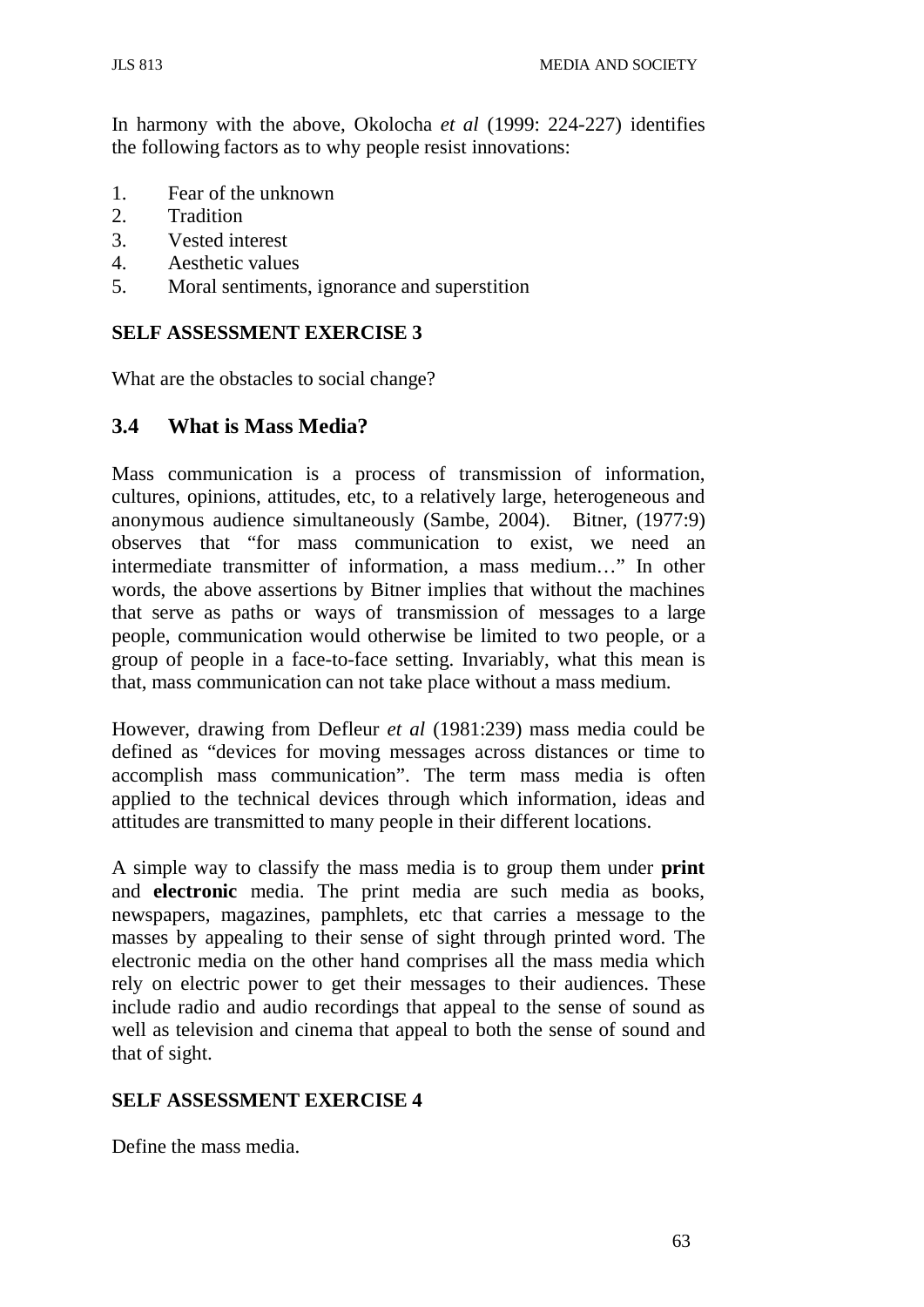## **3.5 Relationship between Social Change and Mass Media**

Change is ubiquitous. According to Okolocha *et al* (1999:217), "it is often used synonymously with development, progress, evolution or process".

Viewed from the above perspective, it is an established fact that the mass media are powerful and potent tools of social change. Through their factual news, features and editorials, the mass media can set agenda for the society that could lead to evolution of any kind. Also through documentaries, the mass media can feature issues that bring transformation in the society.

The mass media have the power to build and destroy a person or an institution. They can also be used to prosecute developmental projects of different kinds. The mass media direct members of the public on which direction to follow on public issues. As purveyors of peoples conscience, through their educative, informative and entertaining programmes, the mass media can bring unprecedented changes in the society.

Commenting on the effect of community newspapers in respect of social change, Ate (2008) argued that through vernacular newspaper, the village dwellers were wooed and mobilized to participate in development programmes of their communities, thus engendering social change.

He argued that the mass media are potent tools for social change and that community journalism if well harnessed and husbanded by the appropriate stakeholders would bring change at the grassroot level. Social change can be appreciated in the sociology of the mass media.

#### **SELF ASSESSMENT EXERCISE 5**

Discuss the relationship between social change and the mass media.

# **4.0 CONCLUSION**

We have stressed in this unit that the mass media can be used in facilitating social change because of their remarkable functions or roles they perform in the society.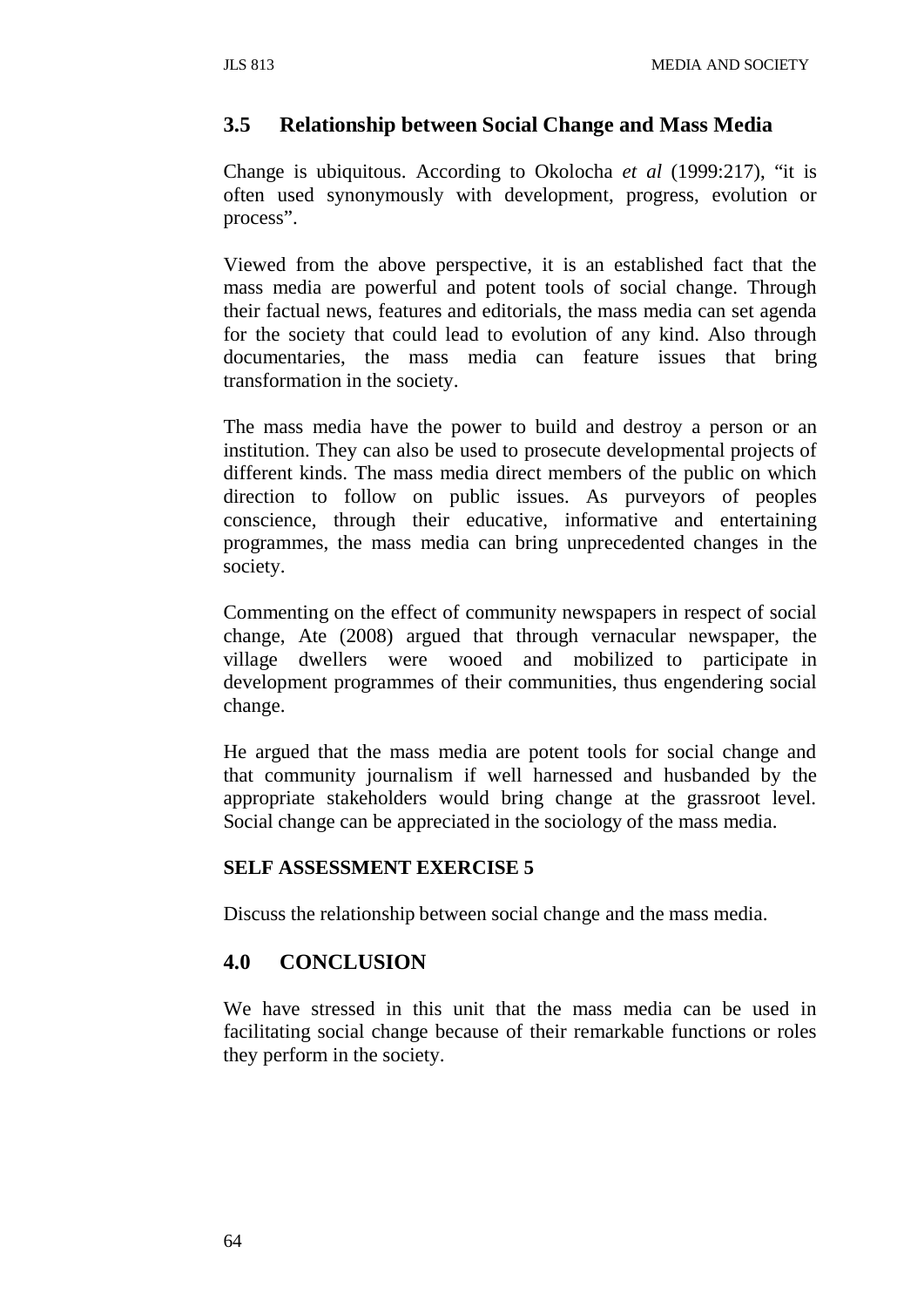# **5.0 SUMMARY**

In this unit, we examined the concept of social change from the angle of meaning, approaches and obstacles to the subject matter. We also defined the mass media and established its relationship with social change.

# **6.0 TUTOR–MARKED ASSIGNMENT**

What is social change? Using appropriate examples in Nigeria, explain how the mass media would facilitate social change in the country.

# **7.0 REFERENCES/FURTHER READING**

- Ate, A. A (2007). *Unlocking the Wisdom in Small Things…Roadmap to Greatness.* Akure: Pamma Press.
- Ate, A. A (2008). "Facilitating Social Change in Nigeria via Community Journalism". Unpublished Paper.

Okolocha, C. F, Nwanunobi, C.O and Igbo, E.U.M (1999). *Introductory Sociology.* Lagos: Acquitas.

Osawe, C (2007). "Social Change". Unpublished Work.

Sambe, J.A (2004). "Introduction to Mass Communication". Lecture Monograph.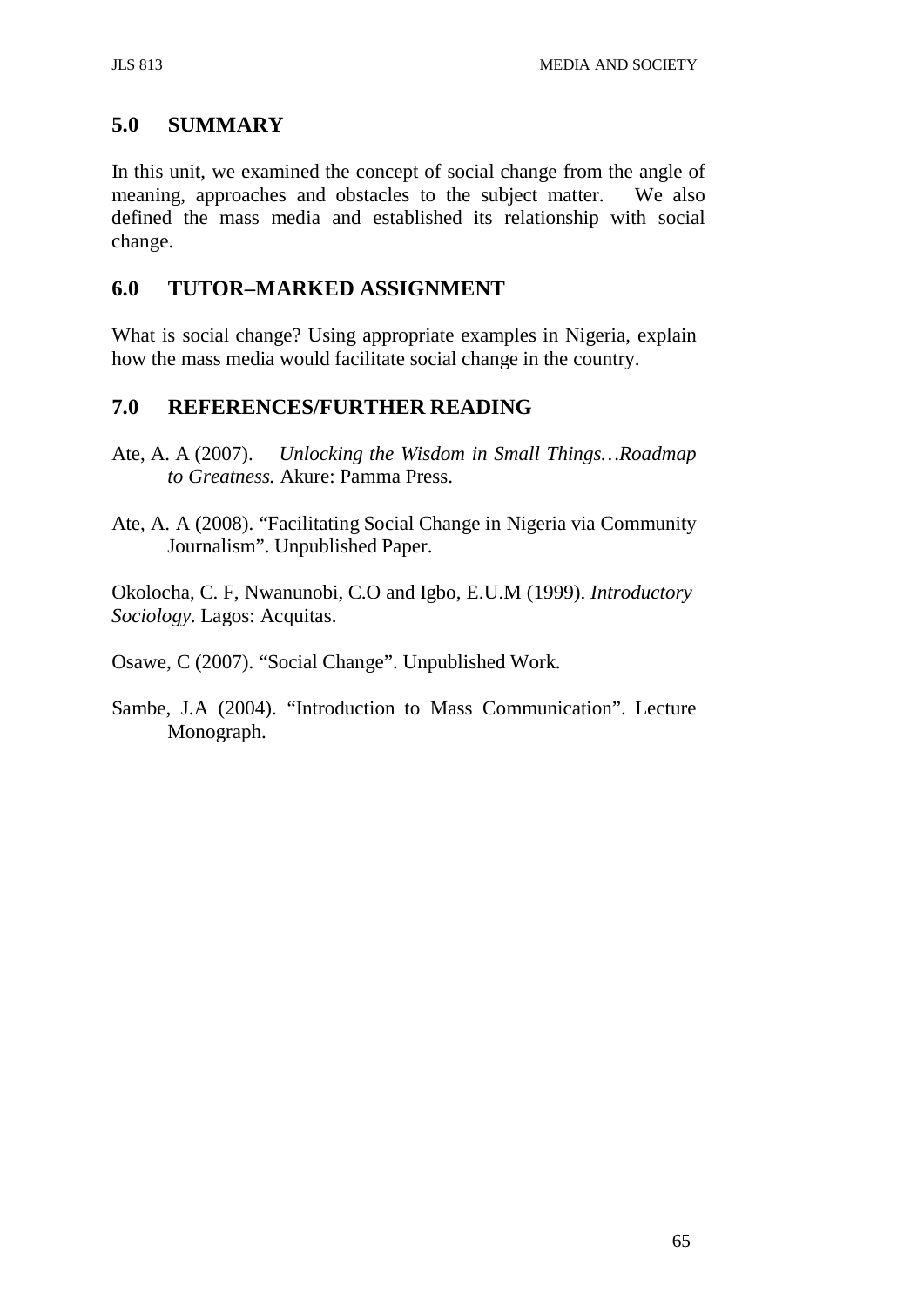# **UNIT 3 CULTURAL IMPERIALISM AND MEDIA DEPENDENCY**

#### **CONTENTS**

- 1.0 Introduction
- 2.0 Objectives
- 3.0 Main Content
	- 3.1 Meaning of Cultural Imperialism
	- 3.2 Media Dependency
- 4.0 Conclusion
- 5.0 Summary
- 6.0 Tutor-Marked Assignment
- 7.0 References/Further Readings

# **1.0 INTRODUCTION**

The term imperialism according to Longman's Dictionary of Contemporary English is:

- (i) a political system in which one country rules a lot of other countries and tries to find more that it can defeat and govern;
- (ii) methods by which a rich or powerful country can get political or trade advantages over poorer countries.

Hobson cited in Giddens (1997: 550) describe imperialism as the drive to conquer and subjugate other peoples. This unit takes a look at the concept of imperialism and media dependency.

### **2.0 OBJECTIVES**

At the end of this unit, you should be able to:

define cultural imperialism understand media dependency.

### **3.0 MAIN CONTENT**

### **3.1 Cultural Imperialism**

One of the functions of the mass media is the transmission of cultural heritage from one generation to another. It is important to point out that in today's globalised world, the powerful and economically buoyant nations had an edge over poor countries and therefore the former superimpose their cultures or ways of life on the latter.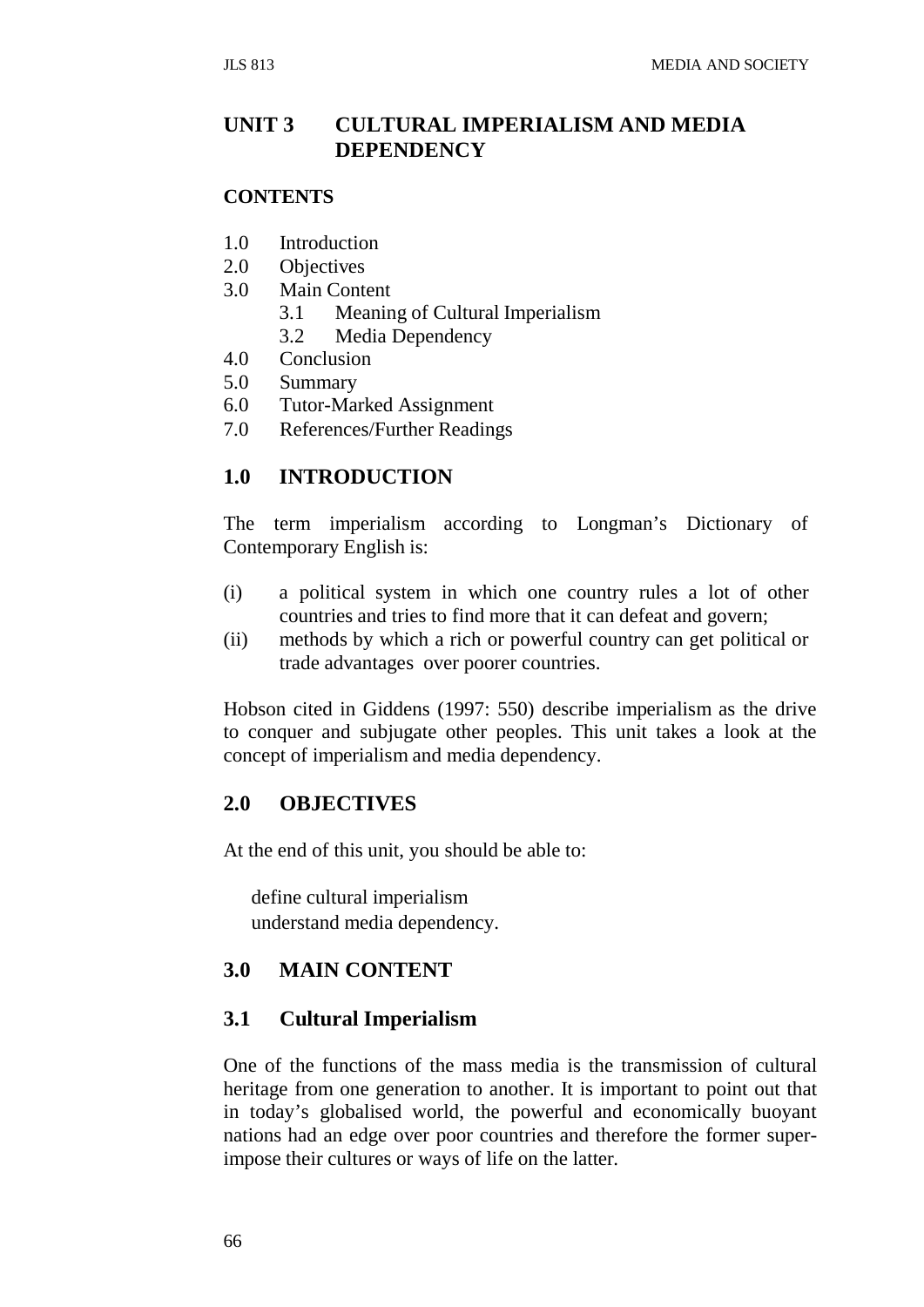Imperialism can be seen from political or economic dimensions. Udeze (2005: 27) argues that imperialism at the economic front is now being helped by media and cultural imperialism. According to him, to buy those goods and services, peoples minds are first of all prepared via the mass media to accept these goods or services, or to accept this behaviour or life style as the superior one.

Ate, (2007:10) observes that there is Babel of noises which suggest that some cultural values of many third world countries have been eclipsed in no small measure by western values. This seed of imperialism, he argued, is "fertilized" by aggressive bombardment of media instruments like satellite, internet, video etc by western nations to developing nations. Morrissey and War cited in Ate (2007:13) confirm this line of argument thus:

*The USA has rich, well developed media industries- firms, advertising, TV, music, etc and it is perhaps 'home grown' media industries. Many cultures look to the USA and see affluence, freedom, desirable consumer goods and so on. The USA is therefore invited to export films etc to other parts of the world. It is very much a one-way system, introducing the values and commodities of (American) capitalism.*

The above statement is a clear portrait of cultural imperialism. Imperialism is different from capitalism. Lenin cited in Udeze (2005:26) described imperialism as moribund capitalism or capitalism at its dying stage. Giving a clear distinction between capitalism and imperialism, Udeze contended that "imperialism is subtle control from outside by multinational corporations; while colonialism involves physical occupation and governance of the colonized country."

# **3.2 Media Dependency**

The production and diffusion of the media by powerful countries to the detriment of third world countries has led to the concept of media imperialism. By this trend, third world countries in the views of Giddens (1997:545) are "held to be especially vulnerable because they lack resources with which to maintain their own cultural independence."

The concept of media dependency presupposes the fact that less powerful nations often depend on powerful nations in terms of consumption of mass media messages. Talking about the effect of satellite communication, Ate (2007:9) observed; "The profound and major effect of satellite communication is the argument that it is an instrument of cultural imperialism. This point of view accuses western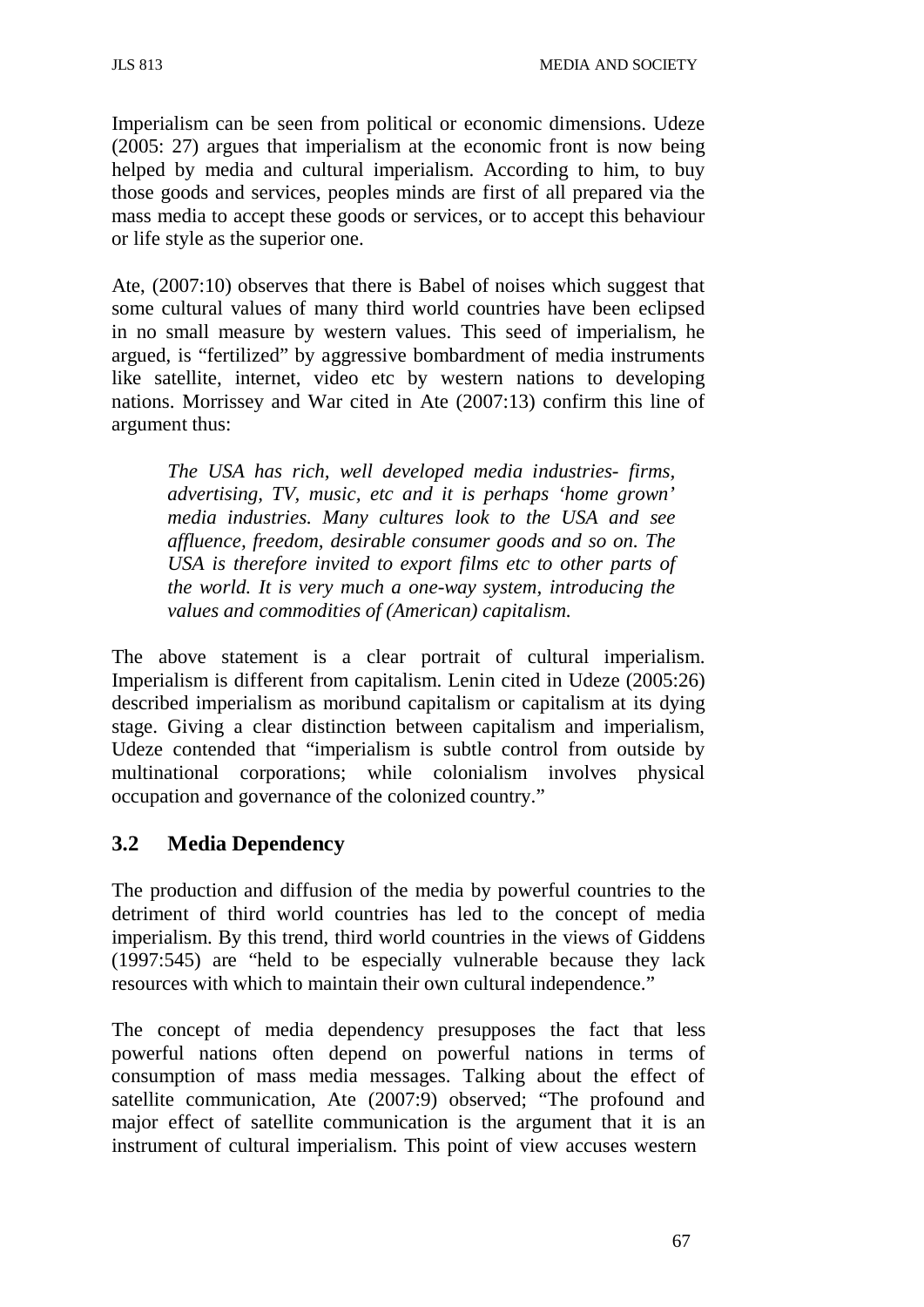nations of the world of super-imposing their cultures on third world countries, thereby polluting their ways of life."

There is no gainsaying the fact that rich and powerful nations define news and control the minds of diverse people with their global media coverage. By doing this, they set agenda for the people, dictate the pace of civilization and initiate new ways of life.

Media dependency has an economic and technological dimension. The richer the country and the powerful it is, the greater influence it exerts on less privileged countries. The mass media experience between western nations and African nations vividly illustrates this point.

### **4.0 CONCLUSION**

We have established that imperialism as a concept takes into account economic and political variables. These variables by extent determine the nature of the mass media a society could produce.

### **5.0 SUMMARY**

In this unit, we discussed media imperialism and examined media dependency from the context of rich and poor countries.

#### **6.0 TUTOR-MARKED ASSIGNMENT**

Discuss media imperialism and media dependency.

#### **7.0 REFERENCES/FURTHER READINGS**

Ate, A.A (2007). "Satellite Broadcasting and Effects on Nigerian Culture." Unpublished Work.

- Giddens, A. (1997). *Sociology*. Oxford: Polity Press in Association with Blackwell.
- *Longman's Dictionary of Contemporary English.* (2000). Third edition. England: Longman.
- Morrissey, P. and War, S. (1997). *Advanced Media Communication and Production.* Oxford: Heinemann. Cited in Ate (2007). "Satellite Broadcasting and Effects on Nigerian Culture" A Seminar Paper presented in Akure at the Nigerian Union of Journalists (NUJ), Owena Press Chapel's Workshop held on March 19, 2007. p.13.
- Udeze, E.S. (2005). *After the Whirlwind: A Discourse on International Communication*. Enugu: Rhyce Kerex Publishers.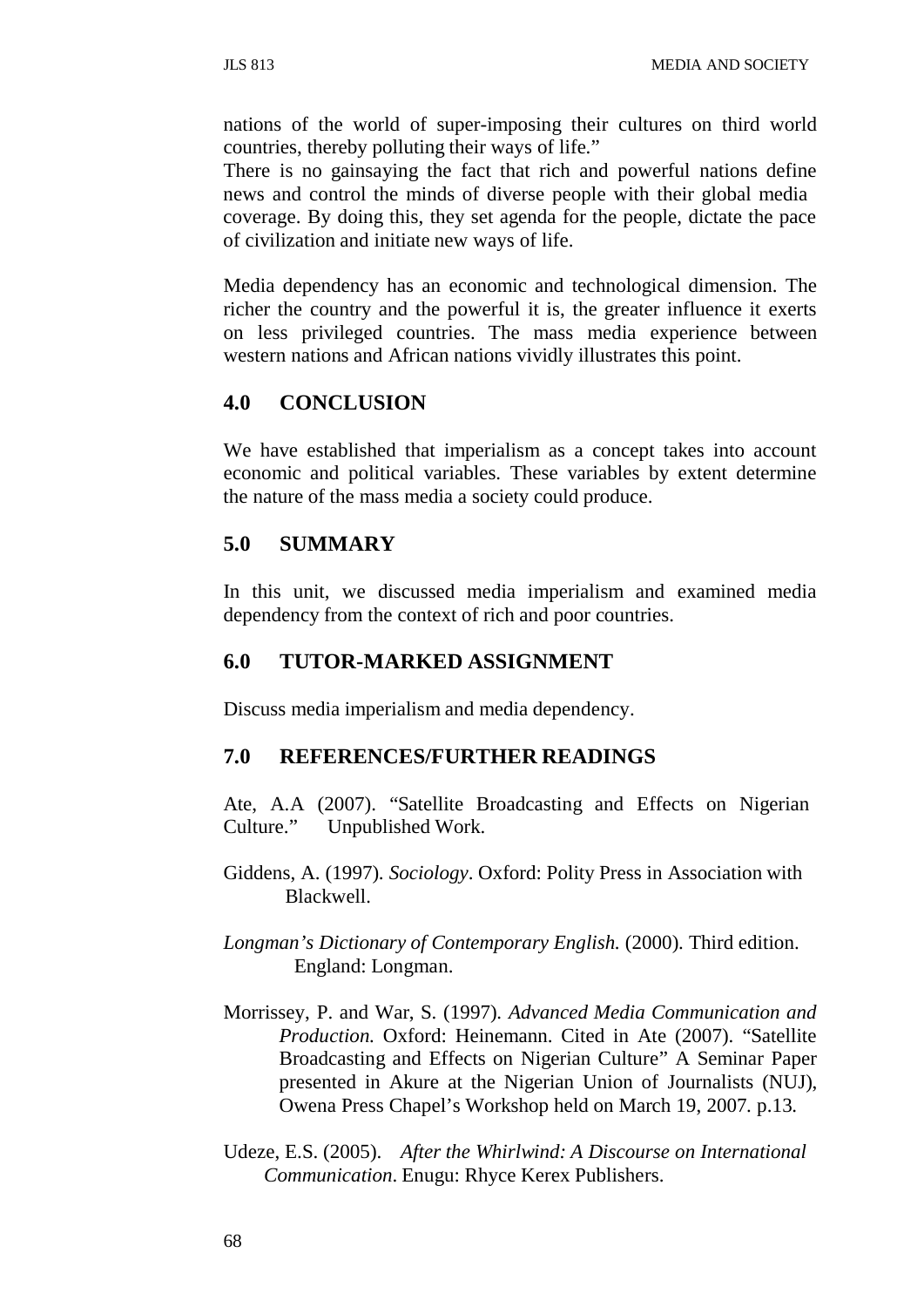# **UNIT 4 GLOBALISATION AND THE MEDIA**

### **CONTENTS**

- 1.0 Introduction
- 2.0 Objectives
- 3.0 Main Content
	- 3.1 Definition of Globalisation
	- 3.2 Effects of Globalisation
	- 3.3 Globalisation and the Media
- 4.0 Conclusion
- 5.0 Summary
- 6.0 Tutor-Marked Assignment
- 7.0 References/Further Readings

# **1.0 INTRODUCTION**

The world has become a global family as a result of growing ties of interdependence of countries. This increasing wave of interdependence virtually affects everyone living on earth either positively or negatively. In this unit, we shall take a closer look at globalisation, the term which describes this increasing and alarming interdependence of the world.

# **2.0 OBJECTIVES**

At the end of this unit, you should be able to:

define globalisation understand the effects of globalisation explain the roles of the mass media in a globalised community.

# **3.0 MAIN CONTENT**

# **3.1 Definition of Globalisation**

Globalisation is a term or concept that describes that growing worldwide interdependence of people and countries. The concept of globalisation has been captured by Khor (2000:1) as the "defining process of the present age." Through globalisation, the social, political and economic connections which cross-cut borders between countries decisively condition the fate of those living within each of them, (Giddens, 1997:62).

### **SELF ASSESSMENT EXERCISE 1**

Define the term globalization.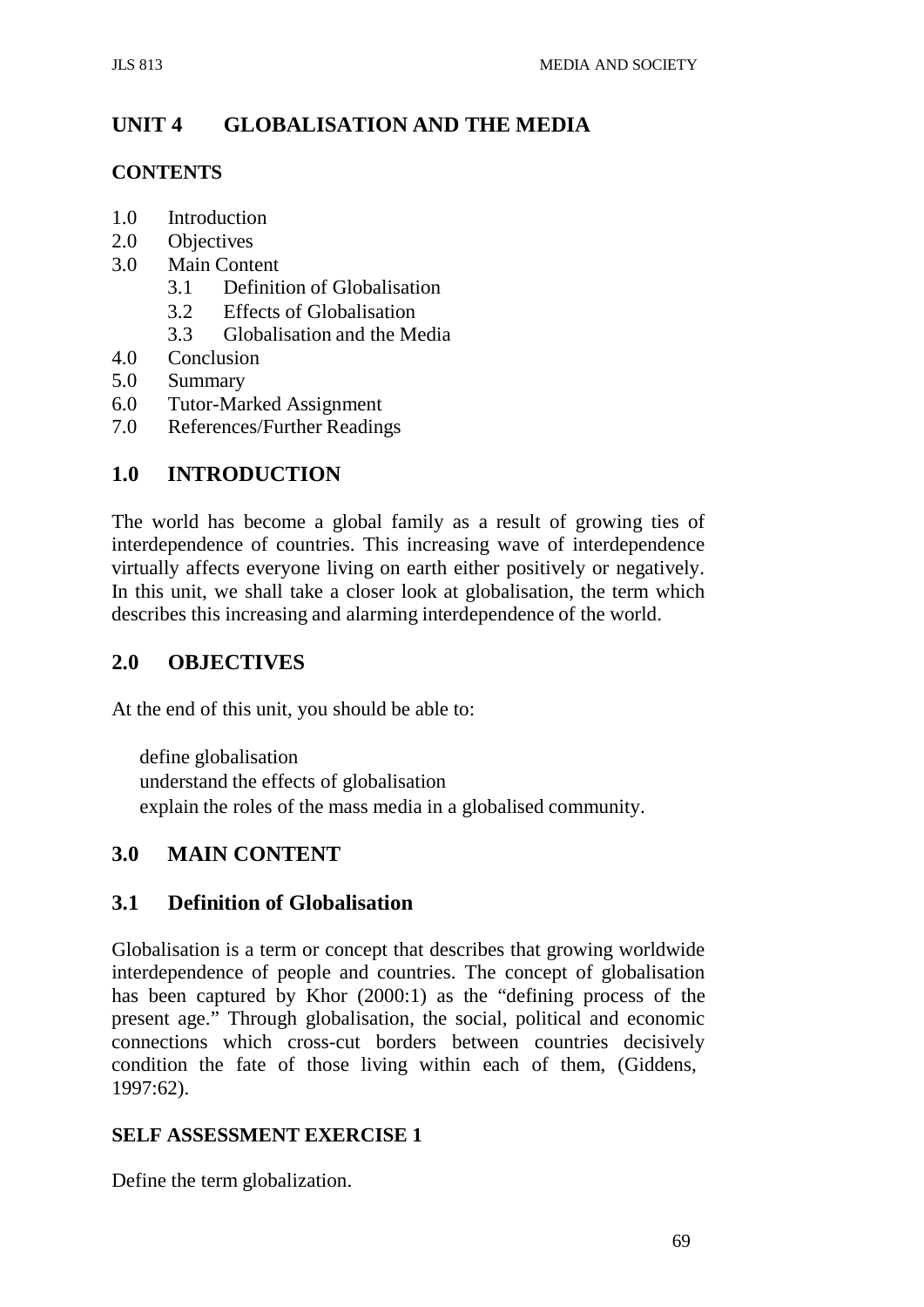### **3.2 Effects of Globalisation**

Globalisation as a concept is like a fruit that has a sweet and bitter taste. It has been proved to be both useful and harmful. In a global community both luxury and poverty co-exist.

On a positive side, proponents of globalisation believe that the concept has the potential of eradicating poverty in the  $21<sup>st</sup>$  century. Globalisation can also help in propagating local and international cultures. Capturing the strength of globalisation, *Awake!* (2002:7) argues that "the ideas, news, money and technology have created a new global neigbourhood that can bring benefits." Globalisation has also enriched some people and nations and has brought about unprecedented breakthroughs in the era of global communication.

On the negative perspective, globalisation has its own headaches. Even though, the concept can bring ultimate prosperity, it is argued that globalisation has an economic consequence of widening the gap between the rich and the poor. While global wealth has undoubtedly increased under globalisation, it has become concentrated in fewer hands and few countries.

Statistics from *Awake! (*Op cit) show that the net worth of the 200 richest people on earth now exceeds the combined income of 40 percent of the people who live on the planet. The magazine argued that "while wages continue to rise in wealthy countries, 80 impoverished countries have actually seen decline in average income over the past ten years". The economic globalisation, it is believed has been influenced by market forces, whose major interest is in nothing but profit.

Summarizing the negative effects of globalisation, Khor (2000:1) states:

*…the lack of tangible benefits to most developing countries from opening their economies, despite the well-publicized claims of export and income gains; the economic losses and social dislocation that are being caused to many developing countries by rapid financial inequalities arising from globalisation and the perception that environmental, social and cultural problems have been made worse by the workings of the global free-market economy.*

Globalisation as an evil wind also promotes crime and terrorism. It also promotes diseases, viruses in no small measure among other things.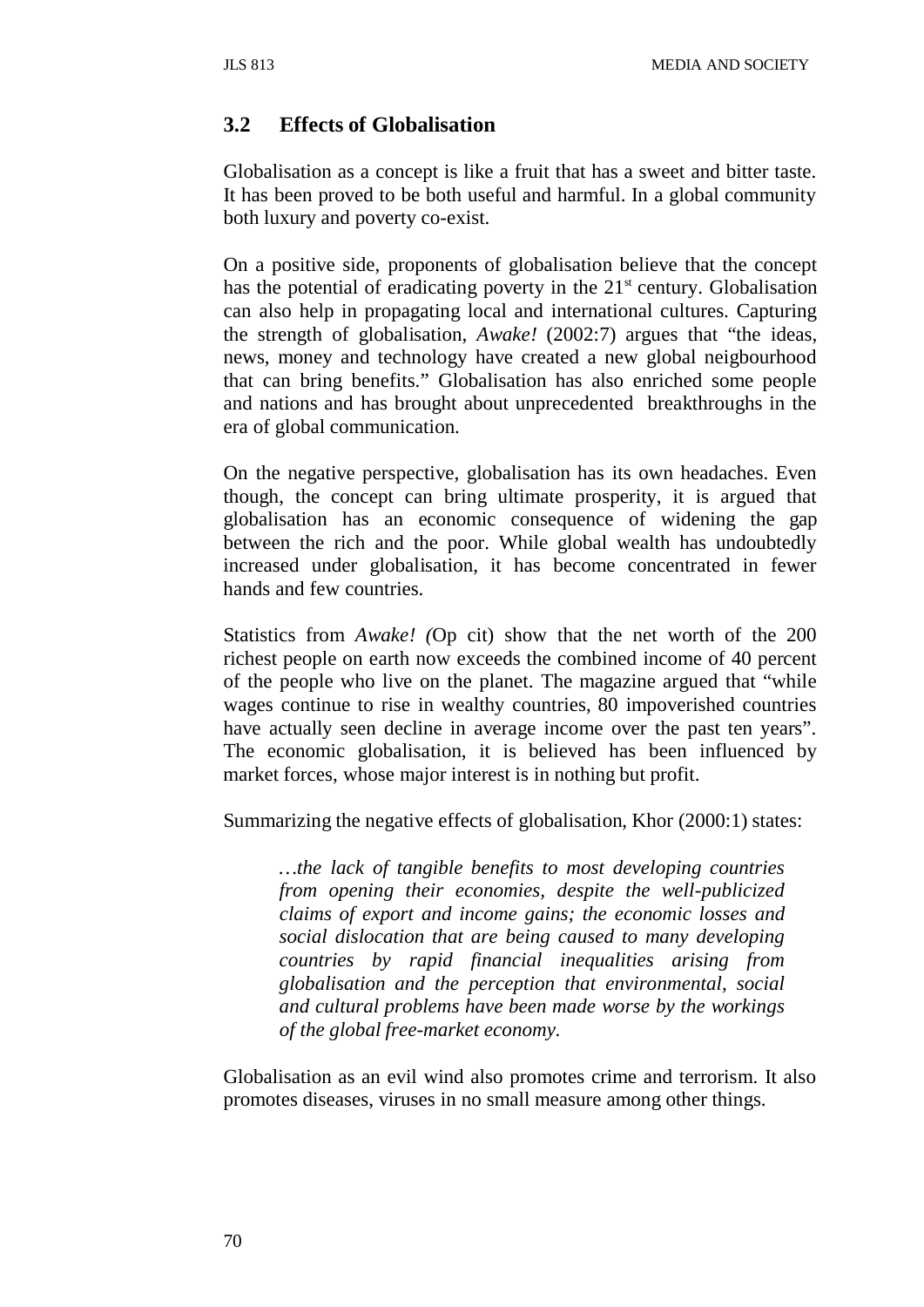### **SELF ASSESSMENT EXERCISE 2**

Discuss the positive and negative effects of globalization.

### **3.3 Globalisation and the Media**

The mass media is a powerful tool of globalisation. Through newspapers, magazines, internet, TV, radio and other channels of communication, people across cultures, races can be connected for a common cause. No wonder, with the miracle of technology in the present age, the entire world has become a global village.

It is important to stress at this point, that the media as the mirror of the society promotes both the negative and positive aspects of globalisation depending on the prevailing circumstances.

There is no gainsaying the fact that the exchange of ideas is an important characteristic of globalisation. *Awake!* (Op cit) reasoned that the internet symbolizes the inter-exchange of ideas in a global era. However, the magazine bemoaned the fact that the internet is not used to spread beneficial information, culture and commerce, some web sites "promotes pornography, racism or gambling".

On the TV and films, *Awake!* (2002:4) states:

*Television and films have on enormous influence on how people think. The messages on the world's screens often come out of Hollywood, the world's principal factory on make-belief. The values that this vast entertainment industry reflect often promote materialism, violence or immorality. They may be totally alien to the local culture of many countries of the world. Nevertheless, government, educators and parents invariably find it impossible to hold back the tide.*

Through the mass media, radio, TV, newspapers, magazines etc, the impoverished people in developing nations for example, know how their rich counterpart in developed countries live. Such gross unfairness in the global neighbourhood, *Awake!* observes, clearly "sows many seeds of unrest and frustration".

Another dimension to look at the issue of globalisation is within the media context itself. This is the viewpoint some people describe as globalisation of the media.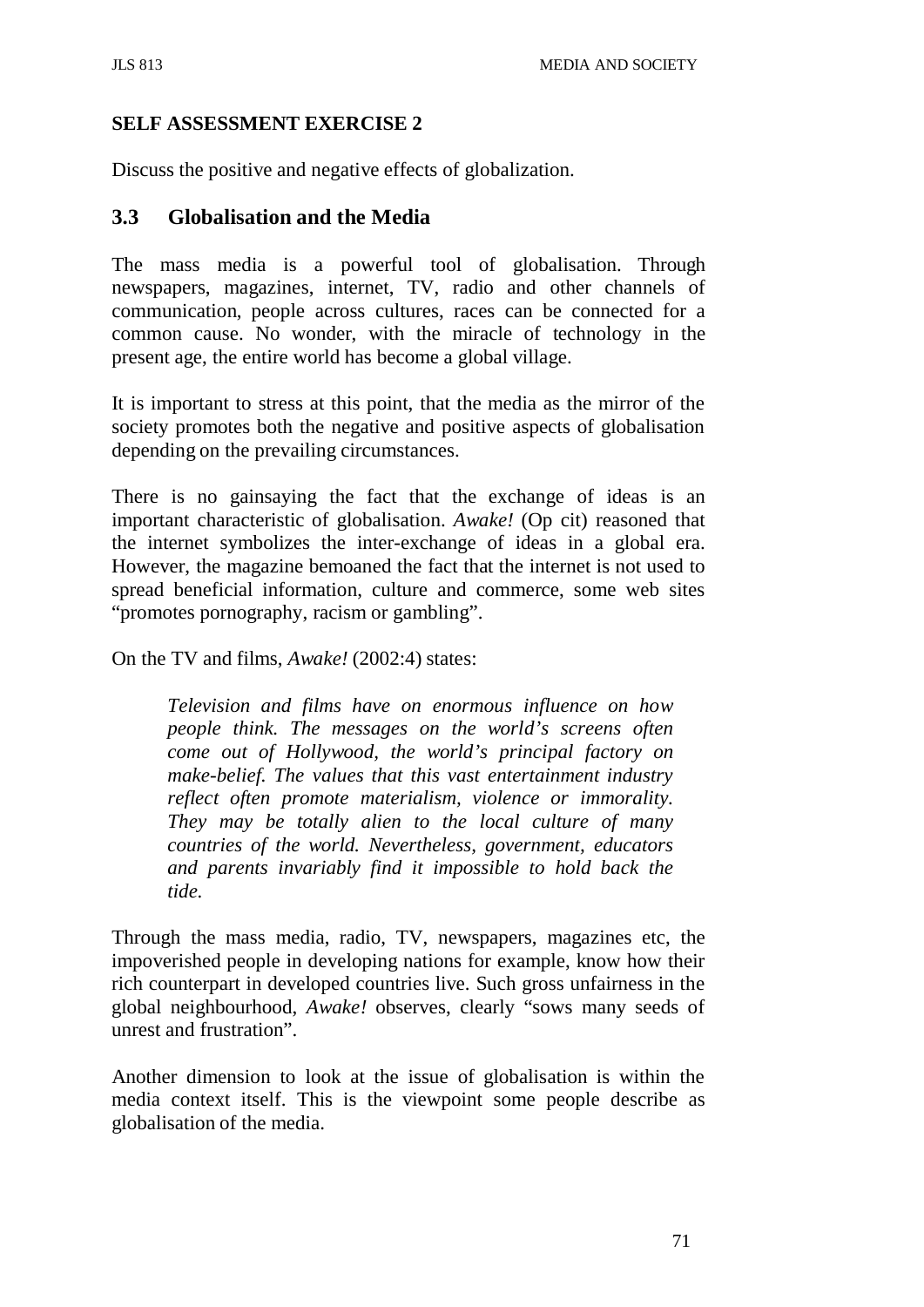Here, the rich and the powerful nations of the world with robust economic and technological advantage dominate the media at the expense of poor countries. This domination gives rise to imbalance in the flow of information between the rich and the poor countries. To stem the imbalance, the new world information order- an international system of the production, distribution and consumption of information has been recommended by global community as a way forward.

The big four international news agencies- Reuters, American Associated Press (AP), United Press International and Agence France Press currently define news to the global community courtesy of globalisation technology.

#### **SELF ASSESSMENT EXERCISE 3**

Discuss the relationship between the mass media and globalization.

### **4.0 CONCLUSION**

In this unit, we have established the fact that there is an overwhelming increase of interdependence among countries of the world and that this scenario is made possible with the use of the mass media.

#### **5.0 SUMMARY**

In this unit, we explained the term globalisation and discussed its effects on humanity. We also looked at the mass media in the context of globalisation.

### **6.0 TUTOR-MARKED ASSIGNMENT**

Define the term globalisation and establish its relationship with the mass media.

### **7.0 REFERENCES/FURTHER READINGS**

Awake! (2002). "Globalisation: Curse or Cure?" May 22, 2002.

Giddens, A. (1997). *Sociology*. 3rd Edition. Cambridge: Polity Press.

Khor, M. (2000). *Globalisation and the South: Some Critical Issues*. Ibadan; Spectrum.

.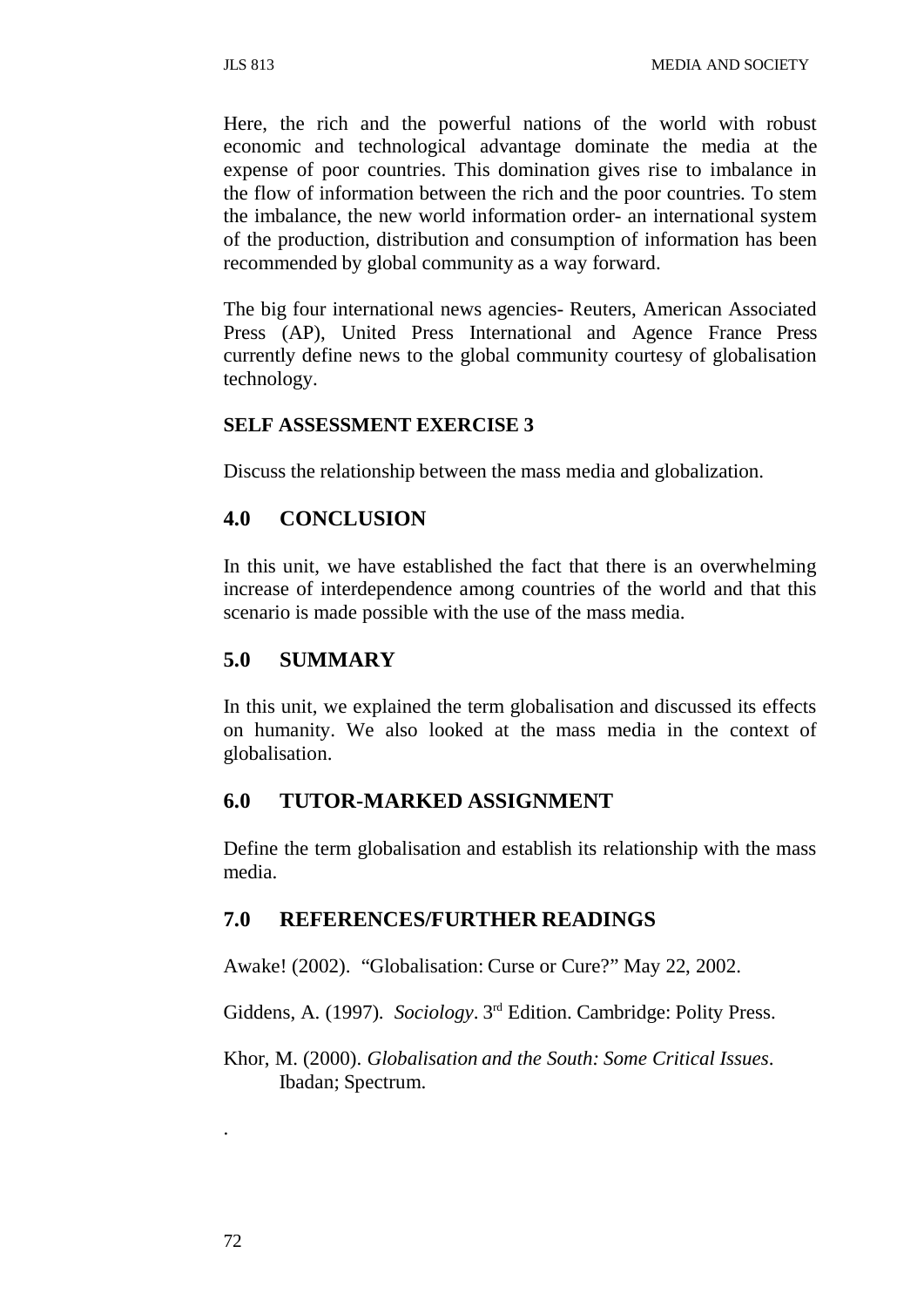# **UNIT 5 TECHNOLOGY AND THE MEDIA**

# **CONTENTS**

- 1.0 Introduction<br>2.0 Objectives
- **Objectives**
- 3.0 Main Content
	- 3.1 What is Technology?
	- 3.2 Types of Media Technology
- 4.0 Conclusion
- 5.0 Summary
- 6.0 Tutor-Marked Assignment
- 7.0 References/Further Readings

# **1.0 INTRODUCTION**

The mass media is technologically driven. As the society becomes more complex by the day, media practitioners need to technologically position themselves in a vantage position to effectively discharge their social responsibility function to the members of the public. In those days, somebody could accept the definition of news as an account of what has happened. And for any event to be defined as news, it must be reported. But today, with the technology of satellite, the process of news gathering and dissemination has been reshaped. People can watch events anywhere in the world as they are happening.

# **2.0 OBJECTIVES**

At the end of this unit, you should be able to:

define technology outline types of media technology.

# **3.0 MAIN CONTENT**

# **3.1 What is Technology?**

The Longman's Dictionary of Contemporary English defines technology as "knowledge about scientific or industrial methods or the use of these methods." Technology is an aspect of culture. The nature of the society depends on the type of technology it will have. Artifacts, which are man-made products of ideas and activities, can reflect the technological advancement or backwardness of a society.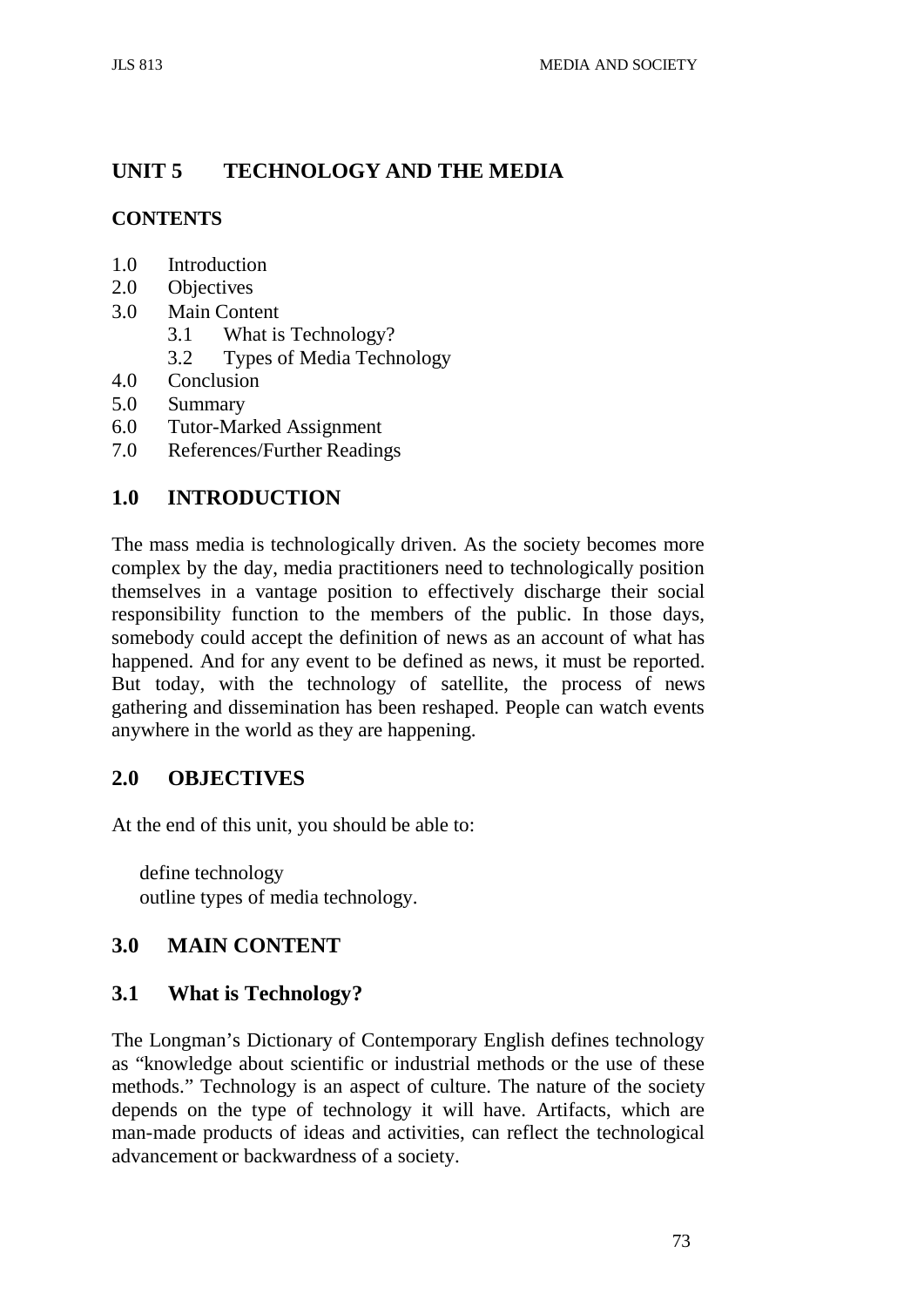#### **SELF ASSESSMENT EXERCISE 1**

Define technology.

# **3.2 Types of Media Technology**

Generally, Information Technology (IT) which is the study or use of processes especially computers for storing, retrieving and sending out information of all sorts has turned the world into a global village today. Technology, like the mass media is an instrument of social change in a society.

We live in a world of automated computer dominance of communication in both private and public sectors. The mass media as an institution has been making use of informatics, a fundamental tool of the age of computopia. That is, the process of making use of computers and other electronic devices in information gathering, storage and processing in all aspect of life.

Technology has revolutionized communication during the past decade. Access to people and information – practically anywhere in the world has become quicker, cheaper and easier – (*Awake! May 22, 2002*). Let us examine some few types of media technology.

- i. **Satellite**  A satellite is a chain-link of equipment used for sending out or receiving electronic microwaves or signals. Nigeria's first communication satellite was launched on May 13, 2007 by China. With the launch of NIGCOMSAT, Nigeria has become a member of the space community. The critical issue here according to Ate (2007) is that of technology. According to him, during the launch of Nigeria Sat – I in 2003, the country relied on Russia for the project. Also, during the 2007 launch of NIGCOMSAT, the giant of Africa depended solely on China for the unprecedented project. This, indisputably, is worrisome.
- ii. **Internet** Microsoft Encarta cited in Umechukwu (2001:69), defines internet as "a global matrix of interconnected computer network using the internet protocol to communicate with each other. It is an open connection of networks that enables connected computers to communicate directly." A*wake!* (Op cit), puts the number of new users that get connected to the internet every week at 300,000.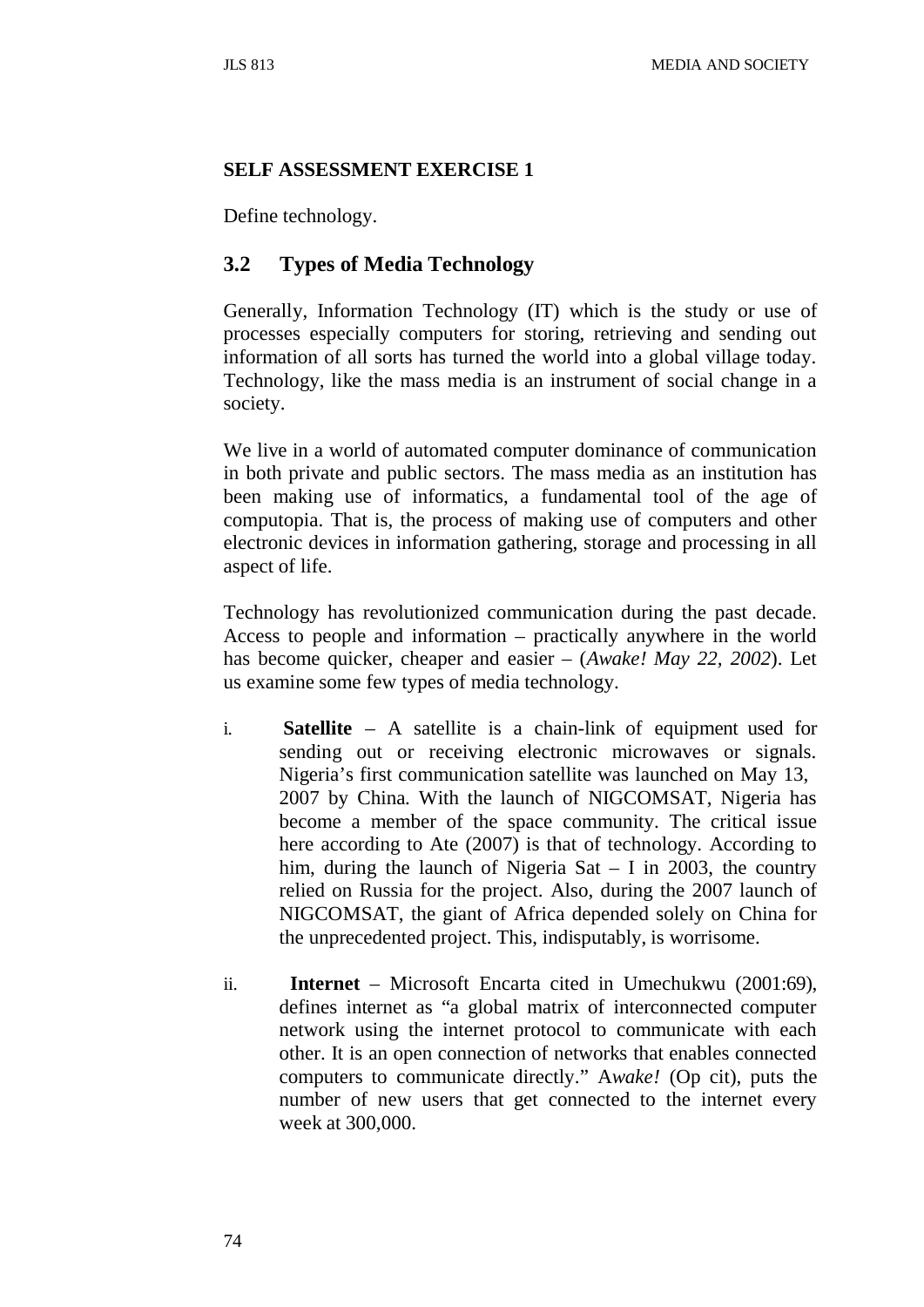- 
- iii. **Television**  Most people in the world now have access to a television, even if they don't own one. By 1995, there were 235 TV sets for every 1000 people worldwide, almost double the number in 1980. Just a small satellite dish can enable people who live in remote areas to receive broadcasts from around the world. "Today, no country can ever truly cut itself off from the global media," points out Francis Fukuyama, a professor of political economy. (*Awake!* May 22, 2002).
- iv. **Telephone** A good number of people are using mobile phones all over the world. Many of these users are having access to the internet through their phones. What an information revolution!
- v. **Microchip** Through this device, much information could be stored in the little space. Media practitioners who have access to this technology are using it to effectively gather and disseminate timely information to members of the public.

## **SELF ASSESSMENT EXERCISE 2**

Outline some media technology that you know.

# **4.0 CONCLUSION**

It has been established beyond all reasonable doubt that technology is the answer to effective dissemination of information to members of the public in this jet age. Technology rules the world, the mass media inclusive.

# **5.0 SUMMARY**

We defined technology in this unit; we also looked at some types of media technology available in modern society.

# **6.0 TUTOR-MARKED ASSIGNMENT**

What is technology? Outline some types of media technology.

# **7.0 REFERENCES/FURTHER READINGS**

Ate, A.A (2007). "Satellite Broadcasting and Effects on Nigerian Culture." Unpublished Paper.

*Awake!* (2002). "The Technology Behind Globalisation." May 22, 2002.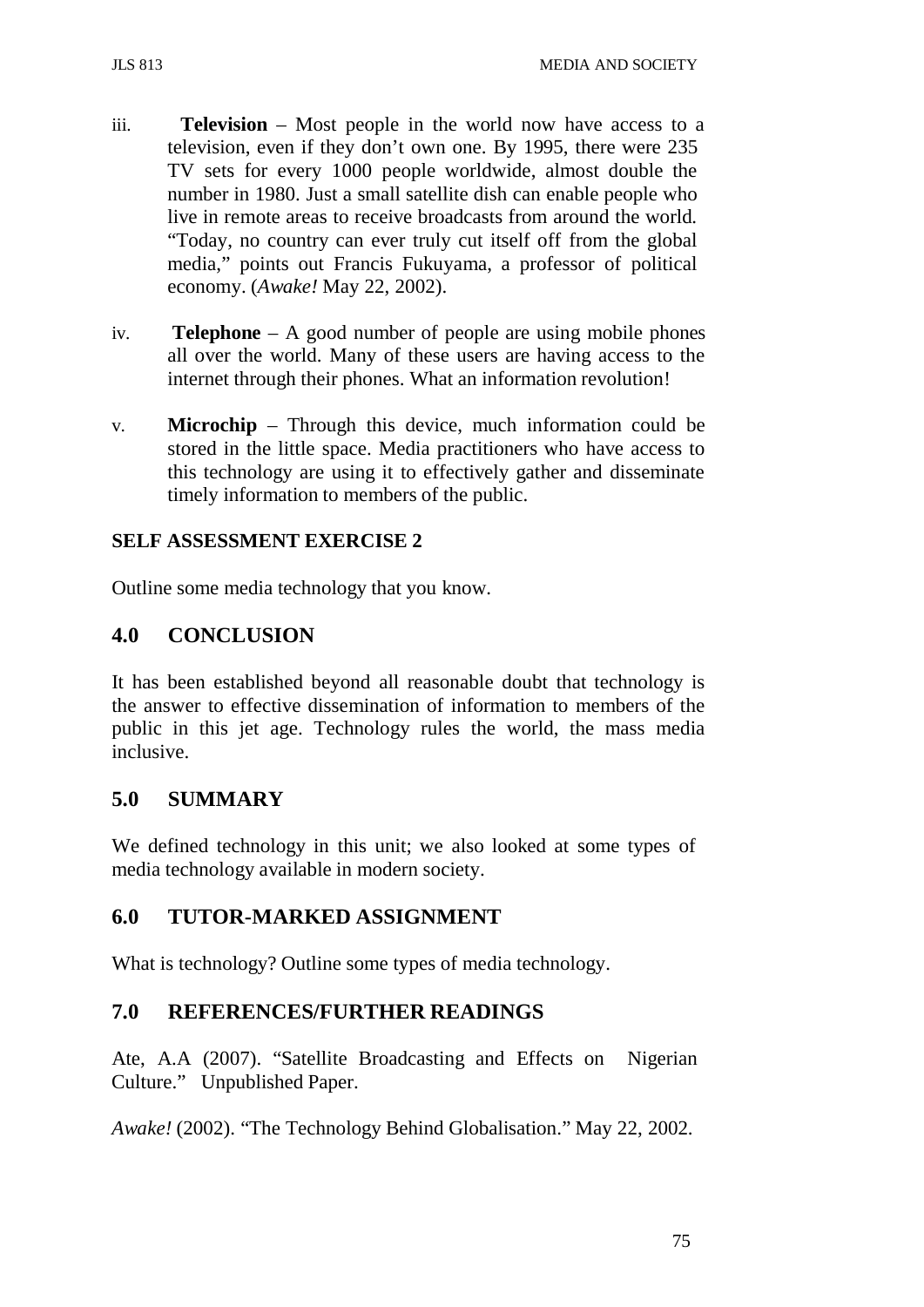- Umechukwu, P (2001). *Media and Nigerian Society (Developmental Issues and Problems*).Enugu: Thompson Printing and Publishing Company.
- *Longman's Dictionary of Contemporary English.* (2000). Third edition. England: Longman.

### **MODULE 4**

- Unit 1 Social Institutions and the Mass Media
- Unit 2 Social Effects of the Mass Media
- Unit 3 Mass Media and Economy
- Unit 4 Media and Governance
- Unit 5 Media Ethics in Nigeria
- Unit 6 Mass Media and Development

## **UNIT 1 SOCIAL INSTITUTIONS AND THE MASS MEDIA**

#### **CONTENTS**

- 1.0 Introduction
- 2.0 Objectives
- 3.0 Main Content
	- 3.1 Meaning of Social Institutions
	- 3.2 Types of Social Institutions
	- 3.3 Social Institutions and the Mass Media
- 4.0 Conclusion
- 5.0 Summary
- 6.0 Tutor-Marked Assignment
- 7.0 References/Further Readings

### **1.0 INTRODUCTION**

Social institutions exist to satisfy diverse needs of members of the society. Such needs may be simple or complex depending on the circumstances. In this unit, we shall examine the concept of social institutions in the society and establish its relationship with the mass media.

## **2.0 OBJECTIVES**

At the end of the study, you should be able to: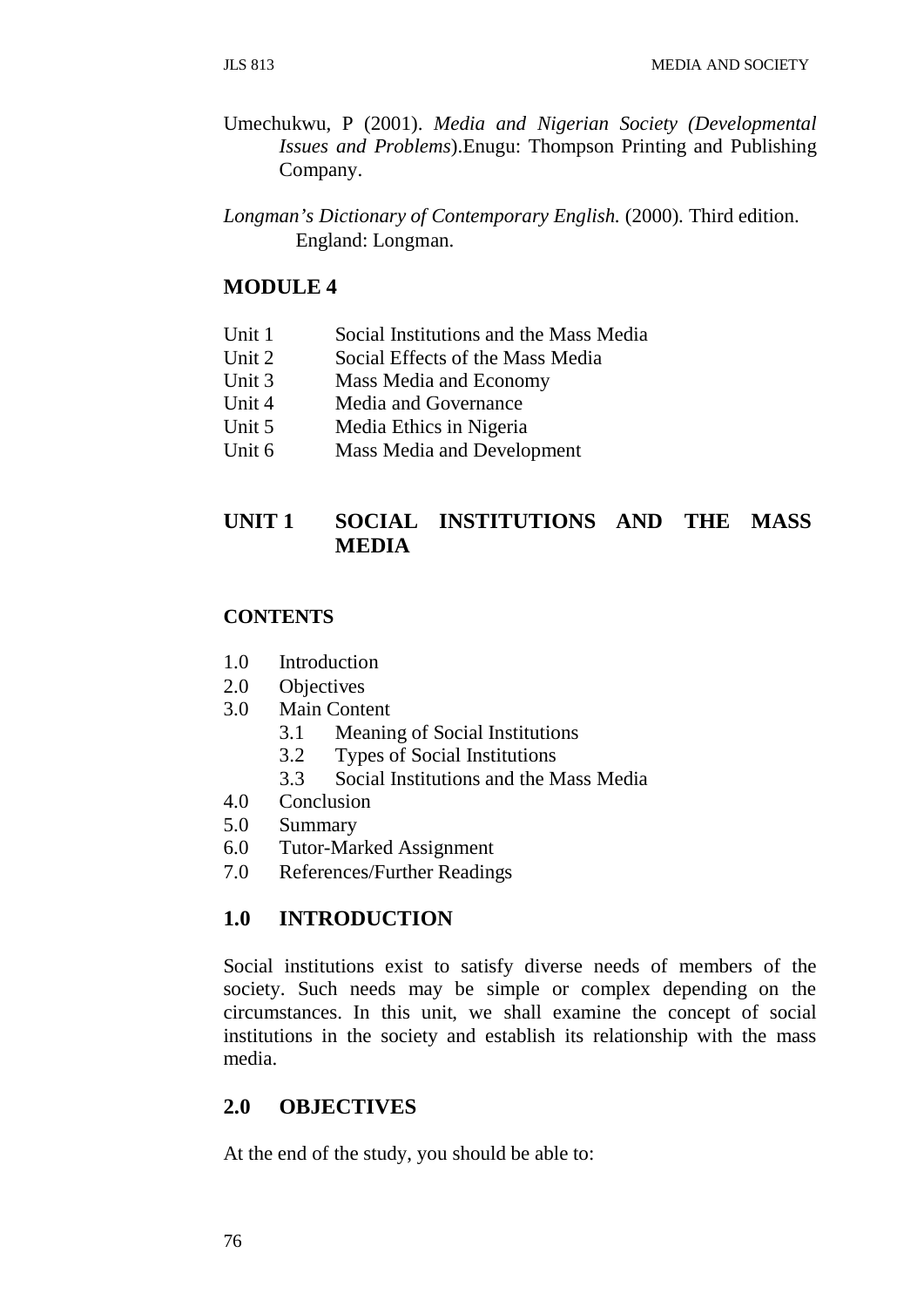define social institutions understand types of social institutions establish the relationship between social institutions and the mass media.

## **3.0 MAIN CONTENT**

### **3.1 Meaning of Social Institutions**

Social institutions are establishments that tackle some basic problems or needs in the society. Establishment of social organisations is geared towards guaranteeing an ordered social life. Social institutions according to Obeta (2003:77) are:

*The basic social organisations that regulate and organize most of the activities of individuals in society into definite organisational pattern in order to achieve the fundamental goals of societal life. Without social institutions, none of the perennial, basic problems of any society will be solved. Social institutions ensure that patterns of behaviour of individual members are regulated according to some definite, continuous and organized patterns. This regulation is upheld by norms and by sanctions which are legitimized by society.*

Obeta (Op cit) identifies the following types of social institutions:

### **The Family and Kinship Institutions**

This institution regulates behaviour patterns in the area of procreations, biological relations between individuals in society and the initial socialization of the new members of society.

#### **Educational Institutions**

Educational institutions deal with the socialization of the young into adults as well as the differential transmission of knowledge, values, attitudes skills and other aspects of cultural heritage of society from one generation to another.

#### **Economic Institution**

The economic institution is central to the survival of society. It deals primarily with the production, distribution and consumption of goods and services.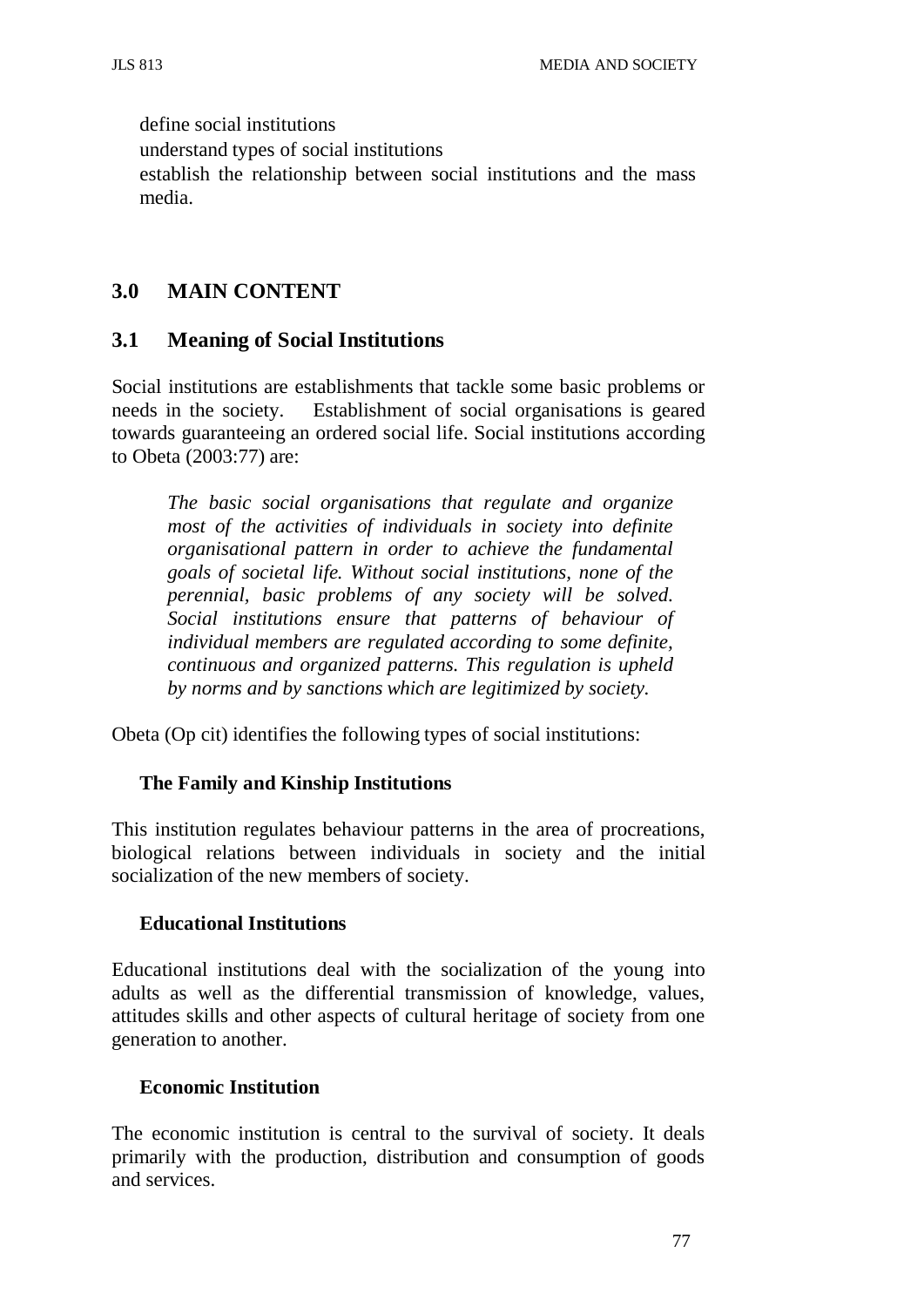### **Political Institution**

The political institution ensures that man is organized into political units. It deals with the control and the use of force within the society, and the maintenance of internal and external peace, as well as the mobilization of resources for the implementation of various goals etc.

#### **Legal Institution**

This institution articulates and sets-up just laws that will guarantee justice, fairness and equity in order to ensure that there is order and peace in society. Laws, may not change the 'heart', but they restrain the 'heartless'.

#### **Religious Institution**

Religious institutions deal with man's relationship with his creator.

#### **Health Institution**

Health institutions performed a variety of health related functions that are aimed at satisfying the health needs of the members of the society.

#### **Others**

There exist other institutions which deal with the differential distribution of positions, rewards, and resources and the access to them by the various individuals and groups within the society, etc.

#### **SELF ASSESSMENT EXERCISE 1**

Define social institutions.

### **3.2 Social Institutions and the Mass Media**

There are different agents of socialization in any given society. According to Daramola (2005:81), "man is not genetically programmed to live in the society. Rather, he has to learn the rules and codes necessary to make him function in a society." He defines socialization as a process whereby the culture of a society in general or a social institutions in particular is transmitted to individuals.

The agents of socialization are the family, school, peer group, church/mosque and the mass media. An individual learns much from the family and other social forces that make acquisition of social knowledge and skills necessary for interactions of members of the society. In this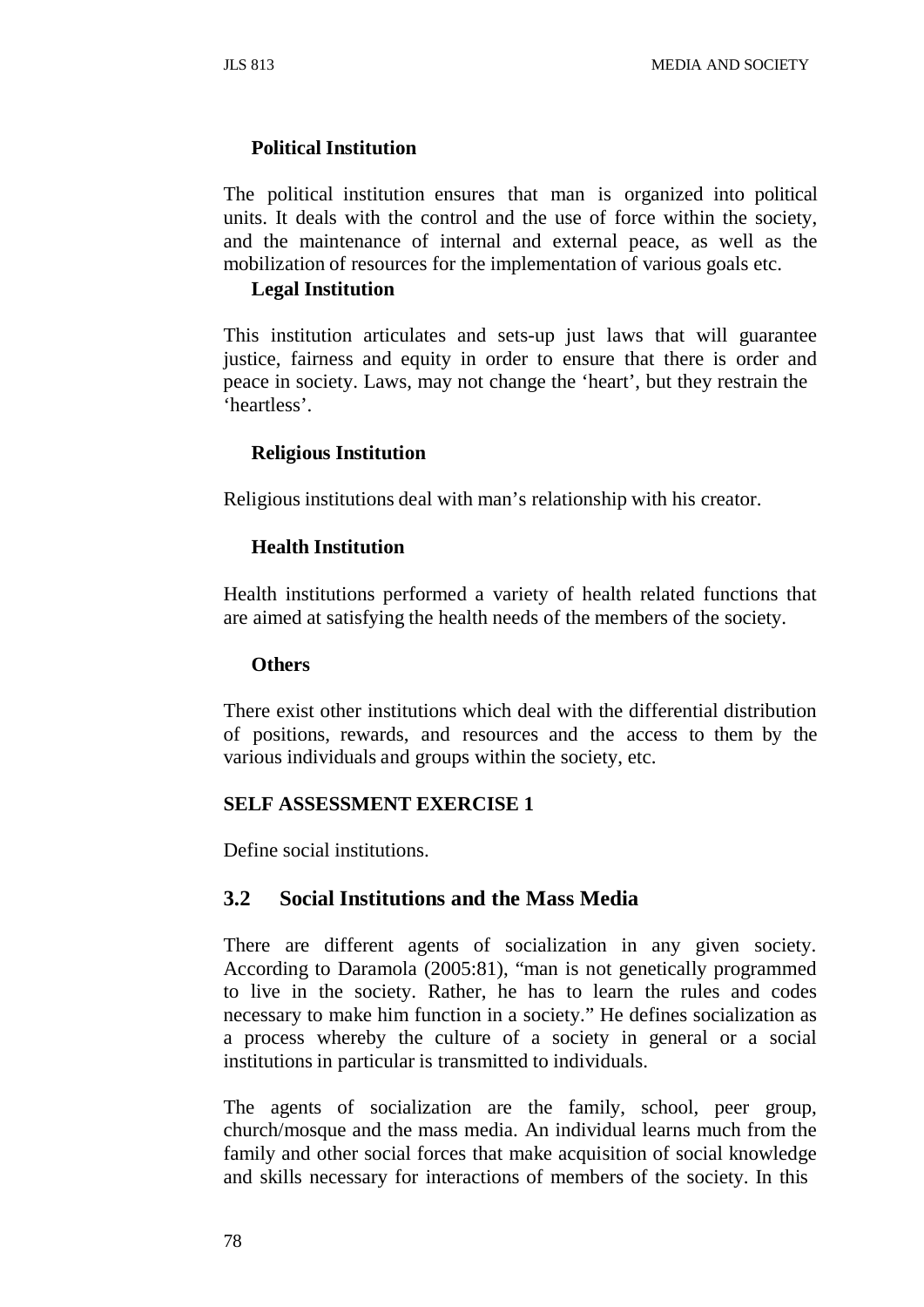unit, our major concern is on the mass media which makes social engineering possible for members of the society.

The mass media are connecting tissues to other agents of socialization or social institutions. The media as an institution serves as a social interface between the society and other agents of socialization. While the family, peer group, the school, church/mosque cook norms, values, attitudes etc for the consumption of the society, the mass media as an institution assist in serving the tantalizing dishes to the tables of members of the society in a powerful manner. In Nigeria, for instance, the Nigerian Television Authority, NTA, has been linking or connecting families or friends to one another through its *News Line* programme. The newspapers, through their letters to the editor column, have also been connecting members of different agents of socialization together. Daramola (2005:95-96) analyses the role of the mass media as a potent social force in the socialization business. He observes that the mass media are very powerful socializing agents as they reach large, heterogeneous and widely dispersed audiences. He contended that the mass media do not only teach the individual or public the norms and values of society, but also reinforce such norms and values.

As political instruments of socialization, Daramola (Op cit) noted that the mass media can influence political beliefs and education of individuals.

### **SELF ASSESSMENT EXERCISE 2**

Discuss the role of the mass media as an agent of socialization.

# **4.0 CONCLUSION**

There is no gainsaying the fact that the mass media have powerful influence in the social engineering process of any society. This unit showcases the mass media as a very crucial agent of socialization.

### **5.0 SUMMARY**

In this unit, we discussed the meaning and types of social institutions. We also established the relationship between the mass media and other agents of socialization.

# **6.0 TUTOR- MARKED ASSIGNMENT**

Establish the relationship between the mass media and other agents of socialization.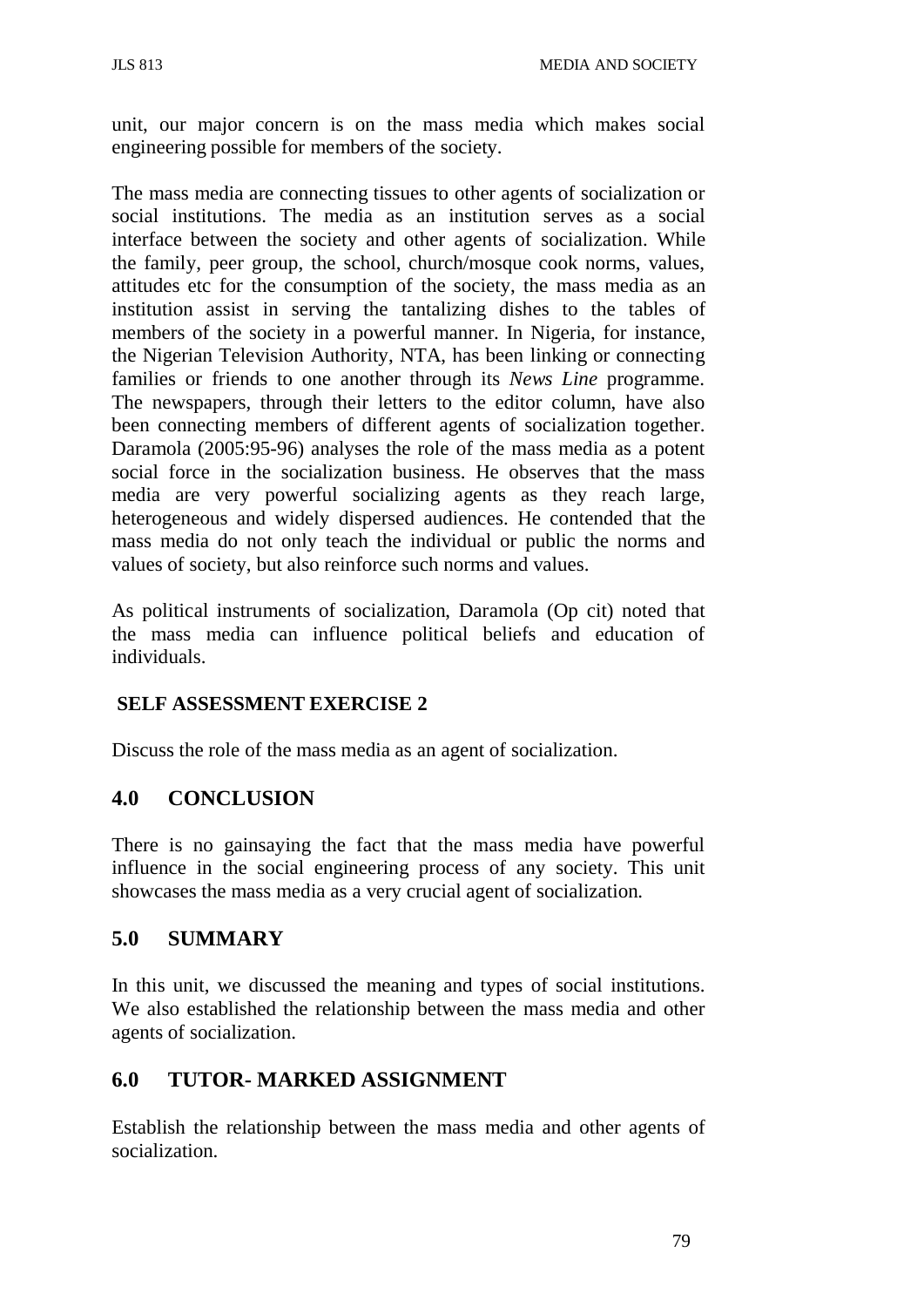### **7.0 REFERENCES/FURTHER READINGS**

Obeta, M.C (2003). *Man, Environment and Society*. Nsukka: Chuka Educational Publishers.

Daramola, I (2005). *Mass Media and Society*. Lagos: Rothan Press.

## **UNIT 2 SOCIAL EFFECTS OF THE MASS MEDIA**

### **CONTENTS**

- 1.0 Introduction
- 2.0 Objectives
- 3.0 Main Content
	- 3.1 Meaning of Social Effects
	- 3.2 Social Effects of the Media
- 4.0 Conclusion
- 5.0 Summary
- 6.0 Tutor-Marked Assignment
- 7.0 References/Further Readings

### **1.0 INTRODUCTION**

There is a general postulation that the mass media are supremely effective mind-controlling agents. To this end, it is assumed that members of the society or human beings respond inescapably to the powerful stimuli from the media. This point of view underscores the social effects of the mass media, which is the focus of this unit.

## **2.0 OBJECTIVES**

At the end of this unit, you should be able to:

define social effects appreciate the social effects of the mass media.

#### **3.0 MAIN CONTENT**

### **3.1 What are Social Effects?**

Social effects can be defined as direct or indirect influence of a social force on a person or a thing. Looking at the concept from the media perspective, McQuail (2005:456) asserts:

*We dress for the weather as forecast, buy something because of an advertisement, go to a film mentioned in a newspaper,*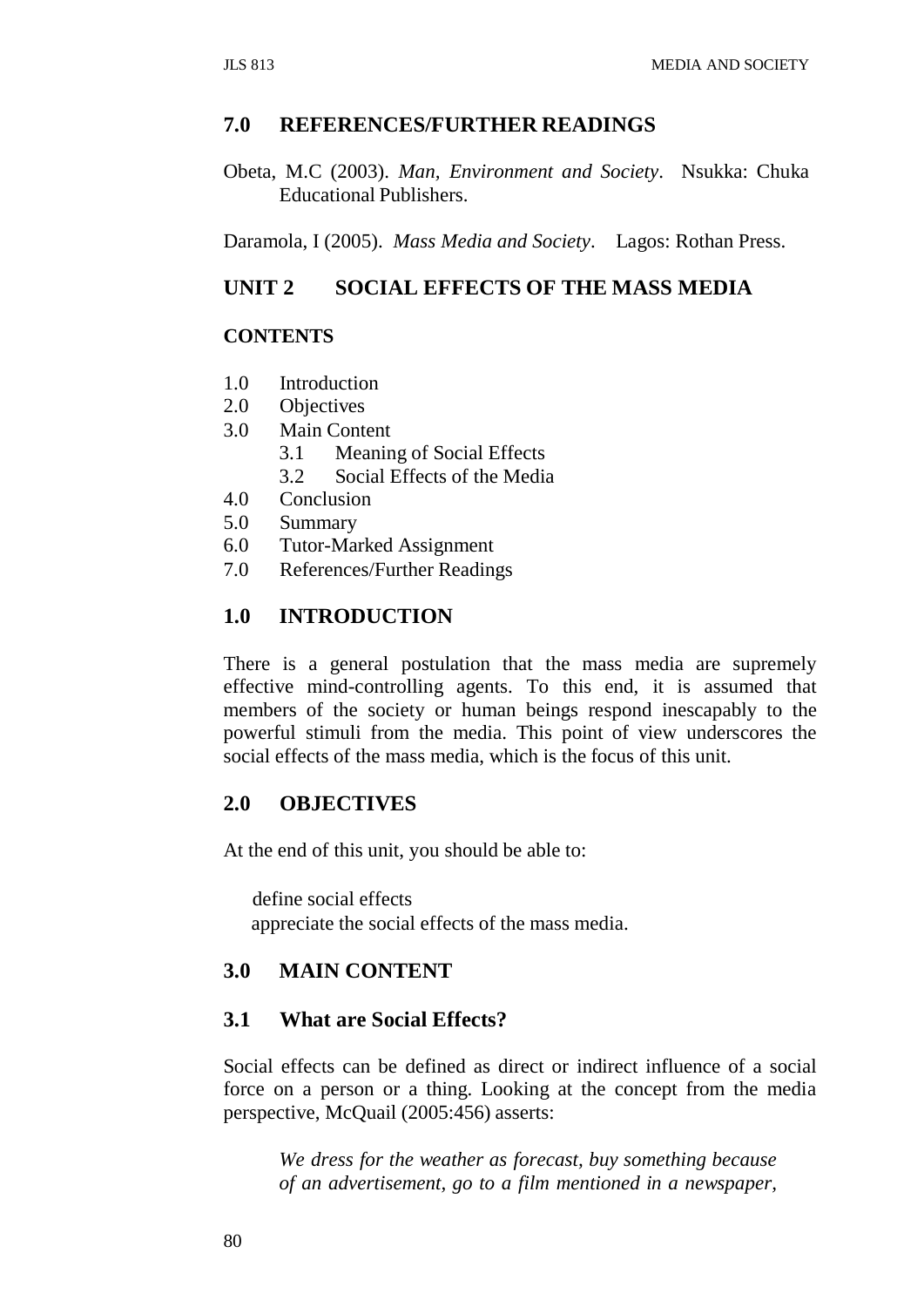*react in countless ways to media news, to films, to music on radio and so on. Good or bad economic news clearly affects business and consumer confidence.*

The subtle influence on the lives of the audience by the mass media can therefore be described as social effects of the media.

#### **SELF ASSESSMENT EXERCISE 1**

What are social effects?

### **3.2 Social Effects of the Media**

One of the basic assumptions about the media is that the mass media have an important influence on peoples' lives and sometimes change their beliefs and opinions. This subtle influence or impact of the mass media on the habits of the audience is what is referred to as social effect of the media.

To justify the fact that the mass media exert serious influence on the lives of the audience, there are some theories of media affects namely, Hypodermic Needle Effect theory; Two-Step Flow theory; Minimally Powerful Media theory; Uses and Gratification theory; Agenda-Setting theory, Knowledge Gaps theory and "Spiral of Silence" theory which capture the social effects of the media.

Acknowledging the social effects of the media, McQuail (2005:456) states:

*Our minds are full of media-derived information and impressions. We live in a world saturated by media sounds and images, where politics, government and business operate on the assumption that we know what is going on in the wider world. Few of us cannot think of some personal instance of gaining significant information or forming an opinion because of the media. Much money and effort are also spent on directing the media to achieve such effects, especially by way of advertising and public relations, and it is hard to believe that this would happen without a conviction that it works, more or less according to plan. Certainly, the media themselves seem confident on their capacity to achieve intended effects.*

Discussing the social effects of the media with home grown examples, Daramola (2003:33-34) did the following comprehensive appraisal.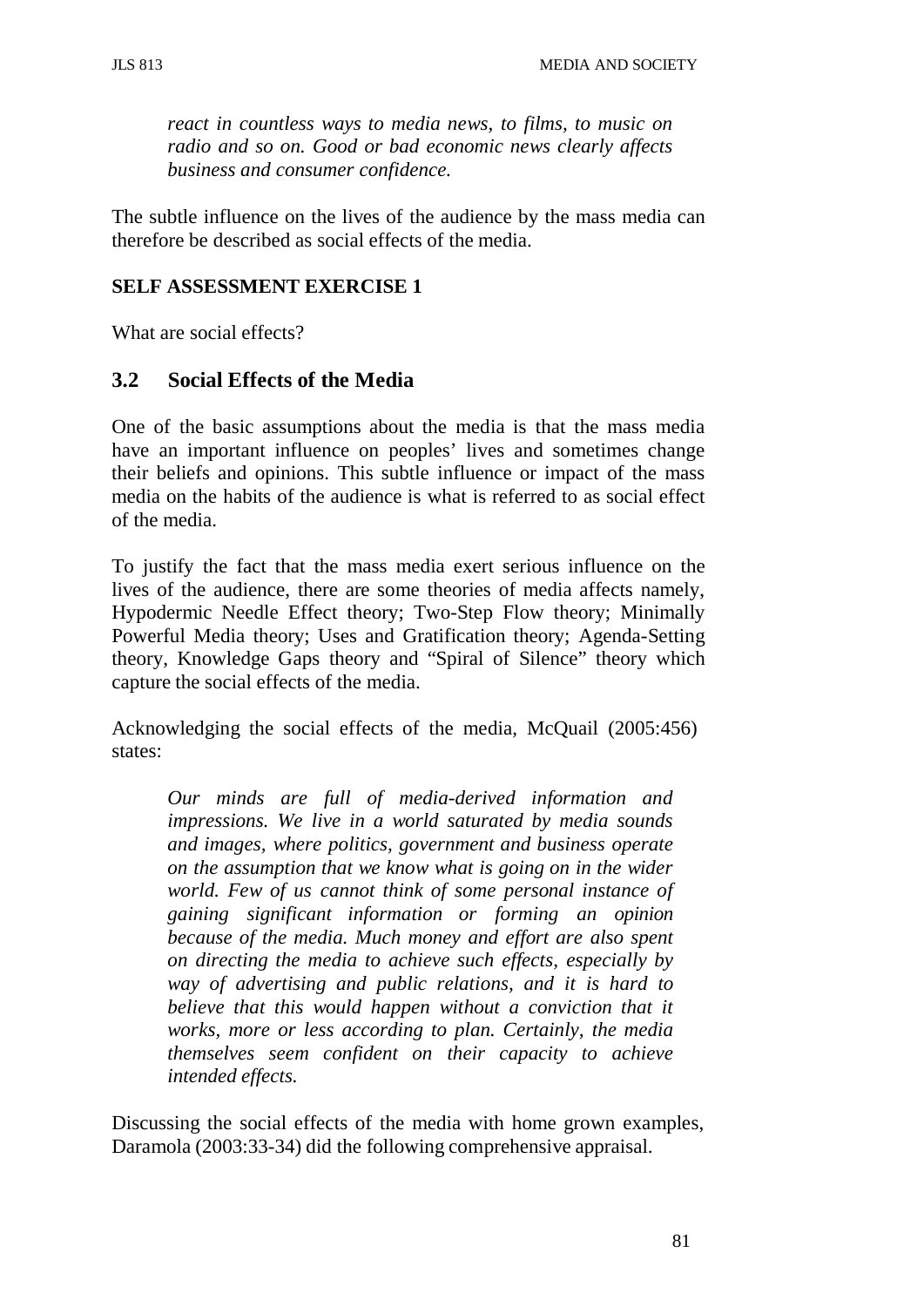#### **i. Arousing Mass Revulsion**

A whole nation could become revulsed and react adversely to some national issues. An example will suffice here. In the year 2000, there was demonstration in Kaduna (Nigeria) over the introduction of Sharia legal system by the state government. This led to riot in which several people died. Media coverage of the riot aroused fear in the minds of people across the country.

#### **ii. Re-assurance during Panic**

During situations of panic created by other sources, the media have been known to play a very key role in reassuring, calming and in specific instances, directing people to areas of safety. For example, in situations of crisis like the Kaduna Sharia riot, which led to exodus of nonindigenes from the North to their states of origin in February and March 2000, the media were subsequently used to assure fleeing residents that all is well.

### **iii. Panic Inducement**

The media can induce panic especially in periods of insecurity. On the heel of the annulment of the June 12, 1993 presidential election, the media induced a lot of panic in the populace with their largely unverified reports that one section of the country was preparing for a secessionist war. Out of panic, a lot of people started moving their families and property back to their home states. This led to motor accidents with so many people losing their lives.

### **iv. Induce Mass Social Action**

The mass media induce their admirers to social action. Before the cancellation of the national monthly environmental sanitation, the Nigerian media were known for mobilizing the people for the sanitation exercise. Nigerians have been known to respond in large number to appeal for generosity from the media for fellow Nigerians who have serious medical problem. One good example is the case of Yinka Ayefele, a broadcaster with the Radio Nigeria, Ibadan who got his spinal cord broken in automobile accident in the late 90s. Both the print and electronic media appealed for philanthropic assistance for the victim. Good Nigerians assisted him. The same thing repeated itself when Fadeyi Oloro, an artist got burnt in April 2001. The media of communication solicited financial assistance for him to carry out necessary surgical operation.

#### **v. Language Standardization**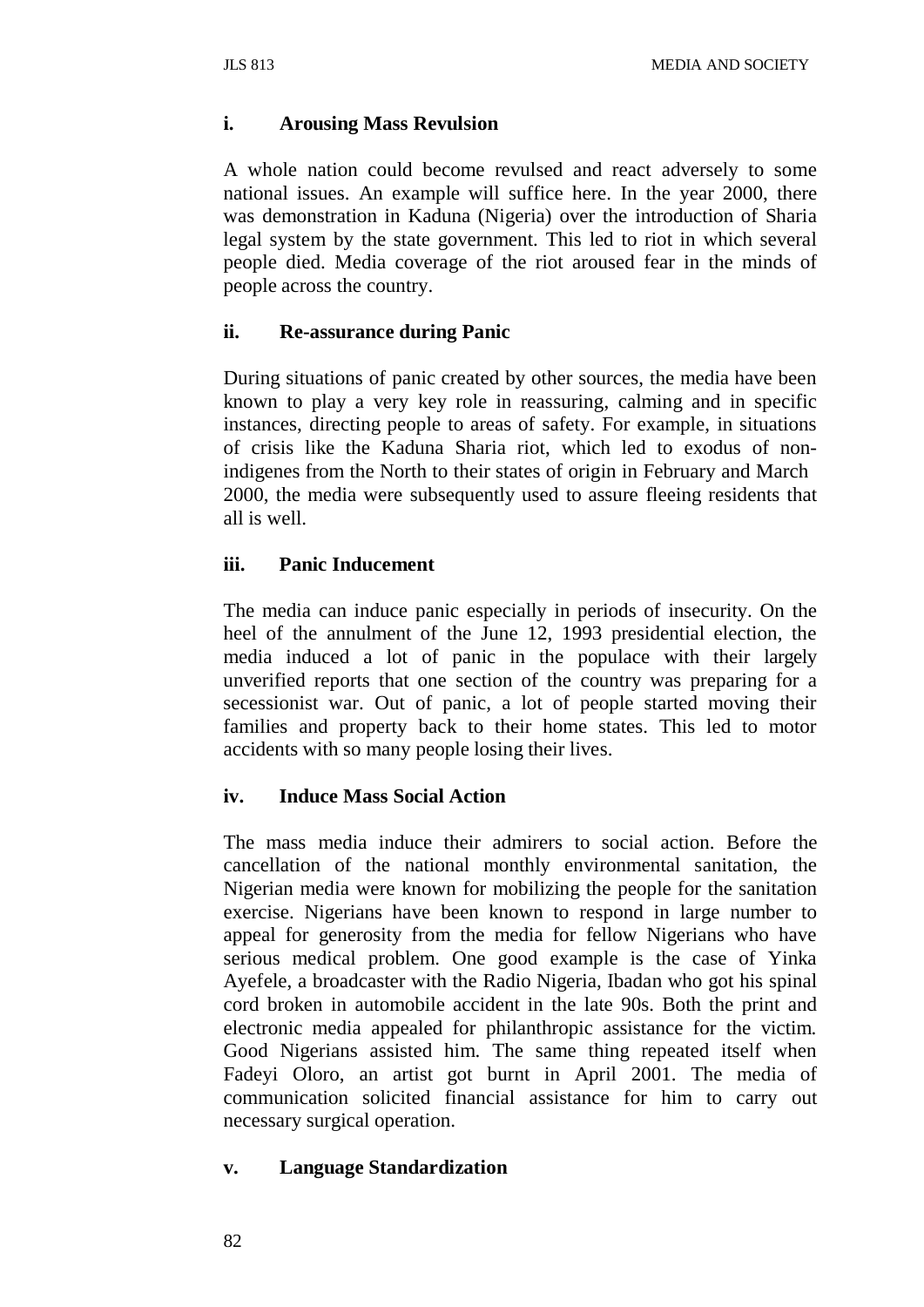The media simplify the language they use. As a result of this, the audience tends to follow this pattern as the acceptable standard. This is more so because of the demand of modern living that requires a lot of running around for people before they can make ends meet. This means people are no longer patient to read lengthy articles thereby encouraging economy of language which appears to be the hallmark of the media.

#### **vi. Define Social Values**

Through direct advertising, editorials and articles and implicit suggestions, the media tend to define for the society what constitutes standard social values. In other words, the media shape societal values and write off many as unacceptable, archaic or obscene.

#### **SELF ASSESSMENT EXERCISE 2**

List the social effects of the mass media

## **4.0 CONCLUSION**

This unit harvested divergent viewpoints on the social effect of the mass media and established the fact that the audience are living at the awesome mercy and influence of the mass media.

### **5.0 SUMMARY**

This unit took a look at the meaning of social effects and identified the social effects of the mass media.

### **6.0 TUTOR-MARKED ASSIGNMENT**

List and explain social effects of the mass media with particular emphasis on the Nigerian environment.

### **7.0 REFERENCES/FURTHER READINGS**

- Daramola, I (2003). *Introduction to Mass Communication*. 2nd edition. Lagos: Rothan Press.
- McQuail, D (2005). *McQuail's Mass Communication Theory.* 5th edition. London: Sage Publications.
- Folarin, B (1998). *Theories of Mass Communication: An Introductory Text.* Ibadan: Stirling-Horden Publishers.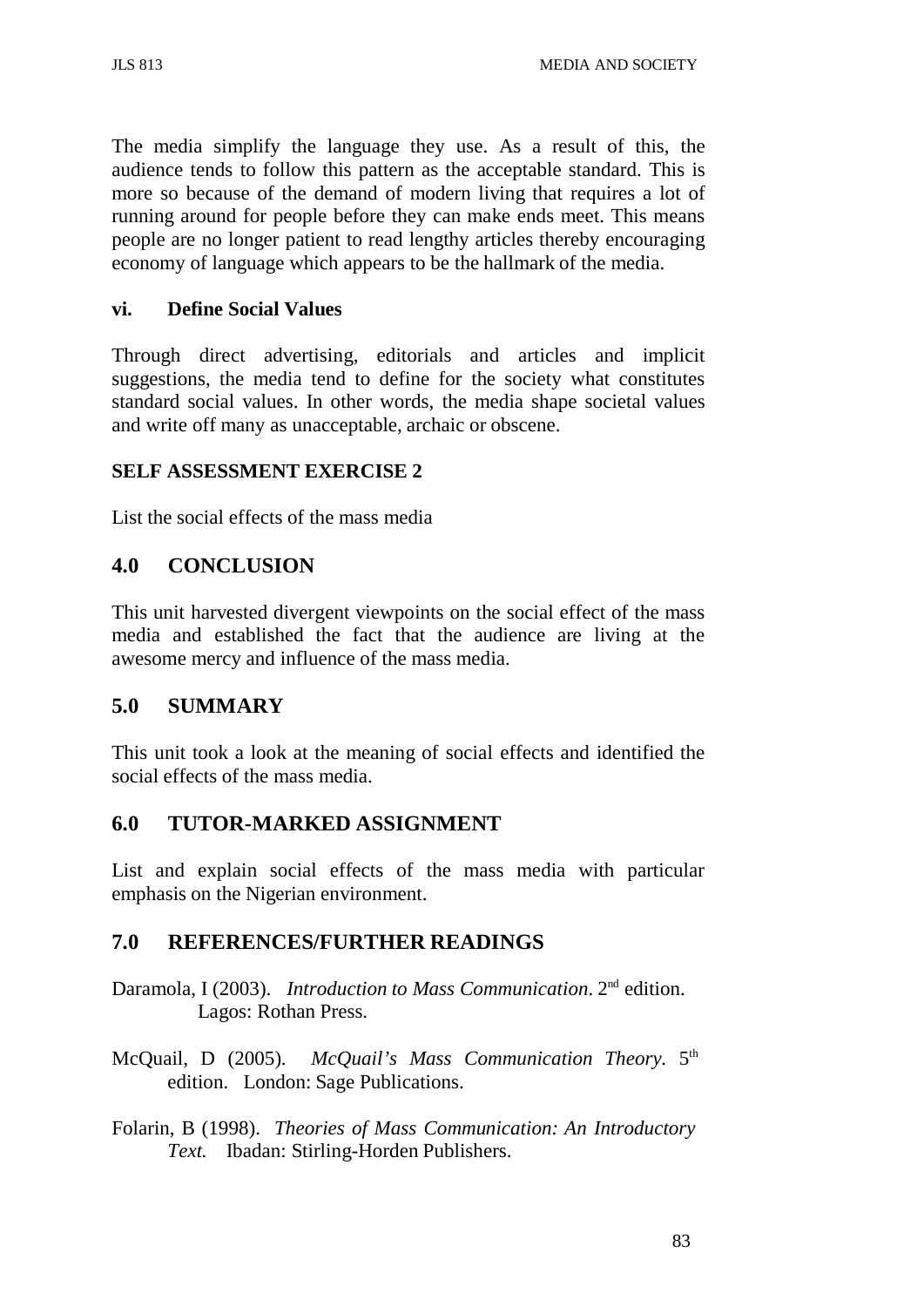### **UNIT 3 MASS MEDIA AND ECONOMY**

#### **CONTENTS**

- 1.0 Introduction
- 2.0 Objectives
- 3.0 Main Content
	- 3.1Economic News and Journalistic Responsibility
	- 3.2 Problems affecting the economic Journalist in Nigeria
	- 3.3Relationship between the Media and Economy
- 4.0 Conclusion
- 5.0 Summary
- 6.0 Tutor-Marked Assignment
- 7.0 References/Further Readings

### **1.0 INTRODUCTION**

One of the greatest problems confronting humanity is that of survival. The basic needs of man – food, clothing, shelter, etc have economic dimensions. Therefore, it will amount to an exercise in futility for us to discuss the mass media and society without highlighting the economic angle. The economy is the focal point of human existence and therefore the media practitioners should understand the economic variables of their society. What makes economic news? Who is controlling the means of production and at whose expense? What are the challenges to economic reporting? What is the relationship between the media and the economy? All these questions will be answered in this unit.

### **2.0 OBJECTIVES**

At the end of this unit, you should be able to:

what constitutes economic news problems confronting economic journalism the relationship between media and the economy.

#### **3.0 MAIN CONTENT**

#### **3.1 Economic News and Journalistic Responsibility**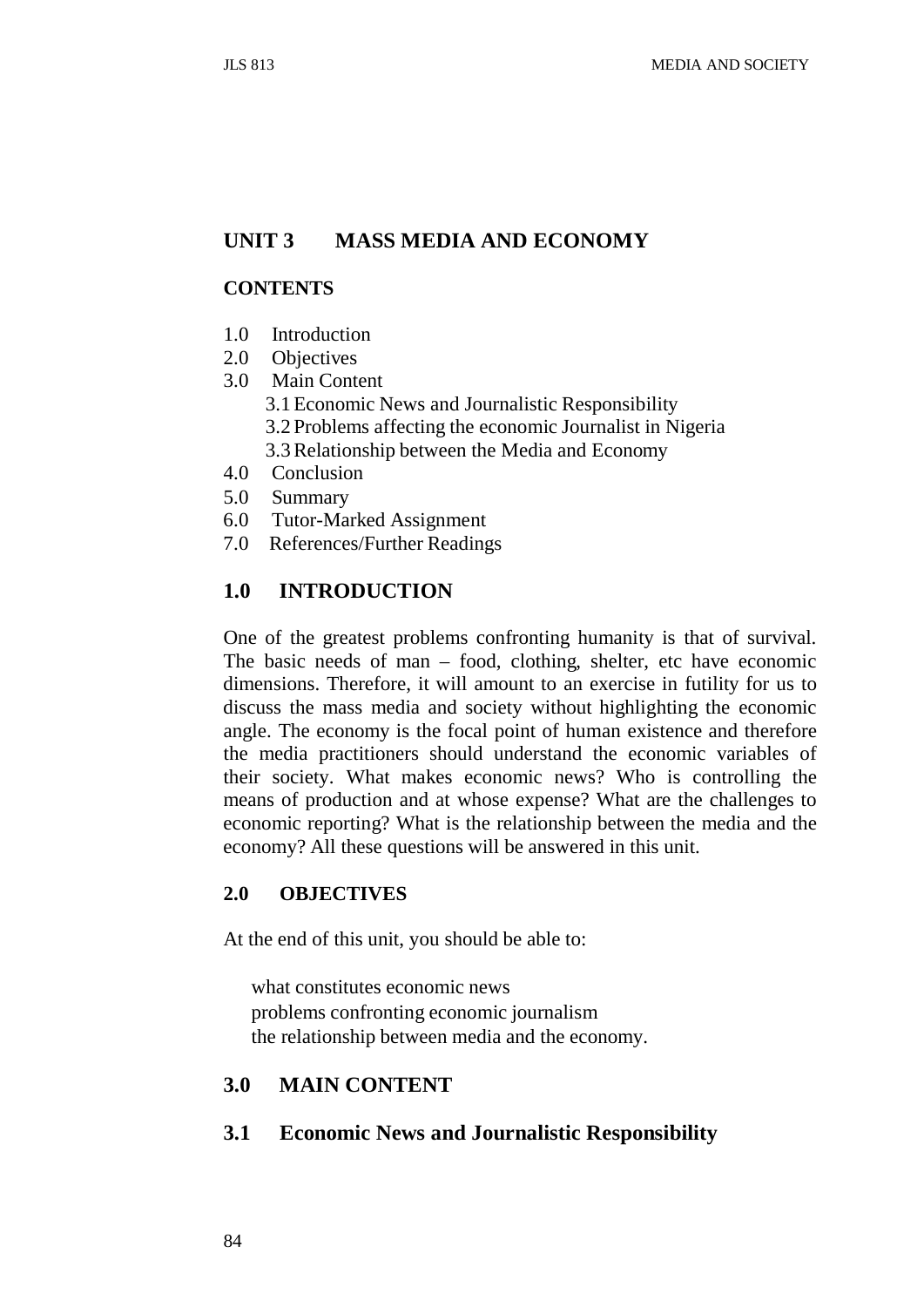The major economic and business stories which journalists should consider include taxes, inflations, trades, dwindling resources, capital market, money market, corporate transactions, etc. People are not only curious and apprehensive to know what is happening to prices of commodities, where to get jobs and other economic variables, they want to know the "how" and "why" of these issues. They want to know why inflation and unemployment persists and how to cope with them in their various lives.

The public is concerned about the role of government and the private sector in the economy. They want to know how the programmes of Non-Governmental Organisations, national and international would free them from the pangs of poverty. To be candid, people seek to know not only what is happening in the economic realms but to also appreciate the how, why, when and where of the happenings.

In their quest to probe the above, they look at the print and electronic media for answers. Here lies the responsibility of media practitioners. The journalist has the noble responsibility of serving the audience with a balanced and elaborate diet of economic and business news and analysis.

# **SELF ASSESSMENT Exercise 1**

Outline sources of economic news available for a journalist.

# **3.2 Problems Affecting the Economic Journalist**

Economic news or reporting is a very challenging beat. It is a specialized and technical aspect of journalism. A typical Nigerian journalist contends with a lot of problems in the course of doing his/her job. Iyorkyaa cited in Ate (2000:2) identifies these problems:

Most reporters and editors are not trained and motivated for the task.

Many businessmen are not willing to discuss their business transactions with the press. There is often a mutual suspicion between business moguls and members of the pen profession in Nigeria.

Economists themselves are not helping matters. They are fond of presenting conflicting and almost confusing view points on economic issues which sometimes doesn't work at all. No wonder, General Ibrahim Babangida, at the twilight of his administration said: "Our economic problems defy solution proffered by economic theorists."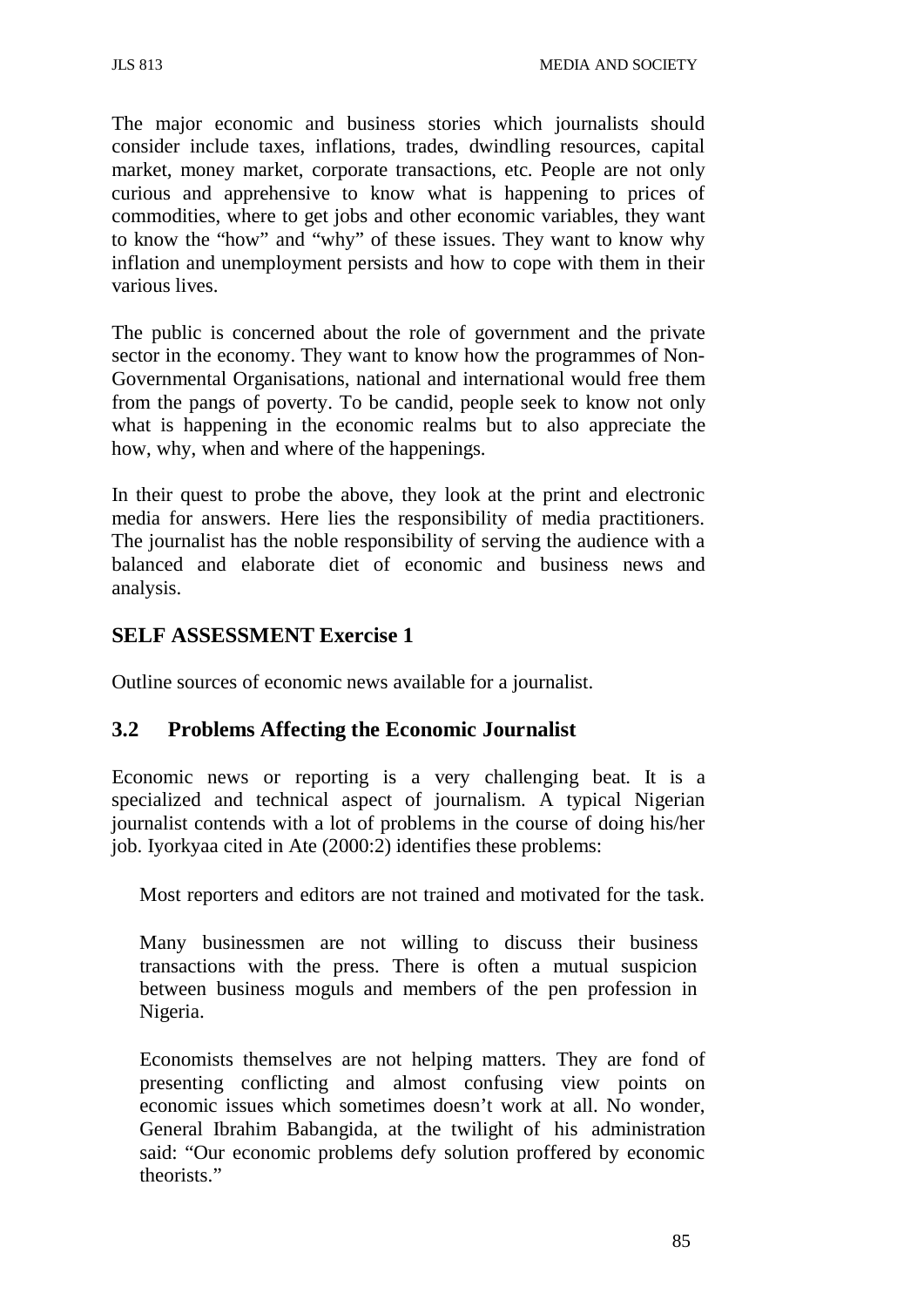The science of economics is too complex, cumbersome, and difficult to understand. It is riddled with multidimensional complexities. For instance, is employment or inflation our biggest problem? Is small business better than the big one? Are wages rising too rapidly or too slowly?

Another problem is the translating of business and economic vocabulary to a meaningful and understandable language to the audience. The business and economic beat seems to pose a great challenge for the interpretation of terms like fiscal policy, monetary policy, income policy, micro economics and macro economics. Another similar burden is to translate less formal and colourful terms like:

- **Stag inflation** which describes the economic condition in which real output declines when inflation is rising i.e having recession and inflation at the same time.
- **Jaw burning** which is translated as the situation where government uses persuasions to convince business and labour to moderate price and wage increase.

Our economic life is intertwined with other dimensions of our existence such as physical environment, social attitude, lifestyles, politics etc. To report well on the economy, the reporters need to understand the economics involved in a phenomenon as well as the non-economic element. For instance, what is the relationship between economic and National Health Insurance Scheme, family planning, free education, and free health?

#### **SELF ASSESSMENT EXERCISE 2**

List the problems affecting the Economic Journalist.

### **3.3 Media and Economy**

There is an inter-mutual relationship between the media and economy. Daramola (2003:32) confirms that the media, both in structure and content, have an intricate relationship with the economy in its geographical location. He argued that without the media, society's economic life is bound to suffer. The media in his views, contribute, albeit indirectly, to the Gross National Product (GNP) through their impact on productivity and employment.

The direct impact of the media as noted by Daramola (Op cit) can be seen from the thousands of people that are employed by the media as virtually, all groups of professionals are employed in the media, thus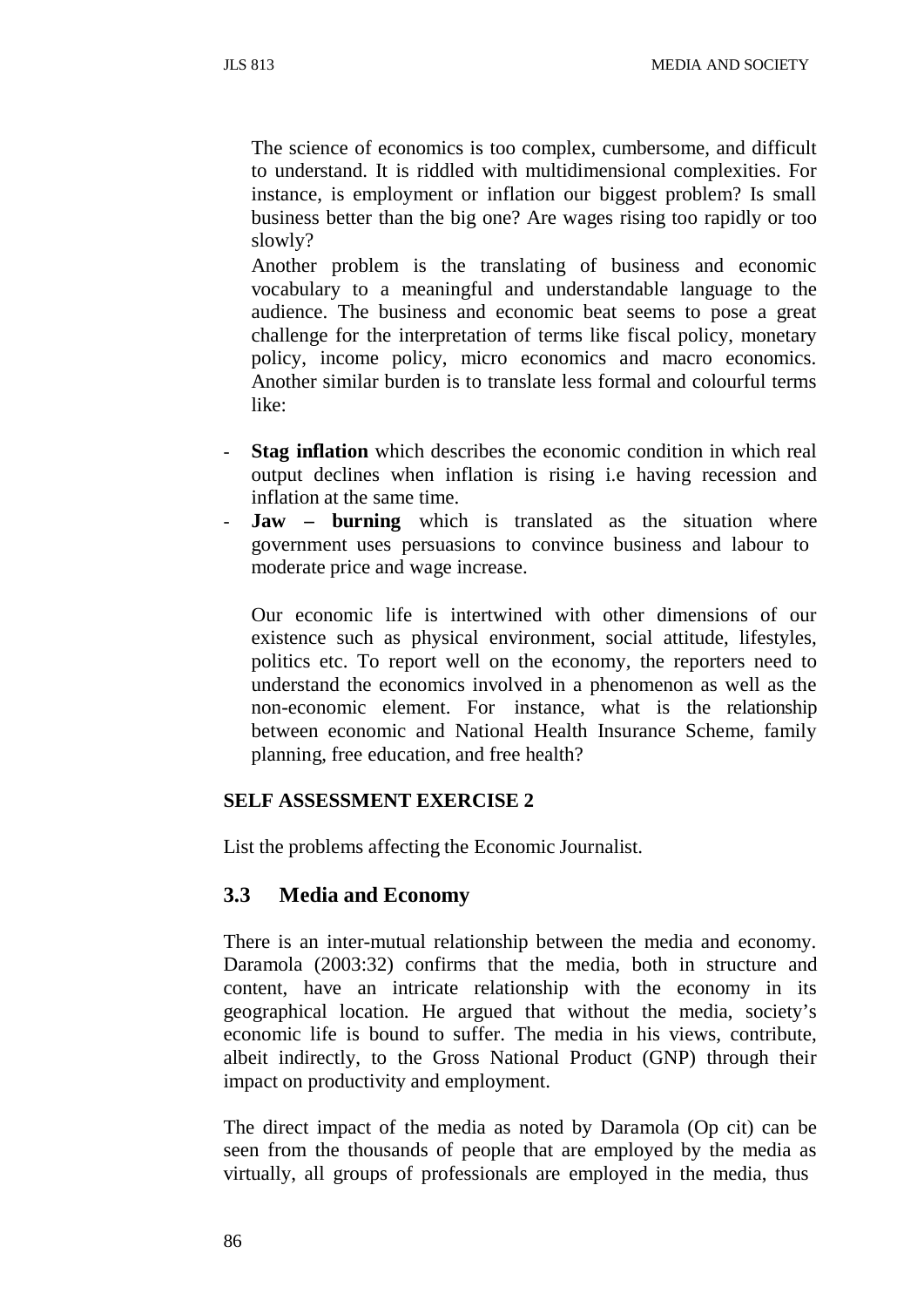helping to reduce the level of unemployment. He argued that the media have their most obvious impact on the economy from the volume of advertising, which they handle.

Giving distinctive features of media economics, McQuail (2005:233) summaries:

Media are hybrid in respect of markets, products and technology Media have high fixed costs Media business involves creativity and uncertainty Products can be multiplied, used/recycled Media tend naturally to concentration Media business is difficult to enter Media are not just any other business, because of the public interest aspect.

### **SELF ASSESSMENT EXERCISE 3**

Briefly discuss the relationship between media and the economy.

# **4.0 CONCLUSION**

We have established in this unit that the media and economy needs each other for the overall survival of the society. An economic society without the media will be incomplete and vice versa.

# **5.0 SUMMARY**

This unit took a look at the sources of economic news in the society and the problems economic journalists do face in the course of discharging their constitutional responsibilities. It also x-rayed the relationship between the media and economy.

# **6.0 TUTOR-MARKED ASSIGNMENT**

Despite the problems confronting the economic journalist, the society cannot do without his services. Discuss.

# **7.0 REFERENCES/FURTHER READINGS**

Ate, A.A. (2000). "Economics of Mass Media Reporting."Lecture Monograph.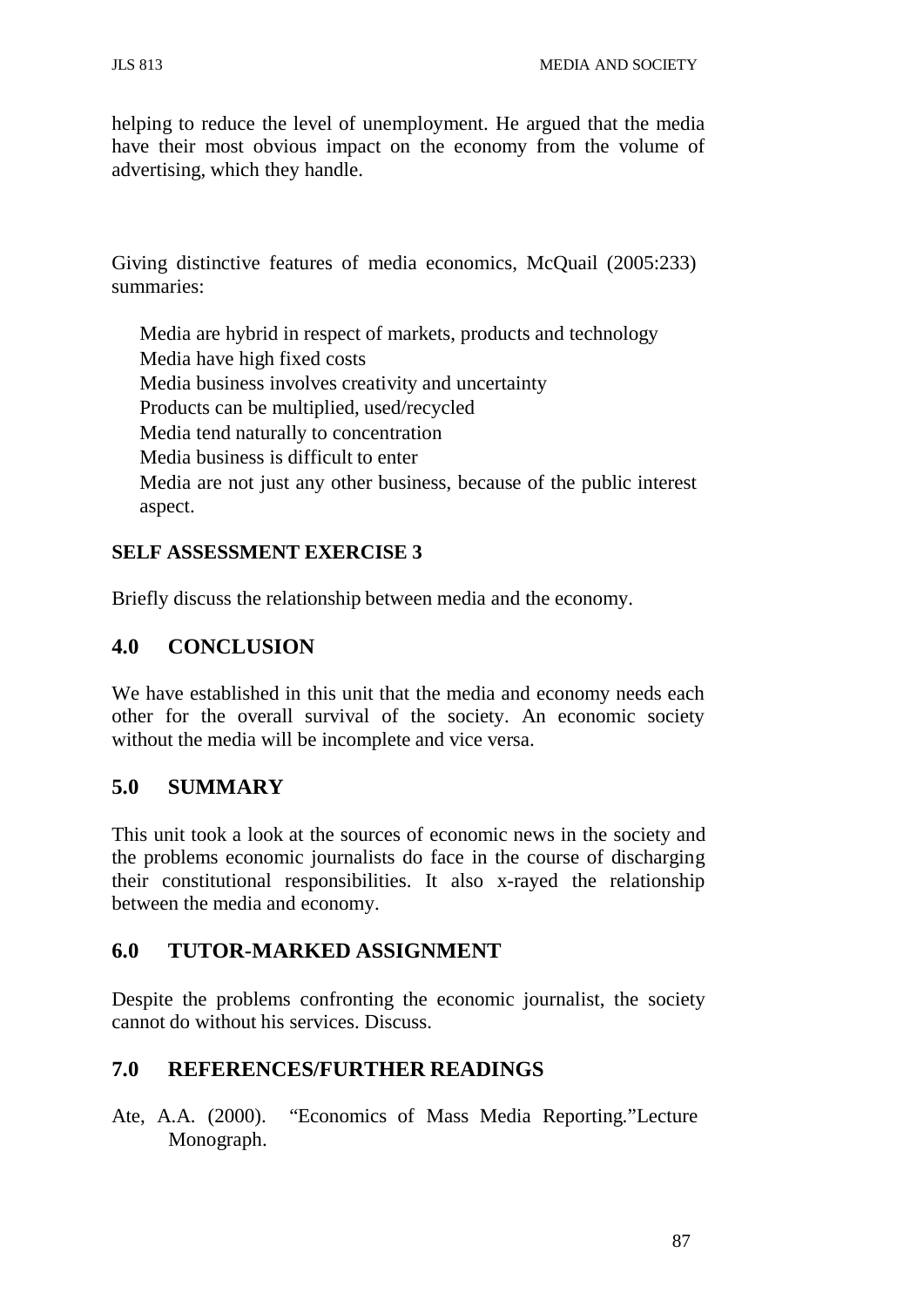- Daramola, I. (2003). *Introduction to Mass Communication.* 2nd editon. Lagos: Rothan Press.
- McQuail, D. (2005). *McQuail's Mass Communication Theory.*5th edition. London: Sage Publications.

### **UNIT 4 MEDIA AND GOVERNANCE**

#### **CONTENTS**

- 1.0 Introduction
- 2.0 Objectives
- 3.0 Main Content
	- 3.1 Meaning of Governance
	- 3.2 Purpose of Governance
	- 3.3 Media and Governance
- 4.0 Conclusion
- 5.0 Summary
- 6.0 Tutor-Marked Assignment
- 7.0 References/Further Readings

#### **1.0 INTRODUCTION**

The importance of the mass media in art of governance cannot be underestimated. Some people see the fourth estate of the realm as a powerful instrument in governance. In fact, a one time American President, Thomas Jefferson cited in Abati (2007) summed up the indispensability of the mass media in the art and science of governance. Jefferson places the media on a higher pedestal than governance when he observes:

*The basis of government being the opinion of the people, the very first object should be to keep that right; and were it left to me to decide whether we should have a government without newspapers or newspapers without a government, I should not hesitate a moment to prefer the latter.*

#### **2.0 OBJECTIVES**

At the end of this unit, you should be able to:

define governance outline the purpose of governance discuss the relationship between the media and governance.

#### **3.0 MAIN CONTENT**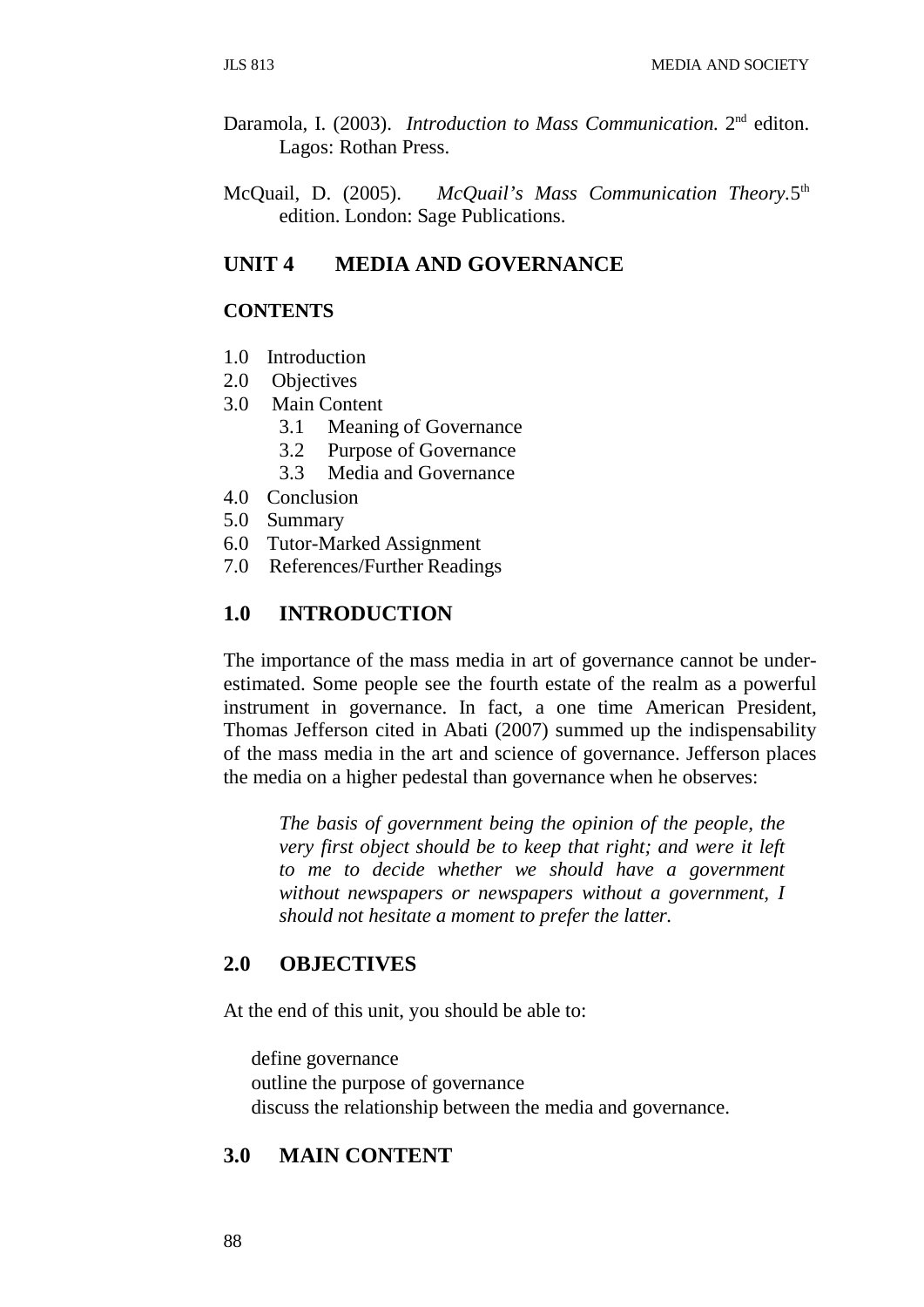# **3.1 Meaning of Governance**

The term *govern* means to officially and legally control a country and make all the decisions about taxes, laws, public services, etc. (Longman's Dictionary of Contemporary English). According to McQuail (2005:234), the term governance describe the overall set of laws, regulations, rules, conventions which serve in the general interest including that of media industries. Governance in his view refers not "only to formal and binding rules, but also to numerous informal mechanisms, internal and external to the media by which they are "steered" towards multiple (and often inconsistent) objectives."

Government from the above deductions, therefore, concerns itself with leadership in totality for the sake of the people.

### **SELF ASSESSMENT EXERCISE 1**

Define governance.

## **3.2 Purpose of Governance**

Basically, it is the responsibility of government to provide basic amenities to members of the society. Government also has the mandate of maintaining law and order as well as providing security to members of the society among other functions.

The variety of forms of governance that apply to the media, McQuail (2005:234) argues, reflects the diversity of purposes served. He outlines the purposes of media governance:

the protection of the essential interest of the state and of public order, including the prevention of public harm;

the safeguarding of individual rights and interests;

meeting the needs of media industry for a stable and supportive operating environment;

promotion of freedom and other communication and cultural variables;

encouraging of technological innovation and economic enterprise;

setting technical and infrastructural standards;

meeting international obligations, including observance of human rights;

encouraging media accountability

# **SELF ASSESSMENT EXERCISE 2**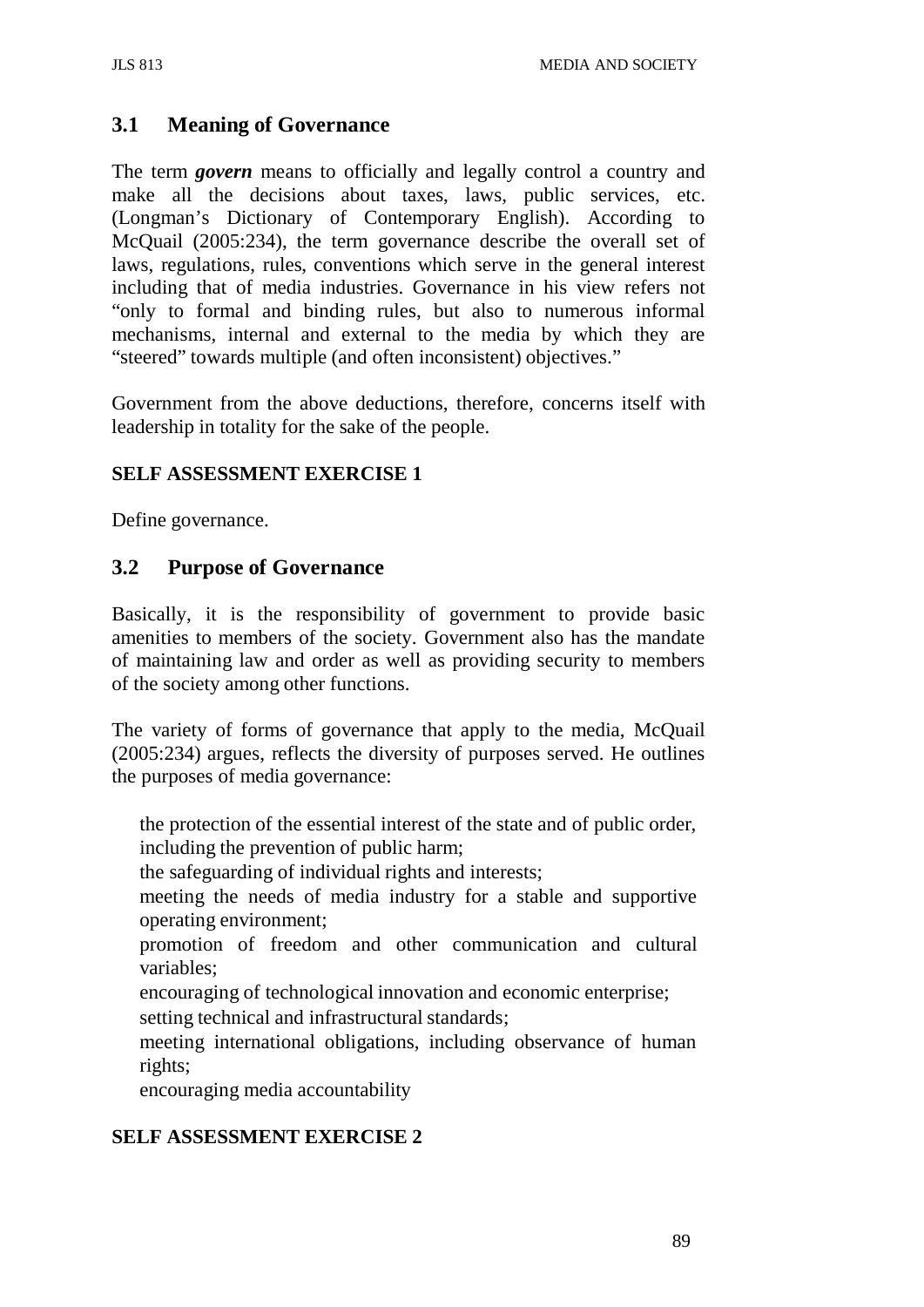List the purpose of media governance.

### **3.3 Media and Governance**

The central theme of politics is power – who controls it at the expense of who? Talking about the relationship of the media and governance, Daramola (2003:48) contends that the political philosophy of the society determines the type of press such a society will have. Ate (2007:2) argues that "the media connects the government to the governed, electorate to the candidates in a democratic setting." The central message about media and governance is that the latter dictates the former in the society and both play complementary roles in servicing the populace. Ate (2007) argued that mass media organisations are educators and key information sources that can be used for promotion of transparent governance.

#### **SELF ASSESSMENT EXERCISE 3**

Briefly discuss the relationship between media and governance.

### **4.0 CONCLUSION**

This unit amplified the fact that the media and governance play complementary roles for the survival of the society.

## **5.0 SUMMARY**

In this unit, we discussed the definition of governance, forms of media governance and the interdependent relationship between media and governance.

### **6.0 TUTOR-MARKED ASSIGNMENT**

Outline the purpose of media governance and discuss the relationship between media and governance.

### **7.0 REFERENCES/FURTHER READINGS**

- Abati, R (2007). "Journalist and Obasanjo's Contempt" *The Guardian,* August 27, 2007.
- Ate, A.A (2007). "Media Coverage of April 2007 Elections: A Post Mortem. Unpublished Work.
- Atte, J.F (2007). "Effective Messages for Voters Education on TV" Unpublished Work.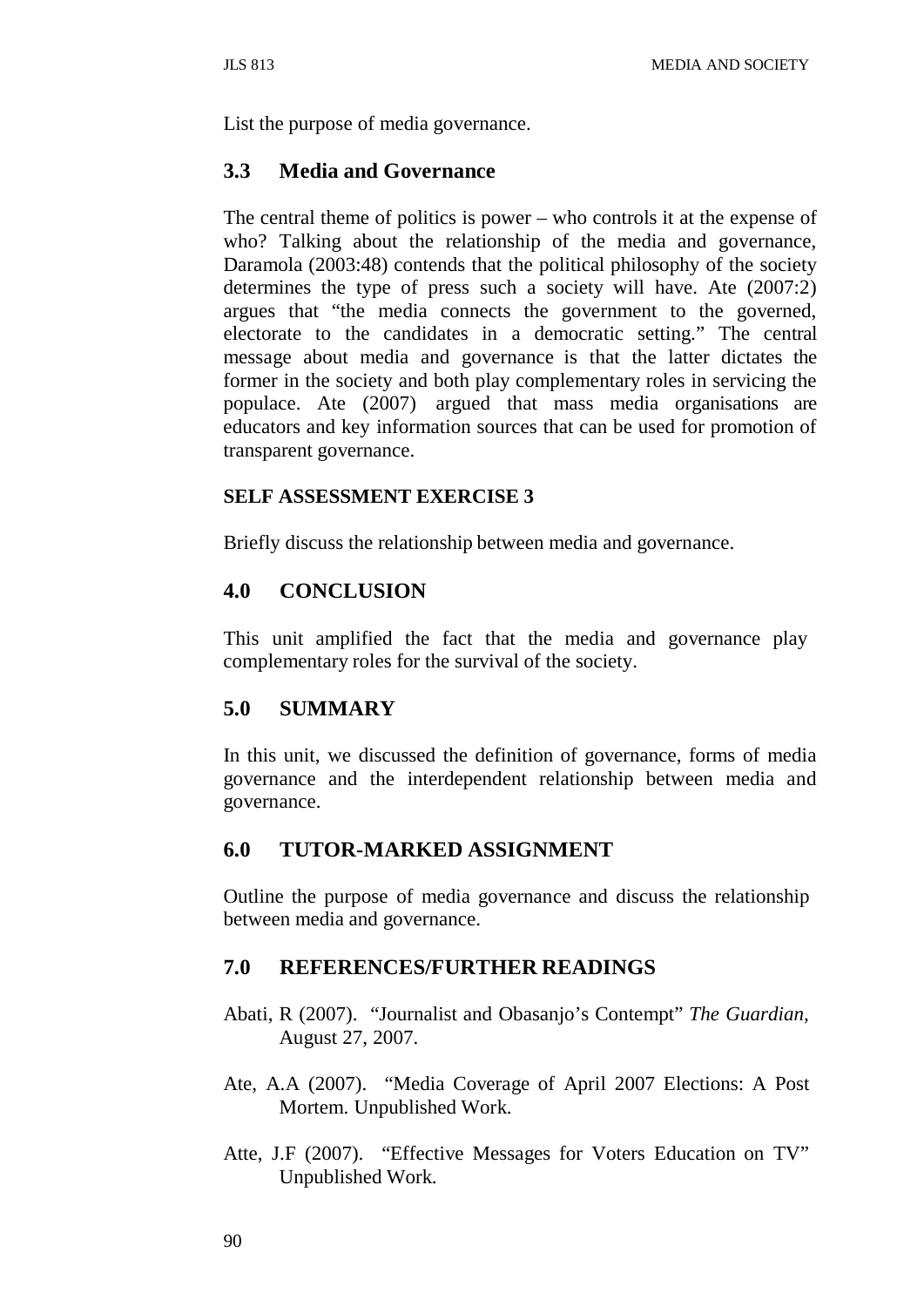Daramola, I (2003). *Introduction to Mass Communication*. 2nd edition. Lagos: Rothan Press.

McQuail, D (2005). *McQuail's Mass Communication Theory.* 5th edition. Lagos: Sage Publications.

# **UNIT 5 MEDIA ETHICS IN NIGERIA**

# **CONTENTS**

- 1.0 Introduction
- 2.0 Objectives
- 3.0 Main Content
	- 3.1Meaning of ethics
	- 3.2 Importance of ethics
	- 3.3Ethical issues in Nigeria mass media
- 4.0 Conclusion
- 5.0 Summary
- 6.0 Tutor-Marked Assignment
- 7.0 References/Further Readings

# **1.0 INTRODUCTION**

Ethics is the general science of right and wrong. Ethics as a concept can be traced to Aristotle's book titled NICHOMACHEAN ETHICS which according to Duyile (2005: 79) "has brought world wide recognition and focus on this subject which influences the conscience of the journalist in the performance of his duty." In that book, Aristotle argued that happiness can be achieved from a contemplative use of the mind; the cultivation of the virtues of prudence, temperance, courage and justice.

Duyile (Op cit) observes that ethics belongs to the mind and that ones conscience is the judge.

### **2.0 OBJECTIVES**

At the end of this unit, you should be able to:

define ethics outline the importance of ethics identify ethical issues in the Nigerian mass media.

# **3.0 MAIN CONTENT**

### **3.1 Meaning of Ethics**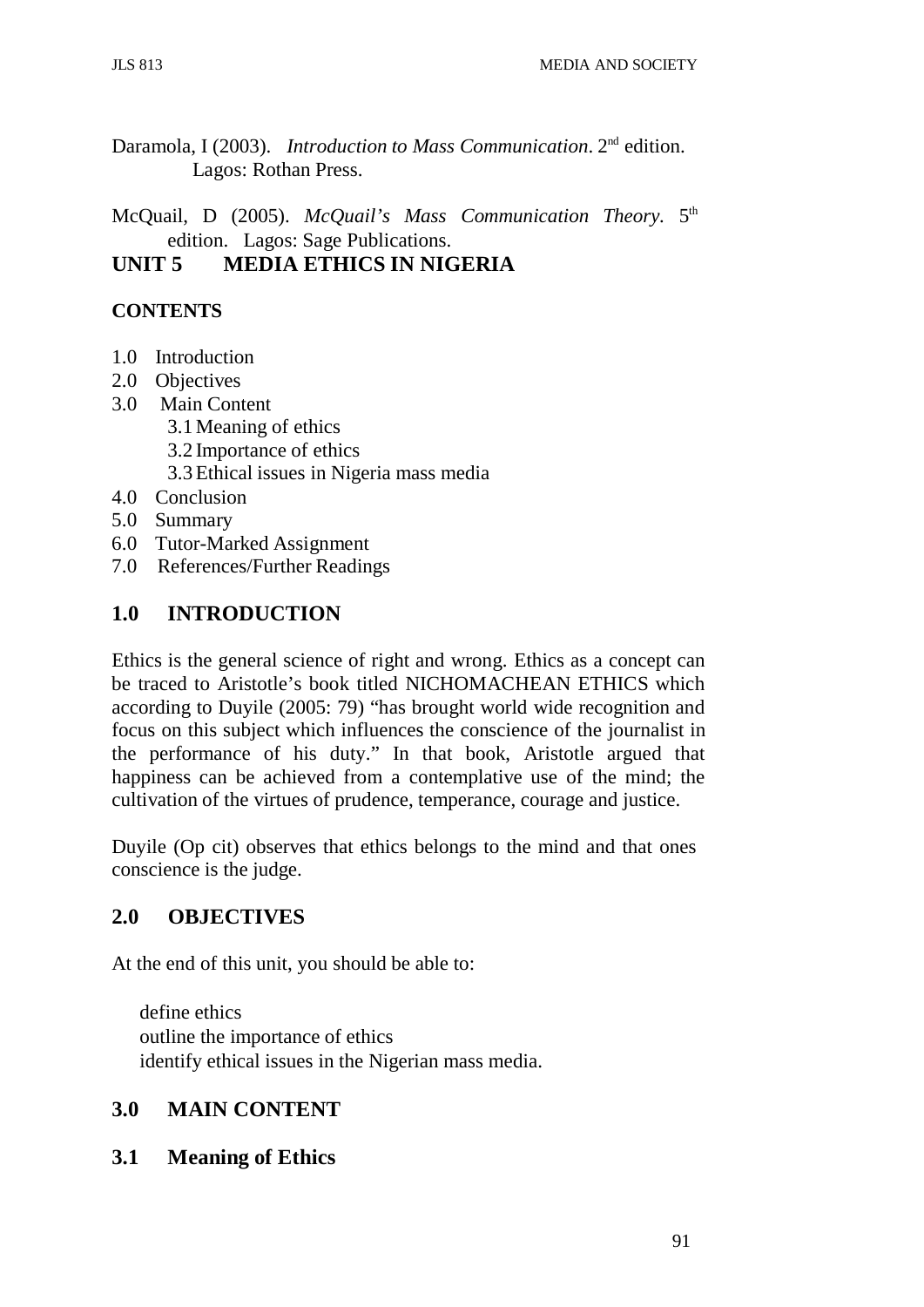Every profession is governed by certain norms of conduct as ethics or code of conduct. Ethics according to Daramola (1999:198) is "the study of human action in respect of being right or wrong or the study of human conduct in the light of moral principles."

Ethics are codified rules or codes of conduct. In the case of the mass media, these ethics are also known as canons of journalism which have been defined by Duyile (2005:79) as "prescription guiding all journalists in behaving right while carrying out their functions to inform, to educate, to entertain and to lead the public."

#### **SELF ASSESSMENT EXERCISE 1**

Define ethics.

### **3.2 Importance of Ethics**

The major advantages of ethics are captured by Daramola (1999:198) thus:

*These professional ethics have the advantage of infusing dose of morality into the crude performance of a particular profession to which they refer. They enhance competence in the exercise of the profession. They constitute a means of control and discipline among members of the profession. Invariably, professional ethics regulate the relationship between professionals and their particular publics.*

The above views buttress the fact that ethics are instruments of professional sanity and moral uprightness. Ethics are placed on a higher pedestal than law because what is considered lawful in a society may be unethical. For instance, no law forbids a male lecturer from sleeping and impregnating his female students. However, such an act may be considered unethical.

#### **SELF ASSESSMENT EXERCISE 2**

Outline the usefulness of ethics in the practice of journalism.

### **3.3 Ethical Issues in the Nigeria Mass Media**

All journalists would like total freedom and autonomy to publish what they like. But considering the great powers they wield in the shaping of the society, the freedom and the autonomy they want must be tempered by a commensurate sense of responsibility, considering the fact that modern media's all pervasive reach touches virtually all aspect of life. It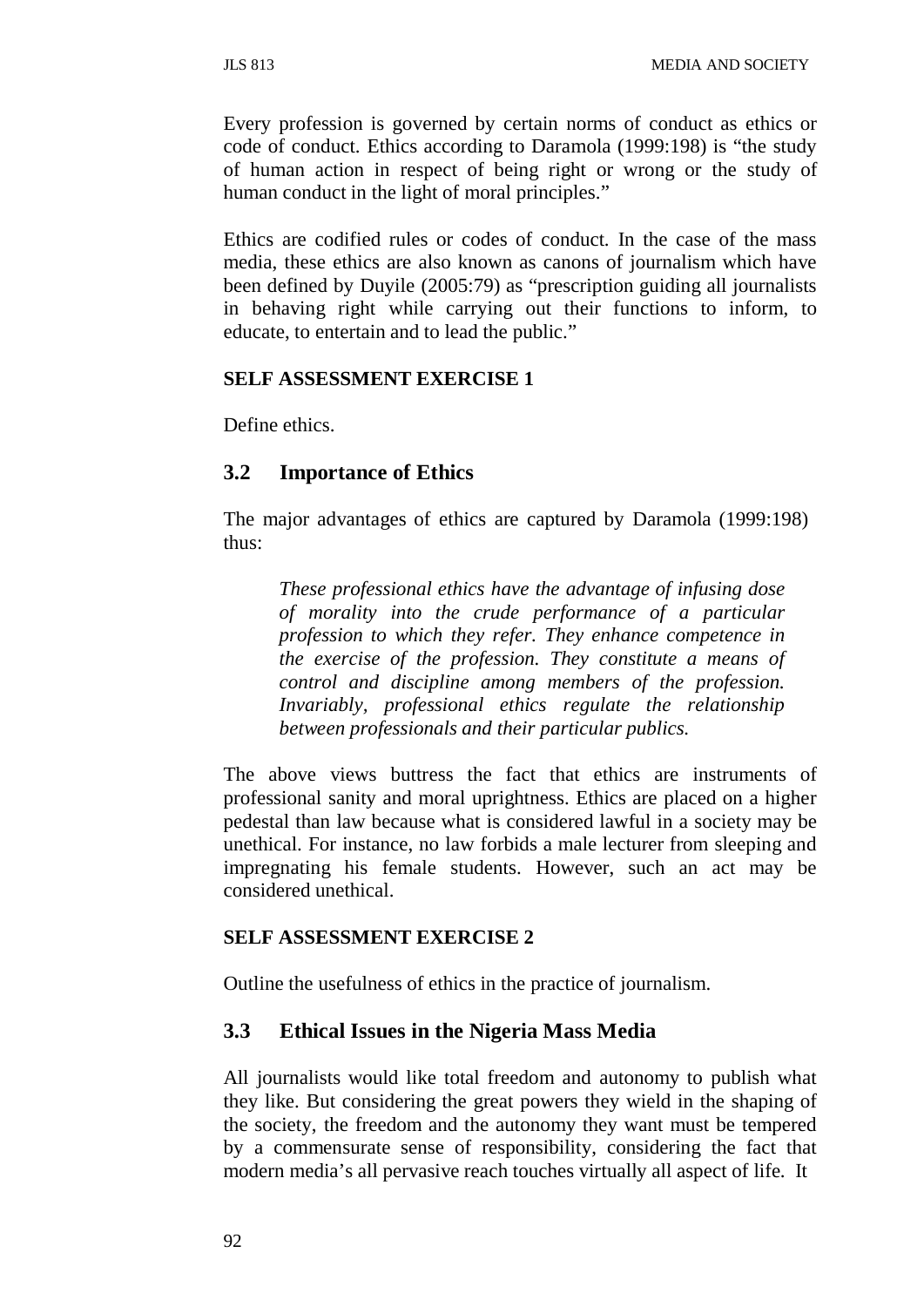is time someone undertook the task to fill the ethical vacuum which is at present occupying the hearts of most media establishments. Egbon, (2001:28).

Taking a look at the above views expressed by Egbon, it is apt to state that ethical issues have become very sensitive issues in modern society. In Nigeria for instance, corruption is one of the nagging issues in the media. A journalist is not supposed to take or accept bribe to suppress a story. Journalists are also not supposed to disclose their sources of information to anybody. Plagiarism and many other ethical issues are addressed by professional bodies in Nigeria. Let us peep into the code of ethics for Nigerian journalist approved by the Nigerian Press Organisation and published by Nigerian Press Council to appreciate critical ethical issues in the Nigerian mass media.

# **CODE OF ETHICS FOR NIGERIAN JOURNALISTS**

## **PREAMBLE**

Journalism entails a high degree of public trust. To earn and maintain this trust, it is morally imperative for every journalist and every news medium to observe the highest professional and ethical standards. In the exercise of these duties, a journalist should always have a healthy regard for the public interest.

Truth is the cornerstone of journalism and every journalist should strive diligently to ascertain the truth of every event.

Conscious of the responsibilities and duties of journalists as purveyors of information, we Nigerian journalists, give to ourselves this Code of Ethics. It is the duty of every journalist to observe its provisions.

### **1. EDITORIAL INDEPENDENCE**

Decisions concerning the content of news should be the responsibility of a professional journalist.

### **2. ACCURACY AND FAIRNESS**

- i. The public has a right to know. Factual, accurate, balanced and fair reporting is the ultimate objective of good journalism and the basis of earning public trust and confidence.
- ii. A journalist should refrain from publishing inaccurate and misleading information. Where such information has been inadvertently published, prompt correction should be made. A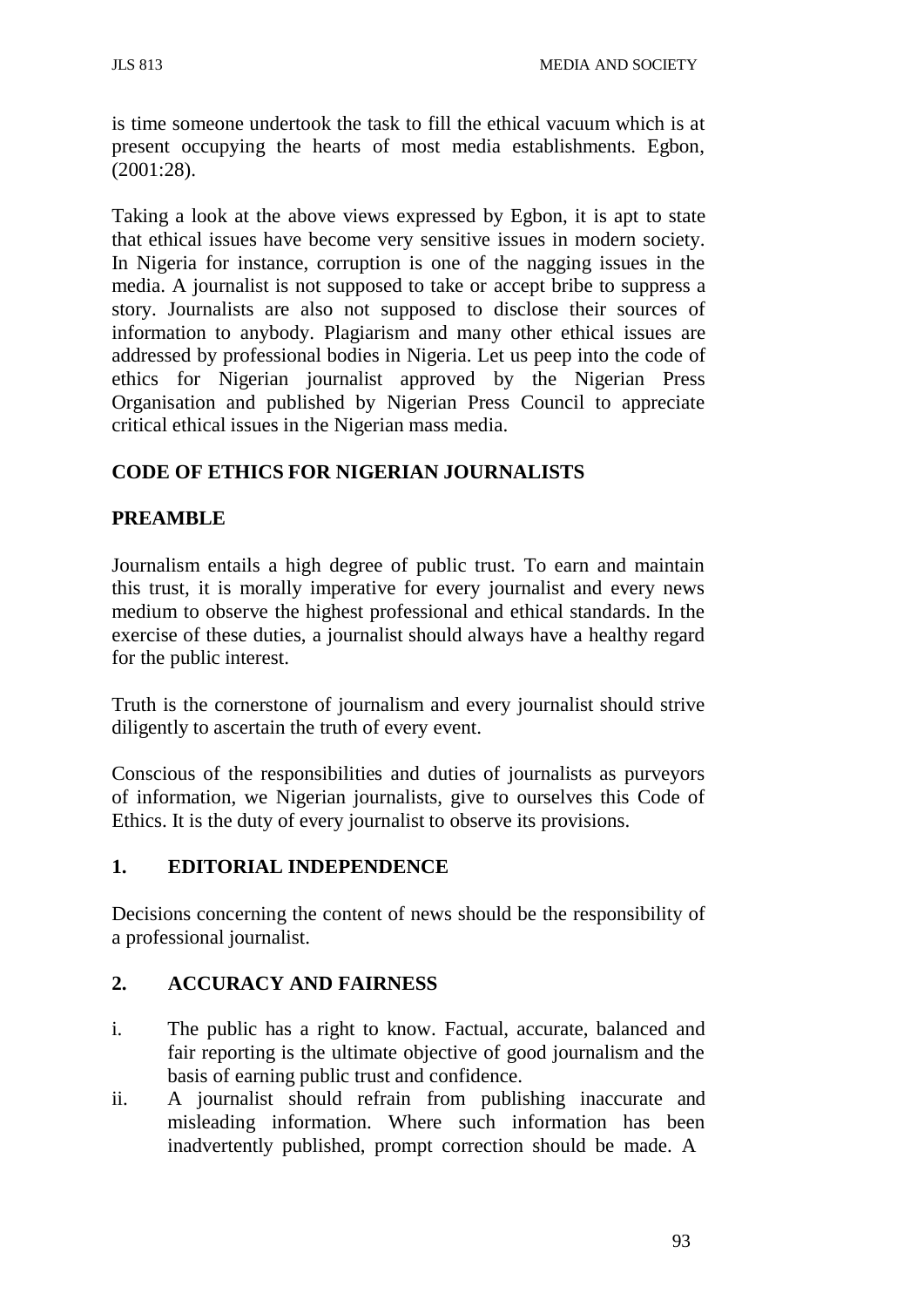journalist must hold the right of reply as a cardinal rule of practice.

iii. In the course of his duties, a journalist should strive to separate facts from conjecture and comment.

## **3. PRIVACY**

As a general rule, a journalist should respect the privacy of individuals and their families unless it affects public interest.

- A. Information on private life of an individual or his family should only be published if it impinges on public interest.
- B. Publishing of such information about an individual as mentioned above should be deemed justifiable only if it is directed at:
- i. Exposing crime or serious misdemeanour;
- ii. Exposing anti-social conduct;
- iii. Protecting public health, morality and safety;
- iv. Preventing the public from being misled by some statement or action of the individual concerned.

### **4. PRIVILEGE/NON-DISCLOSURE**

- i. A journalist should observe the universally accepted principle of confidentiality and should not disclose the source of information obtained in confidence.
- ii. A journalist should not breach an agreement with a source of information obtained as "off-the-record" or as "background information."

# **5. DECENCY**

- i. A journalist should dress and comport himself in a manner that conforms with public taste.
- ii. A journalist should refrain from using offensive, abusive or vulgar language.
- iii. A journalist should not present lurid details, either in words or picture, of violence, sexual acts, abhorrent or horrid scenes.
- iv. In cases involving personal grief or shock, enquiries should be carried out and approaches made with sympathy and discretion.
- v. Unless it is in the furtherance of the public's right to know, a journalist should generally avoid identifying relatives or friends of persons convicted or accused of crime.

### **6. DISCRIMINATION**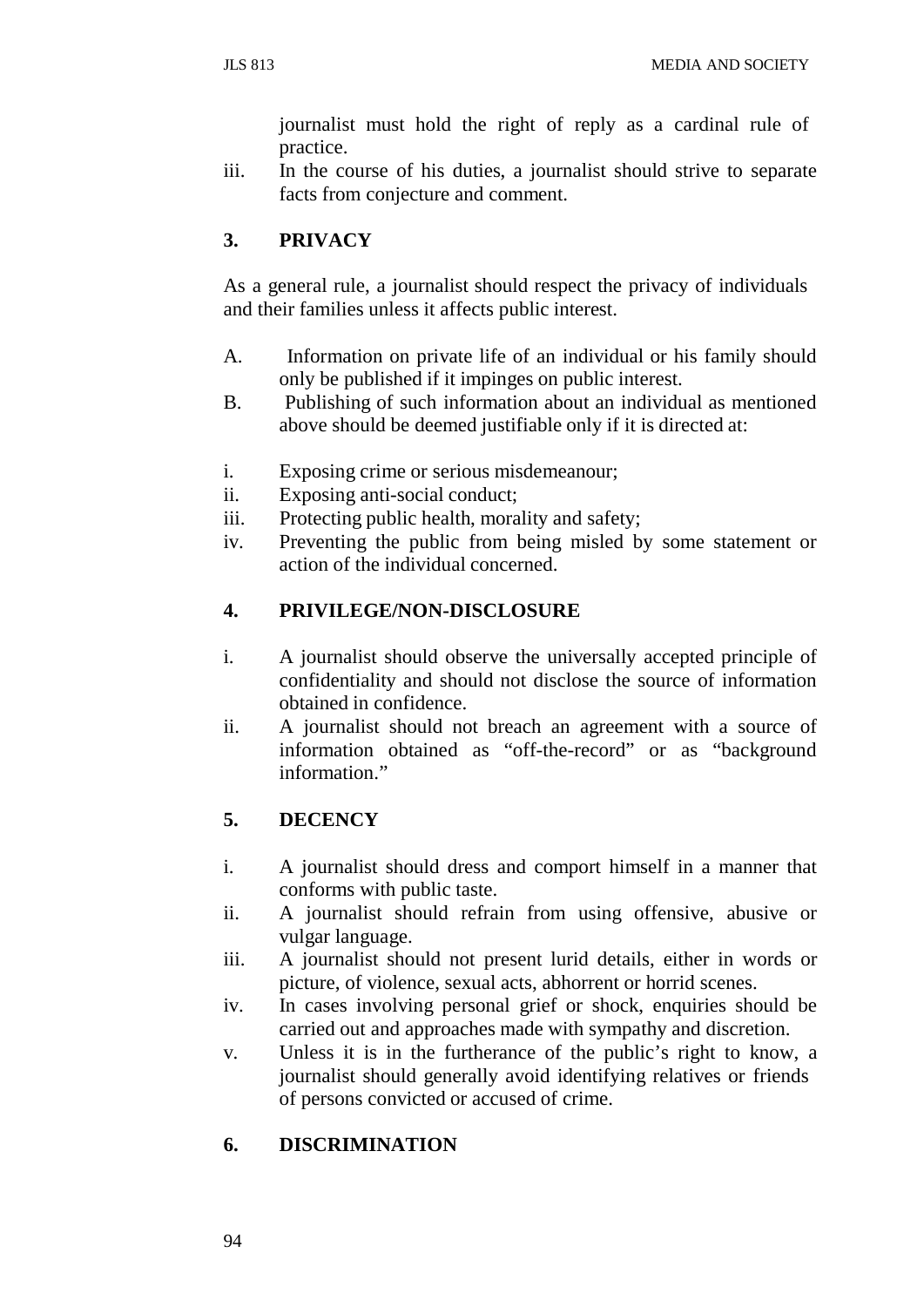JLS 813 MEDIA AND SOCIETY

A journalist should refrain from making pejorative reference to a person's ethnic group, religion, sex or to any physical or mental illness or handicap.

## **7. REWARD AND GRATIFICATION**

- i. A journalist should neither solicit nor accept bribe, gratification or patronage to suppress or publish information.
- ii. To demand payment for the publication of news is inimical to the notion of news as a fair, accurate, unbiased and factual report of an event.

## **8. VIOLENCE**

A journalist should not present or report acts of violence, armed robberies, terrorist activities or vulgar display of wealth in a manner that glorifies such acts in the eyes of the public.

## **9. CHILDREN AND MINORS**

A journalist should not identify, either by name or picture, or interview children under the age of 16 who are involved in cases concerning sexual offences, crimes and rituals or witchcraft either as victims, witnesses or defendants.

### **10. ACCESS TO INFORMATION**

A journalist should strive to employ open and honest means in the gathering of information. Exceptional methods may be employed only when the public interest is at stake.

### **11. PUBLIC INTEREST**

A journalist should strive to enhance national unity and public good.

### **12. SOCIAL RESPONSIBILITY**

A journalist should promote universal principle of human rights, democracy, justice, equity, peace and international understanding.

# **13. PLAGIARISM**

A journalist should not copy, wholesale or in part, other people's work without attribution and/or consent.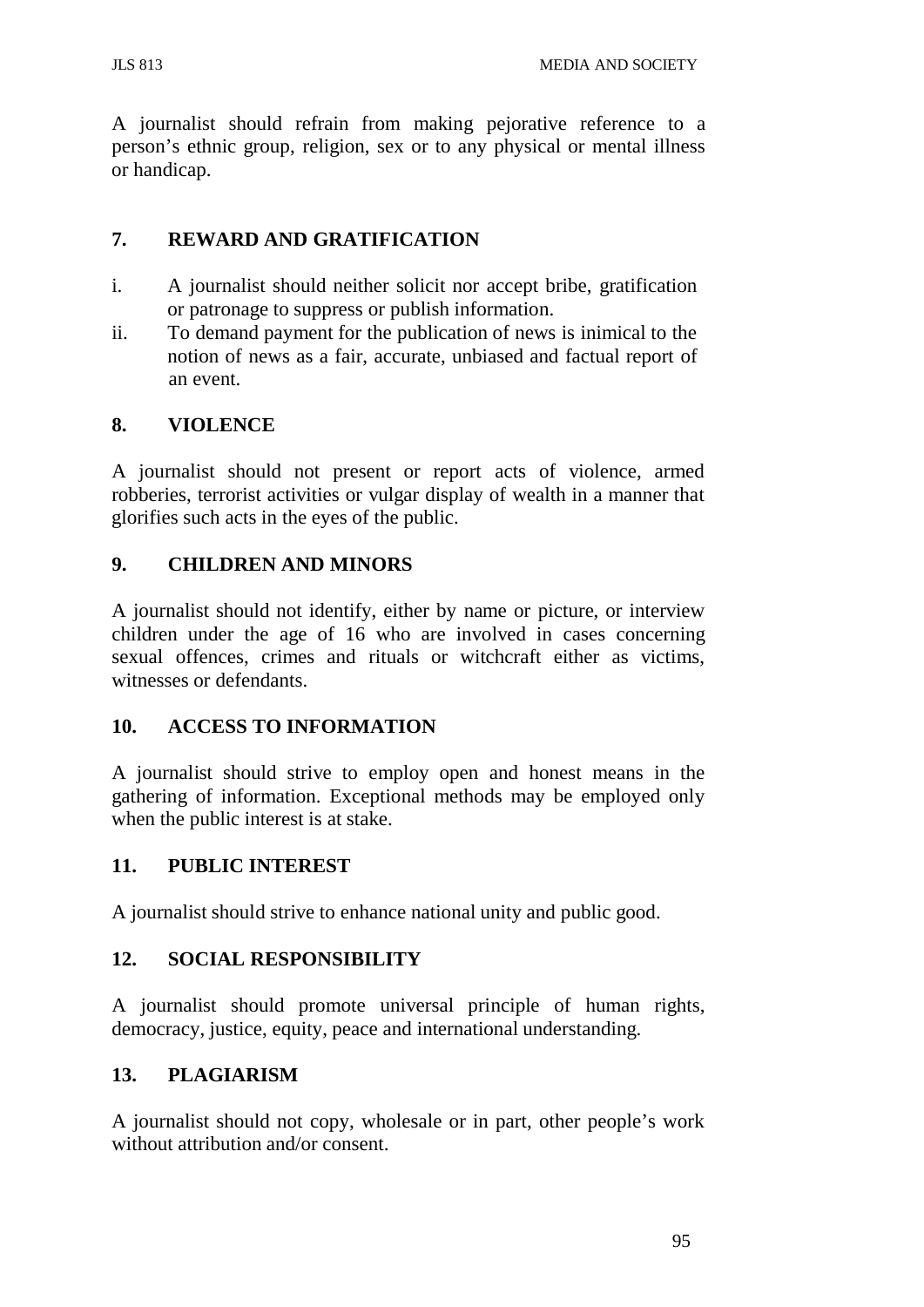# **14. COPYRIGHT**

- i. Where a journalist reproduces a work, be it in print, broadcast, art work or design, proper acknowledgement should be accorded the author.
- ii. A journalist should abide by all rules of copyright, established by national and international laws and conventions.

## **15. PRESS FREEDOM AND RESPONSIBILITY**

A journalist should strive at all times to enhance press freedom and responsibility.

### **SELF ASSESSMENT EXERCISE 3**

Outline some critical ethical issues in the Nigerian mass media.

## **4.0 CONCLUSION**

This unit argued that, every profession is guided by a moral compass by way of ethics. It also established the fact that the journalist in modern society needs to be guided by codes of conduct to effectively and efficiently discharge his duties to the society.

### **5.0 SUMMARY**

In this unit, we explained the concept of ethics, highlighted its advantages and identified ethical issues in the Nigerian mass media.

### **6.0 TUTOR-MARKED ASSIGNMENT**

Define ethics and outline some major ethical issues in the Nigerian mass media.

### **7.0 REFERENCES/FURTHER READINGS**

- Daramola, I (1999). *Law and Ethics of Media Practice.* Lagos: Rothan Press.
- Duyile, D (2005). *Writing for the Media – A Manual for African Journalists* 2nd edition. Lagos: Gong Communication.
- Egbon, M (2001). *Democratic Journalism in Two Worlds: A Comparative Study of Press Freedom in the American and the Nigerian Mass Media.* Zaria: Tamaza Publishers.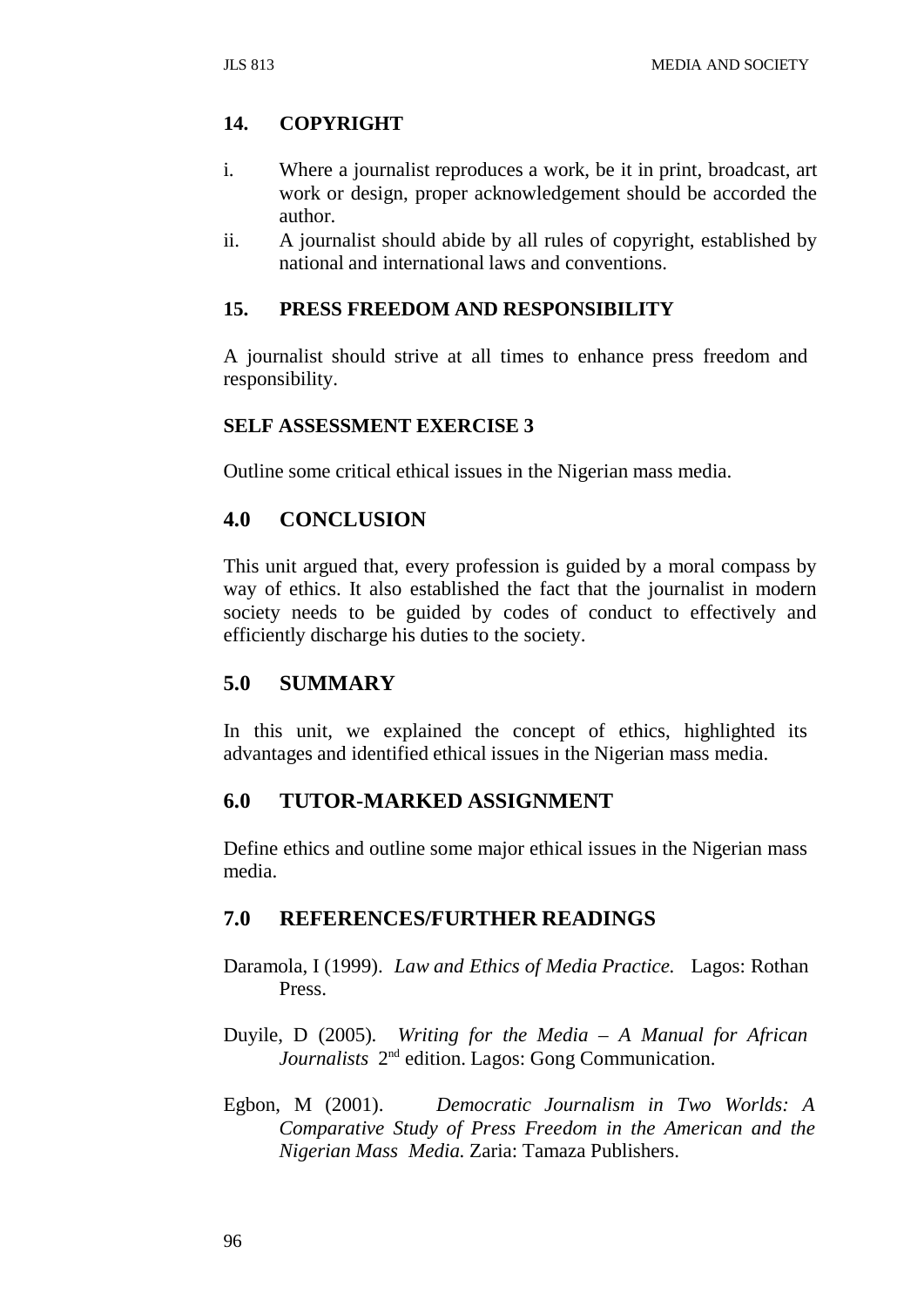Nigerian Press Council (1998). "Code of Ethic for Nigerian Journalists." Lagos: Nigerian Press Council.

# **UNIT 6 MASS MEDIA AND DEVELOPMENT**

### **CONTENTS**

- 1.0 Introduction
- 2.0 Objectives
- 3.0 Main Content
	- 3.1 Meaning of Development
	- 3.2 Relationship between Communication and Development
	- 3.3 Mass Media and Development
- 4.0 Conclusion
- 5.0 Summary
- 6.0 Tutor-Marked Assignment
- 7.0 References/Further Readings

### **1.0 INTRODUCTION**

Development communication is justified for a number of reasons. First, its importance can be appreciated from the standpoint of the role communication plays in developing the society. Second, development communication reflects the aspirations of third world countries. (Uwakwe 2003:58).

#### **2.0 OBJECTIVES**

At the end of this unit, you should be able to:

define development communication

establish the relationship between communication and development understand media selection for development programmes.

### **3.0 MAIN CONTENT**

### **3.1 Meaning of Development**

Development connotes progress or advancement. According to Longman's Dictionary of Contemporary English, development means:

*the gradual growth of something so that it becomes bigger or more advanced; a new event or piece of news that is likely to have an effect on the present situation; the act or result of*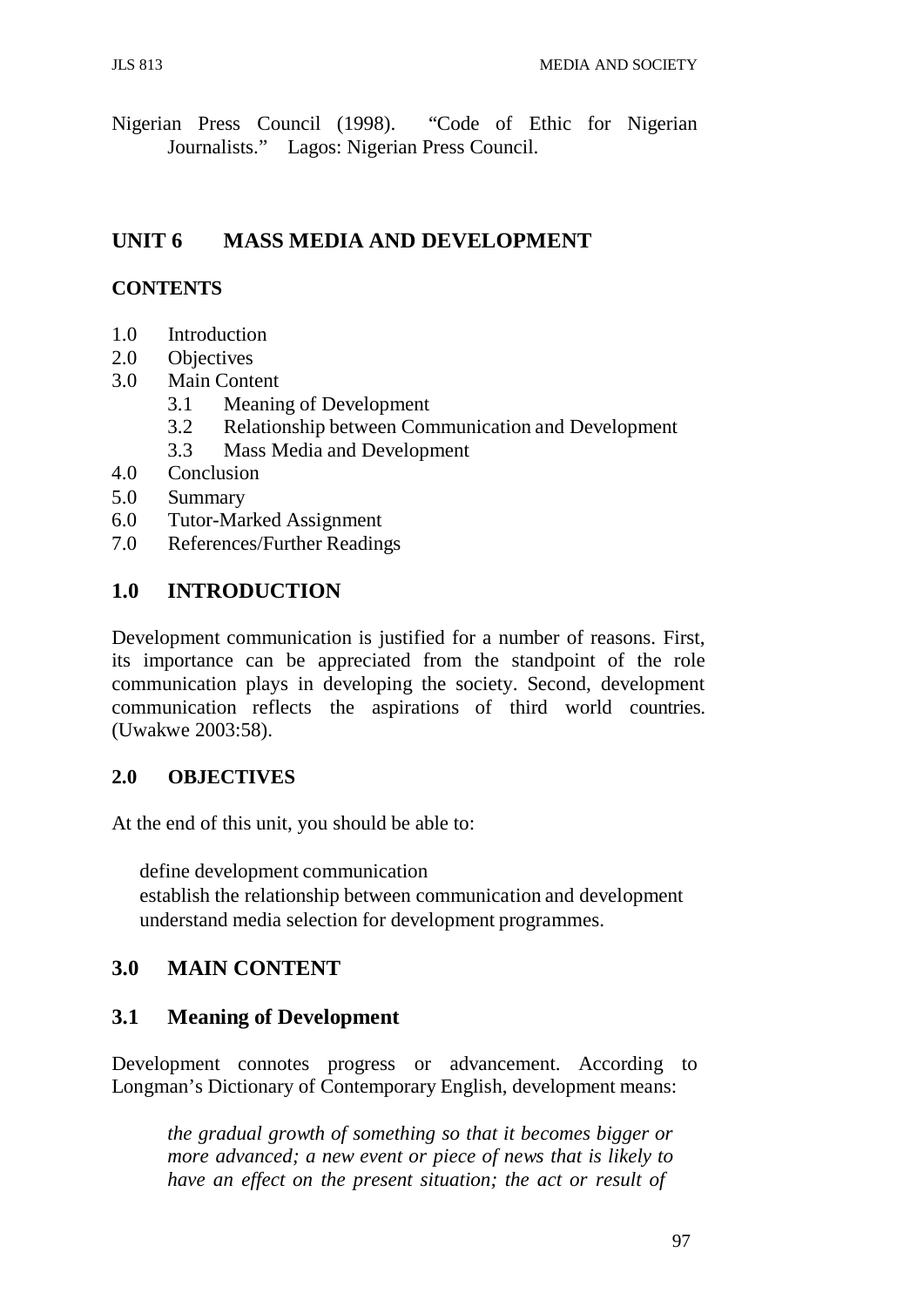*making a product or design better and more advanced; the process of planning or building new houses, offices, etc and a group of new buildings that have all been planned and built together on the same piece of land.*

Also looking at the subject matter from a multi-dimensional perspective, Walter Rodney cited in Uwakwe (2003:14) x-rays development:

*Development in human society is a many sided process. At the level of the individual, it implies increased skill and capacity, greater freedom, creativity, self-discipline, responsibility and material well being… A society develops economically as its members increase jointly their capacity for dealing with the environment. This capacity for dealing with the environment is dependent on the extent to which they understand the laws of nature (science), on the extent of which they put that understanding into practice by devising tools (technology), and on the manner in which work is organized*.

Development is a planned and deliberate attempt to ensure growth and effect social change in the society. In consonance with this, Ogai cited in Uwakwe (2003) captured the concept of development:

*Development also refers to a widely participatory process of directed social change in a society intended to bring about social and material advancement including greater equality, freedom and other valued qualities for the majority of people through their gaining greater control over environment.*

He argued that some scholars view development as a changeover from a traditional to an industrial society. Development, in generic sense to him may be "conceived as planned mobilization and direction of scarce resources to achieve constantly rising national goals and objectives formulated by national machinery."

Development can take place at the local, national or international levels. The absence of development in a society is known as underdevelopment.

#### **SELF ASSESSMENT EXERCISE 1**

Define development.

# **3.2 Relationship between Communication and Development**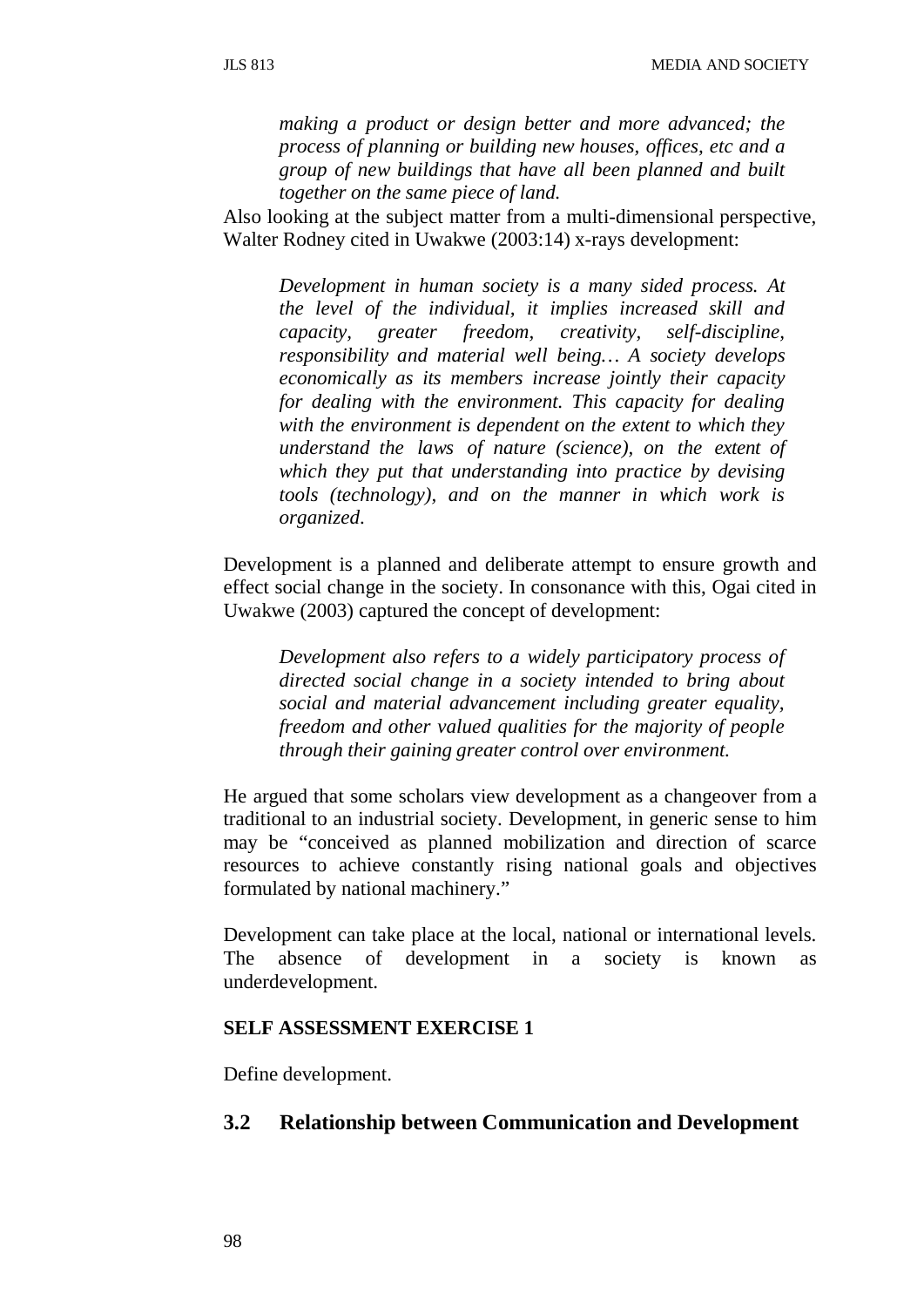Communication is an important tool in achieving socio-political and economic developments. Okunna (2002:293) argues that communication is so closely interconnected with development that there can be no development without communication. The above postulations cannot be faulted because of the roles communication play in the development enterprise. Nwodu (2002) outlines some of the roles:

Creating a climate of development by adequately informing the people and encouraging them to embrace positive changes that can enhance their well-being.

Encouraging people to aim high as well as developing new taste to the point of desiring good things in life.

Focusing people's attention to developmental process thereby sensitizing their maximum participation in development effort.

Helping the people to understand and appreciate government policies meant to enhance their living conditions.

The link between communication and development is so powerful that the concept of Development Communication (DEVCOM) is fast attracting the attention of scholars. Nwodu and Fab-Ukozor (2003:27) define this concept as the "overall deliberate efforts to acquaint targets development with the desired message of development."

DEVCOM whose primary aim is to create adequate awareness about the development projects designed to enhance the well-being of members of the society according to Nwodu and Fab-Ukozor (Op cit) "involves deliberate, well desired and articulated communication codes aimed at bringing development to the knowledge of development targets." Development entails the use of multi-media approach to prosecute the gospel of development for the good of the society.

### **SELF ASSESSMENT EXERCISE 2**

Outline the roles of communication in the development enterprise.

### **3.3 Media Selection for Development**

For communication to have any impact in the developmental initiatives of any society, appropriate media must be selected to reach out to the development targets at the right time. Amplifying this point of view, Nwosu cited in Nwodu and Fab-Ukozor (2003:75-76) observes:

*Such a multi-media approach will, for sure, respect the research-and-experience-supported fact that because of the high illiteracy factor among rural dwellers, and the problems of overcoming geographical and language barriers, the electronic media, especially radio, seem to be the most*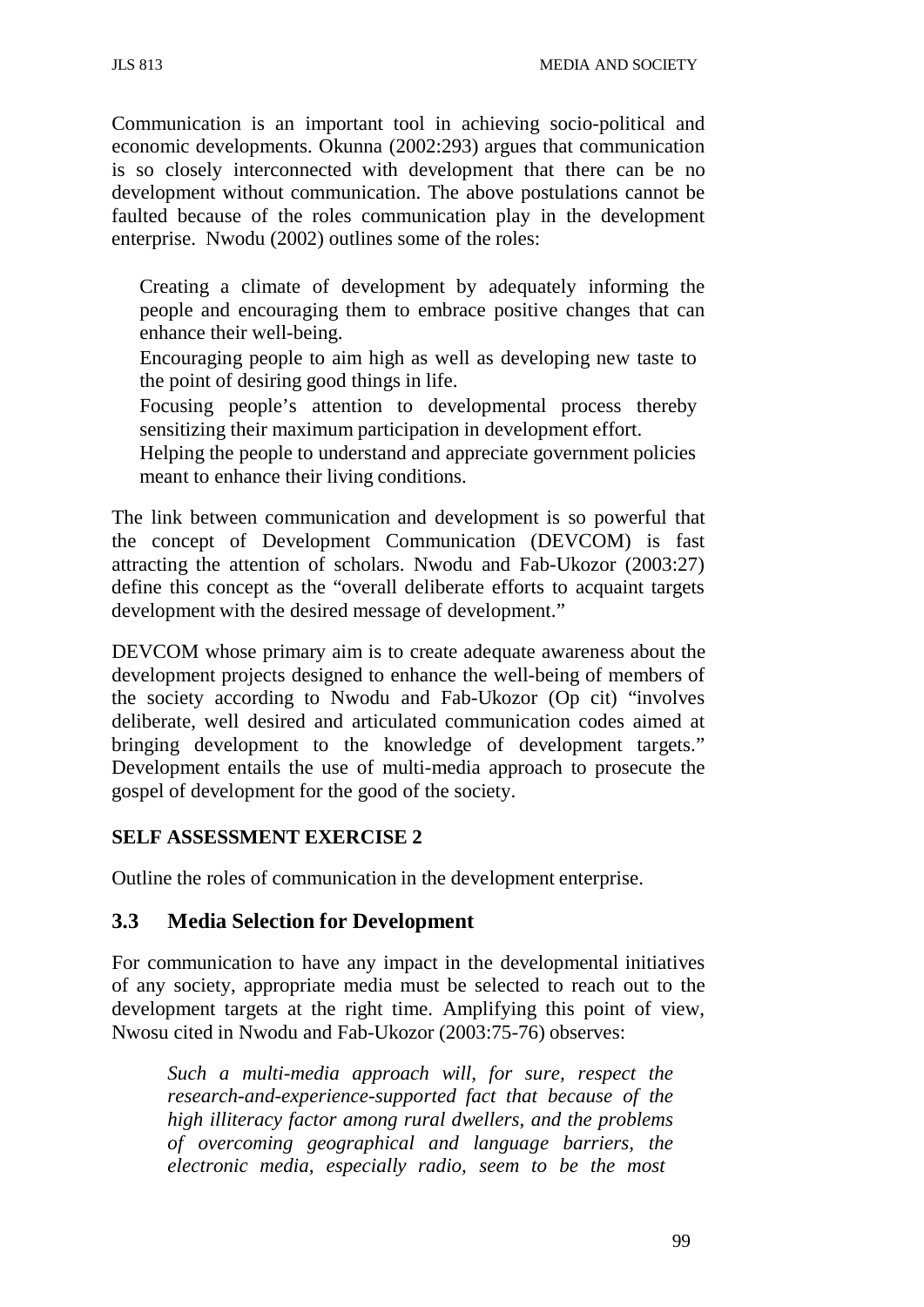*effective media for promoting rural development. But it will also recognize that the print media (especially rural newspapers) and the traditional media or folk media like drums, market places, town criers systems and others, also have vital contributions to make in building the communication grid needed for balanced development. It is only with this kind of recognition that each medium will be given its rightful place and attention in the developmental communication equation*.

In selecting the media for development, a thorough understanding of the advantages and disadvantages of each medium of communication will be required. One needs to understand above-the-line(use of communication channels like television, radio, newspapers and magazines) and below-the-line(use of communication channels like posters, town criers, minstrels, social groups, etc) aspects of communication before deploying them for developmental purposes.

The fact remains that both the traditional and mass media are crucial to the promotion of developmental programmes. This is so because, regardless of their appeal, they complement each other in the business of development. This is why communication researchers, scholars and practitioners recommend a multi-media approach for effective publication and promotion of development programmes. (Nwodu and Fab-Ukozor 2003:75).

#### **SELF ASSESSMENT EXERCISE 3**

What media selections approach would you adopt for developmental programmes and why?

# **4.0 CONCLUSION**

This unit established the fact that the society needs communication and indeed the mass media to achieve any developmental agenda or initiative. Communication is indisputably an imperative for development.

# **5.0 SUMMARY**

In this unit, we x-rayed the concept of communication from the perspective of meaning, discussed its relationship with development and highlighted the media selection approach for development.

# **6.0 TUTOR-MARKED ASSIGNMENT**